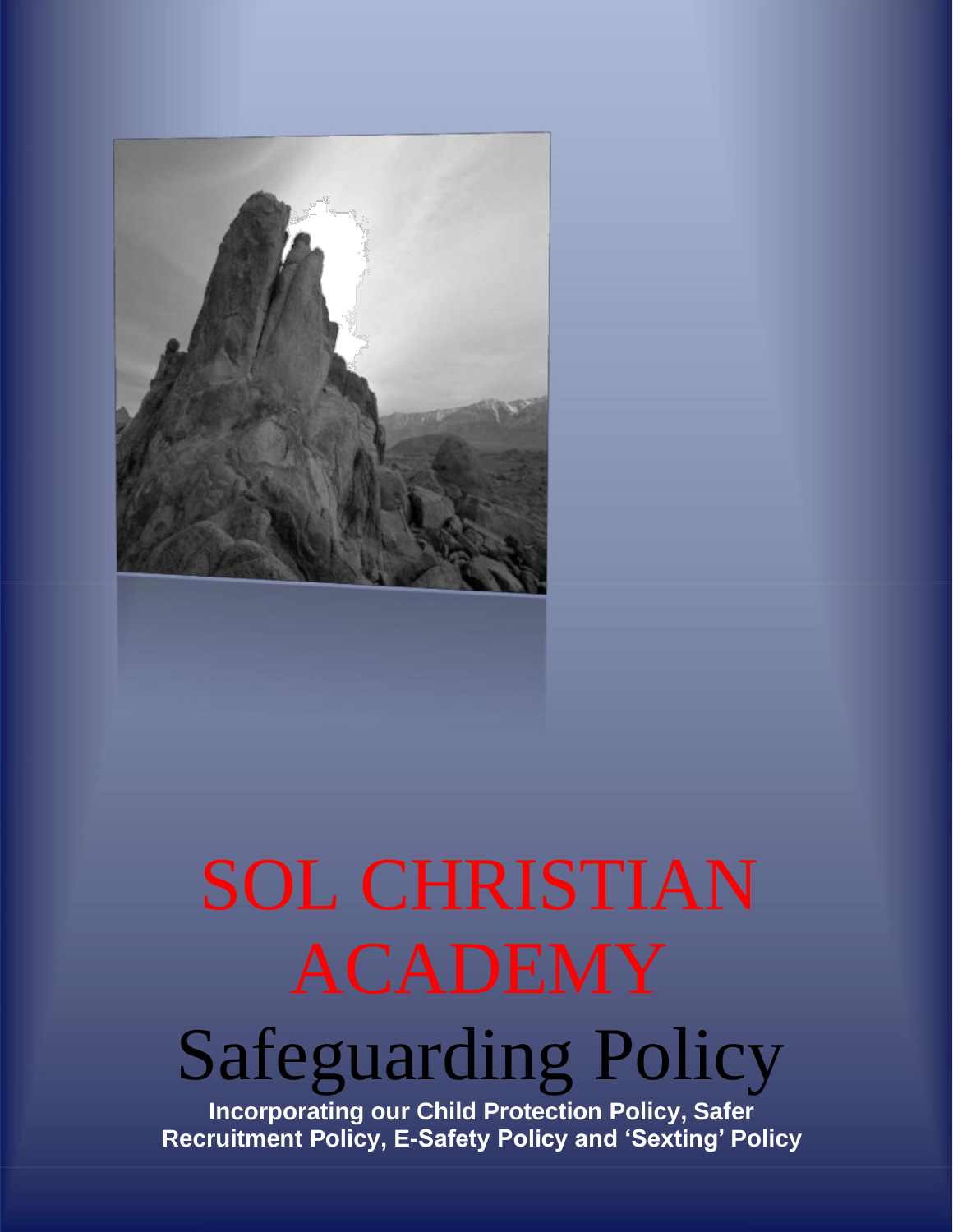## **CONTENTS**

| <b>SCHOOL STATEMENT</b>                                                                                                                                                                                                                                                                                                                                                                                                                                                                                                             | 3                                                                                            |
|-------------------------------------------------------------------------------------------------------------------------------------------------------------------------------------------------------------------------------------------------------------------------------------------------------------------------------------------------------------------------------------------------------------------------------------------------------------------------------------------------------------------------------------|----------------------------------------------------------------------------------------------|
| SAFER WORKING PRACTICES                                                                                                                                                                                                                                                                                                                                                                                                                                                                                                             | 6                                                                                            |
| KEY TRAINING AREAS AND TIMESCALES                                                                                                                                                                                                                                                                                                                                                                                                                                                                                                   | $\overline{7}$                                                                               |
| IMPORTANT CONTACT DETAILS AND TIMESCALES                                                                                                                                                                                                                                                                                                                                                                                                                                                                                            | 8                                                                                            |
| MULTI-AGENCY LEVELS OF NEED AND RESPONSE FRAMEWORK                                                                                                                                                                                                                                                                                                                                                                                                                                                                                  | 9                                                                                            |
| <b>CHILD PROTECTION POLICY</b>                                                                                                                                                                                                                                                                                                                                                                                                                                                                                                      | 10                                                                                           |
| THE PREVENT DUTY<br><b>DEFINITIONS OF ABUSE</b><br>SPECIFIC SAFEGUARDING ISSUES<br><b>LEARNERS WITH SEN</b><br><b>CHILDREN MISSING EDUCATION</b><br>CHILD SEXUAL EXPLOITATION<br>PEER ON PEER ABUSE<br>ORGANISED ABUSE<br>FEMALE GENITAL MUTILATION<br><b>RADICALISATION</b><br>HONOUR BASED VIOLENCE<br>OTHER SAFEGUARDING ISSUES<br>RECOGNISING AND RESPONDING TO ABUSE<br>ARRANGEMENTS FOR SUPERVISION OF GROUP/ CHILDREN'S ACTIVITIES<br>SUSPICIONS/ALLEGATIONS OF CHILD ABUSE INVOLVING SCHOOL STAFF<br>PHOTOGRAPHY AND IMAGES | 10<br>12<br>13<br>13<br>13<br>14<br>14<br>16<br>16<br>17<br>17<br>18<br>19<br>23<br>23<br>25 |
| <b>SAFER RECRUITMENT POLICY</b><br>EXTERNAL VISITORS/CONTRIBUTORS/SPEAKERS<br><b>AGENCY STAFF</b><br>RENEWAL OF DBS CHECKS                                                                                                                                                                                                                                                                                                                                                                                                          | 26<br>29<br>29<br>29                                                                         |
| <b>SAFETY MATTERS</b>                                                                                                                                                                                                                                                                                                                                                                                                                                                                                                               | 30                                                                                           |
| ROLE AND RESPONSIBILITIES OF THE SCHOOL DSL                                                                                                                                                                                                                                                                                                                                                                                                                                                                                         | 32                                                                                           |
| <b>E-SAFETY AND DATA PROTECTION POLICY</b><br>ACCPETABLE USE AGREEMENTS & E-SAFETY RULES                                                                                                                                                                                                                                                                                                                                                                                                                                            | 42<br>69                                                                                     |
| <b>HELP AND SUPPORT</b>                                                                                                                                                                                                                                                                                                                                                                                                                                                                                                             | 75                                                                                           |
| <b>CURRENT LEGISLATION</b>                                                                                                                                                                                                                                                                                                                                                                                                                                                                                                          | 76                                                                                           |
| REFERRAL FLOWCHART                                                                                                                                                                                                                                                                                                                                                                                                                                                                                                                  | 80                                                                                           |
| INFORMATION TO BE CONSIDERED WHEN DETERMINING WHETHER AN<br>APPLICANT WITH A CRIMINAL RECORD IS SUITABLE FOR THE POST APPLIED FOR                                                                                                                                                                                                                                                                                                                                                                                                   | 81                                                                                           |
| DBS CERTIFICATE RISK ASSESSMENT                                                                                                                                                                                                                                                                                                                                                                                                                                                                                                     | 84                                                                                           |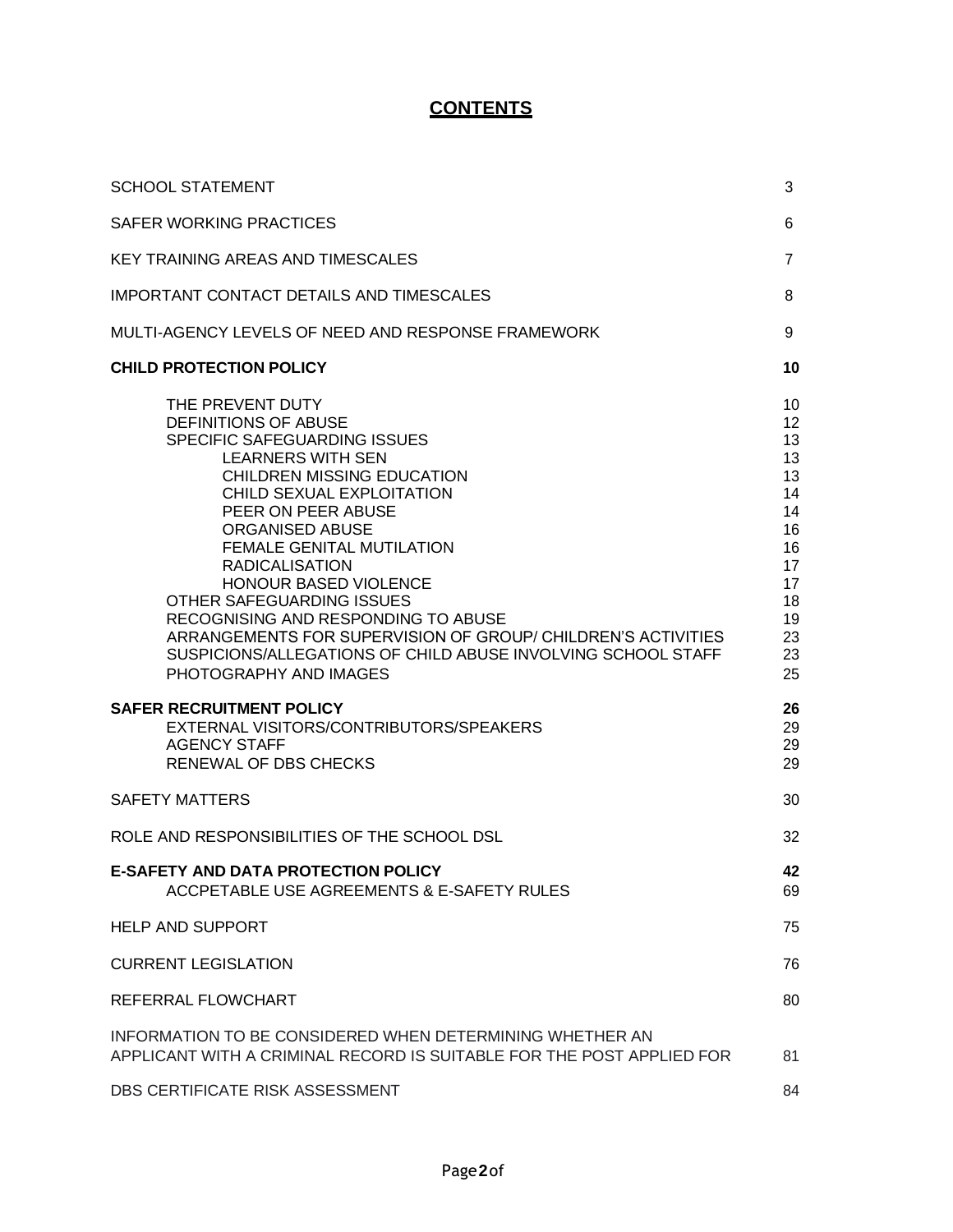#### **SAFEGUARDING POLICY Incorporating our Child Protection Policy, Safer Recruitment Policy, E-Safety Policy and 'Sexting' Policy**

This document has been reviewed with reference to the documents *Keeping Children Safe in Education' (2019), The Prevent Duty, Departmental advice for schools and childcare providers, July 2015, Working Together to Safeguard Children 2019 and The Children Act 2004.* These documents are kept on file in the school.

#### **SCHOOL STATEMENT**

Safeguarding and promoting the welfare of children is defined for the purposes of this policy as protecting children from maltreatment; preventing impairment of children's health or development; ensuring that children grow up in circumstances consistent with the provision of safe and effective care; and taking action to enable all children to have the best outcomes.

The terms 'child' and 'children' includes everyone under the age of 18.

The Governors take seriously their responsibility to protect and safeguard the welfare of children and young people entrusted to the school's care. The Governors will ensure that persons with leadership and management responsibilities at the school demonstrate good skills and knowledge appropriate to their role and fulfil their responsibilities effectively so that the independent school standards are met consistently; and actively promote the well-being of pupils according to section 10(2) of the Children Act 2004(**a**).

SOL CHRISTIAN ACADEMY is a Safeguarding School. We will invoke Child Protection Procedures where necessary.

Our Designated Safeguarding Lead is MRS TABETH. Her role is to provide support and direction to staff members to carry out their safeguarding duties and to liaise closely with other services such as children's social care, the Local Authority Designated Officer (LADO), the DBS and the police when managing referrals. As well as working closely with the principal.

Our Deputy Designated Safeguarding Lead is Ms MAKOUMBOU. Her role is to provide support to the Lead and be available if the Lead is unavailable.

Our Chair of Governors is MR TABETH. His role in Safeguarding is to take the lead in dealing with allegations of abuse made against the Head Teacher.

Our Head Teacher is MRS TABETH. Her role in Safer Recruitment is to ensure that the school operates safe recruitment procedures and makes sure that all appropriate checks are carried out on staff and volunteers who work with the children.

Our Senior Administrator is MR TABETH. His role is to ensure that all the policies are updated accordingly and works closely alongside the head teacher.

The *Teacher Standards 2012* states that teachers, including head teachers, should safeguard children's wellbeing and maintain public trust in the teaching profession as part of their professional duties.

The School is committed to an on-going training programme on such matters.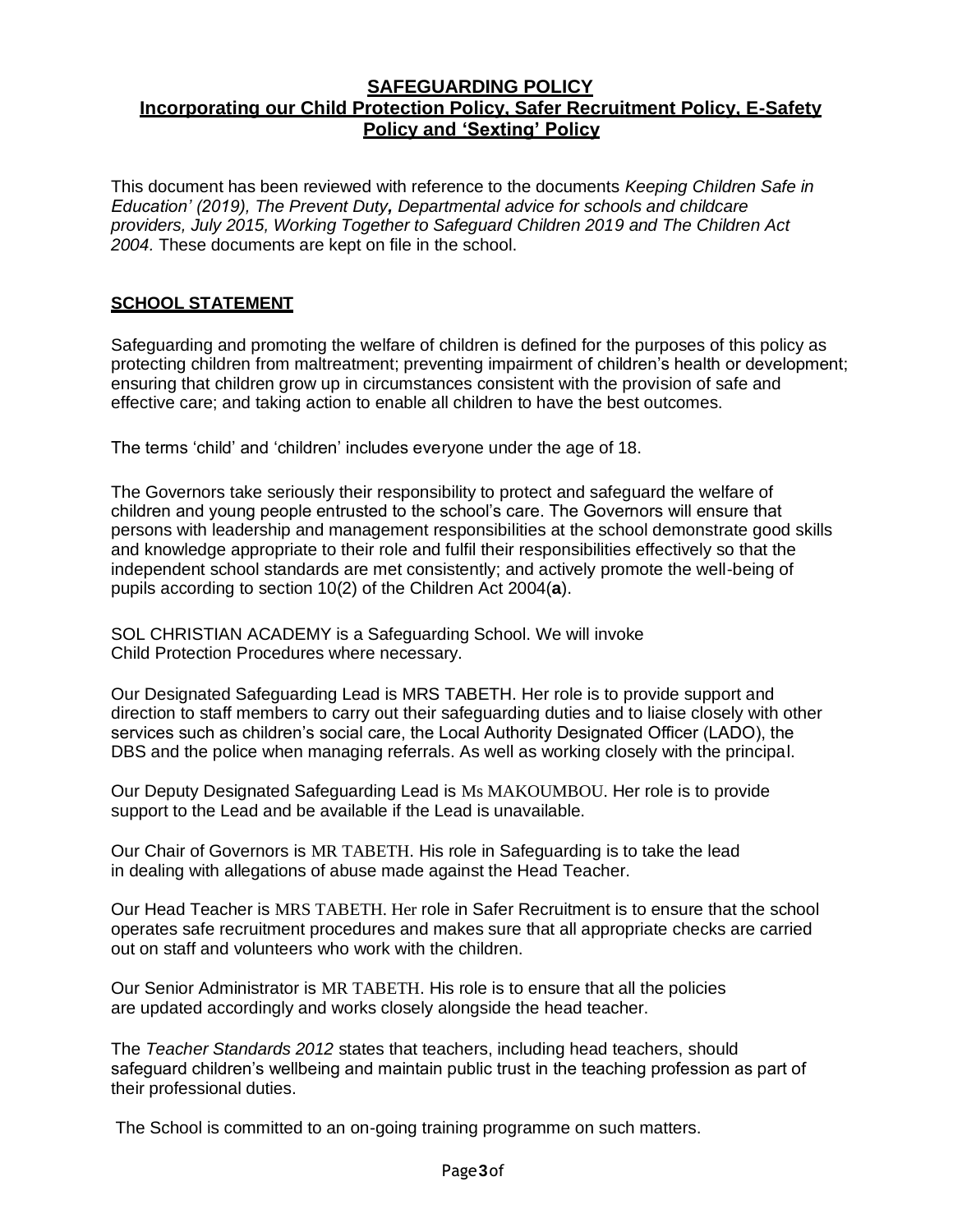"Further Information", of Keeping Children Safe in Education (2019). The school has systems in place to assist staff understand and discharge their role and responsibilities".

The Governors recognise the need to build constructive links with childcare agencies, and will work with social care, the police, health services and other services to promote the welfare of children and protect them from harm.

The Governors are committed to:

Listening to, relating effectively and valuing children and young people whilst ensuring their protection within school activities.

- $\overline{\phantom{a}}$ Ensuring safeguarding is taught 'as part of providing a broad and balanced curriculum' Employing the expertise of the staff when reviewing safeguarding policies and providing opportunities for staff to contribute to and shape safeguarding arrangements and the child protection policy.
- Encouraging and supporting parents/carers  $\Box$
- $\Box$ Ensuring that staff members are given support and training
- $\Box$ Having a system for dealing with concerns about possible abuse
- $\Box$ Maintaining good links with the statutory child care authorities

Where a child is suffering significant harm, or is likely to do so, action will be taken to protect that child. Action will also be taken to promote the welfare of a child in need of additional support, even if they are not suffering harm or are at immediate risk.

Everyone who encounters children and their families has a role to play in safeguarding children. Anyone working in the school is particularly important as they are in a position to identify concerns early and provide help for children, to prevent concerns from escalating; they form part of the wider safeguarding system for children. For a description of this system, see *Working Together to Safeguard Children 2018*.

All staff members have a responsibility to provide a safe environment in which children can learn. They have a responsibility to identify children who may be in need of extra help or who are suffering, vulnerable, or are likely to suffer, significant harm. Staff have a responsibility to review and monitor the list of these students on a regular basis and all staff members then have a responsibility to take appropriate action, working with other services as needed, including Early Help.

Early Help is used to describe the process of taking action early and as soon as possible to tackle problems emerging for children, young people and their families. Effective help can occur at any point in a child or young person's life. Staff should be able to identify the vulnerable children in the school who need who need this level of support. These children should be identified and monitored. Staff need to understand the difference between a safeguarding concern and a child in immediate danger or at significant risk of harm, as part of identifying vulnerable learners.

In addition to working with the designated safeguarding lead staff, staff members should be aware that they might be asked to support social workers to take decisions about individual children.

All staff members should make themselves aware of the systems within the school that support safeguarding, which are explained in the staff induction. This includes the school's safeguarding and child protection policy; the staff code of conduct; and the designated safeguarding lead.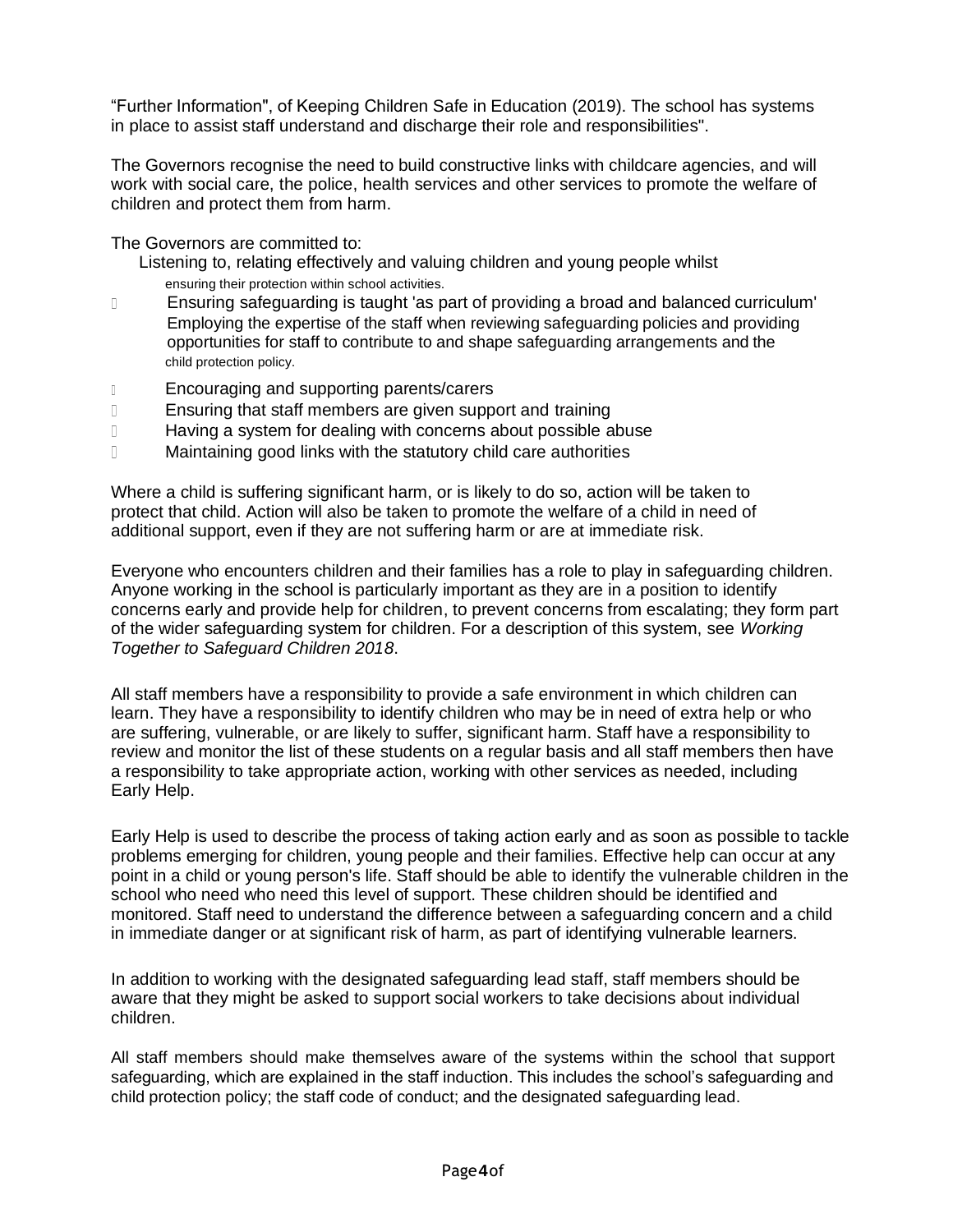Staff members should be aware of the signs of abuse and neglect so that they are able to identify cases of children who may be in need of help or protection. Knowing what to look for is vital to the early identification of abuse and neglect. If staff members are unsure they should always speak to children's social care.

Staff members should be aware of any signs of extremist views of any kind in our school, whether from internal sources –students, staff or Governors, or external sources - school community, external agencies or individuals. Our students see our school as a safe place where they can explore controversial issues safely and where our teachers encourage and facilitate this – we have a duty to ensure this happens.

Staff members are advised to maintain an attitude of 'it could happen here' where safeguarding is concerned. When concerned about the welfare of a child, staff members should always act in the interests of the child.

A child going missing from an education setting is a potential indicator of abuse or neglect. Staff members should follow the school's procedures for dealing with children who go missing, particularly on repeat occasions. They should act to identify any risk of abuse and neglect, including sexual abuse or exploitation. More information can be found in this policy about children who run away or go missing from home or care.

If staff members have concerns about a child they should raise these with the school's designated safeguarding lead. This also includes situations of abuse that may involve staff members. The safeguarding lead will usually decide whether to make a referral to children's social care, although any staff member can refer their concerns to children's social care directly. Where a child and family would benefit from co-ordinated support from more than one agency (for example education, health, housing, police) an inter-agency assessment will be conducted. These assessments, undertaken by a lead professional (a teacher, special educational needs coordinator, General Practitioner (GP), family support worker, and/or health visitor), will identify what help the child and family require to prevent needs escalating to a point where intervention would be needed via a statutory assessment under the Children Act 1989.

A concern is when you are troubled about a child's welfare and you have reasonable cause to suspect a child is suffering, or likely to suffer, significant harm. It involves the child's safety and well-being.

#### **If, at any point, there is a risk of immediate serious harm to a child a referral should be made to children's social care immediately. Anybody can make a referral. If the child's situation does not appear to be improving, the staff member with concerns should press for reconsideration. Concerns should always lead to help for the child at some point.**

It is important for children to receive the right help at the right time to address risks and prevent issues escalating. Research and Serious Case Reviews have repeatedly shown the dangers of failing to take effective action. Poor practice includes: failing to act on and refer the early signs of abuse and neglect, poor record keeping, failing to listen to the views of the child, failing to reassess concerns when situations do not improve, sharing information too slowly and a lack of challenge to those who appear not to be taking action.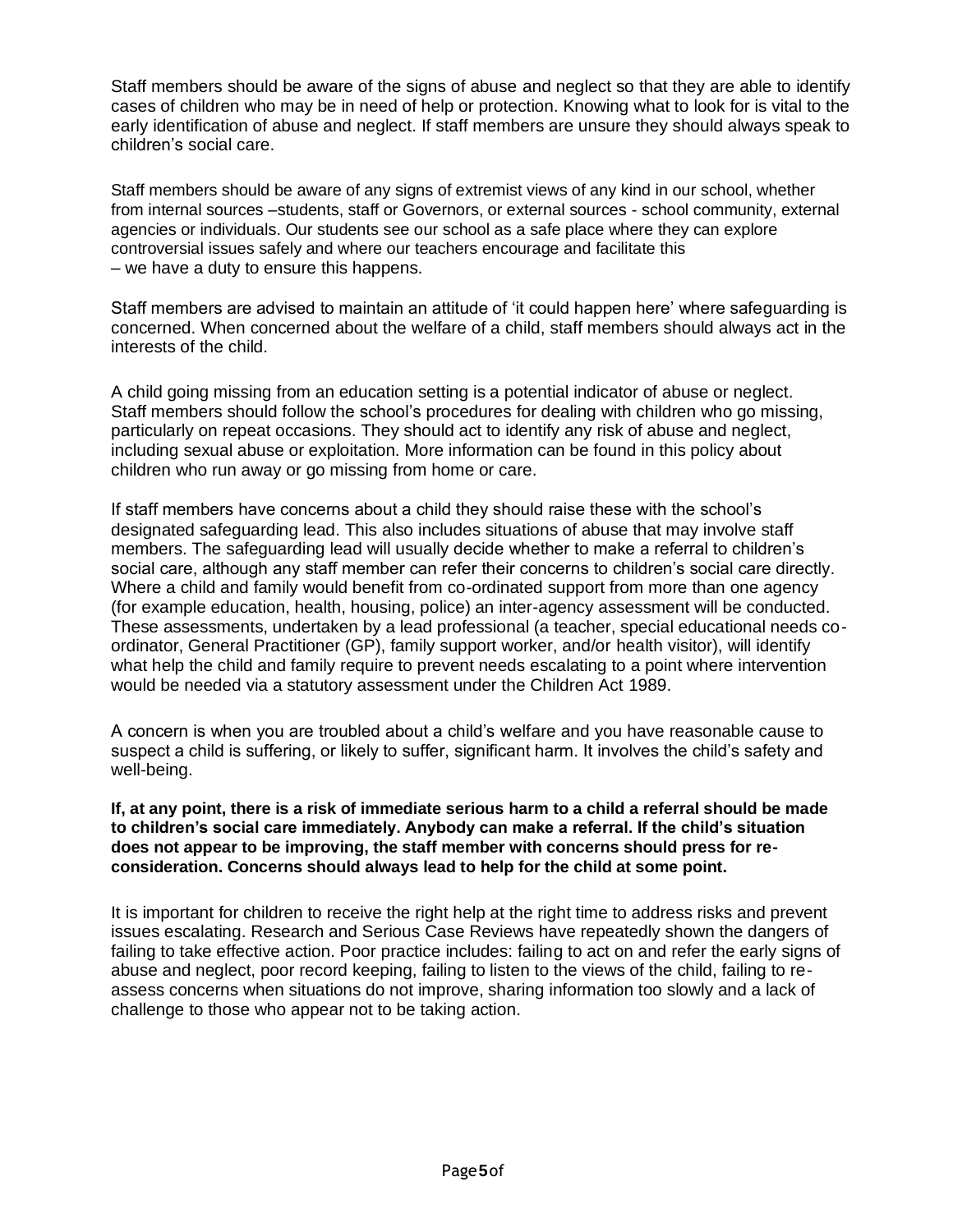#### **SAFER WORKING PRACTICES**

The school has regard to the *Guidance for Safer Working Practices 2019* underpinning principles as follows:

• The welfare of the child is paramount

Staff should understand their responsibilities to safeguard and promote the welfare of pupils

Staff are responsible for their own actions and behaviour and should avoid any conduct which would lead any reasonable person to question their motivation and intentions

Staff should work, and be seen to work, in an open and transparent way

Staff should acknowledge that deliberately invented/malicious allegations are extremely rare and that all concerns should be reported and recorded

Staff should discuss and/or take advice promptly from the headteacher if they have acted in a way which may give rise to concern

Staff should apply the same professional standards regardless of culture, disability, gender, language, racial origin, religious belief and sexual orientation

Staff should not consume or be under the influence of alcohol or any substance, including prescribed medication, which may affect their ability to care for children

Staff should be aware that breaches of the law and other professional guidelines could result in disciplinary action being taken against them, criminal action, and/or other proceedings including barring by the Disclosure & Barring Service (DBS) from working in regulated activity, or for acts of serious misconduct prohibition from teaching by the National College of Teaching & Leadership (NCTL).

Staff and managers should continually monitor and review practice to ensure this guidance is followed

Staff should be aware of and understand their establishment's child protection policy, arrangements for managing allegations against staff, staff behaviour policy, whistle blowing procedure and their Local Safeguarding Children Board LSCB procedures.

Staff should make themselves familiar with the following school documents and policies: Staff Handbook

Anti-Harassment and Bullying Policy

• Appointment of Staff Policy, incorporating Equal Opportunities in Employment Policy • Code of Conduct Policy

- Grievance Procedure
- Management of Staff Absence Policy  $\mathbb{R}$
- Staff Appraisal and Capability Policy  $\Box$
- Staff Discipline Policy  $\Box$
- Whistleblowing Policy Data Protection Policy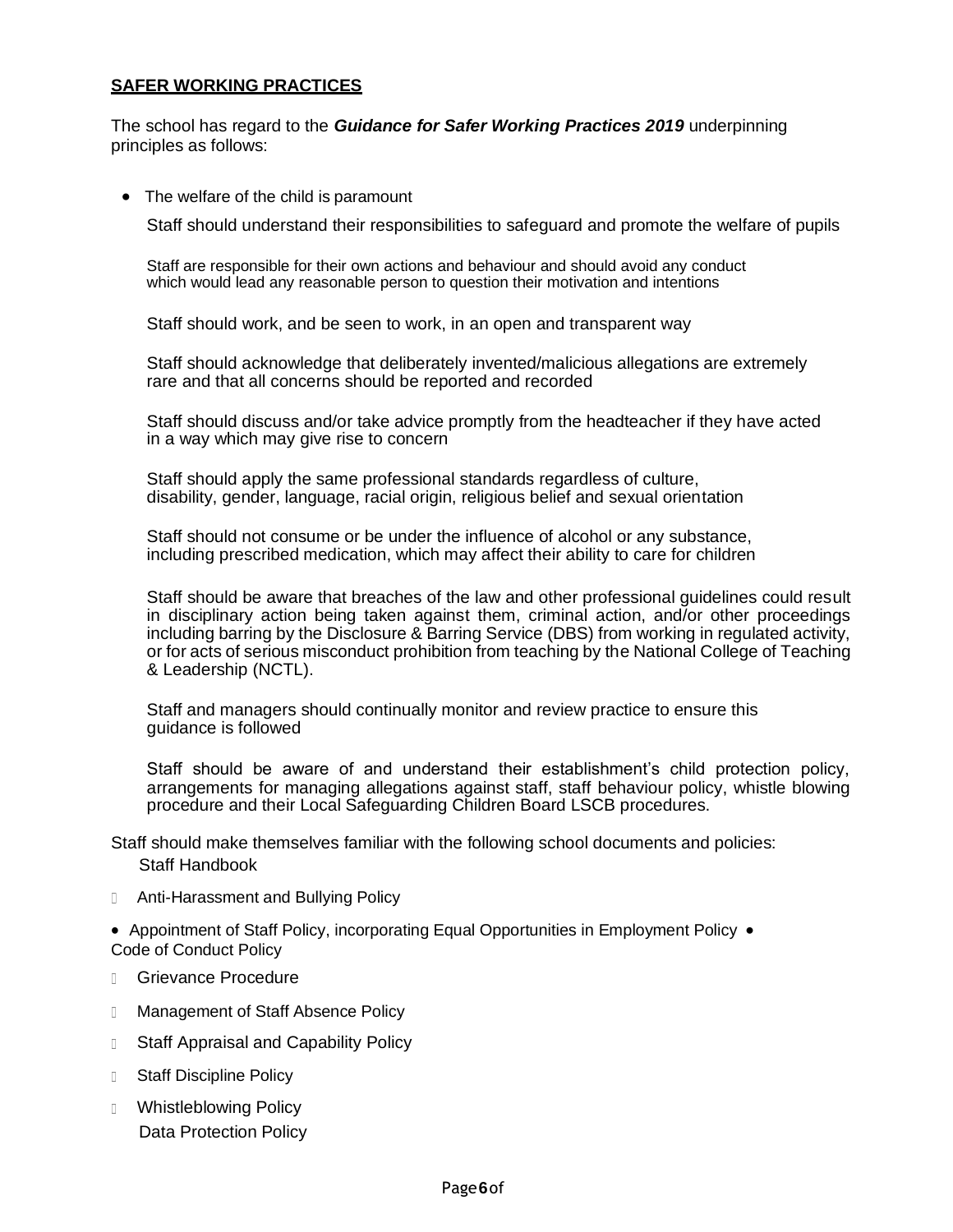| <b>Fire Safety Policy</b>            |
|--------------------------------------|
| <b>First Aid Policy</b>              |
| Food Hygiene Policy                  |
| <b>Health and Safety Policy</b>      |
| Intimate Care and Toileting Policy   |
| <b>Risk Assessment Policy</b>        |
| Anti-bullying Policy                 |
| <b>Behaviour Policy</b><br>Ш         |
| <b>Complaints Procedure</b>          |
| П<br><b>Confidentiality Policy</b>   |
| <b>Equal Opportunities</b>           |
| Policy • Exclusions Policy           |
| Late and Uncollected Children Policy |
| Looked After Children                |
| Missing Child Policy                 |
| Misuse of Substances and Drugs       |
| Policy • Physical Interventions      |
| School Trips and Educational Visits  |
| Policy • SEND Policy                 |
| Sex and Relationship Policy          |

## **KEY TRAINING AREAS**

Timescale for training

| Induction Training (mandatory)                      | Prior to starting at the school         |
|-----------------------------------------------------|-----------------------------------------|
| Child Protection Awareness training for whole staff | Every two years with refresher training |
| including Safeguarding (statutory)                  | every other year                        |
| Designated Safeguarding Lead Training (statutory)   | Every two years with refresher training |
|                                                     | every other year                        |
| Safer Recruitment Training (statutory)              | Every two years                         |
| Training about preventing terrorism (statutory)     | Annually                                |
| Training for School Governors (non-statutory)       | Annually                                |
| <b>Female Genital Mutilation</b>                    | Every two years                         |
| <b>Child Sexual Exploitation</b>                    | Every two years                         |
| E-Safety                                            | Annually                                |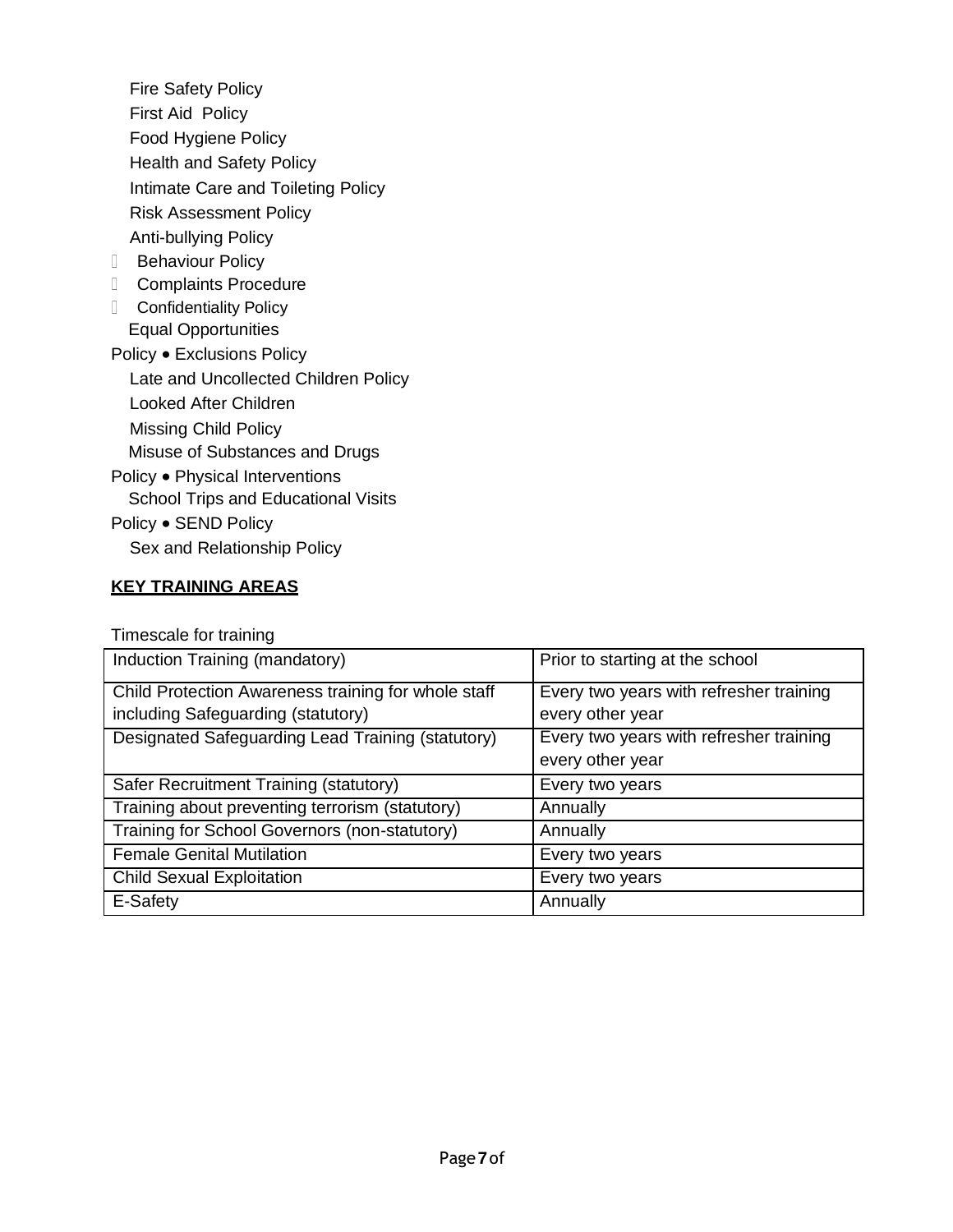#### **IMPORTANT CONTACT DETAILS:**

Safeguarding incidents could happen anywhere and staff should be alert to possible concerns being raised in this school

Safeguarding concerns about adults in the school should be made to the Designated Safeguarding Lead or to the Principal/Head Teacher\* Safeguarding concerns about independent school proprietors should go straight to the Local Authority Designated Officer - the LADO.

Contact Name: Majella O'Hagan Phone Number:0161 2341 214 [Email:quality.assurance@manchester.gcsx.gov.uk](mailto:quality.assurance@manchester.gcsx.gov.uk)

To contact the following staff members please call the school office in the first instance.

MRS TABETH - the Designated Safeguarding Lead Person for Child Protection MRS MAKOUMBOU- the Designated Deputy Lead Person for Child Protection MR TABETH– The Chair of the Governors MRS TABETH - The Head Teacher and Safer Recruitment Officer

All staff members may raise concerns directly with Children's Social Care services

The school will work with the Local Authority Designated Officer (LADO) as deemed appropriate. The LADO provide advice and guidance to employers and voluntary organisations that have concerns about a person working or volunteering with children and young people who may have behaved inappropriately or you have received information that may constitute an allegation.

For further advice or help contact:

□ The NSPCC Helpline: 0808 800 5000

□ The NSPCC whistle-blowing helpline: 0800 028 0285

The Police: 101 to report crime and other concerns that do not require an emergency response; 999 when there is danger to life or when violence is being used or threatened

#### **TIMESCALES**

An Initial Assessment should be initiated by the DSL or Deputy DSL within 24 hours of receipt of a referral and completed in a maximum of **10 working days**. However, this may depend on the case and the other agencies involved.

An initial assessment is deemed to be completed once the assessment has been discussed with the child and family (or caregivers) and the DSL or Deputy DSL has viewed and authorised the assessment.

The initial assessment period may be very brief if the criteria for initiating Local Authority involvement are met, i.e. it is suspected that the child is suffering, or is likely to suffer significant harm and a strategy discussion should take place.

Any extension to time-scale should be authorised by the DSL or Deputy DSL, with reasons recorded and any delay must be consistent with the welfare of the child.

See *Appendix 4* Referral Flowchart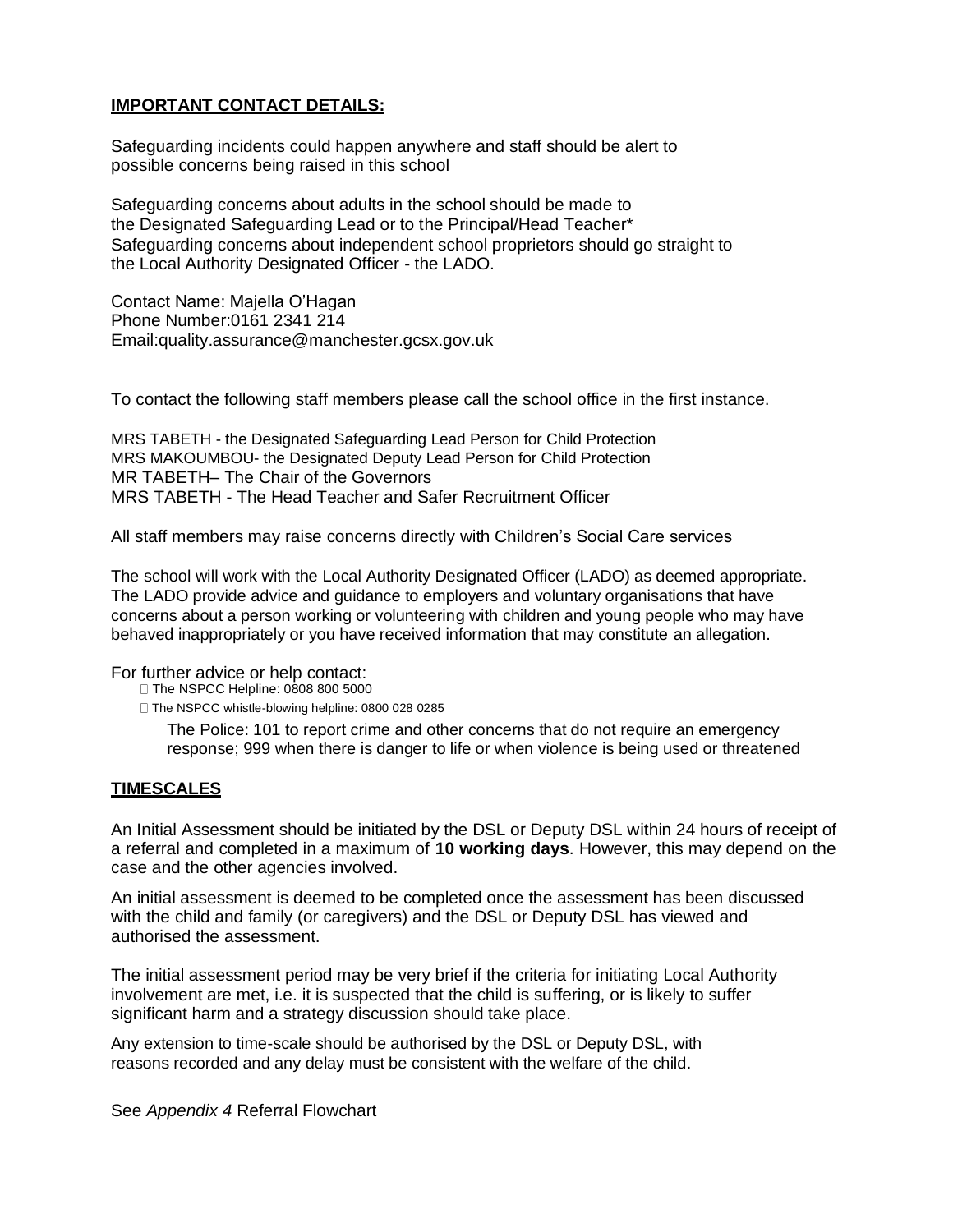Page **8** of **83**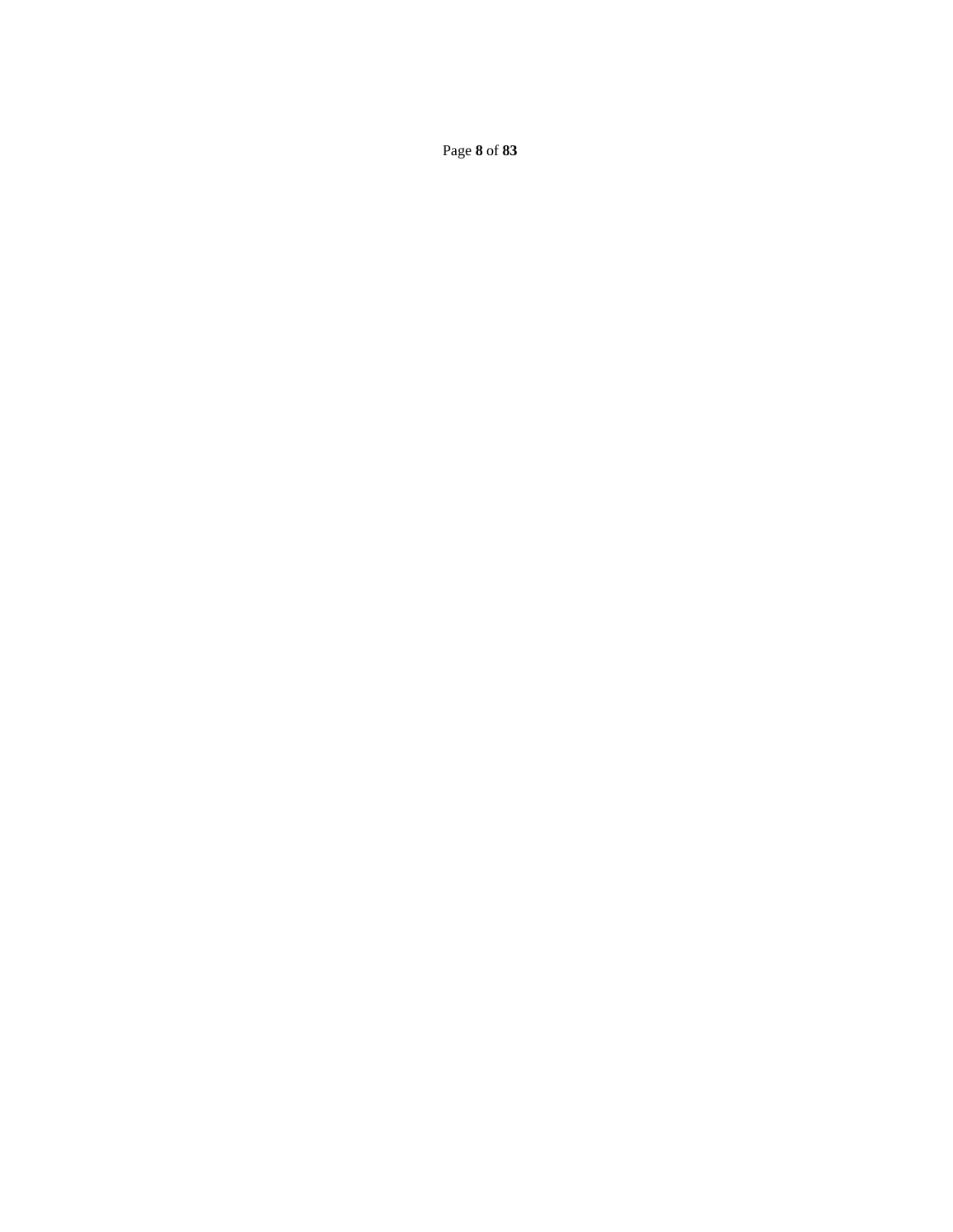#### **CHILD PROTECTION POLICY**

The Governors recognise that many children and young people today are the victims of neglect, and physical, sexual and emotional abuse, including extremism and radicalisation. Accordingly, the Governors have adopted the policy contained in this document, (hereafter "the policy"). The policy sets out agreed guidelines relating to the following areas:

- $\Box$ The Prevent Duty Definitions of abuse
- Responding to allegations of abuse, including those made against teachers in the school.  $\begin{bmatrix} 1 \\ 2 \end{bmatrix}$
- Appointing teachers/assistants  $\Box$ Supervision of activities and practice issues Helping victims of abuse
- Working with offenders  $\Box$ Safer Recruitment including the level of DBS checks that will be undertaken for volunteers and Trustees

#### **THE PREVENT DUTY**

From Wednesday 1 July 2015, all schools and childcare providers must have due regard to the need to prevent people being drawn into terrorism.

The Governmental definition of extremism is:

*'Vocal or active opposition to fundamental British values, including democracy, the rule of law, individual liberty and mutual respect and tolerance of different faiths and beliefs; and/or calls for the death of members of our armed forces, whether in this country or overseas'.*

Schools and EYFS providers have a critical part to play. In England, the Early Years Foundation Stage (EYFS) accordingly places clear duties on providers to keep children safe and promote their welfare. To protect children in our care, we must be alert to any safeguarding and child protection issues in the child's life at home or elsewhere.

As a school and EYFS provider, we are expected to demonstrate activity in the following areas:

Assessing the risk of children being drawn into terrorism.

- $\Box$  Demonstrate that they are protecting children and young people from being drawn into terrorism by having robust safeguarding policies.
- $\Box$  Ensure that their safeguarding arrangements take into account the policies and procedures of the Local Safeguarding Children Board.
- Make sure that staff have training that gives them the knowledge and confidence to identify children at risk of being drawn into terrorism, and to challenge extremist ideas which can be used to legitimise terrorism

Expected to ensure children are safe from terrorist and extremist material when accessing the internet

The school holds a separate Preventing Extremism and Radicalisation Policy with regard to this.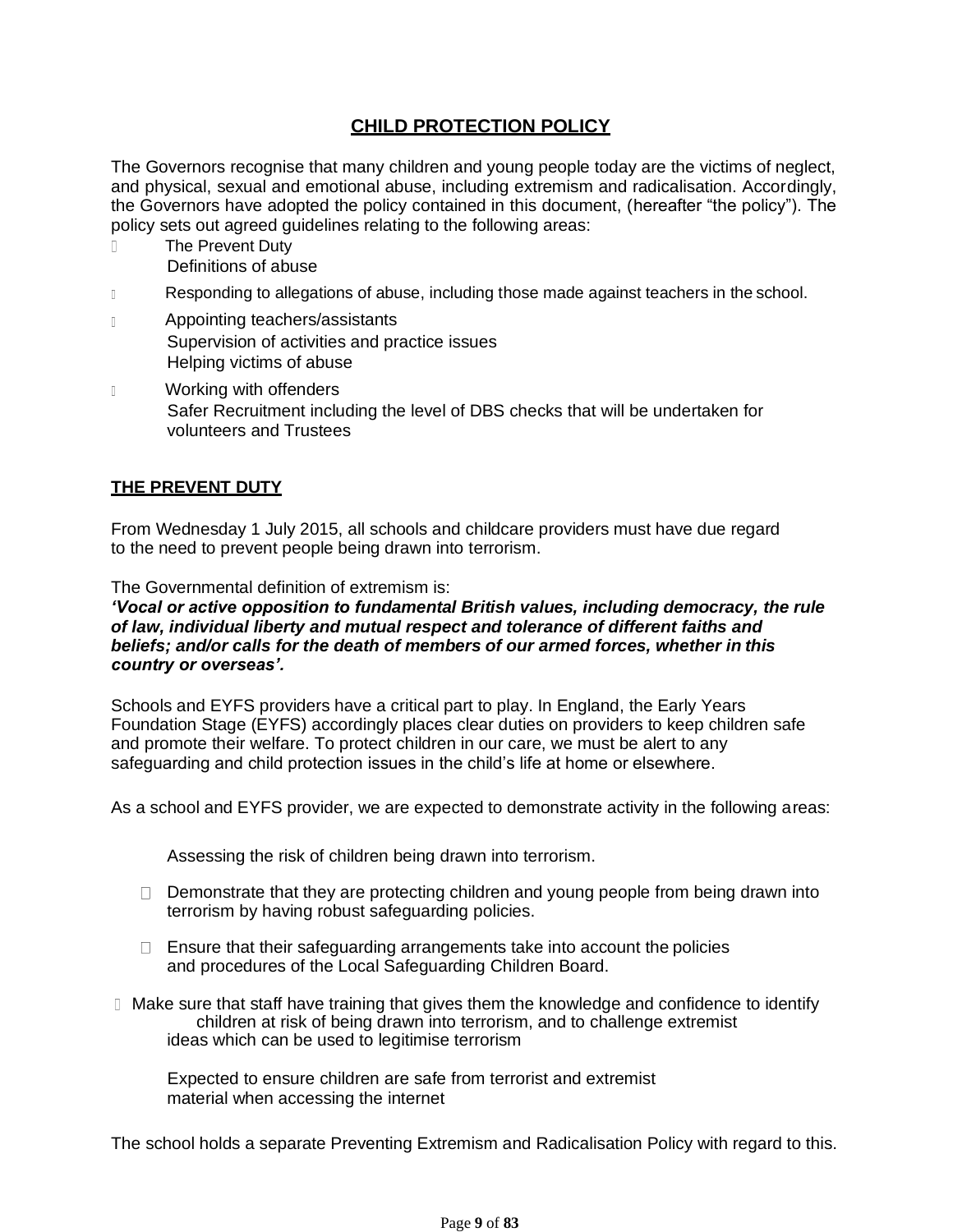The full Government Prevent Strategy can be viewed at: [https://www.gov.uk/government/uploads/system/uploads/attachment\\_data/file/97976/prevent](http://www.gov.uk/government/uploads/system/uploads/attachment_data/file/97976/prevent-)strategy-review.pdf

The full Government Prevent Duty (2015) can be viewed at: [https://www.gov.uk/government/uploads/system/uploads/attachment\\_data/file/439598/prevent](http://www.gov.uk/government/uploads/system/uploads/attachment_data/file/439598/prevent-)duty-departmental-advice-v6.pdf

#### **The Role of the Curriculum** *(Taken from the Preventing Extremism and Radicalisation Policy)*

We will work to ensure that our pupils will be skilled and equipped to be resilient and resist involvement in extreme or radical activities. Therefore we recognise the need to build resilience in our pupils to make them less vulnerable.

We will therefore provide a broad and balanced curriculum within which we aim to support pupils, Spiritual, Moral, Social and Cultural development (SMSC). SMSC development is promoted through all our subjects, including the ethos of our school where development of positive attitudes and values is central to everything we do.

Values underpinning public life in the UK have been summarised as democracy, the rule of law, individual liberty, mutual respect, and the tolerance of those with different faiths and beliefs. It is important that our pupils understand this through different approaches using a balanced and broad curriculum. This supports our pupils to be responsible citizens and prepares for an adult life living and working in Britain which is diverse and changing.

Our goal is to build mutual respect and understanding and to promote the use of dialogue not violence as a form of conflict resolution

- Citizenship programmes
- □ Open discussion and debate
- Work on anti-violence and a restorative approach addressed throughout curriculum •
- Focussed educational programmes

We will also work with local partners, families and communities in our efforts to ensure our school understands and embraces our local context and values in challenging extremist views and to assist in the broadening of our pupil's experiences and horizons. We will help support students who may be vulnerable to such influences as part of our wider safeguarding responsibilities and where we believe a pupil is being directly affected by extremist materials or influences we will ensure that that pupil is offered mentoring.

#### **SIGNIFICANT HARM**

Some children are in need because they are suffering or likely to suffer significant harm. The Children Act 1989 introduced the concept of significant harm as the threshold that justifies compulsory intervention in family life in the best interests of children. Decisions about significant harm should be informed by a careful assessment of the child's circumstances and discussion between statutory agencies and with the child and family.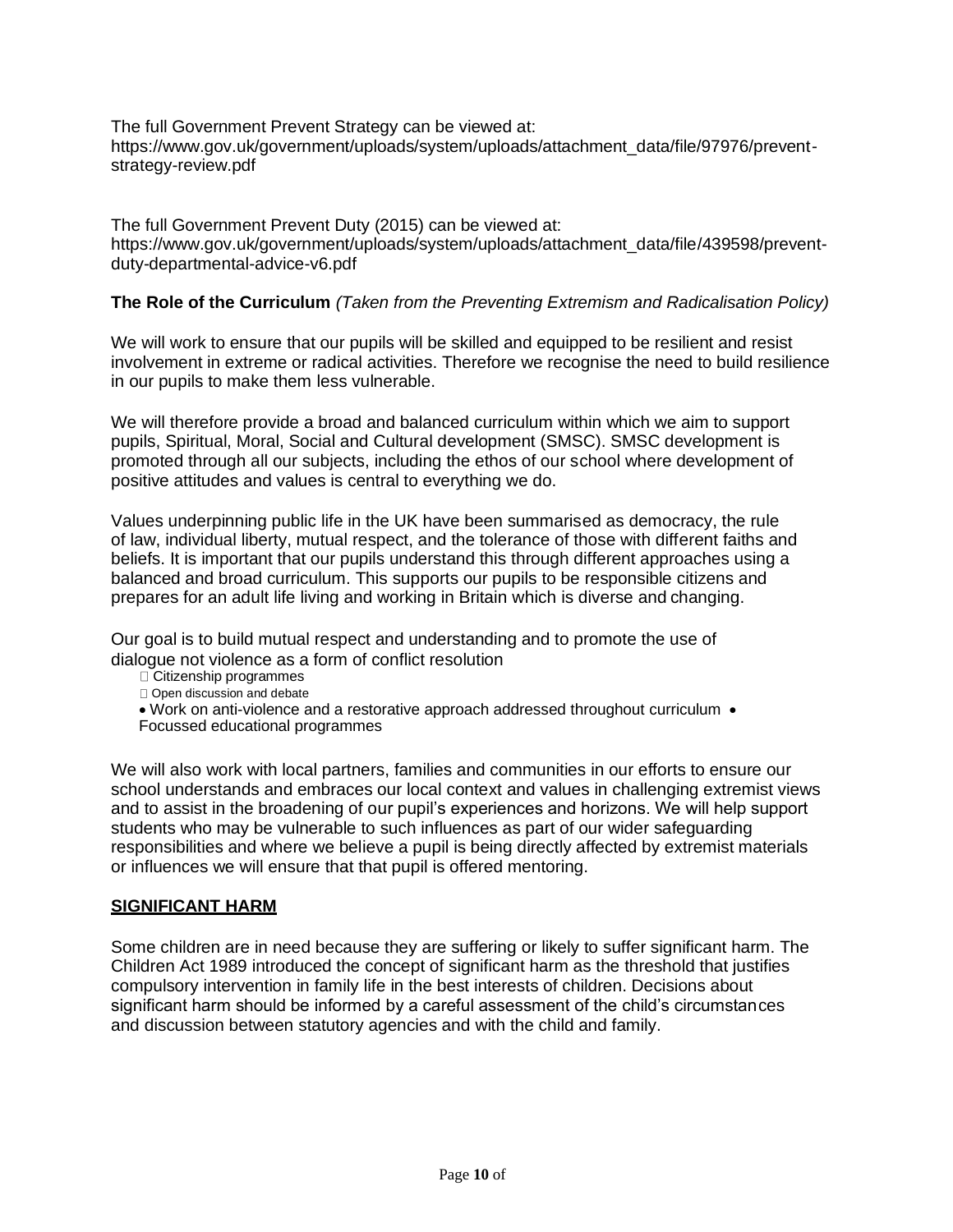#### **DEFINITIONS OF ABUSE**

The following definitions of child abuse are taken from the document *'Keeping Children Safe in Education' (2019)*:

#### **Abuse**

A form of maltreatment of a child. Somebody may abuse or neglect a child by inflicting harm or by failing to act to prevent harm. Children may be abused in a family or in an institutional or community setting by those known to them or, more rarely, by others (e.g. via the internet). They may be abused by an adult or adults or another child or children.

#### **Physical Abuse**

A form of abuse which may involve hitting, shaking, throwing, poisoning, burning or scalding, drowning, suffocating or otherwise causing physical harm to a child. Physical harm may also be caused when a parent or carer fabricates the symptoms of, or deliberately induces, illness in a child

#### **Emotional abuse**

The persistent emotional maltreatment of a child such as to cause severe and adverse effects on the child's emotional development. It may involve conveying to a child that they are worthless or unloved, inadequate, or valued only insofar as they meet the needs of another person. It may include not giving the child opportunities to express their views, deliberately silencing them or 'making fun' of what they say or how they communicate. It may feature age or developmentally inappropriate expectations being imposed on children. These may include interactions that are beyond a child's developmental capability as well as overprotection and limitation of exploration and learning, or preventing the child participating in normal social interaction. It may involve seeing or hearing the ill-treatment of another. It may involve serious bullying (including cyberbullying), causing children frequently to feel frightened or in danger, or the exploitation or corruption of children. Some level of emotional abuse is involved in all types of maltreatment of a child, although it may occur alone.

#### **Sexual Abuse**

Involves forcing or enticing a child or young person to take part in sexual activities, not necessarily involving a high level of violence, whether or not the child is aware of what is happening. The activities may involve physical contact, including assault by penetration (for example rape or oral sex) or non-penetrative acts such as masturbation, kissing, rubbing and touching outside of clothing. They may also include non-contact activities, such as involving children in looking at, or in the production of, sexual images, watching sexual activities, encouraging children to behave in sexually inappropriate ways, or grooming a child in preparation for abuse (including via the internet). Sexual abuse is not solely perpetrated by adult males. Women can also commit acts of sexual abuse, as can other children.

#### **Neglect**

The persistent failure to meet a child's basic physical and/or psychological needs, likely to result in the serious impairment of the child's health or development. Neglect may occur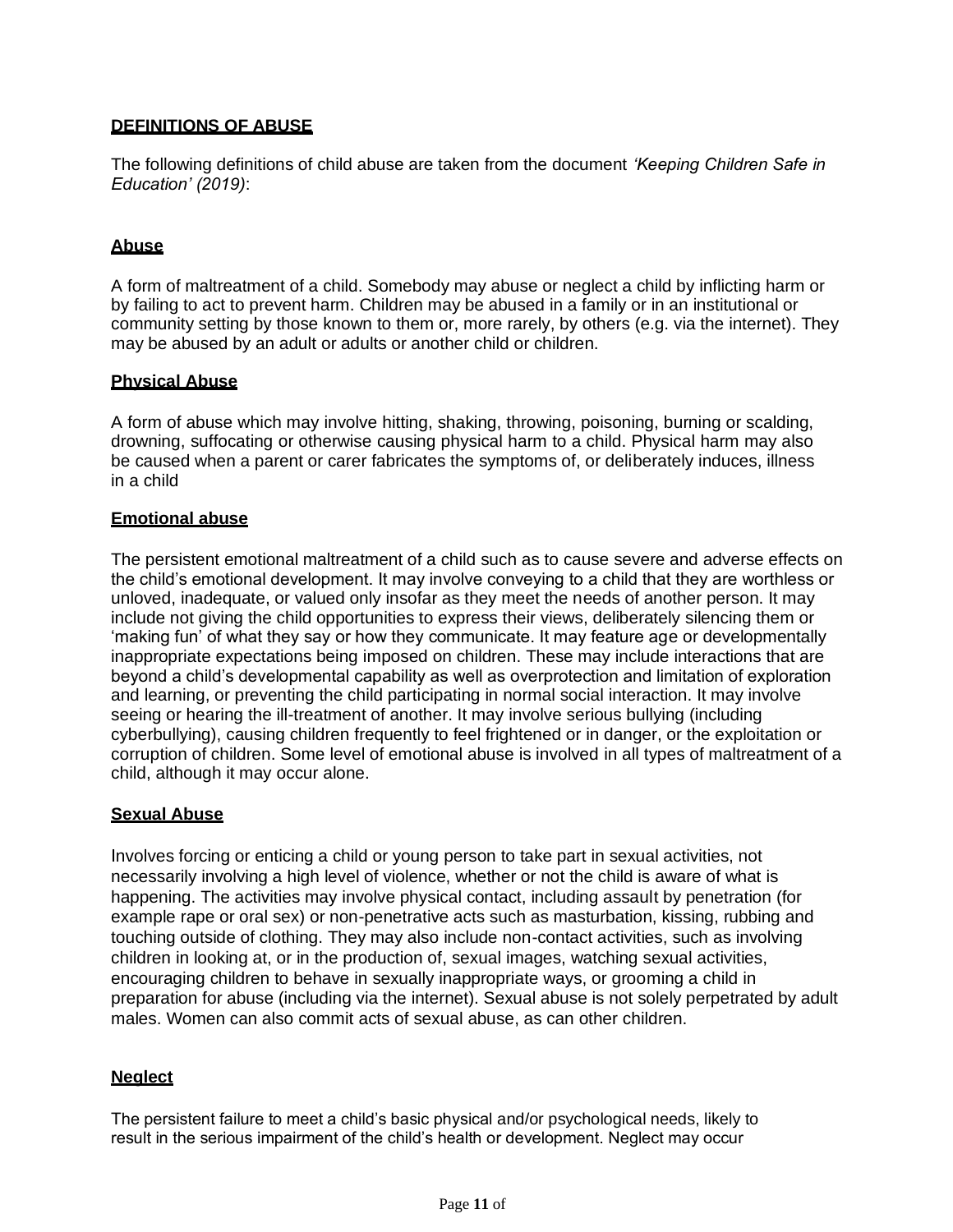during pregnancy as a result of maternal substance abuse. Once a child is born, neglect may involve a parent or carer failing to: provide adequate food, clothing and shelter (including exclusion from home or abandonment); protect a child from physical and emotional harm or danger; ensure adequate supervision (including the use of inadequate care-givers); or ensure access to appropriate medical care or treatment. It may also include neglect of, or unresponsiveness to, a child's basic emotional needs.

#### **SPECIFIC SAFEGUARDING ISSUES**

#### **Learners with SEN and Disabilities**

Learners with SEN and disabilities have additional safeguarding vulnerabilities:

- $\Box$  Disabled children are at significantly greater risk of physical, sexual and emotional abuse and neglect than non-disabled children
- Disabled children at greatest risk of abuse are those with behaviour/conduct disorders. Other high-risk groups include children with learning difficulties/disabilities, children with speech and language difficulties, children with health-related conditions and deaf children.
- $\Box$  Disabled children are more likely to be abused by someone in their family compared to non-disabled children. The majority of disabled children are abused by someone who
- $\Box$  is known to them.
- $\Box$  Bullying is a feature in the lives of many disabled children Disabled children are more likely to experience the negative aspects of
- $\Box$  social networking sites than non-disabled children Disabled children (and severely disabled children even more so) may disclose less frequently and delay disclosure more often compared to typically developing children. Disabled children are most likely to turn to a trusted adult they know well for help such as family, friend or teacher

Disabled children are at greater risk of abuse and significant barriers can exist to their safeguarding and wellbeing. Understanding a child's needs, building on their strengths, overcoming the barriers and developing innovative solutions for meeting the challenges will not only enhance the child's wellbeing and protection from abuse but will provide learning that may also be of benefit for non-disabled children. Disabled children have an equal right to protection from abuse.

#### **Children Missing from Education**

A child going missing from education is a potential indicator of abuse or neglect. School staff should follow the school's procedures for dealing with children that go missing from education, particularly on repeat occasions, to help identify the risk of abuse and neglect, including sexual exploitation, and to help prevent the risks of their going missing in future.

The school has a *Child Missing from Education* policy, written in accordance with the *Children Missing Education Statutory Guidance for Local Authorities - September 2016, which* we will abide by concerning this area.

**The school has in place appropriate safeguarding policies, procedures and responses for children who go missing from education, particularly on repeat occasions.**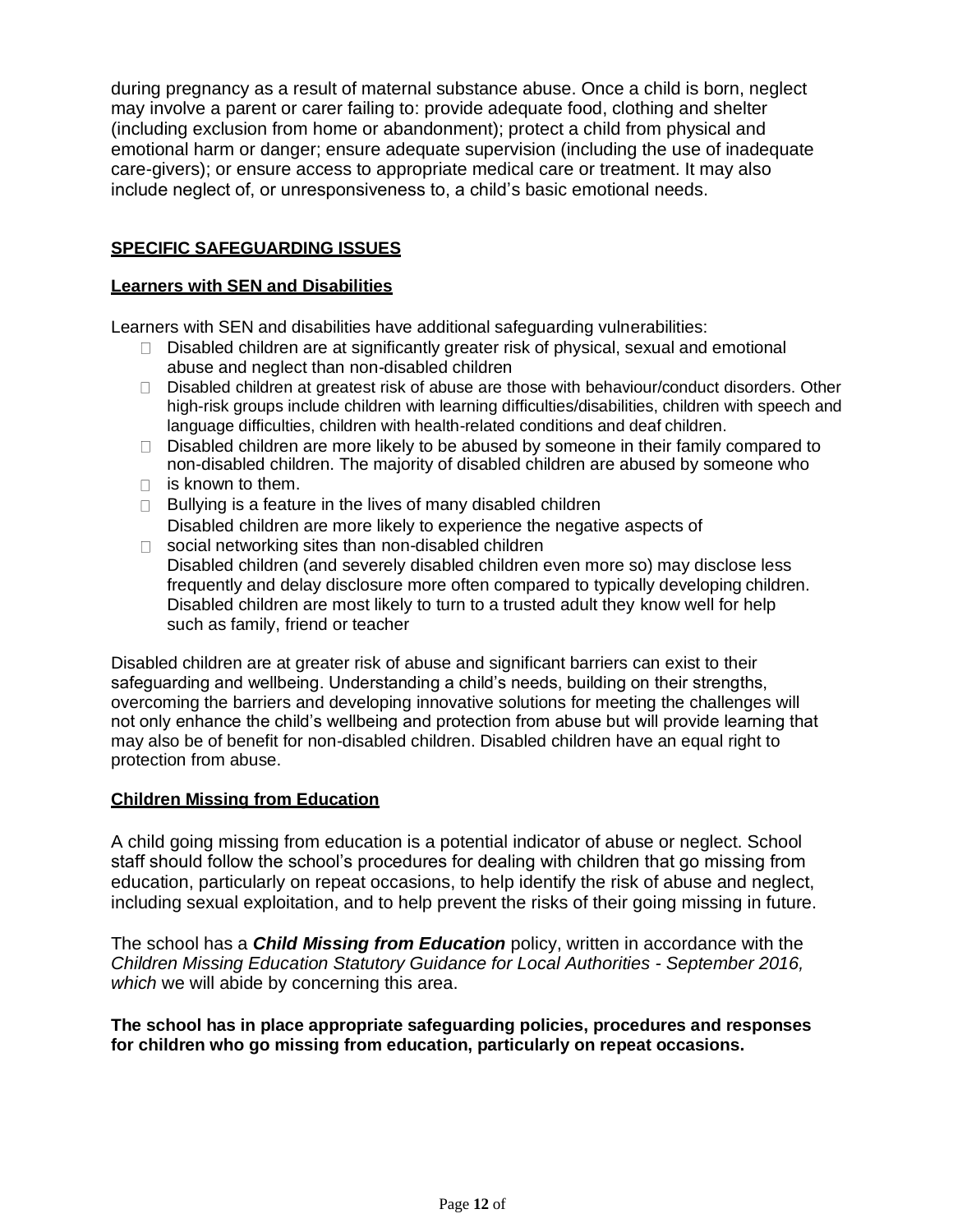#### **Child Sexual Exploitation**

Child Sexual Exploitation (CSE) is a form of child sexual abuse. It occurs where an individual or group takes advantage of an imbalance of power to coerce, manipulate or deceive a child or young person under the age of 18 into sexual activity (a) in exchange for something the victim needs or wants, and/or (b) for the financial advantage or increased status of the perpetrator or facilitator. The victim may have been sexually exploited even if the sexual activity appears consensual. Child sexual exploitation does not always involve physical contact; it can also occur through the use of technology.

Child Sexual Exploitation (CSE) involves exploitative situations, contexts and relationships where young people receive something (for example food, accommodation, drugs, alcohol, gifts, money or in some cases simply affection) as a result of engaging in sexual activities. Sexual exploitation can take many forms ranging from the seemingly 'consensual' relationship where sex is exchanged for affection or gifts, to serious organised crime by gangs and groups. What marks out exploitation is an imbalance of power in the relationship. The perpetrator always holds some kind of power over the victim, which increases as the exploitative relationship, develops. Sexual exploitation involves varying degrees of coercion, intimidation or enticement, including unwanted pressure from peers to have sex, sexual bullying including cyberbullying and grooming. However, it also important to recognise that some young people who are being sexually exploited do not exhibit any external signs of this abuse.

#### **The school holds the following document on file if ever the need arises for such information: "Child Sexual Exploitation Definition and Guide Feb 2017".**

#### **Peer-on-Peer Abuse**

#### Peer-on-peer abuse:

 $\Box$  features physical, emotional, sexual and financial abuse of young people by their peers,

can impact any young person, although the characteristics/experiences of some can be  $\Box$ exploited by their peers, or missed by services, making them more vulnerable to abuse than others

is influenced by the nature of the environments in which young people spend their time home, school, peer group and community - and is built upon notions of power and consent. Power imbalances related to gender, social status within a group, intellectual ability, economic wealth, social marginalisation etc., can all be used to exert power over a peer.

can affect any child/young person, sometimes vulnerable children are targeted. For example:

Those living with domestic abuse or intra-familial abuse in their histories o Young people in care

Those who have experienced bereavement through the loss of a parent, sibling or friend

Black and minority ethnic children are under identified as victims but are over identified as perpetrators

Those with SEND

• hinges upon young people's experiences of power, and ultimately the notion of consent

concepts of abuse are built upon notions of 'power' and therefore 'consent', not to be confused with the age of consent to sexual activity: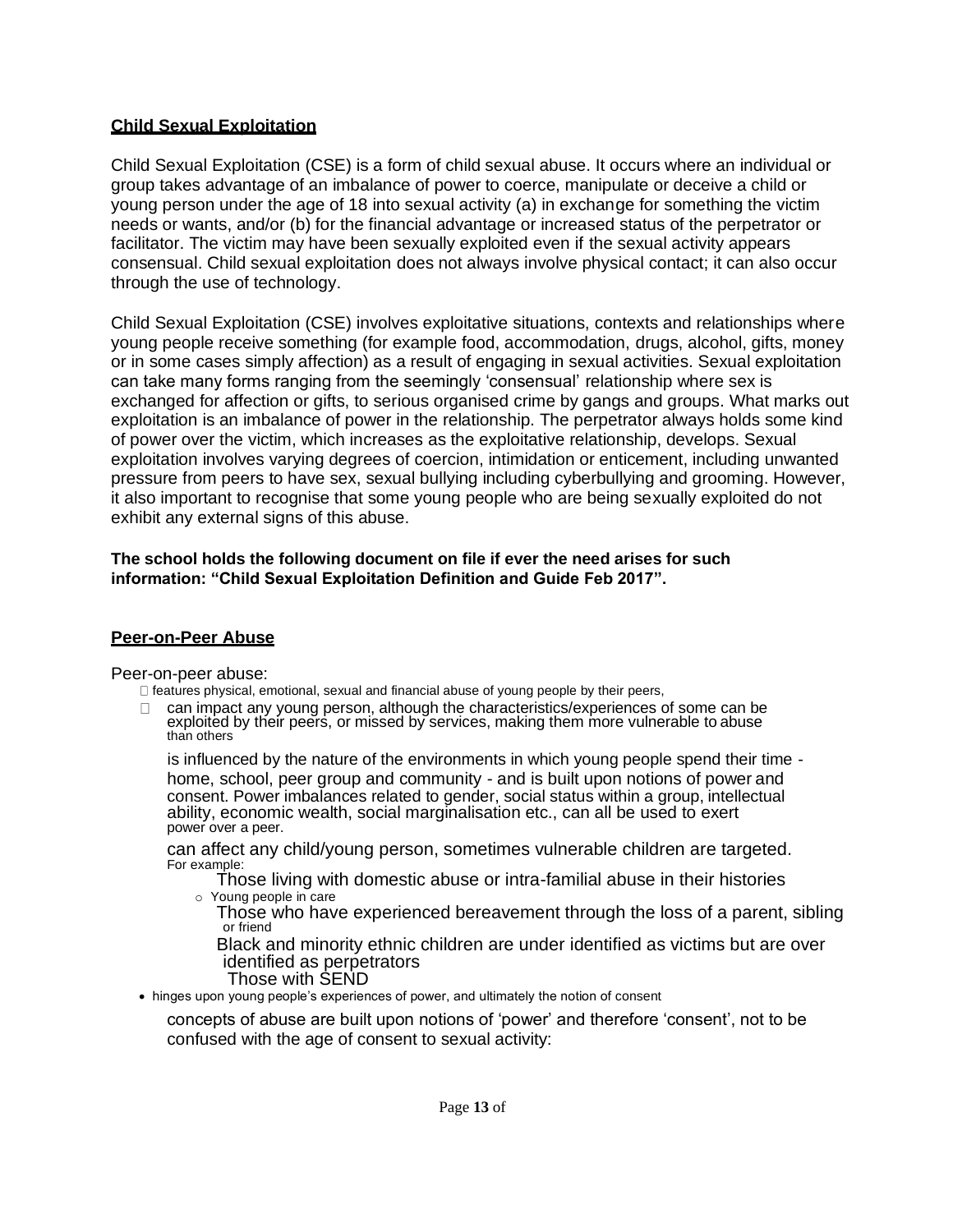young people over the age of consent (16 and 17 year olds) can be abused by their peers

Many young people who abuse their peers are themselves below the age of consent

- $\Box$  abuse is abuse and should never be tolerated or passed off as "banter" or "part of growing up"
- $\Box$  both girls and boys experience peer on peer abuse however they are likely to experience it differently i.e. girls being sexually touched/assaulted or boys being subject to homophobic taunts/initiation/hazing type (rituals and other activities involving harassment, abuse or humiliation used as a way of initiating a person into a group) violence
- involves someone who abuses a 'vulnerability' or power imbalance to harm another, and have the opportunity or be in an environment where this is possible.
- $\Box$  While perpetrators of peer on peer abuse pose a risk to others they are often victims of abuse themselves.

*Above information is based on information in [Practitioner Briefing: What is peer on peer abuse?](http://www.msunderstood.org.uk/18/resources/) [MsUnderstood Partnership \(2015\)](http://www.msunderstood.org.uk/18/resources/)*

#### **Actions the school will take**

The school deals with a wide continuum of children's behaviour on a day to day basis and most cases will be dealt with via school based processes. These are outlined in the following policies:

Behaviour & Anti-Bullying Policy E-Safety Policy Attendance Policy Relationships and Sex Education Policy

The school will also act to minimise the risk of peer on peer abuse by ensuring the establishment provides a safe environment, promotes positive standards of behaviour, has effective systems in place where children can raise concerns and provides safeguarding through the curriculum via PSHE and other curriculum opportunities. This may include targeted work with children identified as vulnerable or being at risk and developing risk assessment and targeted work with those identified as being a potential risk to others.

#### **Action on serious concerns**

The school recognises that children may abuse their peers physically, sexually and emotionally; this will not be tolerated or passed off as 'banter' or 'part of growing up'. The school will take this as seriously as abuse perpetrated by an adult, and address it through the same processes as any safeguarding issue. We also recognise that children who abuse others are also likely to have considerable welfare and safeguarding issues themselves.

Peer to peer abuse may be a one off serious incident or an accumulation of incidents. Staff may be able to easily identify some behaviour/s as abusive however in some circumstances it may be less clear. In all cases the member of staff should discuss the concerns and seek advice from the Designated Safeguarding Lead (DSL).

When an allegation is made by a student against another student, members of staff should consider if the issues raised indicate that the child and /or alleged perpetrator may have emerging needs, complex/serious needs or child protection concerns.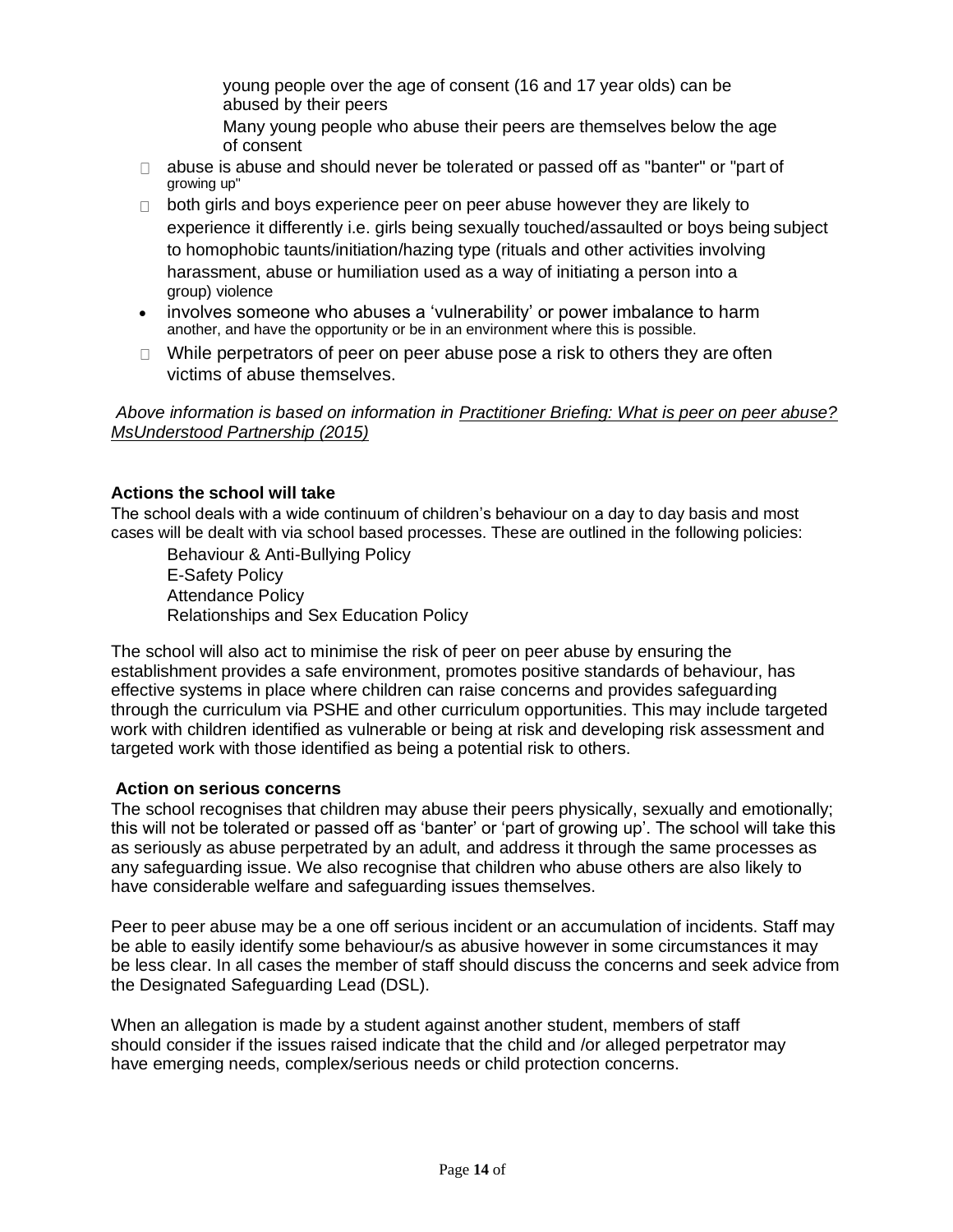**Any suspicion or allegations that a child has been sexually abused or is likely to sexually abuse another child (or adult) should be referred immediately to the Local Authority Designated Officer (LADO) or the Police.**

All allegations should be discussed with the Local Authority Designated Officer (LADO) on **the day** the allegation is made known to the school and advice sought from the LADO

Contact Name: Majella O'Hagan Phone Number:0161 2341 214 [Email:quality.assurance@manchester.gcsx.gov.uk](mailto:quality.assurance@manchester.gcsx.gov.uk)

Particular considerations for cases where peer on peer abuse is a factor include:

- $\Box$  What is the nature, extent, and context of the behaviour including verbal, physical, sexting and/or online abuse? Was there coercion, physical aggression, bullying, bribery or attempts to ensure secrecy? What was the duration and frequency? Were other children and /or adults involved?
- What is the child's age, development, capacity to understand and make decisions (including anything that might have had an impact on this i.e. coercion), and family and social circumstances?
- $\Box$  What are the relative chronological and developmental age of the two children and are there are any differentials in power or authority?
- $\Box$  Is the behaviour age appropriate or not? Does it involve inappropriate sexual knowledge or motivation?
- Are there any risks to the child themselves and others i.e. other children in school, in the child's household, extended family, peer group, or wider social network?

The school will use resources on such issues to address these matters in PSHE.

Resources on peer-on-peer pressure can be found at: <http://www.msunderstood.org.uk/assets/templates/msunderstood/style/documents/MSUPB01.pdf>

#### **Organised Abuse**

.

Organised abuse is sexual abuse where there is more than a single abuser and the adults concerned appear to act in concert to abuse children and/or where an adult uses an institutional framework or position of authority to recruit children for sexual abuse.

#### **Female Genital Mutilation**

Female Genital Mutilation (FGM) comprises all procedures involving partial or total removal of the external female genitalia or other injury to the female genital organs. It is illegal in the UK and a form of child abuse with long-lasting harmful consequences. Staff must personally report to the police a disclosure that FGM has been carried out (in addition to liaising with the DSL.

The school can access the following document if ever the need arises for such information: 'Multi-Agency Statutory Guidance on Female Genital Mutilation' (CEE MOD) or [https://www.gov.uk/government/publications/multi-agency-statutory-guidance-on-female-genital](https://www.gov.uk/government/publications/multi-agency-statutory-guidance-on-female-genital-mutilation)[mutilation](https://www.gov.uk/government/publications/multi-agency-statutory-guidance-on-female-genital-mutilation)

The London Safeguarding Children Board's information on 'Safeguarding Children at Risk of Abuse through Female Genital Mutilation' will also be taken into account: [http://www.londoncp.co.uk/chapters/sg\\_ch\\_risk\\_fgm.html](http://www.londoncp.co.uk/chapters/sg_ch_risk_fgm.html)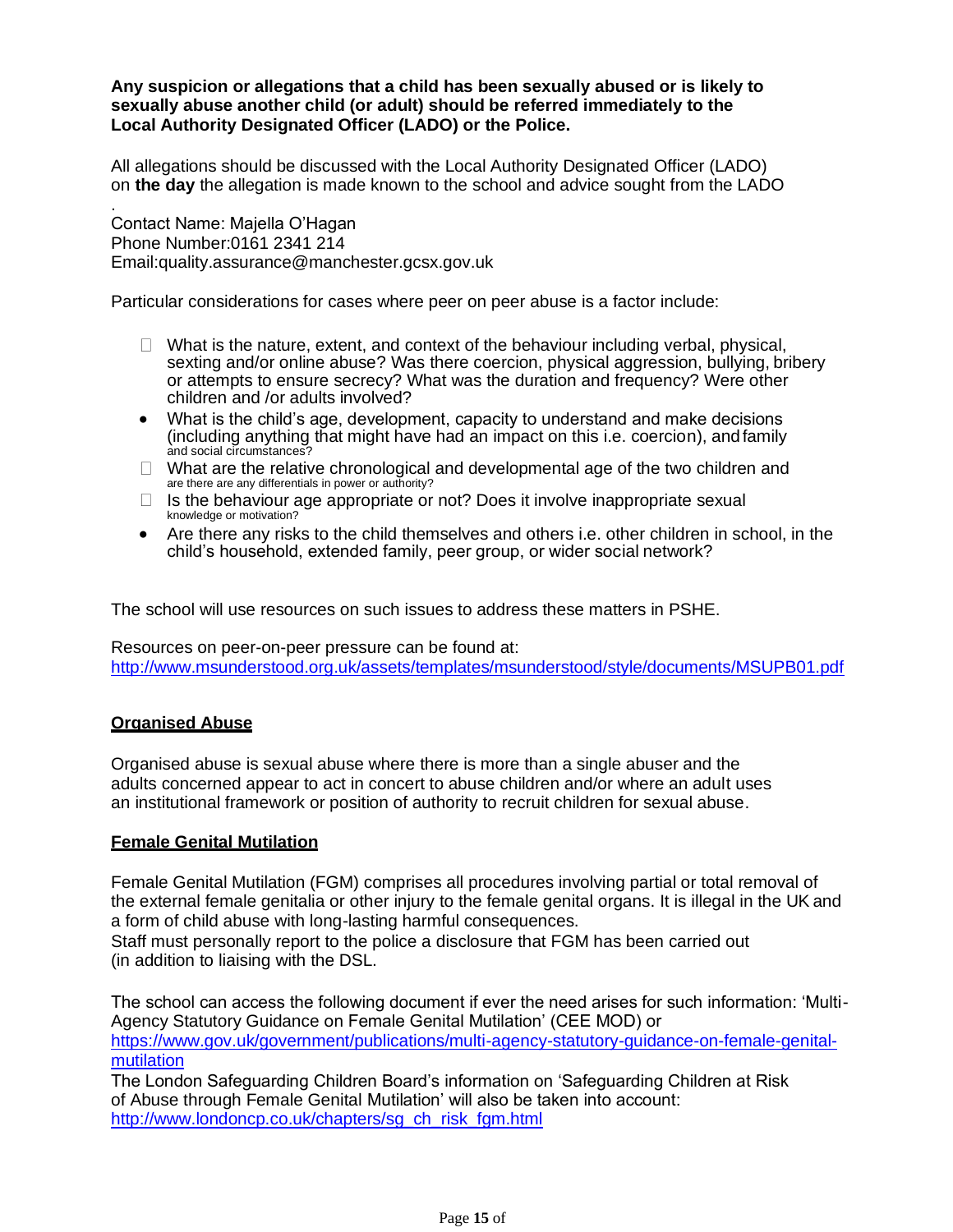#### **Radicalisation**

Radicalisation refers to the process by which a person comes to support terrorism and forms of extremism11. There is no single way of identifying an individual who is likely to be susceptible to an extremist ideology. It can happen in many different ways and settings. Specific background factors may contribute to vulnerability, which are often combined with specific influences such as family, friends or online, and with specific needs for which an extremist or terrorist group may appear to provide an answer. The internet and the use of social media in particular has become a major factor in the radicalisation of young people.

As with managing other safeguarding risks, staff should be alert to changes in children's behaviour, which could indicate that they may be in need of help or protection. School staff should use their professional judgement in identifying children who might be at risk of radicalisation and act proportionately which may include making a referral to the Channel programme.

#### **Honour-Based Violence**

So-called Honour Based Violence (HBV) is a term used to describe violence committed within the context of the extended family which is motivated by a perceived need to restore standing within the community, which is presumed to have been lost through the behaviour of the victim. Most victims of HBV are women or girls, although men may also be at risk.

Women and girls may lose honour through expressions of autonomy, particularly if this autonomy occurs within the area of sexuality. Men may be targeted either by the family of a woman who they are believed to have 'dishonoured', in which case both parties may be at risk, or by their own family if they are believed to be homosexual.

Some common triggers for HBV include:

- □ Refusing an arranged marriage
- $\Box$  Having a relationship outside the approved group

□ Loss of virginity

D Pregnancy

• Spending time without the supervision of a family member • Reporting domestic violence

'Honour-based violence' is intended to 'protect or defend family honour' by preventing and punishing a person's violations of family or community 'norms'. A child who is at risk of honour based violence is at significant risk of physical harm (including being murdered) and/or neglect, and may also suffer significant emotional harm through the threat of violence or witnessing violence directed towards a sibling or other family member.

According to the [Metropolitan Police Service, a](http://safe.met.police.uk/crimes_of_honour/get_the_facts.html)n honour-based crime might be committed against someone who:

- $\Box$  becomes involved with a boyfriend or girlfriend from a different culture or religion;
- $\Box$  wants to get out of an arranged marriage;

wants to get out of a forced marriage;

Wears clothes or takes part in activities that might not be considered traditional within a particular culture.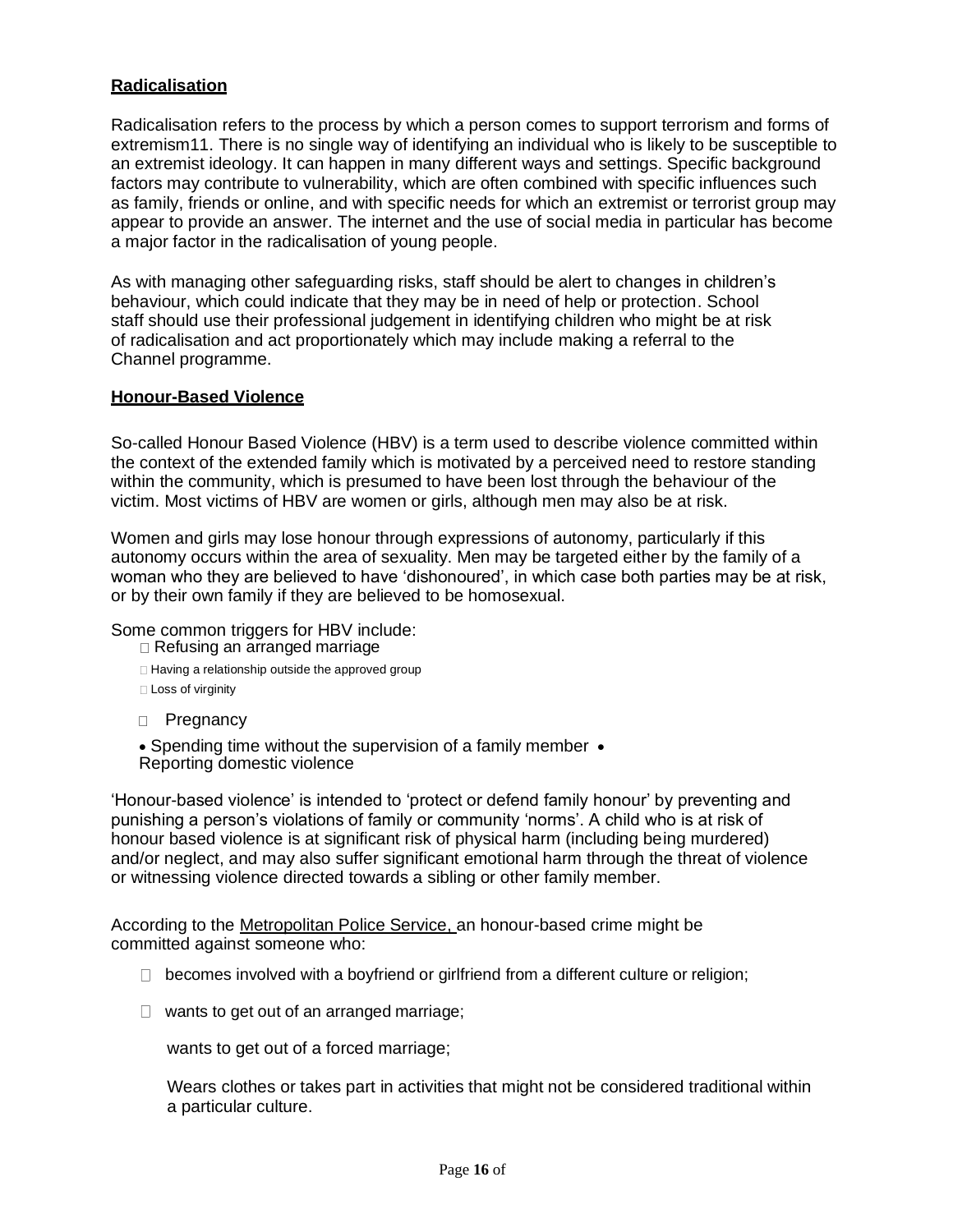The perceived immoral behaviour which could precipitate a murder includes:

Inappropriate make-up or dress; The existence of a boyfriend; Kissing or intimacy in a public place; Pregnancy outside of marriage;

 $\Box$  Being a victim of rape;

Inter-faith relationships.

Children sometimes truant from school to obtain relief from being policed at home by relatives. They can feel isolated from their family and social networks and become depressed, which can on some occasions lead to self-harm or suicide.

Families may feel shame long after the incident that brought about dishonour occurred, and therefore the risk of harm to a child can persist. This means that the young person's new boy/girlfriend, baby (if pregnancy caused the family to feel 'shame'), associates or siblings may be at risk of harm.

#### **OTHER SAFEGUARDING ISSUES**

Staff need to be aware of the following specific issues. The school holds policies on those marked with an \*

Guidance and practical support on these specific safeguarding issues will be sought form expert and professional organisations, if and when needed, using the NSPCC and GOV.UK websites:

bullying including cyberbullying - see *Appendix 3* for our 'E-Safety Policy'

domestic violence

drugs\*

fabricated or induced illness

faith abuse

forced marriage

gangs and youth violence

gender-based violence/violence against women and girls (VAWG)

mental health

hate – see Appendix I of our Anti-Bullying Policy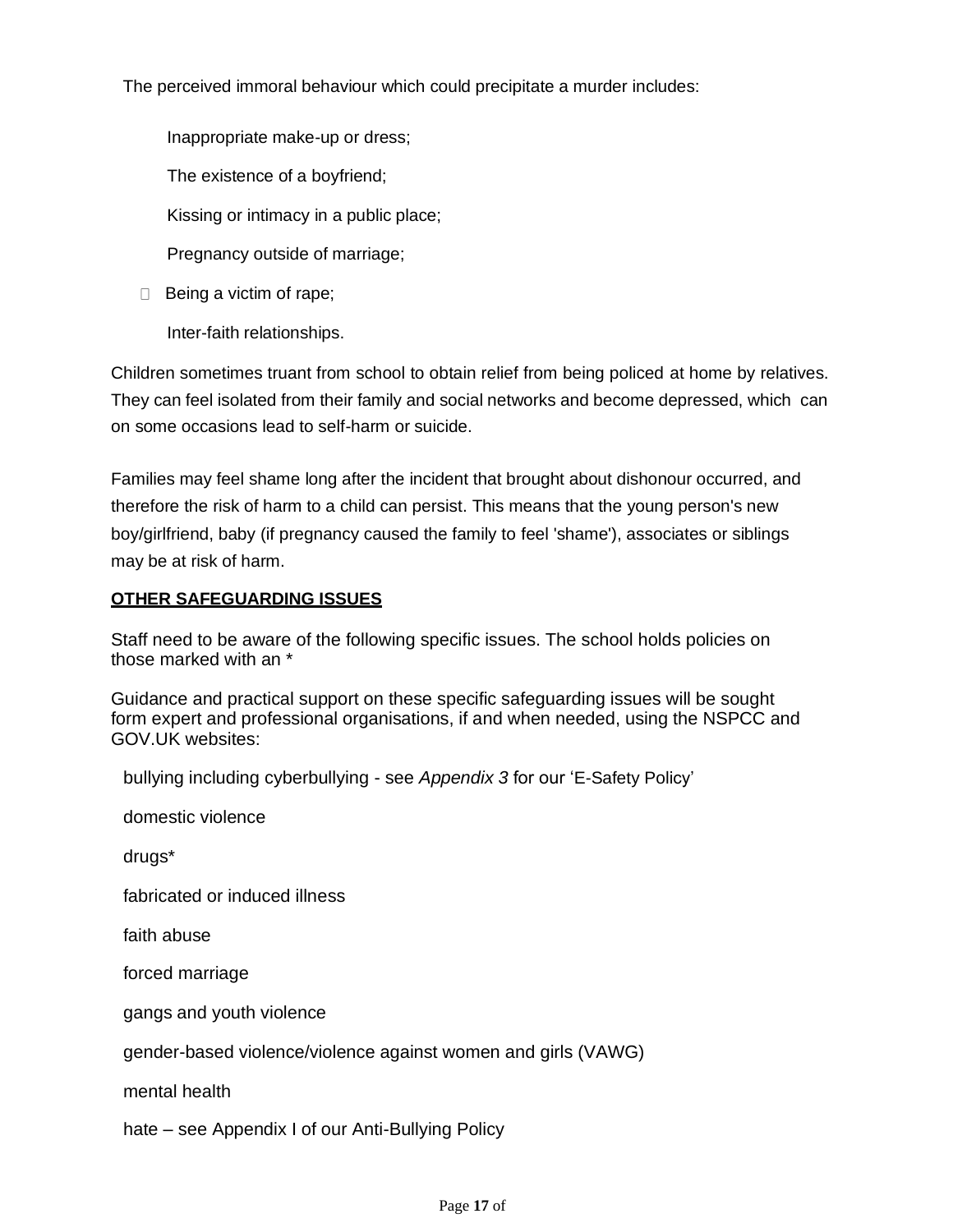private fostering

sexting – see *Appendix 2* for our 'Youth-Produced Sexual Imagery Policy'

teenage relationship abuse

trafficking

*The following has been written using information supplied by The Churches Child Protection Advisory service*

#### **RECOGNISING AND RESPONDING TO ABUSE**

The following signs may or may not be indications that abuse has taken place, but the possibility should be considered.

#### **Physical Signs of Abuse**

•

•

- Any injuries not consistent with the explanation given for them.
- Injuries that occur to the body in places that are not normally exposed to  $\Box$ falls, rough games, etc.
- Injuries which have not received medical attention  $\mathbb{R}$
- Neglect under nourishment, failure to grow, constant hunger, stealing or gorging food, untreated illnesses, inadequate care, etc
- $\overline{\phantom{a}}$ Reluctance to change for, or participate in games or swimming
- Repeated urinary infections or unexplained tummy pains  $\overline{\phantom{a}}$
- Bruises, bites, burns, fractures etc which do not have an accidental explanation  $\mathbb{L}$
- $\overline{\phantom{a}}$ Cuts/ scratches/ substance abuse

#### **Indicators of Possible Sexual Abuse**

- Any allegations made by a child concerning sexual abuse
- Any allegations made by a child concerning female genital mutation  $\mathbb{R}$
- Child with excessive preoccupation with sexual matters and detailed knowledge of  $\Box$ adult sexual behaviour, or who regularly engages in age-inappropriate sexual play
- Sexual activity through words, play or drawing  $\Box$
- $\overline{\phantom{a}}$ Child who is sexually provocative or seductive with
- adults Inappropriate bed-sharing arrangements at home  $\mathbb{R}$
- $\overline{\phantom{a}}$ Severe sleep disturbances with fears, phobias, vivid dreams or nightmares, sometimes with overt or veiled sexual connotations
- Eating disorders anorexia, bulimia

#### **Emotional Signs of Abuse**

- $\begin{array}{c} \hline \end{array}$ Changes or regression in mood or behaviour, particularly where a child withdraws or becomes clinging. Also depression/ aggression, extreme anxiety
- Nervousness, frozen watchfulness  $\Box$
- $\Box$ Obsessions or phobias
- Sudden under-achievement or lack of concentration  $\mathbb{R}$
- Inappropriate relationships with peers and/ or adults  $\mathbb{R}$
- Attention-seeking behaviour  $\overline{\phantom{a}}$
- Persistent tiredness  $\Box$
- $\overline{\phantom{a}}$ Running away/ stealing/ lying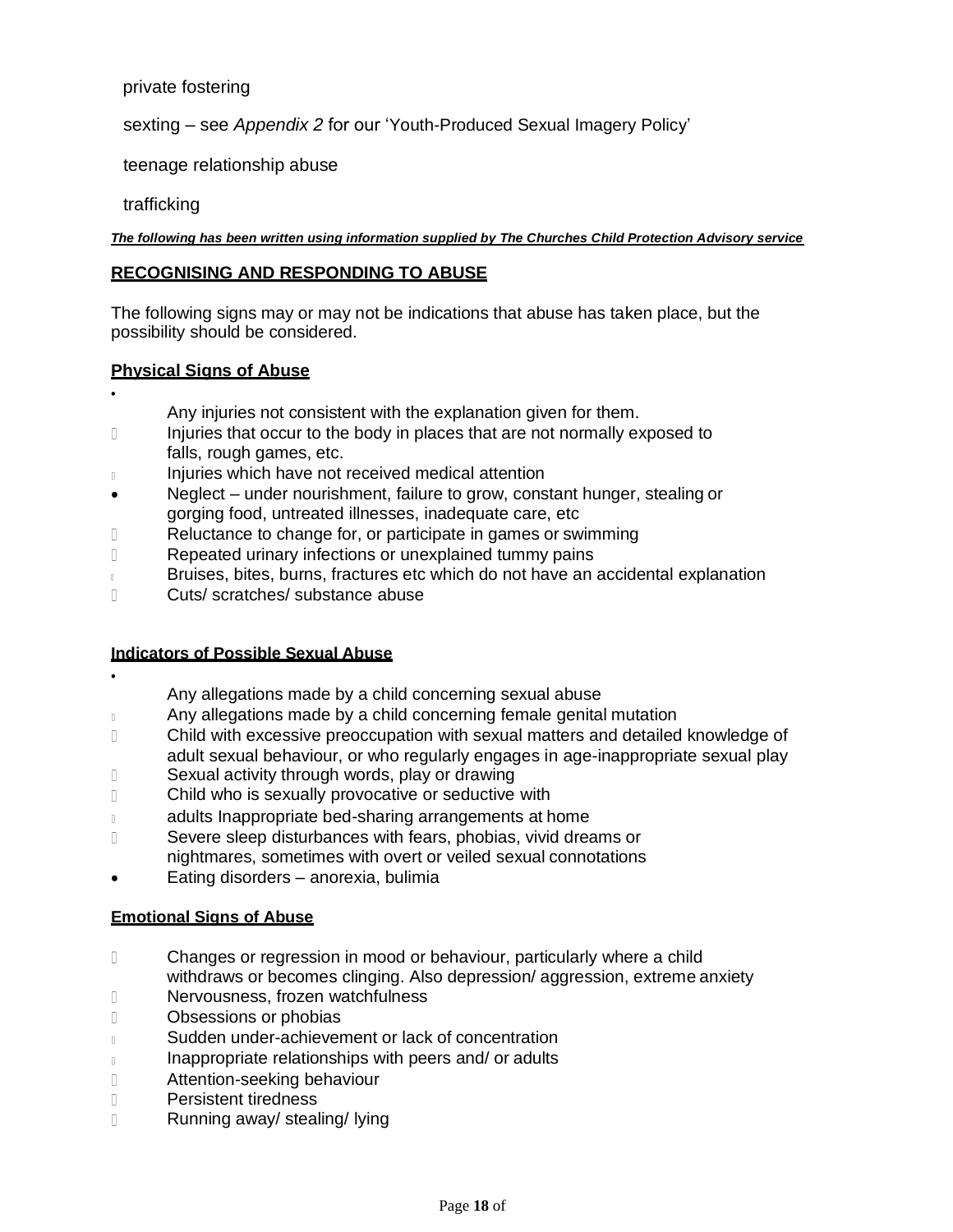#### **WHAT TO DO IF YOU SUSPECT THAT ABUSE MAY HAVE OCCURRED**

You must report concerns as soon as possible to MRS TABETH, ( headteacher@solacademy.org.uk.01616372944) the Designated Safeguarding Officer (DSL), who is nominated by the Governors to act on their behalf in referring allegations or suspicions of neglect or abuse to the statutory authorities. She may also be required by conditions of the School Insurance Policy to immediately inform the Insurance Company. In the absence of the DSL, the matter should be brought to the attention of Ms Makoumoua (01616372944) (hereafter the "Deputy Co-ordinator"). In all instances telephone

If the suspicions in any way involve the DSL or Deputy DSL, then the report should be made to the Safeguarding Governor who should contact the

**Local Authority Designated Officer (LADO)** Majella O'Hagan Majella.o'hagan@manchester.gov.uk 0161 203 3232

Suspicions will not be discussed with anyone other than those nominated above

It is, of course, the right of any individual as a citizen to make direct referrals to the child protection agencies or seek advice from a reputable safeguarding agency, although we hope that members of the school will use this procedure. If, however, you feel that the DSL or Deputy DSL have not responded appropriately to your concerns, then it is open to you to contact the relevant organisation direct. We hope that by making this statement that we demonstrate the commitment of the school to effective child protection.

#### **ALLEGATIONS OF PHYSICAL INJURY OR NEGLECT**

If a child has a physical injury or symptom of neglect, the DSL will:

Contact the Local Authority Designated Officer (LADO) for advice in cases of deliberate injury or where concerned about the child's safety. The school in these circumstances should not inform the parents.

Where emergency medical attention is necessary it will be sought immediately. The DSL will inform the doctor of any suspicions of abuse.

In other circumstances speak with the parent/ carer and suggest that medical help/ attention be sought for the child. The doctor (or health visitor) will then initiate further action, if necessary.

If appropriate, the parent/ carer will be encouraged to seek help from the local Safeguarding Board.

Where the parent/ carer is unwilling to seek help, if appropriate, the DSL will offer to go with them. If they still fail to act, the DSL should, in cases of real concern, contact the local Safeguarding Board for advice.

#### **ALLEGATIONS OF SEXUAL ABUSE**

In the event of allegations or suspicions of sexual abuse, the DSL will:

Contact the Police Child Protection Team directly. The DSL will NOT speak to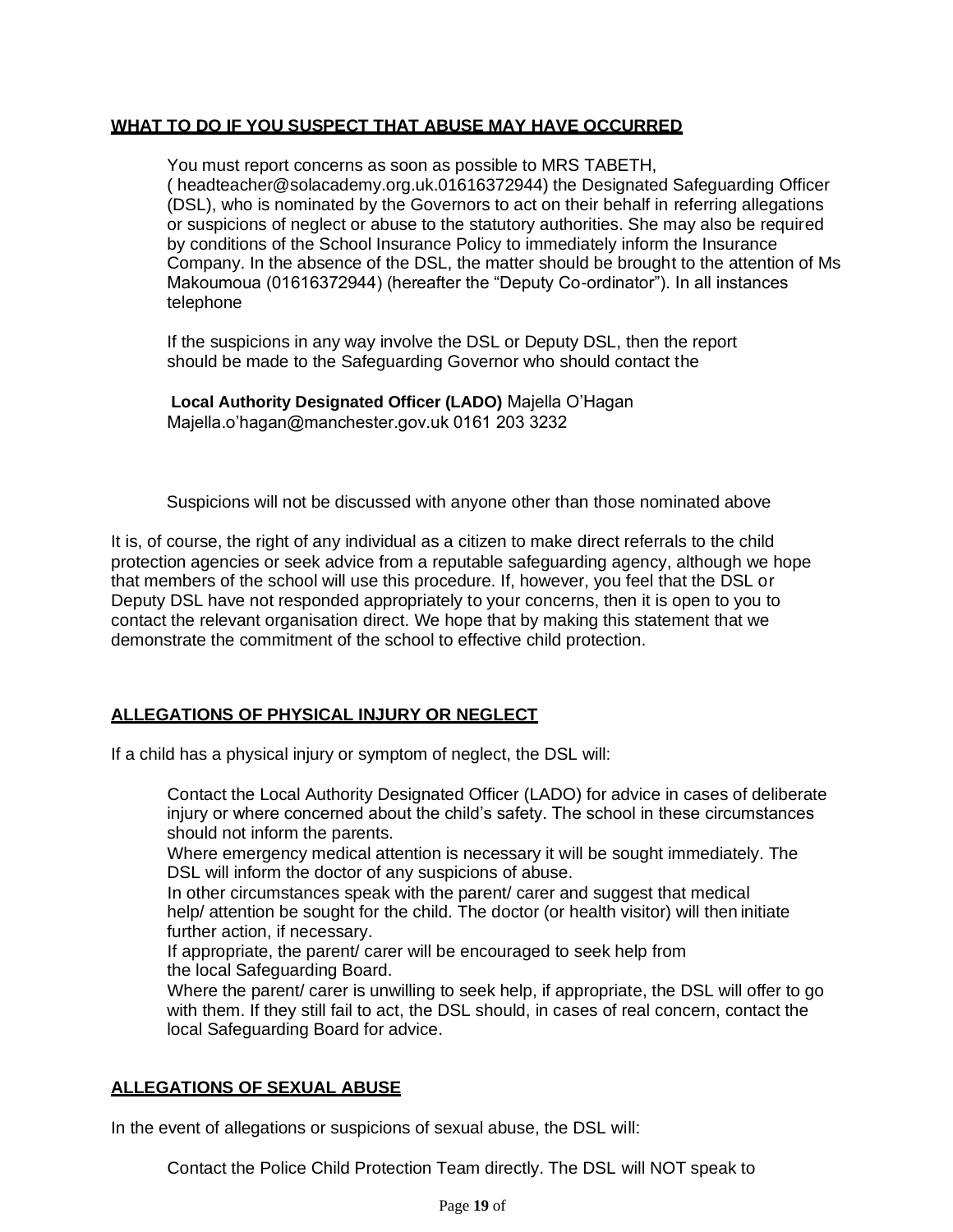the parent (or anyone else).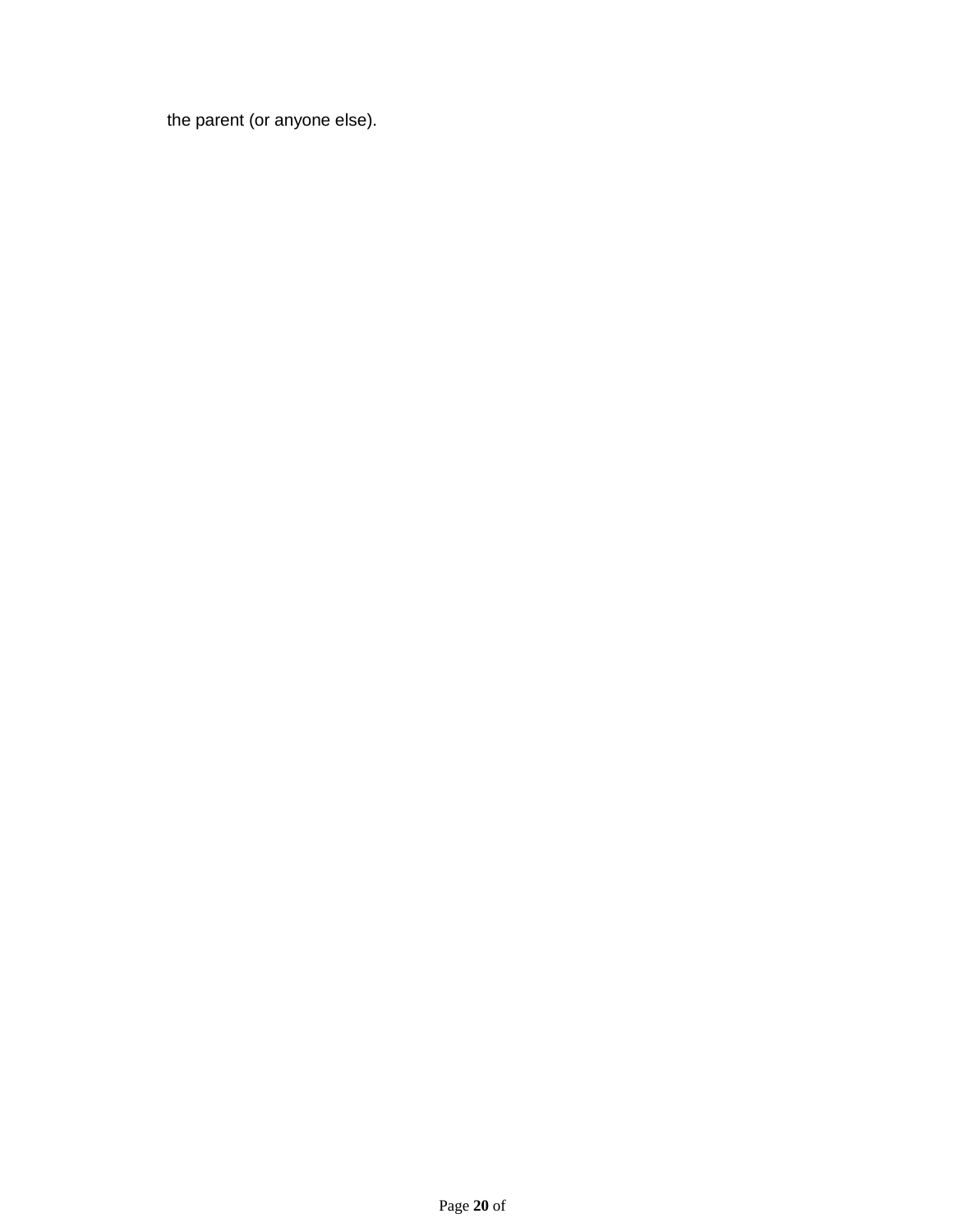If, for any reason, the DSL is unsure whether or not to follow the above, then advice from the Local Authority Designated Officer (LADO) will be sought and followed. Under no circumstances will the DSL attempt to carry out any investigation into the allegation or suspicions of sexual abuse. The role of the DSL is to collect and clarify the precise details of the allegation or suspicion and to provide this information to the LADO, whose task it is to investigate the matter under Section 47 of the Children Act 1989. Whilst allegations or suspicions of sexual abuse will normally be reported to the DSL, the absence of the DSL or Deputy DSL should not delay referral to the LADO. Exceptionally, should there be any disagreement between the person in receipt of the allegation or suspicion and the DSL or Deputy DSL as to the appropriateness of a referral to the LADO, that person retains a responsibility as a member of the public to report serious matters to the LADO, and should do so without hesitation The Governors will support the DSL or Deputy DSL in their role, and accept that any information they may have in their possession will be shared in a strictly limited way on a need to know basis.

#### **HOW TO RESPOND TO A CHILD WANTING TO TALK ABOUT ABUSE**

It is not easy to give precise guidance, but the following may help:

#### **General Points**

- Show acceptance of what the child says (however unlikely the story may sound)
- $\Box$ Keep calm
- $\Box$ Look at the child directly
- Be honest n.
- Tell the child you will need to let someone else know don't promise confidentiality
- Even when a child has broken a rule, they are not to blame for the abuse  $\begin{array}{c} \hline \end{array}$
- Be aware that the child may have been threatened or bribed not to tell  $\begin{array}{c} \hline \end{array}$
- $\Box$ Never push for information. If the child decides not to tell you after all, then accept that and let them know that you are always ready to listen

#### **Helpful things you may say or show**

- •
- "I believe you"
- Show acceptance of what the child says  $\overline{\mathbb{R}}$
- "Thank you for telling me"
- "It's not your fault"
- "I will help you"

#### **Do not say**

- •
- "Why didn't you tell anyone before"
- "I can't believe it!"
- "Are you sure this is true?"
- "Why? How? When? Who? Where?"
- Never make false promises  $\mathbb{R}$
- Never make statements such as " I am shocked, don't tell anyone else"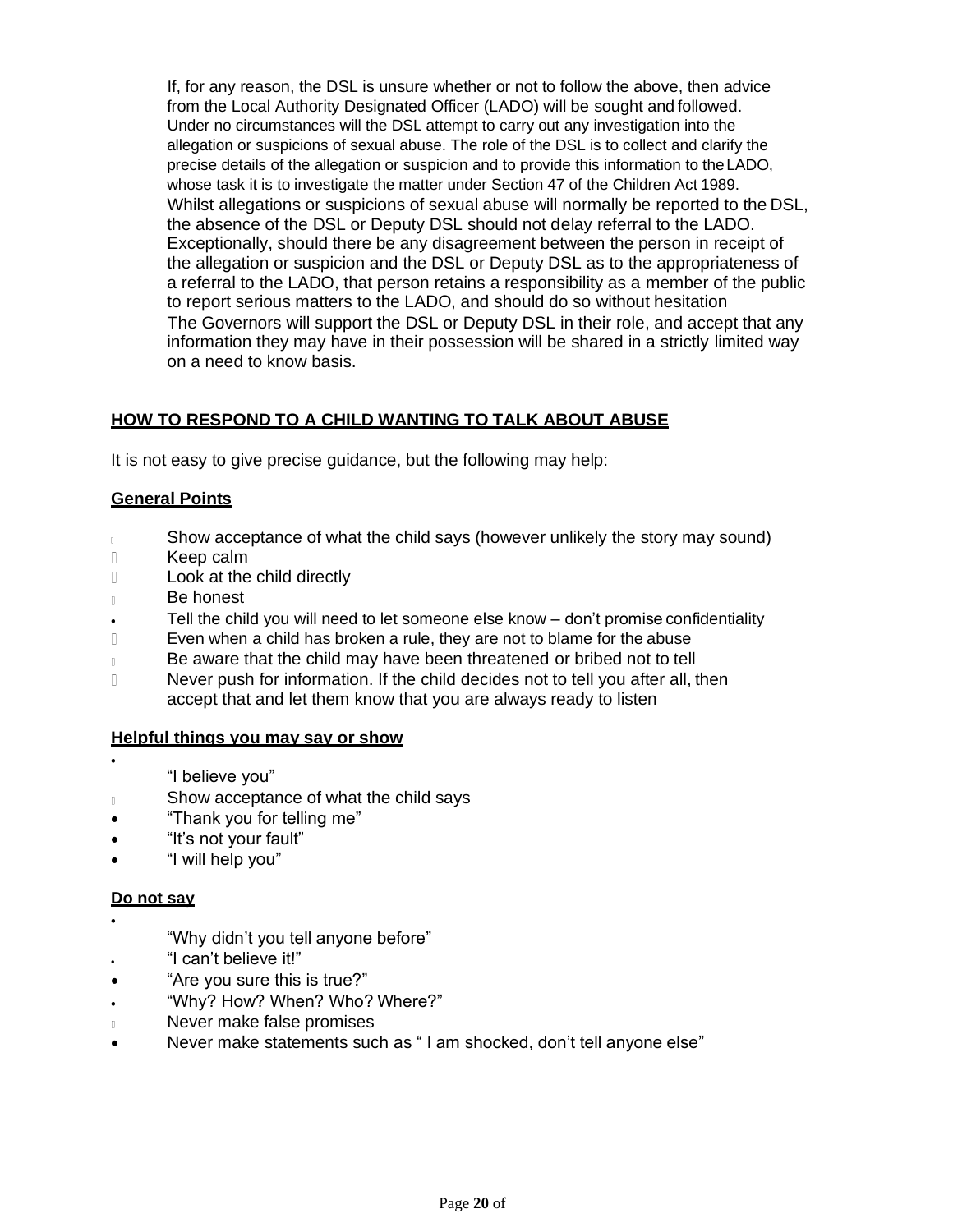#### **Concluding**

Again reassure the child what you are going to do next and that you will let them know what happens (you might have to consider referring to the Children, Schools and Families department or the Police to prevent a child or young person returning home if you consider them to be seriously at risk of further abuse)

- Contact the person in the school responsible for coordinating child protection concerns  $\Box$ or contact the Children, Schools and Families department / Police/ NSPCC
- Consider your own feelings and seek pastoral support if needed

#### **WHAT TO DO ONCE A CHILD HAS TALKED TO YOU ABOUT ABUSE**

#### **The Procedure**

Make notes as soon as possible (preferably within one hour of the child talking to you), writing down exactly what the child said and when she/he said it, what you said in reply and what was happening immediately beforehand (e.g. a description of the activity). Record dates and times of these events and when you made the record. Keep all hand written notes, even if subsequently typed. Such records should be kept safely for an indefinite period.

Use the form "Responding to abuse – worker's action sheet"

- $\overline{\phantom{a}}$ Report your discussion as soon as possible to the DSL. If the latter is implicated report to the Deputy DSL. If all are implicated, report to the Safeguarding Governor, who should contact the Local Authority Designated Officer (LADO).
- $\Box$ You should not discuss your suspicions or allegations with anyone other than those nominated in the above point.
- Once a child has talked about abuse the DSL should consider whether or not it is safe  $\Box$ for a child to return home to a potentially abusive situation. On rare occasions, it might be necessary to take immediate action to contact the LADO and/ or Police to discuss putting into effect safety measures for the child so that they do not return home.

#### **WORKING WITH OFFENDERS**

The Governors in their commitment to the protection of all children will meet with the individual and discuss boundaries that the person will be expected to keep.

Offenders will be expected to sign a contract stipulating boundaries and will involve the person's family and partner who will need to be informed.

#### **HELPING VICTIMS OF ABUSE**

As a Christian school, we are committed to supporting victims of abuse, and encouraging them in their faith.

The school will ensure the child's wishes or feelings are taken into account when determining what action to take and what services to provide to protect individual children through ensuring there are systems in place for children to express their views and give feedback. Staff members should not promise confidentiality to the child and always act in the interests of the child.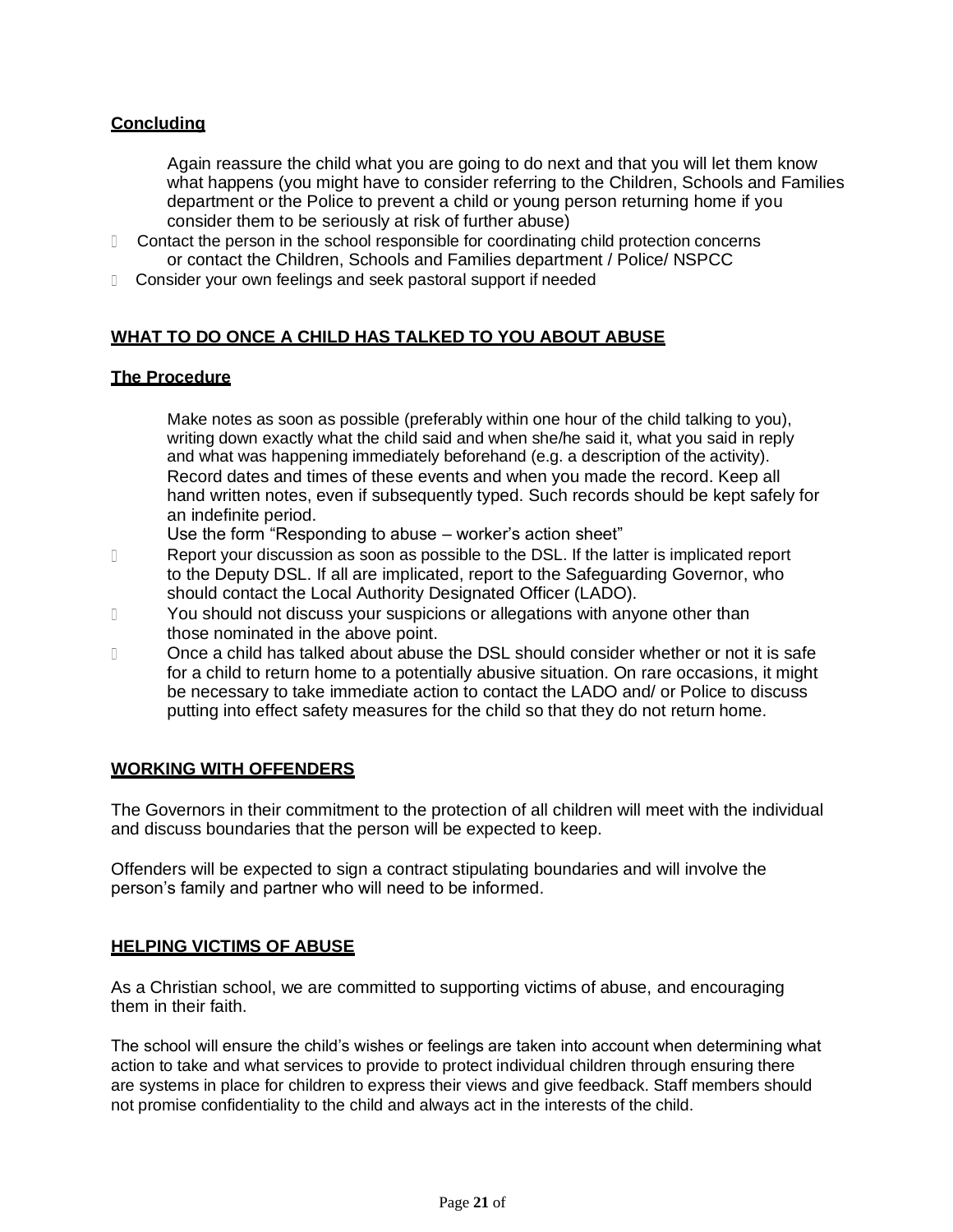#### **ARRANGEMENTS FOR SUPERVISION OF GROUP/ CHILDREN'S ACTIVITIES**

#### **Practical Issues**

A register of children or young people attending the activity should be kept, and a register of helpers.

- $\overline{\phantom{a}}$ A log of each activity, recording any unusual events with each teacher/assistant recording what they witnessed should be kept.
- Incidents such as fights and what action the teacher/assistant took should be recorded  $\overline{\phantom{a}}$ in the logbook.
- Accidents and injuries should be recorded in a separate accident book and parents  $\Box$ and older children should be asked to sign this.
- No person under 16 years of age should be left in charge of any children of any age.  $\Box$ Nor should children or young people attending school be left alone at any time.

#### **Boundaries**

All staff members should treat all children/young people with dignity and respect in attitude, language used and actions.

- Respect the privacy of children, avoid questionable activity.  $\mathbb{R}$
- $\overline{\phantom{a}}$ If you invite a child to your home, ensure this is with the knowledge of the Principal and that a parent is aware.
- Ensure that all transport arrangements have parental approval and are with  $\overline{\phantom{a}}$ the knowledge of the leadership.
- $\overline{\phantom{a}}$ Only staff members assigned to a group should be allowed into rooms. Other adults should not have free access. Ensure you note anybody else who is there for a specific reason in the logbook.

#### **OFF-SITE VISITS/**

Appropriate risk assessments must be in place prior to any off-site visit taking place.

Any overnight visit will explicitly set out sleeping arrangements; the role and responsibility of each adult, whether employed or volunteers; on/off duty arrangements; clear expectations about boundaries and interactions with children/young people; and expectations around smoking/drinking by adult.

Safeguarding concerns or allegations will be responded to following the school safe-guarding procedures. The member of staff in charge of the visit will report any safeguarding concerns to the Designated Safeguarding Lead and Head teacher/Principal,\* who will pass to the Local Authority Designated Officer (LADO) if appropriate. In an emergency, the staff member in charge will contact the police and/or social care.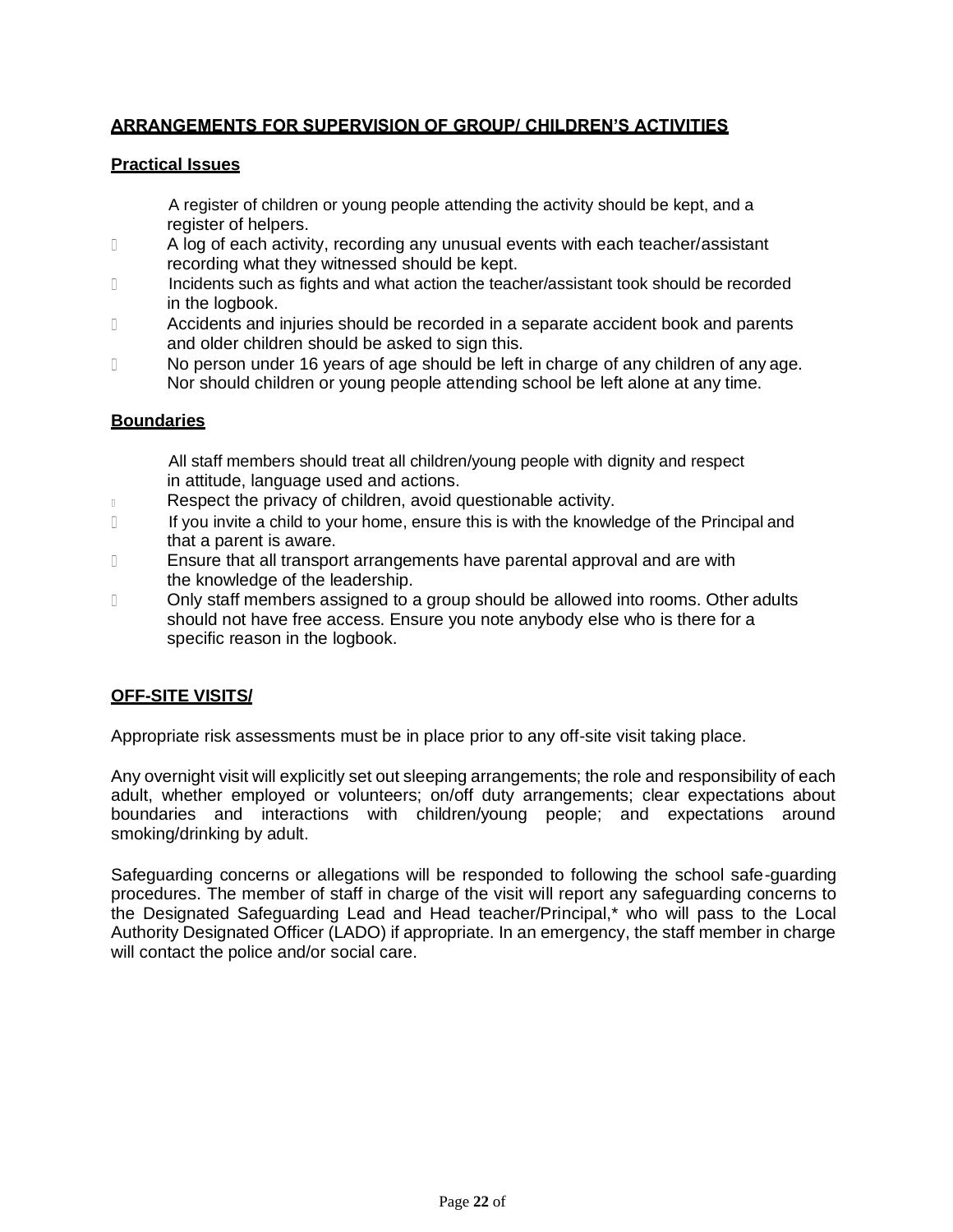#### **POLICY ON SUSPICIONS OR ALLEGATIONS OF CHILD ABUSE INVOLVING SCHOOL STAFF**

Staff must be aware that they may be vulnerable to accusations of abuse and must, therefore, be sensitive to a child's reaction to physical contact and react appropriately. During their daily contact with the children, all staff must be aware of the following:

It is the policy of SOL CHRISTIAN ACADEMY not to kiss the pupils.

Staff should not touch a child in such a way or on parts of the body that might be considered indecent.

Staff should avoid restraining children, except under certain circumstances when it is unavoidable (See Policy on Restraint).

Staff should maintain professional standards of behaviour and appropriate boundaries at all times in relationships between themselves and the pupils, themselves and the parents.

A member of staff, who feels that they may be at risk of being accused of behaving inappropriately, should request the presence of another member of staff.

No form of corporal punishment should ever be used nor its use ever threatened.

When it is necessary to restrain a child to prevent injury to themselves, others or property, only the minimum force should be used and injury to the child concerned should be avoided. Any arm or hands should never be placed around a child's neck.

If there is an allegation or suspicion of misconduct about a member of staff, the Head Teacher must be informed immediately. Failure to do so may result in disciplinary action

If the allegation or suspicion in any way involves the DSL or Deputy DSL, then the report should be made to the **Safeguarding Governor, Mr. Tabeth** who should contact the Local Authority Designated Officer (LADO) and give as much information as possible.

Majella O'Hagan Majella.o'hagan@manchester.gov.uk 0161 203 3232

The school is required to inform the Disclosure and Barring Service as soon as investigations are completed, any person, whether employed, contracted, a volunteer, or a student, whose services are no longer used because he or she is considered unsuitable to work with children.

The address for referrals is DBS customer services, PO Box 3961, Royal Wootton Bassett SN4 4HF - Telephone 03000 200 190. Failure by the school to make such a report could constitute an offence, leading to the school being removed from the DfE's register of Independent Schools (legislation from The Education (Provision of Information by Independent Schools) (England) Regulations 2003. Compromise Agreements cannot apply in this connection.

The school will also make a referral to the Disclosure and Barring Service (DBS) if a person in regulated activity has been dismissed or removed due to safeguarding concerns, or would have been had they not resigned. This is a legal duty of the school.

NCTL will also be informed added if staff are sacked due to safeguarding issues https://teacherservices.education.gov.uk/

Regard must be given to the section 'Allegations of Abuse Made Against Teachers and Other Staff', in the document ''Keeping Children Safe in Education' (2019)', which is on file in the school office.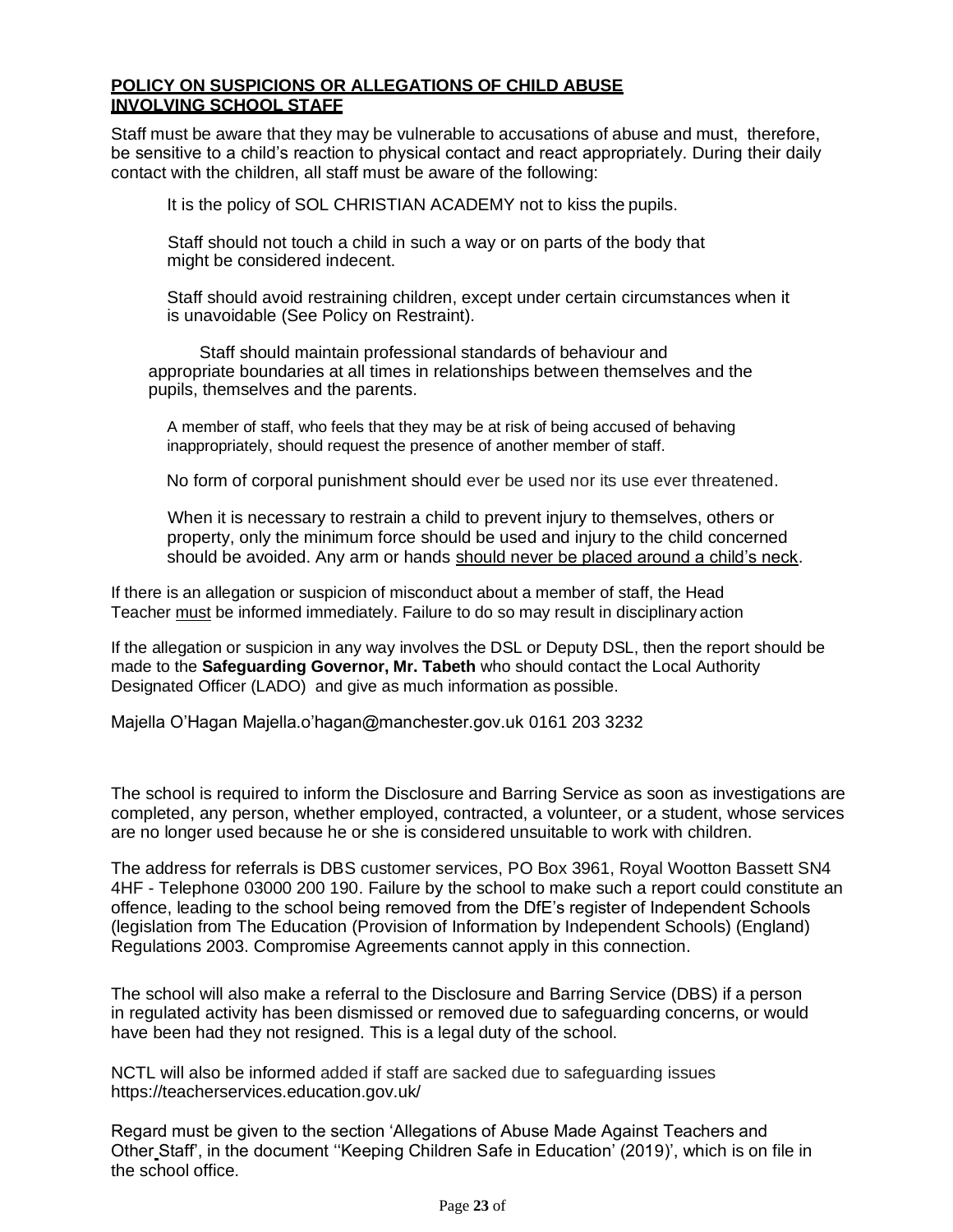#### **ALLEGATIONS AGAINST PUPILS**

The School's policies on behaviour, bullying, discipline and sanctions should be read in conjunction with this policy and will also apply to this situation. Bullying should be treated as a child protection concern when there is reasonable cause to suspect that a child is suffering or likely to suffer significant harm. A pupil against whom an allegation of abuse has been made may be suspended from the School during the investigation if it is considered to be in the interests of a child who might otherwise be at risk, in the interests of the pupils at large or to allow the investigation to proceed more effectively.

#### **POLICY ON RESPONSIBILITIES AND ACTIONS TO BE TAKEN IF THE WHEREABOUTS OF A CHILD IS UNKNOWN/ CHILDREN MISSING FROM EDUCATION**

In the case of a child being withdrawn from the school and their whereabouts being unknown, the school will endeavour in the first place to make contact with the parents or guardians.

If no communication is received within a week, the school will contact the LEA to enquire whether they have any information regarding the child. If the LEA do not have any facts about the whereabouts of the child we will consult with the LEA about the next step which may involve handing the case over to the local Children's Services.

If this is the case, a note will be made in the Admissions Register stating that the child's whereabouts is unknown and that they have been referred to the LEA. This will be updated if any relevant information is received.

#### **POLICY FOR CHILDREN LOOKED AFTER**

The school recognises that children looked after/ children in care are one of the most vulnerable groups of children so need more frequent observational assessment to meet their needs. All staff will be made aware of anyone in the school who is looked after so that the child can be supported adequately. On admission, it will be established who has parental responsibility so that statutory requirements are met.

The school holds a policy for Children Looked After on file.

#### **PHOTOGRAPHY AND IMAGES**

To protect children we will:

- Seek parental consent for photographs to be taken or published (for example, on our website or in newspapers or publications)
- □ Only use school equipment
- Only take photos and videos of children to celebrate achievement
- Use only the child's first name with an image
- Ensure that children are appropriately dressed
- Encourage children to tell us if they are worried about any photographs that are taken of them.

The school will issue a statement that where parents are taking photographs of children related to school events these are to be for personal use only (these are not to be shared on social media for example).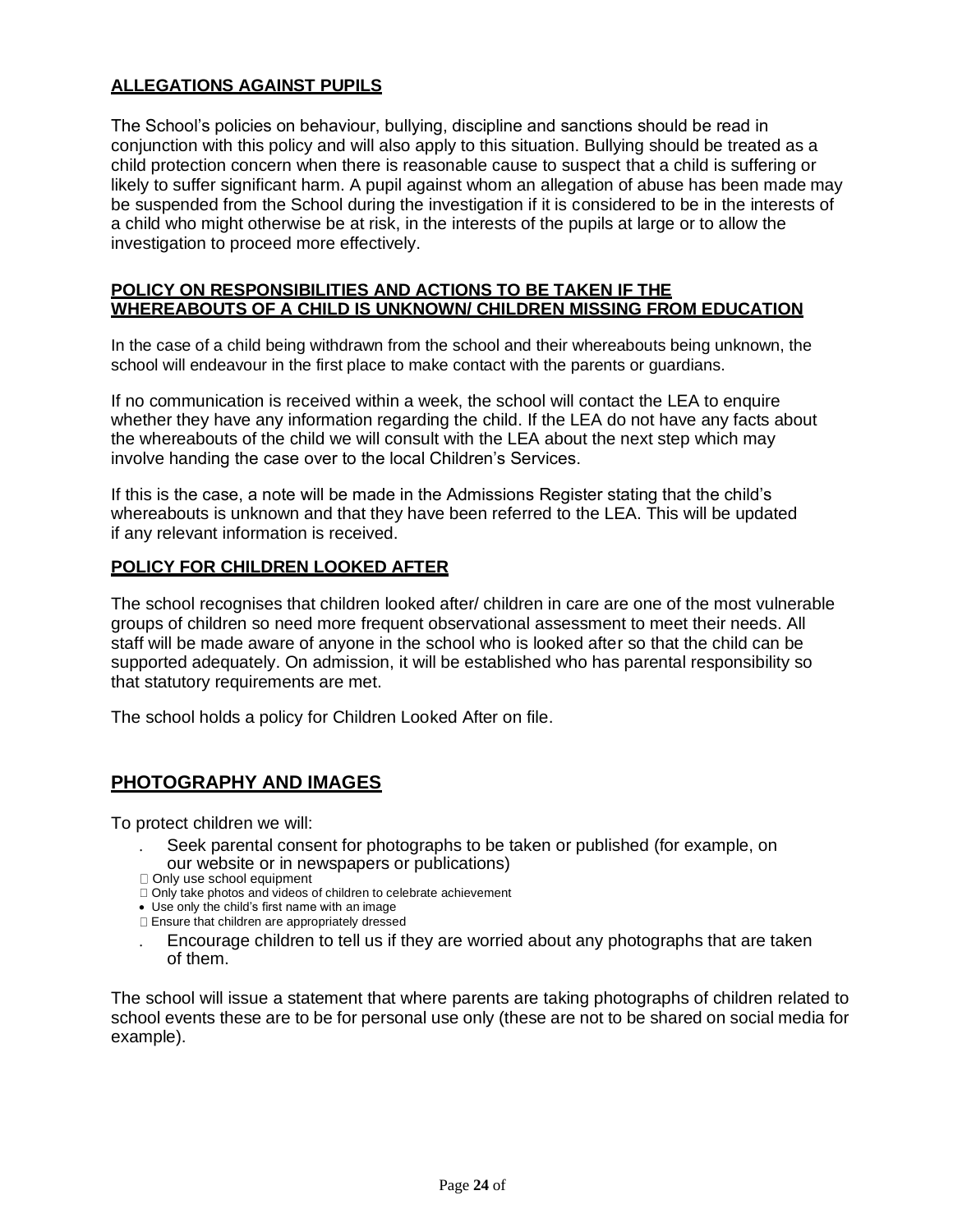#### **SAFER RECRUITMENT POLICY**

#### **APPOINTMENT OF WORKERS**

In appointing workers, the following criteria will need to be met:

All prospective workers will be asked to complete an application form.

The procedure for the appointment will be:

- Completion of application form  $\Box$
- $\Box$ An interview to make sure any past issues are resolved.
- Undertaking all necessary checks as detailed below  $\Box$
- Discussing with the applicant in detail the school's policy on safeguarding  $\Box$ children's welfare and expectations in relation to practice issues e.g. supervision of children's activities and workers etc.
- $\Box$ Attaching the new appointee to a more experienced worker for a period of time
- During and at the end of this probationary period, receiving feedback  $\Box$ from other workers on the progress of the trainee
- Only then confirming the appointment perhaps with regular reviews and  $\Box$ support where there are particular concerns.

The school will verify a candidate's identity, preferably from current photographic ID and proof of address except where, for exceptional reasons, none is available

Enhanced DBS checks will be undertaken for all staff, including volunteers who are carrying out relevant, unsupervised activities with the students, and all Governors

Those in regulated activity will need an enhanced DBS certificate with barred list check See point 24

A separate barred list check (List 99 check) will be obtained if an individual will start work in regulated activity before the DBS certificate is available

A Prohibition from Teaching Check must be completed for *everyone* engaged in 'teaching work', whether a qualified teacher or not; and recorded on the Single Central Record, to ensure they are not prohibited from teaching, using **Teacher Services**  [\(https://www.gov.uk/guidance/teacher-status-checks-information-for-employers\).](http://safeguardinginschools.us12.list-manage.com/track/click?u=efe032677d94ceba51dd39a7f&amp%3Bid=ab7ba2b6a9&amp%3Be=ae4a4a9a37) **[Teacher](http://safeguardinginschools.us12.list-manage1.com/track/click?u=efe032677d94ceba51dd39a7f&amp%3Bid=93204934b3&amp%3Be=ae4a4a9a37) [Services](http://safeguardinginschools.us12.list-manage1.com/track/click?u=efe032677d94ceba51dd39a7f&amp%3Bid=93204934b3&amp%3Be=ae4a4a9a37)** can be used to find out if potential new staff have any current prohibitions, restrictions or sanctions using the following lists:

- teachers who have failed to successfully complete their induction or probation period  $\Box$
- teachers who are the subject of a suspension or conditional order imposed by the  $\Box$ General Teaching Council for England (prior to its abolition)
- teachers and others who are prohibited from teaching in England  $\Box$
- $\Box$ individuals who have been barred from taking part in the management of an Independent school (including academies and free schools)
- teachers sanctioned (since 18 January 2016) in other EEA member states by an  $\Box$ EEA member state regulator of the teaching profession

Even people with QTS, MUST have this prohibition check entered into the Single Central Record.

All leaders and managers, including governors are now required to have a **section 128 Management Check –** This will be included on the school's SCR showing that checks have been according to section 128. This will also be done using Teacher Services (as point 7).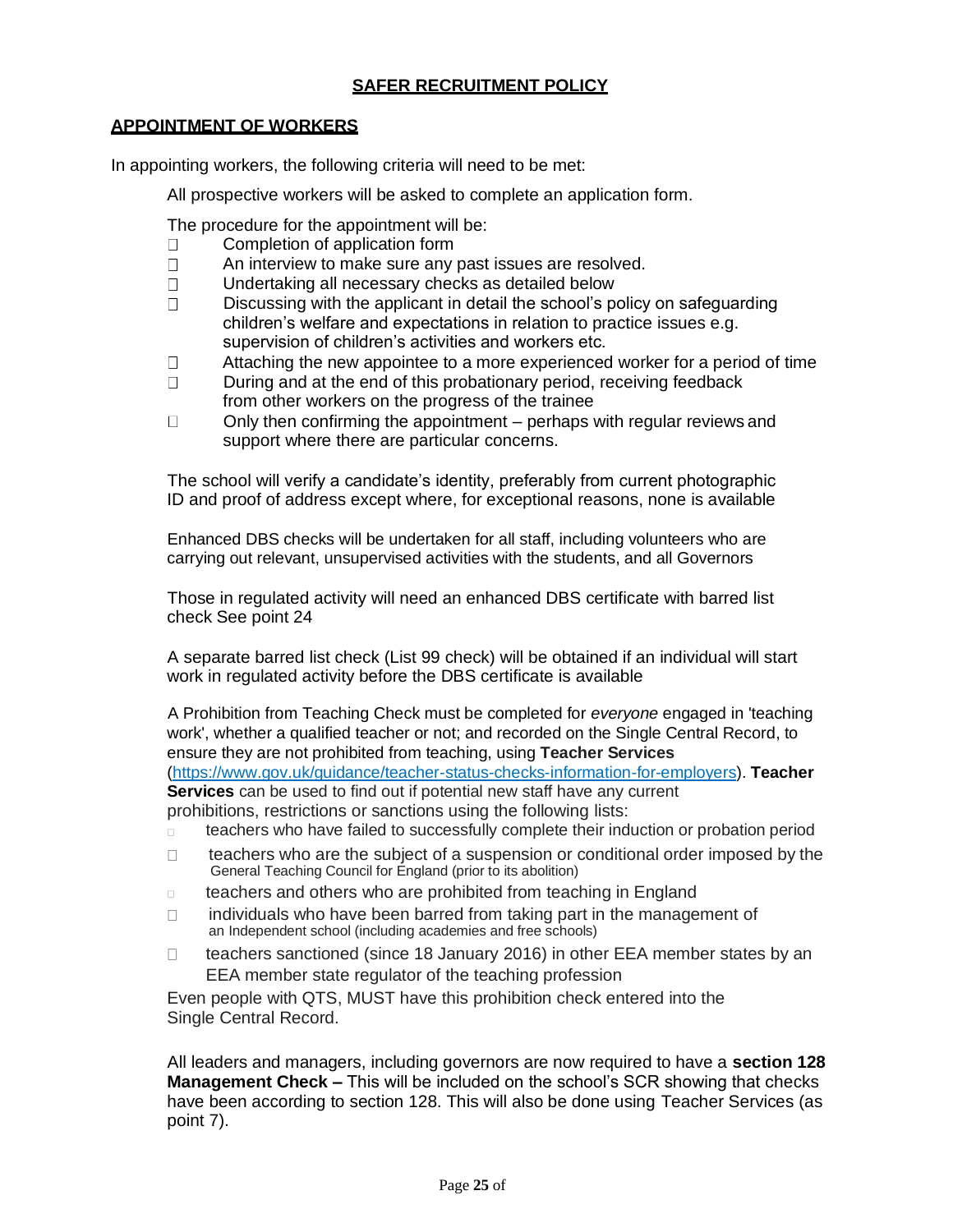In the case of a foreign national, the appropriate overseas body from their country will be contacted for a criminal record check or police clearance. Where this proves unobtainable the Embassy of that country will be contacted to request information on any criminal records that person has. If this proves ineffectual then at least two character references will be taken from citizens residing in that country who know the person well, but this should be a final resort. They must declare if they know of any criminal records held, their relationship with the applicant and their professional capacity, if any. All steps taken must be well documented.

Ideally, all foreign nationals should obtain a criminal record check or police clearance before applying for a position with the school.

The applicant's right to work in the UK will be checked and evidence kept on record.

As part of our Safe Guarding Policy employment will not be offered without the applicant supplying evidence of a full employment history, including information on any gaps

Applicants will also be asked to supply a declaration of their mental and physical fitness, concerning their suitability to the position applied for. A job applicant can be asked relevant questions about disability and health in order to establish whether they have the physical and mental capacity for the specific role

Two references will be requested, for all staff, including volunteers, which go back 5 years, and include a professional, character and pastoral reference (where relevant).

Professional qualifications, will be verified, as appropriate

The criteria for NOT appointing children's workers are:

- Previous offences against children
- If the Governors have reservations about an individuals behaviour, lifestyle, attitudes and spiritual commitment.
- If the Governors have any reasons to doubt a worker's suitability for the job.

Workers will be given a contract on appointment

All new staff will be expected to read the school Code of Conduct Policy and all policies concerning Child Protection and Safeguarding as part of their Induction Process.

All new staff will need to complete a Basic Awareness Course on Safeguarding and Child Protection, renewable every three years .Please note: *There is no national guidance on the timescale for refresher training for staff, so you need to decide the best timescale for yourselves; with the exception of the DSL training, which is at two-yearly intervals. Safer Recruitment training no longer has a refresher timescale.*

The school will keep this information on all staff members as to whether or not the following checks have been carried out or certificates obtained, and the date on which the checks were completed, in a single central record.

The appointment of workers will be reviewed on a regular basis at an annual meeting using Staff Assessment forms.

Staff are to be informed at interview that the school may review the DBS automatic updates yearly, with prior consent from staff, or ask for a signed declaration regarding any convictions, cautions, reprimands or a warnings which have been recorded on a police central record, (includes 'spent' and 'unspent' convictions) or if any information is held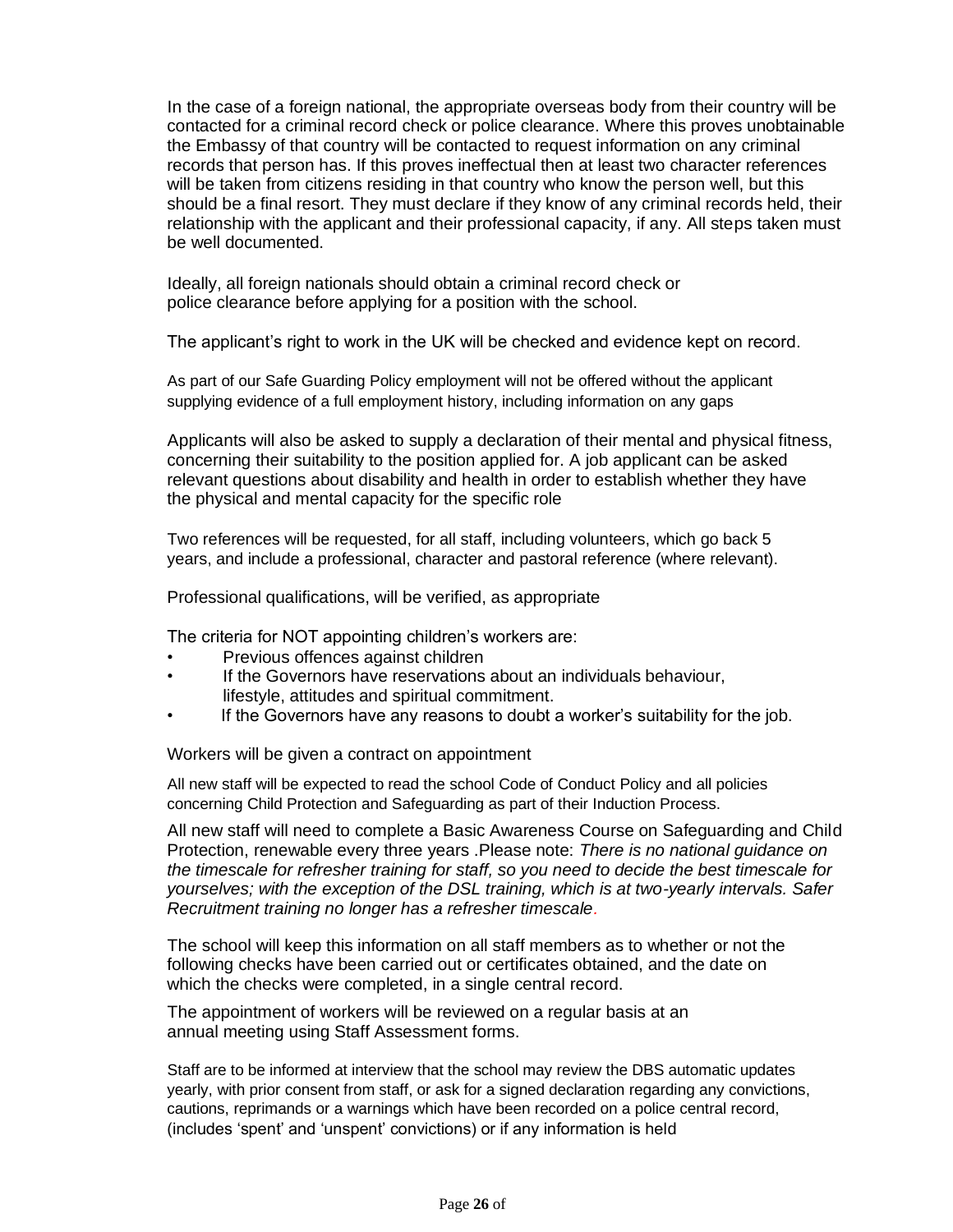locally by police forces that are grounds to be considered relevant, since their last declaration. This includes any information that may be held on the DBS's children and adults barred list.

Teachers/assistants will be given opportunities to meet together with the Principal to discuss work programmes and areas of concern including issues relating to discipline

If an applicant's criminal record check reveals details of past cautions and/or convictions the following procedures will be followed:

If the certificate simply confirms what the applicant has already disclosed and we have already taken this information into account when making the offer of employment, we will confirm the offer of employment.

If our decision to recruit an applicant depends upon approval from a senior staff member, we shall ensure that the decision maker has all the relevant information to hand in order to make a fair and balanced decision. This may include the applicant's initial disclosure, a disclosure statement and any other relevant information they may have provided in the interim that may inform a risk assessment.

If the certificate reveals information that we were not expecting or that the applicant had not previously disclosed, further consideration may be necessary. *See Appendix 5*.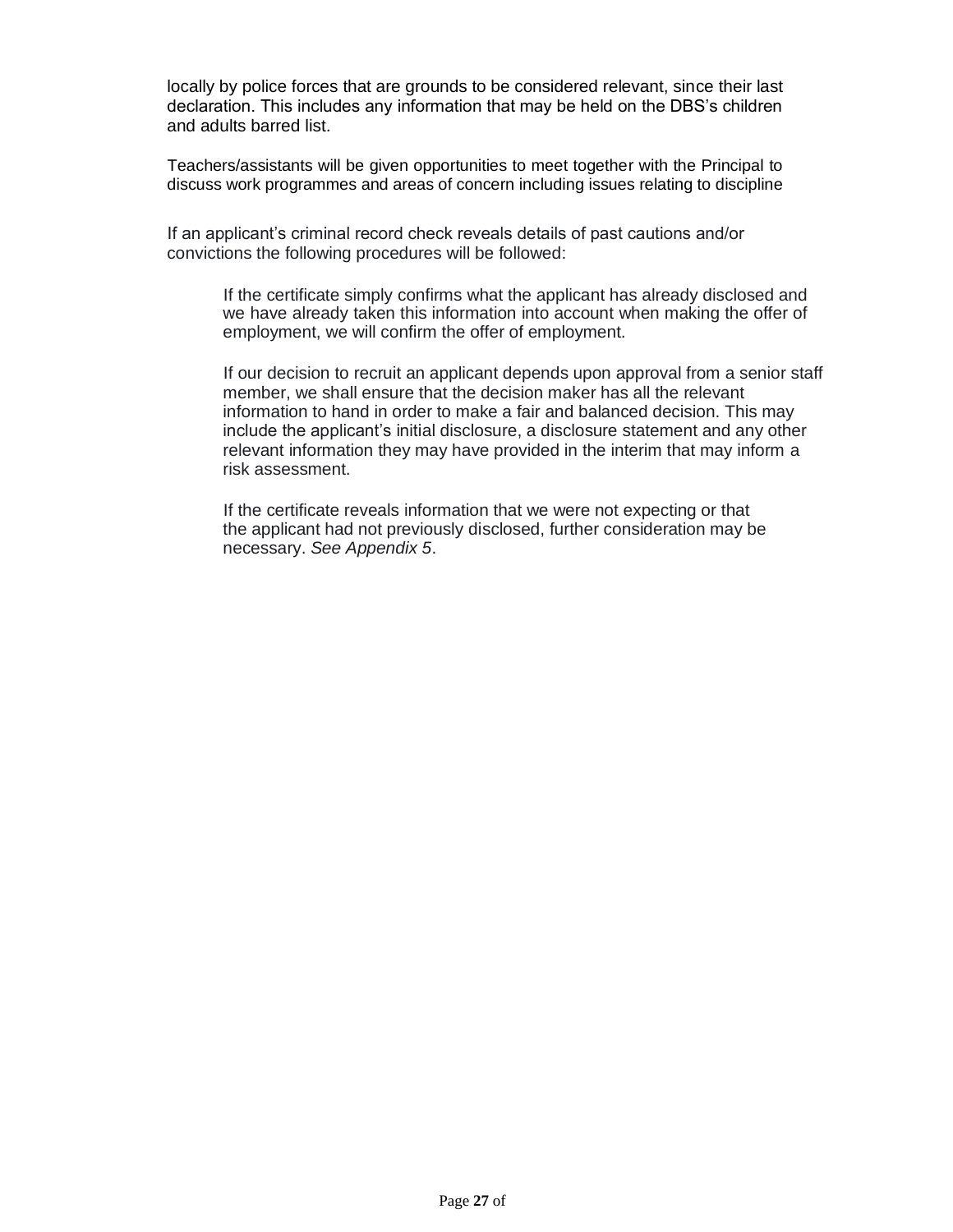#### **EXTERNAL VISITORS/CONTRIBUTORS/SPEAKERS**

Visitors with a professional role, such as the school nurse, social worker, educational psychologist or members of the Police will have had the appropriate vetting checks undertaken by their own organisation. Any professionals visiting the school should provide evidence of their professional role and employment details (an identity badge for example). If felt necessary, the school will contact the relevant organisation to verify the individual's identity.

The school has a separate policy for visiting speakers.

#### **AGENCY STAFF**

The school will check that any agency staff member attending the school is the same person that the agency has provided the vetting checks for.

#### **This policy is written in line with our**:

- Preventing Extremism and Radicalisation Policy
- Whistleblowing Policy
- E-Safety Policy
- Behaviour Policy
- Anti-bullying Policy
- Missing Children Policy
- Staff Code of Conduct Policy

These are all available on request from the school office.

#### **RENEWAL OF DBS CHECKS**

*Information taken from:* [\(https://www.teachers.org.uk/sites/default/files2014/ecr31](http://www.teachers.org.uk/sites/default/files2014/ecr31-dbs-) [dbs-c](http://www.teachers.org.uk/sites/default/files2014/ecr31-dbs-)hecks.doc).

Since there has never been a requirement for a rolling programme of three-yearly checks for staff who have unbroken service, DBS checks will only be renewed if there has been a break of three months or more. However, a return to work after a period of statutory leave (e.g. maternity, adoption, parental leave, sabbatical, or sickness), is not a new appointment, nor a break in service, as long as the employment remains continuous, therefore a DBS check is not required by law.

The only reference to three-year checks in *Safeguarding Children and Safer Recruitment in Education* (the DfE's statutory guidance prior to *'Keeping Children Safe in Education….'*) was at Appendix 11, where it was **recommended** for agency staff only. Such routine checks for staff directly employed by the school are not required and are considered to be excessive, as they go beyond what the law requires or the Government recommends.

If a new staff member has previously been DBS checked, there is no statutory requirement that another DBS check is carried out *before* taking up a job in our school, provided they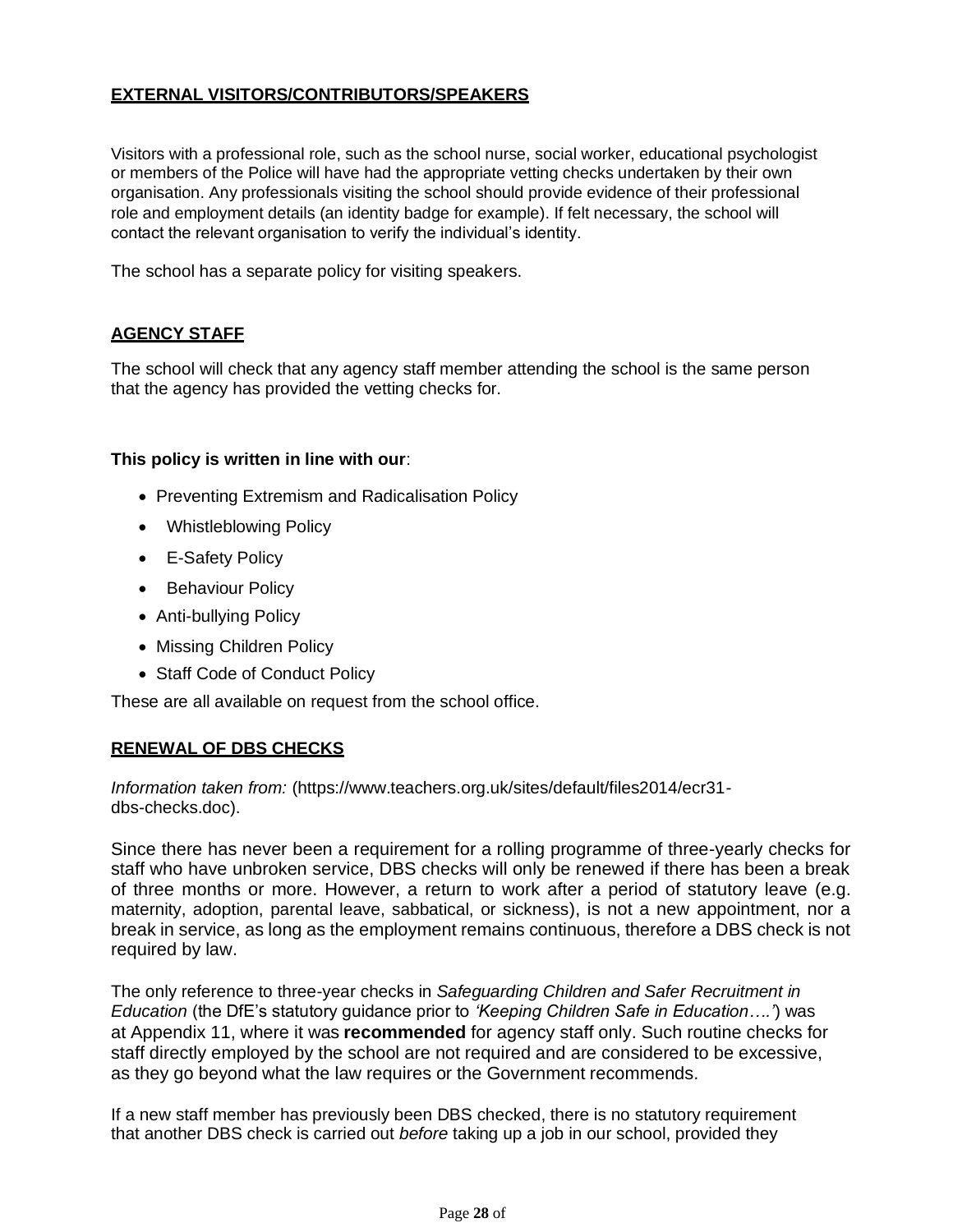have continuous service and the check is at the correct level for the new post, other than a check of the Barred Lists.

In this case the school will carry out a risk assessment to assess whether the check is at the correct level for the current role, whether it is accurate and whether they trust the previous organisation to have carried out the check efficiently.

The school will ask for evidence from the previous school, college, local authority or supply agency, that the check was undertaken.

However, the school will ensure that an enhanced DBS check is undertaken as soon as possible for the school Single Central Records, or use the update service if the employee is subscribed to this service.

Also the school may review the automatic updates yearly, with prior consent from staff, or ask for a signed declaration regarding any convictions, cautions, reprimands or a warnings which have been recorded on a police central record, (includes 'spent' and 'unspent' convictions) or if any information is held locally by police forces that are grounds to be considered relevant, since their last declaration. This includes any information that may be held on the DBS's children and adults barred list. Staff will be made aware of this at interview.

#### **SAFETY MATTERS**

The school's arrangements to fulfil other safeguarding and welfare responsibilities are as follows:

Ensure high standards of provision and care for children and learners

Actively promote equality and diversity

Tackle bullying and discrimination immediately

Actively promote British values

Prevent radicalisation and extremism

Ensure that all persons know how to complain and understand the process for doing so Ensure that children and learners are protected and feel safe.

Challenge any discriminatory behaviour and give help and support to children about how to treat others with respect

Consistently promote positive behaviour

Ensure that all children and learners can identify a trusted adult with whom they can communicate about any concerns, and know that these adults will listen to them and take their concerns seriously

Ensure that written records are made in a timely way and held securely where adults working with children or learners are concerned about their safety or welfare. Those records will be shared appropriately and, where necessary, with consent.

Make clear risk assessments

Oversee the safe use of technology by ensuring that our policies and procedures are adhered to Use an Acceptable Use Agreement

Carefully select and vet staff and volunteers working with children and learners according to statutory requirements.

Check all staff using Enhanced DBS checks

Ensure that all staff have regular Child Protection and Safeguarding Training

Ensure that the Designated Safeguarding Leads undertake training at two-yearly intervals, and in addition receive an update at least yearly

Ensure that the Designated Safeguarding Leads have a job description, and clear cover arrangements. DSLs will be drawn from the senior leadership team and will be the persons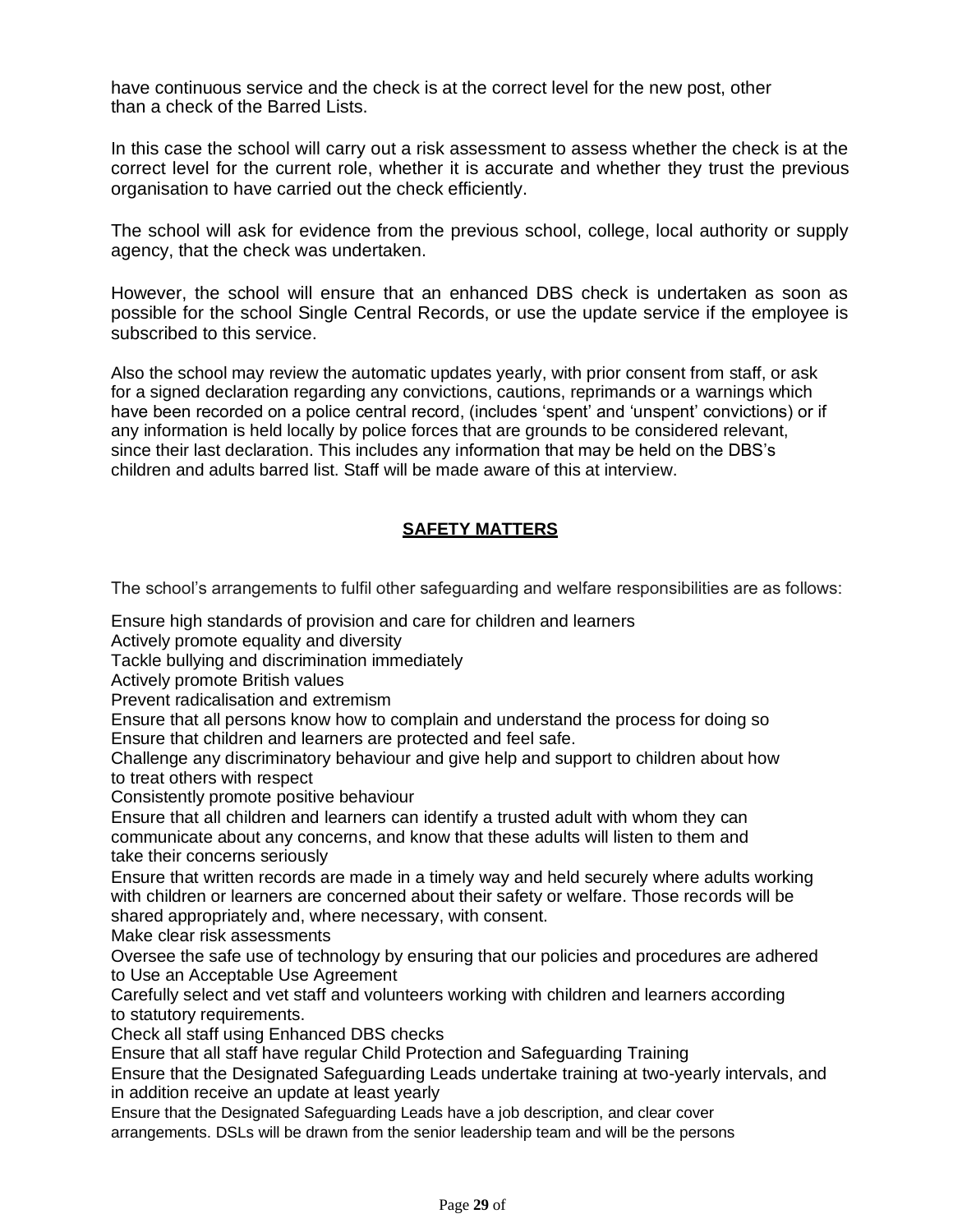carrying out the day-to-day work of safeguarding and child protection. Their responsibilities will not be delegated to others. See *Appendix 1.*

Keep the Single Central Record up to date

Regularly review safeguarding policies and procedures to keep all children and learners safe

Policy Adopted by Governors on: 10/12/18

Policy Last Reviewed on: 22/02/19

Policy Due for Reviewon: 22/02/20

Signed: Governors and Head teacher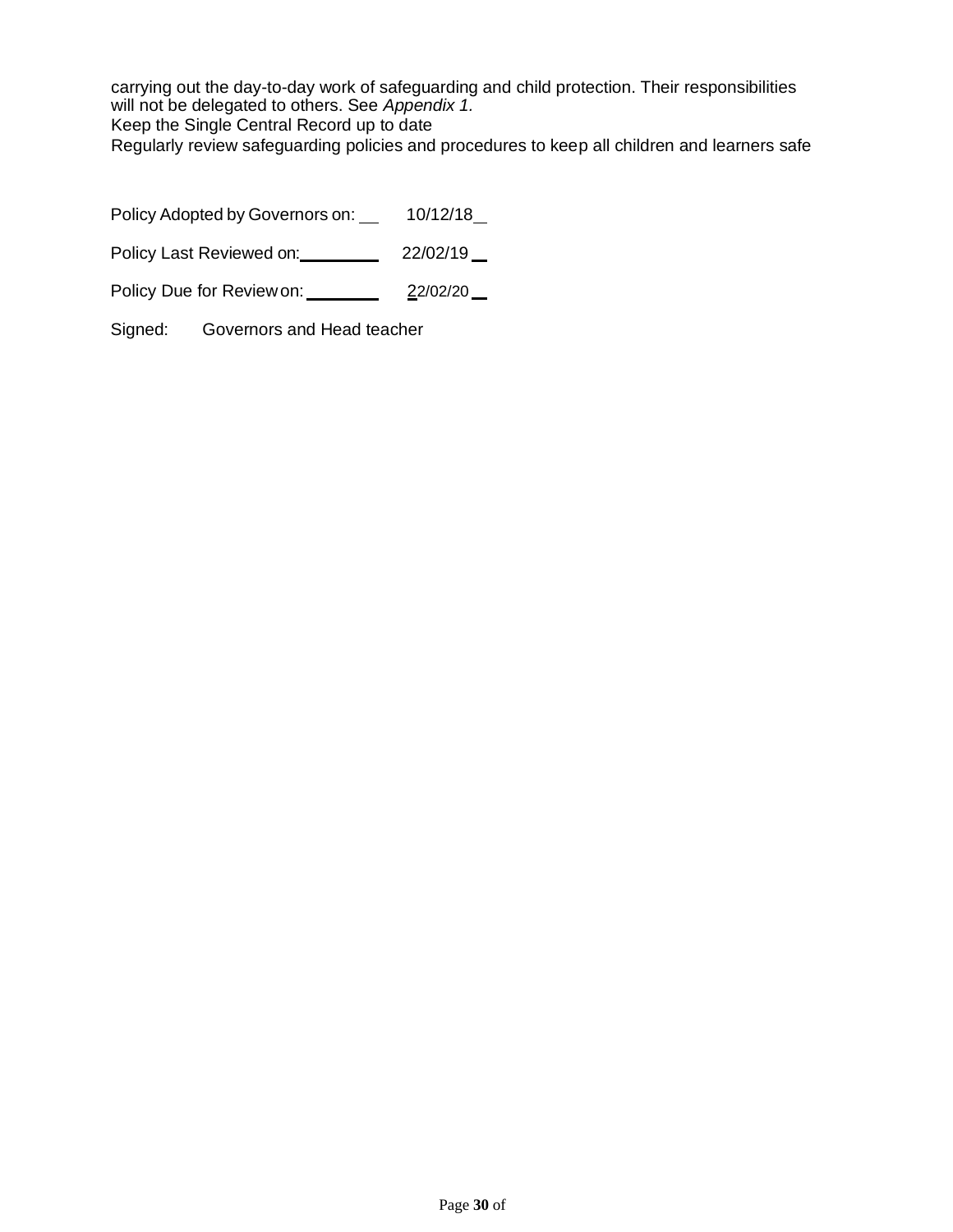#### Appendix 1

#### **ROLE AND RESPONSIBILITIES OF THE SCHOOL DESIGNATED SAFEGUARDING LEAD**

The School Designated Safeguarding Lead (DSL) is the first point of contact for any member of the school staff who has a concern about the safety and well-being of a student.

The DSL does not need to be a member of the teaching staff but should be a recognised member of the Senior Management Team with the required status and authority to carry out the requirements of the role.

Depending on the size and requirements of the school a Deputy Designated Safeguarding Lead should be available. The deputy is the first point of contact in the absence of the DSL to avoid any unnecessary delays in responding to a student's needs.

The DSL and Deputy DSL are required to undertake child protection training every two years and should supplement this training by attending workshops where available, at least annually.

#### **Requirements:**

To have the skills and ability to identify signs of abuse.

To know how to refer concerns to the appropriate investigating agencies.

Maintain detailed and accurate written records of child protection concerns and ensure they are kept securely.

Offer support, advice and give a level of expertise to all members of the school staff team.

Ensure that all staff have access to and understand the school Safeguarding and Child Protection Policy and Procedures.

To be able to provide basic awareness/child protection training as part of the induction for all new staff in the school and be part of any other relevant training.

Be responsible with the Head Teacher for the annual review and update of the School Safeguarding Policy and the presentation of this to the Governing Body.

Ensure that a copy of the School Safeguarding and Child Protection Policy is available for any parents who request to see it.

Ensure that the Head Teacher and Chair of Governors are updated on a regular basis about all issues and child protection investigations.

Ensure that relevant safeguarding files are copied and forwarded appropriately when a child/young person transfers to another school.

Be part of the team who review and monitor any causes of concern relating to students which are raised in school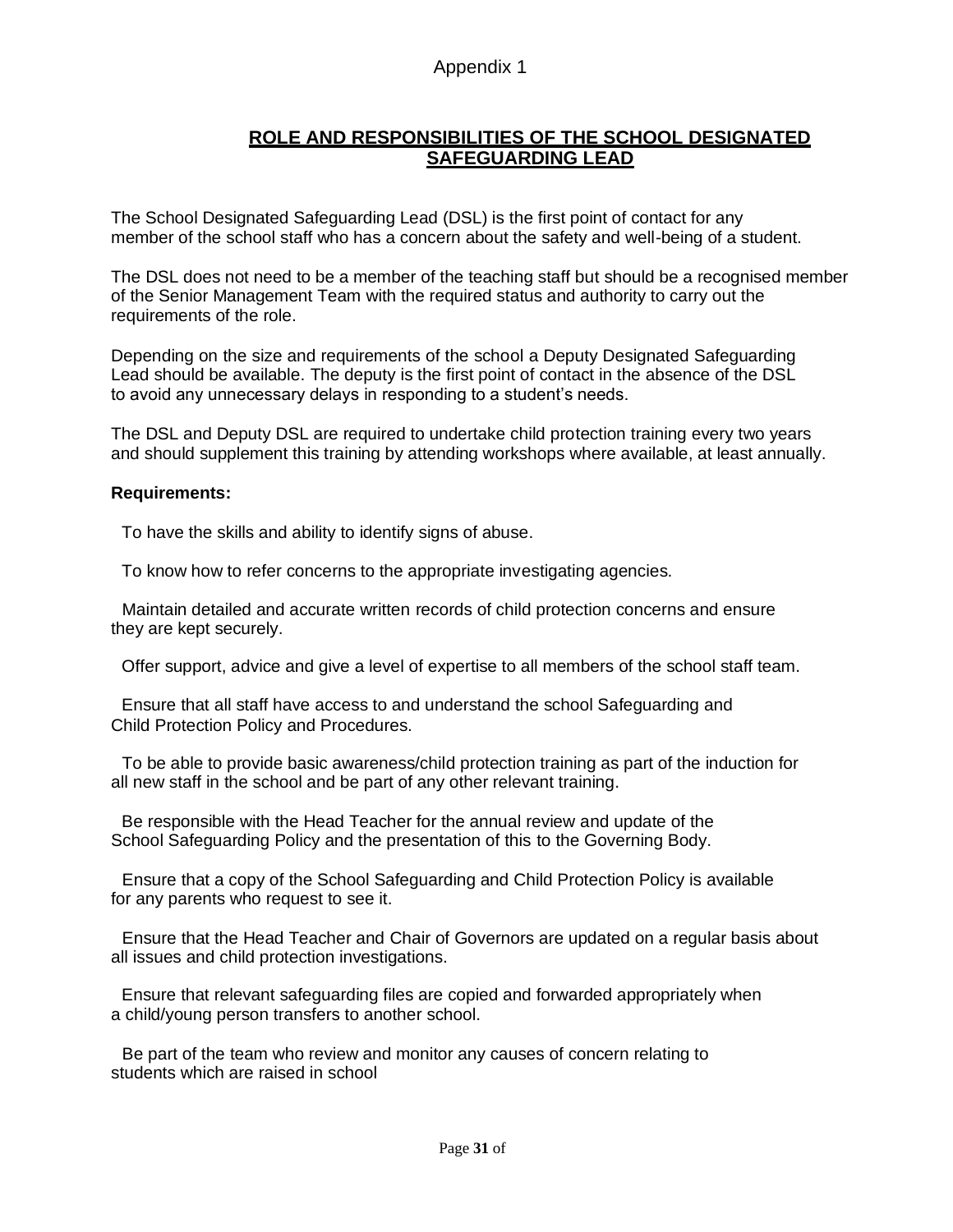#### Appendix 2

#### **YOUTH-PRODUCED SEXUAL IMAGERY POLICY**

#### **Also known as 'Sexting'**

This policy is linked to the school's Safeguarding and Child Protection policies.

#### **INTRODUCTION**

Youth-produced sexual imagery is imagery that is being created by under 18s themselves and involves 'sexual imaging', still photographs, 'sexting', video, and streaming. Sexual content is different to indecent - indecent is subjective and has no specific definition in UK law. 'Sexual imaging' is one of a number of 'risk-taking' behaviours associated with the use of digital devices, social media or the internet. It is accepted that young people experiment and challenge boundaries and therefore the risks associated with 'online' activity can never be completely eliminated. However, SOL CHRISTIAN ACADEMY takes a pro-active approach in its ICT and Enrichment programmes to help students to understand, assess, manage and avoid the risks associated with 'online activity'. The school recognises its duty of care to its young people who do find themselves involved in such activity as well as its responsibility to report such behaviours where legal or safeguarding boundaries are crossed.

There are a number of definitions of 'sexual imaging' and 'sexting' but for the purposes of this policy sexual imaging is simply defined as images or videos generated by children under the age of 18, or of children under the age of 18 that are of a sexual nature or are indecent.

These images are shared between young people and/or adults via a mobile phone, handheld device, computer, 'tablet' or website with people they may not even know.

There are many different types of sexual imaging (see Supplement 2) and it is likely that no two cases will be the same. It is necessary to carefully consider each case on its own merit. However, it is important that SOL CHRISTIAN ACADEMY applies a consistent approach when dealing with an incident to help protect young people and the school, and the response should always be guided by the 'principle of proportionality'. The primary concern at all times should be the welfare and protection of the young people involved. For this reason the Designated Safeguarding Lead (or Headteacher in the absence of the DSL) needs to be informed of any 'sexual imaging' incidents. The range of contributory factors in each case also needs to be considered in order to determine an appropriate and proportionate response. All colleagues are expected to be aware of this policy.

The decisions made by the Designated Safeguarding Lead will be guided by a pathway found at: [http://www.mscb.org.uk/pdf/Annex%201-Sexual imaging%20FEB13%20\(2\).pdf](http://www.mscb.org.uk/pdf/Annex%201-Sexting%20FEB13%20(2).pdf)

#### **THE LAW**

*Making, possessing, and distributing any imagery of someone under 18 which is indecent is illegal. This includes imagery of taken by someone of themselves if they are under 18.*

Indecent is not definitively defined in law, but images are likely to be considered indecent if they depict:

a naked young person a topless girl an image which displays genitals, and sex acts including masturbation.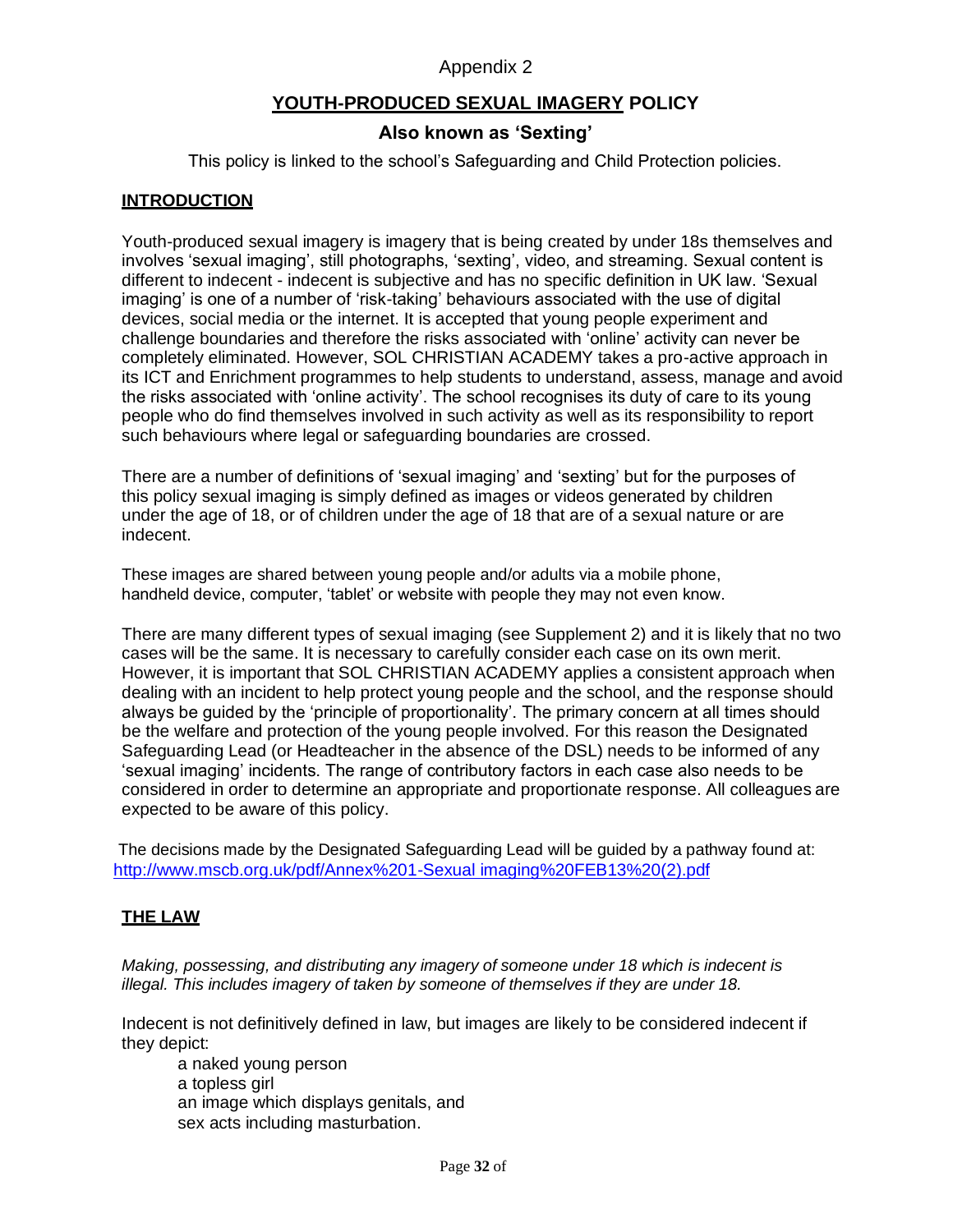#### Appendix 2

indecent images may also include overtly sexual images of young people in their underwear

These laws weren't created to criminalise young people but to protect them. Although sharing sexual images of themselves is illegal and risky, it is often the result of curiosity and exploration. Young people need education, support, and safeguarding, not criminalisation.

The National Police Chiefs' Council (NPCC) is clear that "youth-produced sexual imagery should be primarily treated as a safeguarding issue."

Schools may respond to incidents without involving the police. (However, in some circumstances, the police must always be involved.) Images may be deleted and incident managed in school by using a risk-based approach.

#### **STEPS TO TAKE IN THE CASE OF AN INCIDENT**

#### **STEP 1 - DISCLOSURE BY A STUDENT**

Sexual imaging disclosures should follow the normal safeguarding practices and protocols (see Safeguarding Policy).

A student is likely to be very distressed especially if the image has been circulated widely and if they don't know who has shared it, seen it or where it has ended up. They will need pastoral support during the disclosure and after the event. They may even need immediate protection or a referral to police or social services; parents should be informed as soon as possible (police advice permitting).

The following questions will help decide upon the best course of action:

- Is the student disclosing about themselves receiving an image, sending an image or sharing an image?
- □ What sort of image is it? Is it potentially illegal or is it inappropriate?
- □ Are the school child protection and safeguarding policies and practices being followed? For this reason a member of the Safeguarding team should be involved as soon as possible.
- $\Box$  How widely has the image been shared and is the device in their possession?
- $\Box$  Is it a school device or a personal device?
- □ Does the student need immediate support and/or protection?
- Are there other students and/or young people involved?
	- Do they know where the image has ended up?

#### **Assessing the risks once the images have been shared**

Has it been shared with the knowledge of the young person?

Are adults involved in the sharing?

Was there pressure to make the image?

What is the impact on those involved?

Does the child or children have additional vulnerabilities?

Has the child taken part in producing sexual imagery before?  $\Box$ 

Page **33** of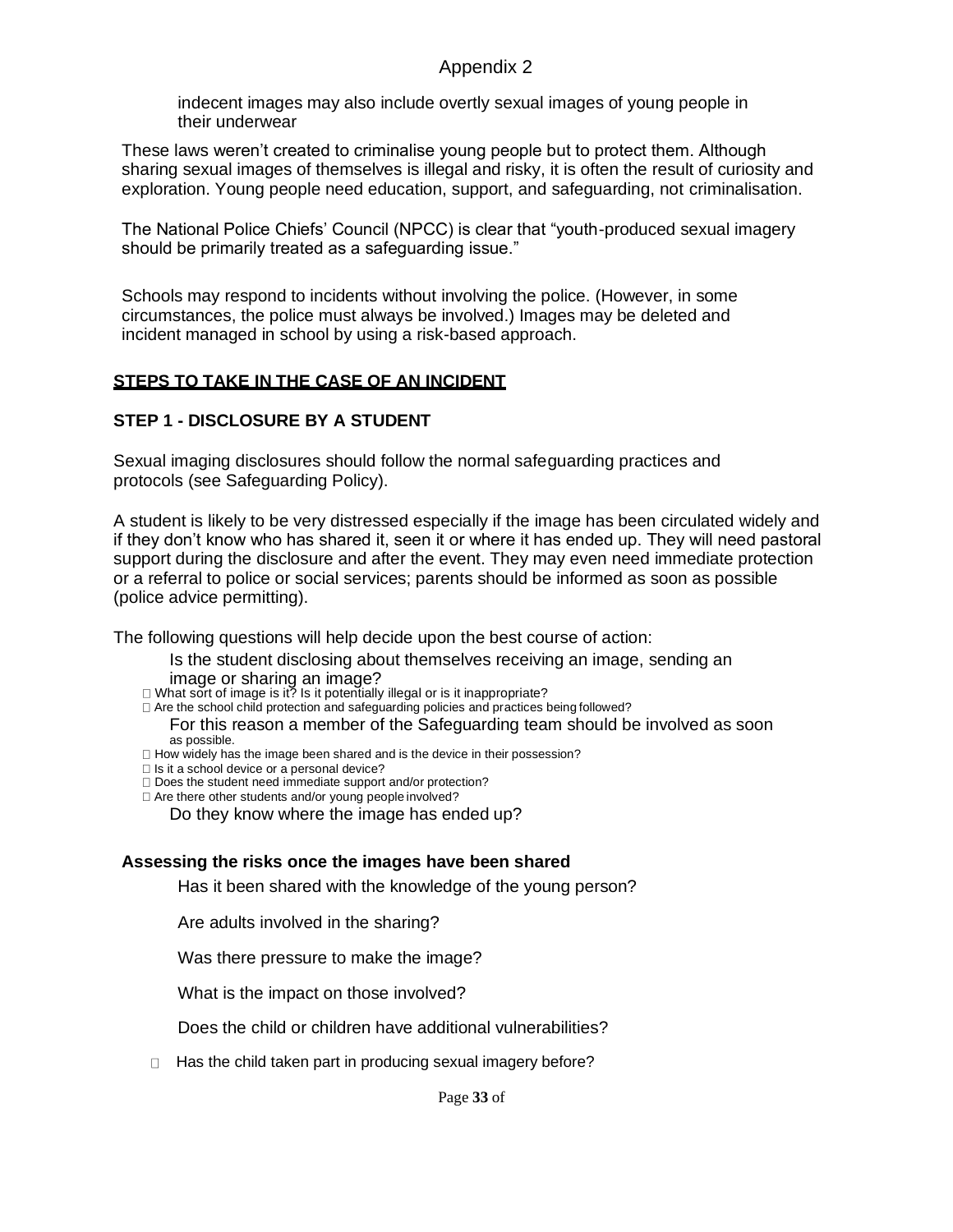#### **STEP 2 - SEARCHING A DEVICE – WHAT ARE THE RULES?**

Please refer to the school's Search and Confiscation Policy which is based on the most current legislation: The 2011 Education Act.

The policy allows for a device to be examined, confiscated and securely stored if there is reason to believe it contains indecent images or extreme pornography. When searching a mobile device the following conditions should apply:

• The action is in accordance with the school's policies regarding Safeguarding and Searching and Confiscation.

The search is conducted either by the head teacher or a person authorised by them (or Deputy Head or Designated Safeguarding Lead) and one other person  $\Box$  A member of the safeguarding team should normally be present

The search should normally be conducted by a member of the same gender as the person being searched. However if the image being searched for is likely to be of a different gender to the person 'in possession' then the device should only be viewed by a member of the same gender as the person whose image it is.

If any illegal images of a young person are found the Safeguarding Team will discuss this with the Police (see Appendices 1, 2 and 3).

The Association of Chief Police Officers (ACPO) advise that as a general rule it will almost always be proportionate to refer any incident involving 'aggravated' sharing of images to the Police, whereas purely 'experimental' conduct may proportionately dealt with without such referral, most particularly if it involves the young person sharing images of themselves.

'Experimental conduct' commonly refers to that shared between two individuals (e.g. girlfriend and boyfriend) with no intention to publish the images further (see Supplement 2). Coercion is not a feature of such conduct, neither are requests for images sent from one person to multiple other young persons.

Any conduct involving, or possibly involving, the knowledge or participation of adults should always be referred to the police.

If an 'experimental' incident is not referred to the Police, the reasons for this should be recorded in the school's 'Safeguarding Incidents Log'.

Always put the young person first. Do not search the device if this will cause additional stress to the student/person whose image has been distributed. Instead rely on the description by the young person, secure the advice and contact the Police.

#### *Never:*

Search a mobile device even in response to an allegation or disclosure if this is likely to cause additional stress to the student/young person UNLESS there is clear evidence to suggest not to do so would impede a police inquiry.

View the image unless it is unavoidable. Instead, respond to what you have been told the image contains.

Copy, print or share any material for evidence (it is illegal)

Move any material from one storage device to another

Discuss with parents, unless there is an issue where that's not possible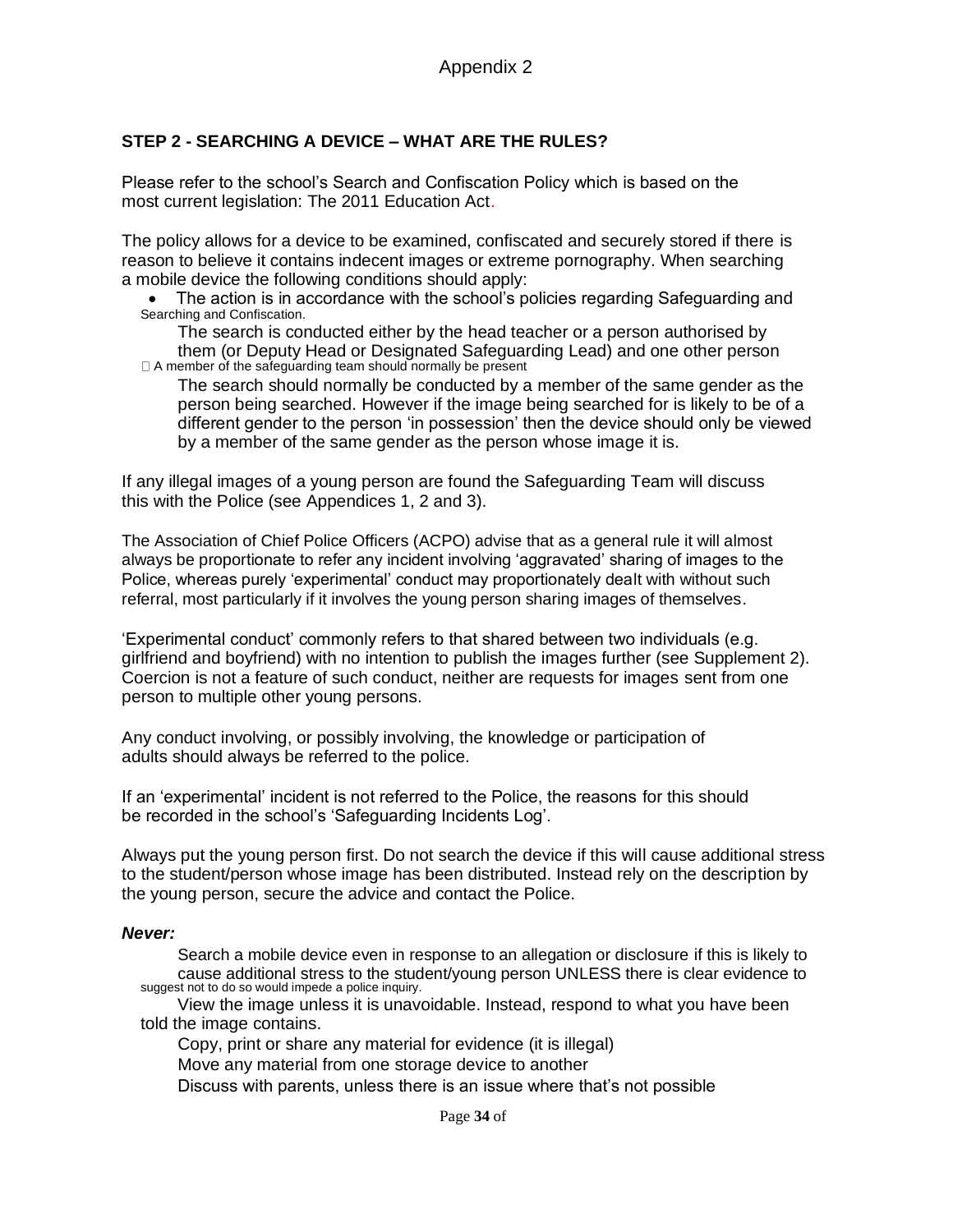#### *Always:*

Refer to the Designated Safeguarding Lead, who is able to take any necessary strategic decisions.

If it is felt necessary to view the image, discuss with the Headteacher or DSL first, and view with another member of staff present

Record the fact that the images were viewed along with reasons and who was present. Sign and date.

Record the incident. The Safeguarding Team employ a systematic approach to the recording of all safeguarding issues

Act in accordance with school safeguarding search and confiscation policies and procedures

Contact social care or the police if there is any concern that the young person is at risk of harm

If there is an indecent image of a child on a website or a social networking site then the Safeguarding Team will report the image to the site hosting it. Under normal circumstances the team would follow the reporting procedures on the respective website; however, in the case of a sexual imaging incident involving a child or young person where it may be felt that they may be at risk of abuse then the team will report the incident directly to CEOP:

[www.ceop.police.uk/ceop-report, s](http://www.ceop.police.uk/ceop-report)o that law enforcement can make an assessment, expedite the case with the relevant provider and ensure that appropriate action is taken to safeguard the child.

Once the DSL has enough information, the decision should be made whether to deal with the matter in school or refer it to the police/social care. All information and decision-making should be recorded in line with school policy. If the incident has been dealt with in school, a further review should be held to assess risks.

#### **The DSL should always refer to the police or social care if incident involves:**

an adult

coercion, blackmail, or grooming

concerns about capacity to consent, [e.g., SEN]

images show atypical sexual behaviour for the child's developmental stage

violent acts are depicted

image shows sex acts and includes a child under 13

a young person at risk of immediate harm as a result of the disclosure (for example, self-harm or suicide)

#### **STEP 3 - WHAT TO DO AND NOT DO WITH THE IMAGE**

If the image has been shared across a personal mobile device:

#### *Always*

Confiscate and secure the device(s). Close down or switch the device off as soon as possible. This may prevent anyone removing evidence 'remotely'.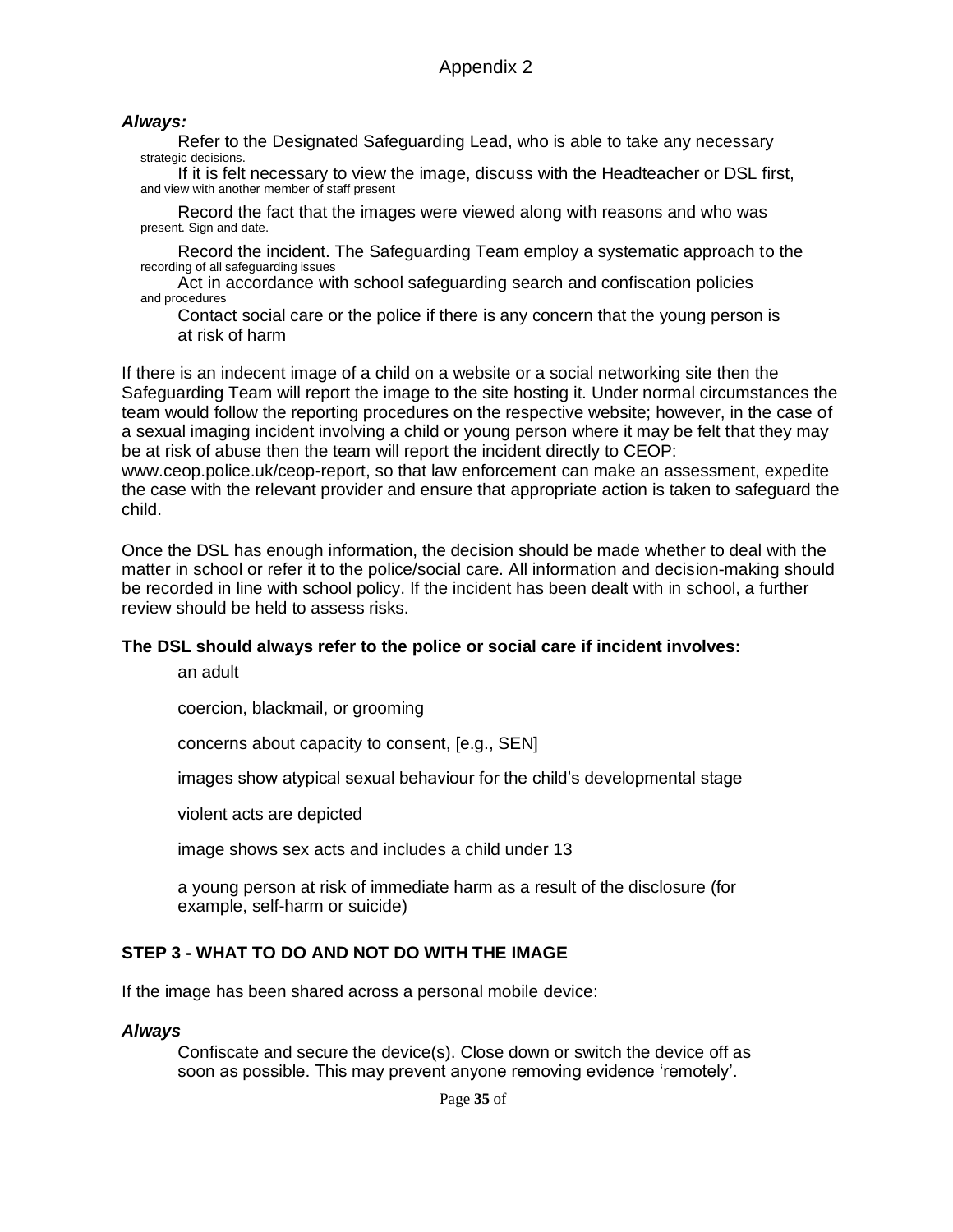#### *Never*

View the image unless there is a clear reason to do so or view it without an additional adult present (this additional person does not need to view the image and certainly should not do so if they are of a different gender to the person whose image has been shared). The viewing of an image should only be done to establish that there has

been an incident which requires further action. Send, share or save the image anywhere (**this is illegal)**

Allow students to do any of the above

If the image has been shared across a school network, a website or a social network:

#### *Always*

Block the network to all users and isolate the image

#### *Never*

- $\square$  Send or print the image
- $\Box$  Move the material from one place to another

View the image outside of the protocols in the school's safeguarding and child protection policies and procedures.

#### **Deleting images (from devices and social media)**

If the school decides that involving other agencies is not necessary, consideration should be given to deleting the images.

It is recommended that pupils are asked to delete the images themselves and confirm they have done so. This should be recorded, signed, and dated.

Any refusal to delete the images should be treated seriously, reminding the pupil that possession is unlawful.

#### **STEP 4 - WHO SHOULD DEAL WITH THE INCIDENT?**

Often, the first port of call for a student is a class teacher. Regardless of who the initial disclosure is made to she/he must act in accordance with the school safeguarding and/or child protection policy, ensuring that a member of the Safeguarding Team and a senior member of staff are involved in dealing with the incident.

The Designated Safeguarding Lead should always record the incident. The Headteacher should also always be informed- usually by the DSL. There may be instances where the image needs to be viewed and this should be done in accordance with protocols and only if unavoidable.

#### **STEP 5 - DECIDING ON A RESPONSE**

There may be many reasons why a student has engaged in sexual imaging – it may be a romantic/sexual exploration scenario or it may be due to coercion.

It is important to remember that it won't always be appropriate to inform the police; this will depend on the nature of the incident (see Supplement 1 for definitions). However, as a school it is important that incidents are consistently recorded. It may also be necessary to assist the young person in removing the image from a website or elsewhere.

If indecent images of a young person are found: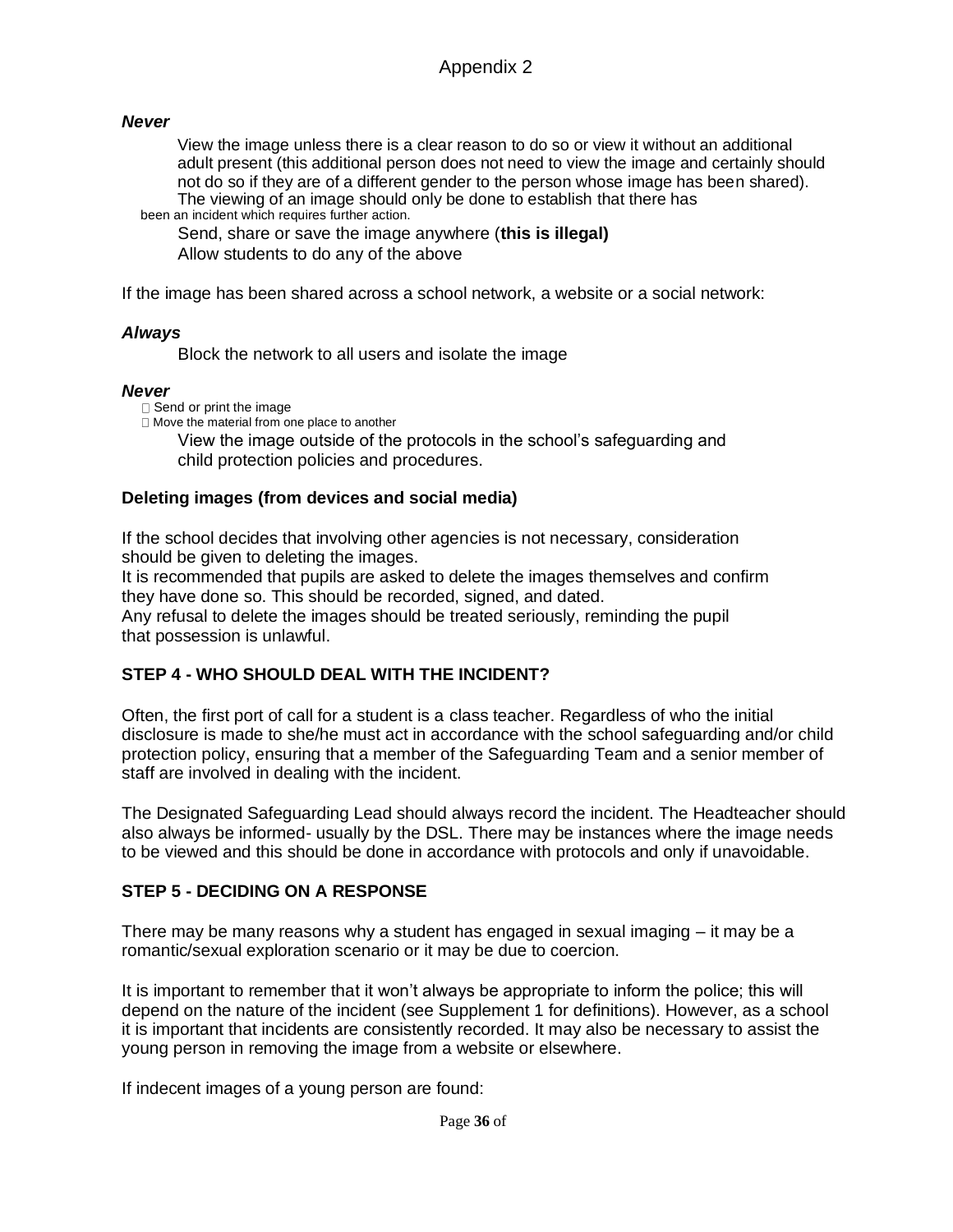$\Box$  Act in accordance with the Safeguarding policy i.e. inform the Safeguarding Team □ Store the device securely

The Safeguarding Team should carry out a risk assessment in relation to the young person (Use Appendices 2 and 3 for support)

The Safeguarding Team will make a referral if needed

The Safeguarding Team will contact the police (if appropriate). Referrals may be made to Social Care but where a crime may thought to have taken place the police are the first port of call. Young persons who have engaged in 'experimental sexual imaging' which is

contained between two persons will be referred to Social Care for support and guidance. Those who are felt to be victims of 'sexual imaging' will also be referred to Social Care at a point where the police feel that this will not impede an investigation.

The young person's Supervisor will put the necessary safeguards in place for the student, e.g. they may need counselling support or immediate protection.

Inform parents and/or carers about the incident and how it is being managed.

#### **STEP 6 - CONTAINMENT AND PREVENTION**

The young persons involved in 'sexual imaging' may be left feeling sensitive and vulnerable for some time. They will require monitoring by and support from their Guidance/Pastoral teams.

Where cases of 'sexual imaging' become widespread or there is thought to be the possibility of contagion then the school will reinforce the need for safer 'online' behaviour using a variety of resources (see [http://www.mscb.org.uk/pdf/Annex%201-Sexual im](http://www.mscb.org.uk/pdf/Annex%201-Sexual)aging%20FEB13%20(2).pdf).

Other staff may need to be informed of incidents and should be prepared to act if the issue is continued or referred to by other students. The school, its students and parents should be on high alert, challenging behaviour and ensuring that the victim is well cared for and protected.

The students' parents should usually be told what has happened so that they can keep a watchful eye over the young person especially when they are online at home.

#### **STEP 7 - REVIEW OUTCOMES AND PROCEDURES WITH THE AIM OF PREVENTING FUTURE INCIDENTS**

The frequency or severity of such incidents may be such that the school will need to review its approach. Where this is the case SOL CHRISTIAN ACADEMY will do the following:

ensure that key policies e.g. Safeguarding, Anti- Bullying, Authorised User Policies are still relevant and can meet emerging issues.

ensure that the school's infrastructure and technologies are robust enough to meet new challenges.

ensure that both adults and young persons are alerted to the issues such as safety mechanisms, support mechanisms and the legal implications of such behaviour.

• use the Ofsted framework for Behaviour and Safety as a benchmark to test the strength of the school's approach.

Sexual imaging incidents relate to self-generated images on personally-owned devices, generally outside of school. SOL CHRISTIAN ACADEMY will adopt preventative education strategies for its young people and put in place appropriate staff training to identify and manage incidents. The following are resources currently available:

CEOP resources at [www.thinkuknow.co.uk.](http://www.thinkuknow.co.uk/) There is a film called Exposed and accompanying lesson plans for 11-16 year olds.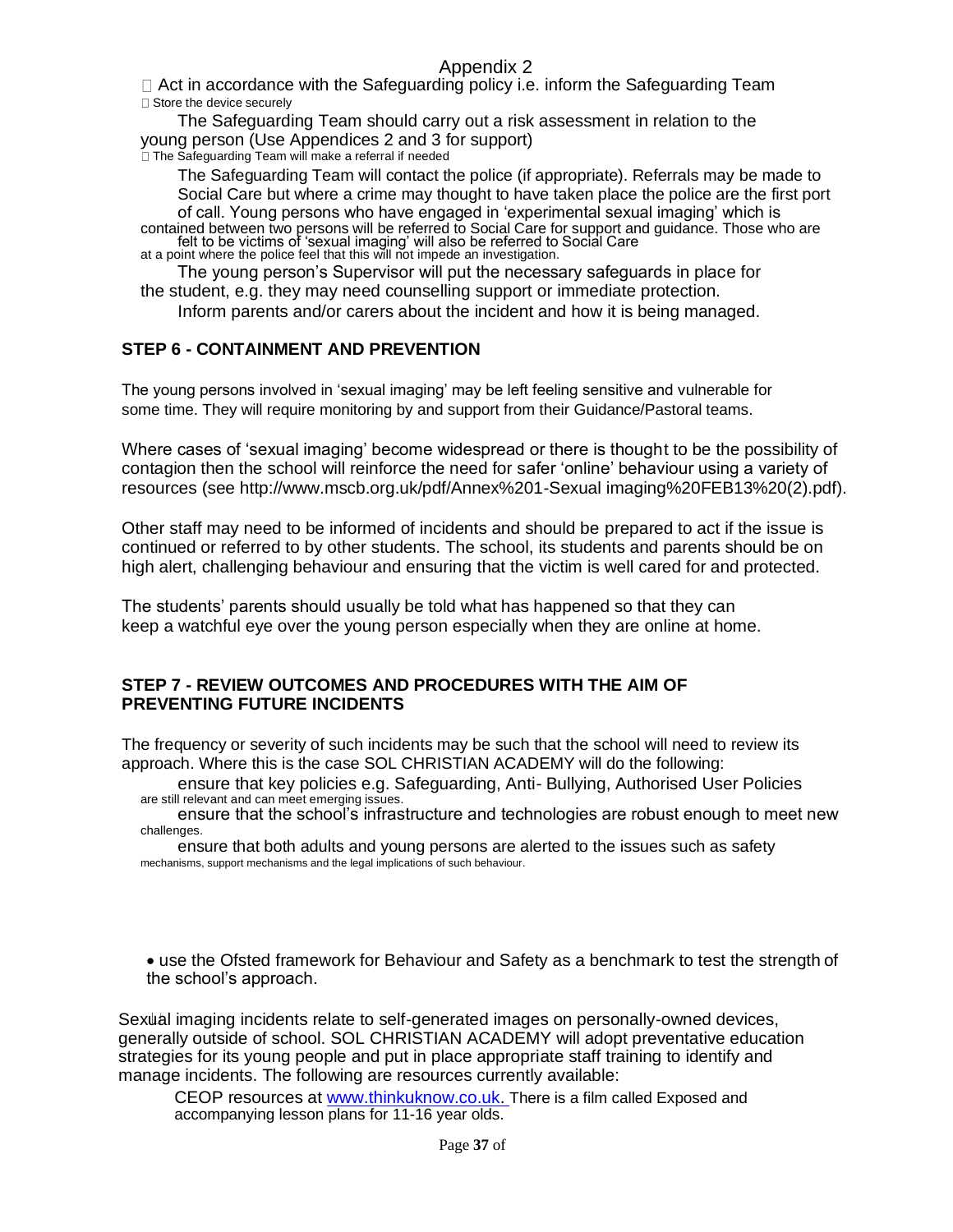- $\Box$  The children's charity Childnet [www.childnet-int.org h](http://www.childnet-int.org/)ave developed a drama for secondary school-aged children on the issue of sexual imaging.
- $\Box$  Teachtoday is a source of advice for teachers on a variety of topics and does include information on the issue of sexual imaging [www.teachtoday.eu.](http://www.teachtoday.eu/)
- $\Box$  The Southwest Grid for Learning have developed a resource for young people: 'So you got naked online' [www.swgfl.org.uk/sexual im](http://www.swgfl.org.uk/sexual)aginghelp which supports them in knowing what to do if things have gone wrong online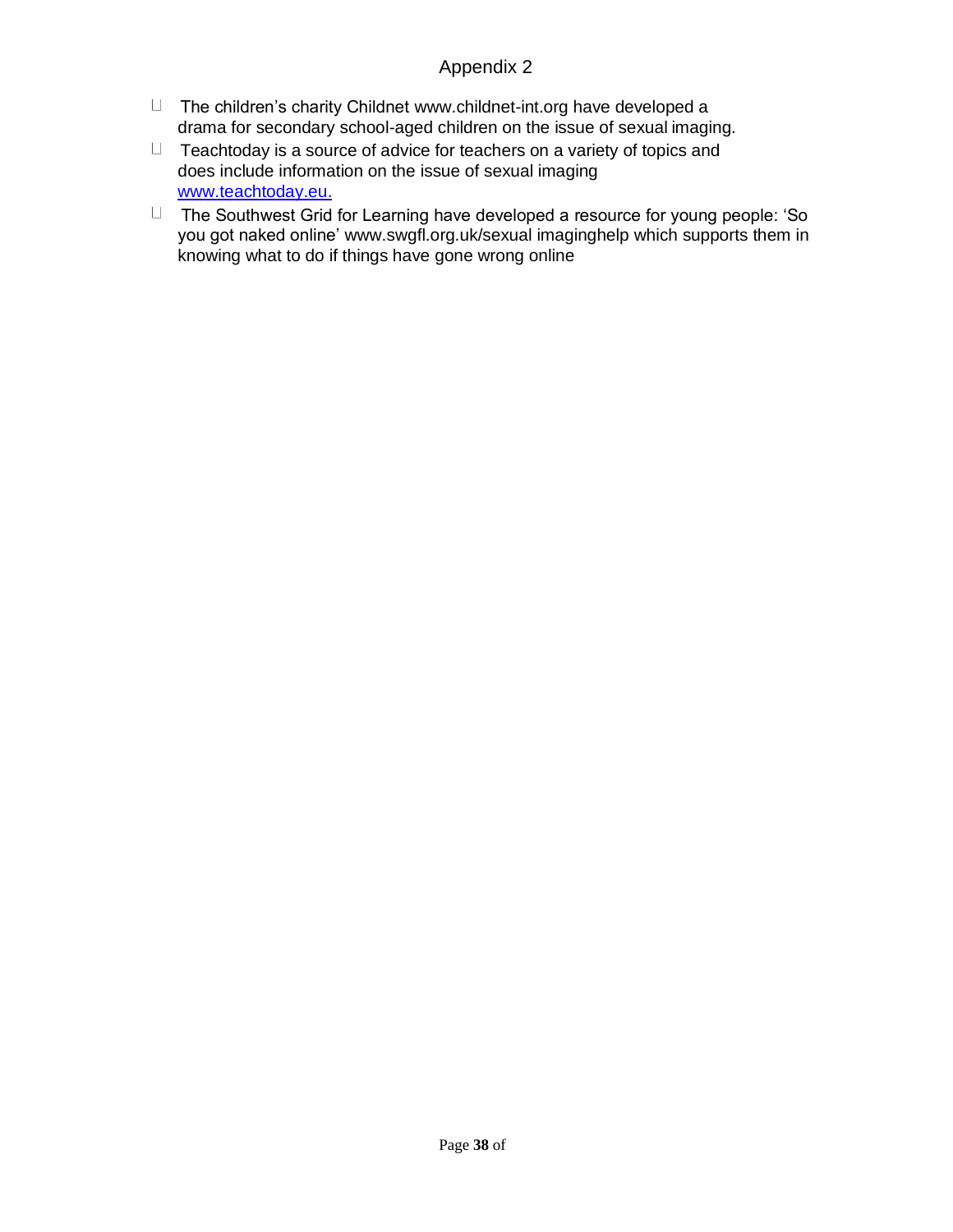#### **YOUTH-PRODUCED SEXUAL IMAGERY POLICY - SUPPLEMENT 1**

#### **THE LEGAL POSITION**

It is important to be aware that young people involved in sharing sexual videos and pictures may be committing a criminal offence. Specifically, crimes involving indecent photographs (including pseudo images) of a person under 18 years of age fall under Section 1 of the Protection of Children Act 1978 and Section 160 Criminal Justice Act 1988. Under this legislation it is a crime to:

 $\Box$  take an indecent photograph or allow an indecent photograph to be taken;

make an indecent photograph (this includes downloading or opening an image that has been sent via email);

distribute or show such an image;

 $\square$  possess with the intention of distributing images;

advertise; and

possess such images

While any decision to charge individuals for such offences is a matter for the Crown Prosecution Service, it is unlikely to be considered in the public interest to prosecute children. However, children need to be aware that they may be breaking the law. Although unlikely to be prosecuted, children and young people who send or possess images may be visited by police and on some occasions media equipment could be removed. This is more likely if they have distributed images.

The decision to criminalise children and young people for sending these kinds of images is a little unclear and may depend on local strategies. However, the current Association of Chief Police Officers (ACPO) position is that: *'ACPO does not support the prosecution or criminalisation of children for taking indecent images of themselves and sharing them. Being prosecuted through the criminal justice system is likely to be upsetting and distressing for children especially if they are convicted and punished. The label of sex offender that would*  be applied to a child or young person convicted of such offences is regrettable, unjust and *clearly detrimental to their future health and wellbeing.'*

However, there are cases in which children and young people have been convicted and sent to prison. The important thing to remember is that whilst, as a school, we will want to consider the implications of reporting an incident over to the police, it is not our responsibility to make decisions about the seriousness of the matter; that responsibility lies with the Police and the CPS hence the requirement for the school to refer.

In summary sexual imaging is classed as illegal as it constitutes sharing and/or possessing an indecent image of a child.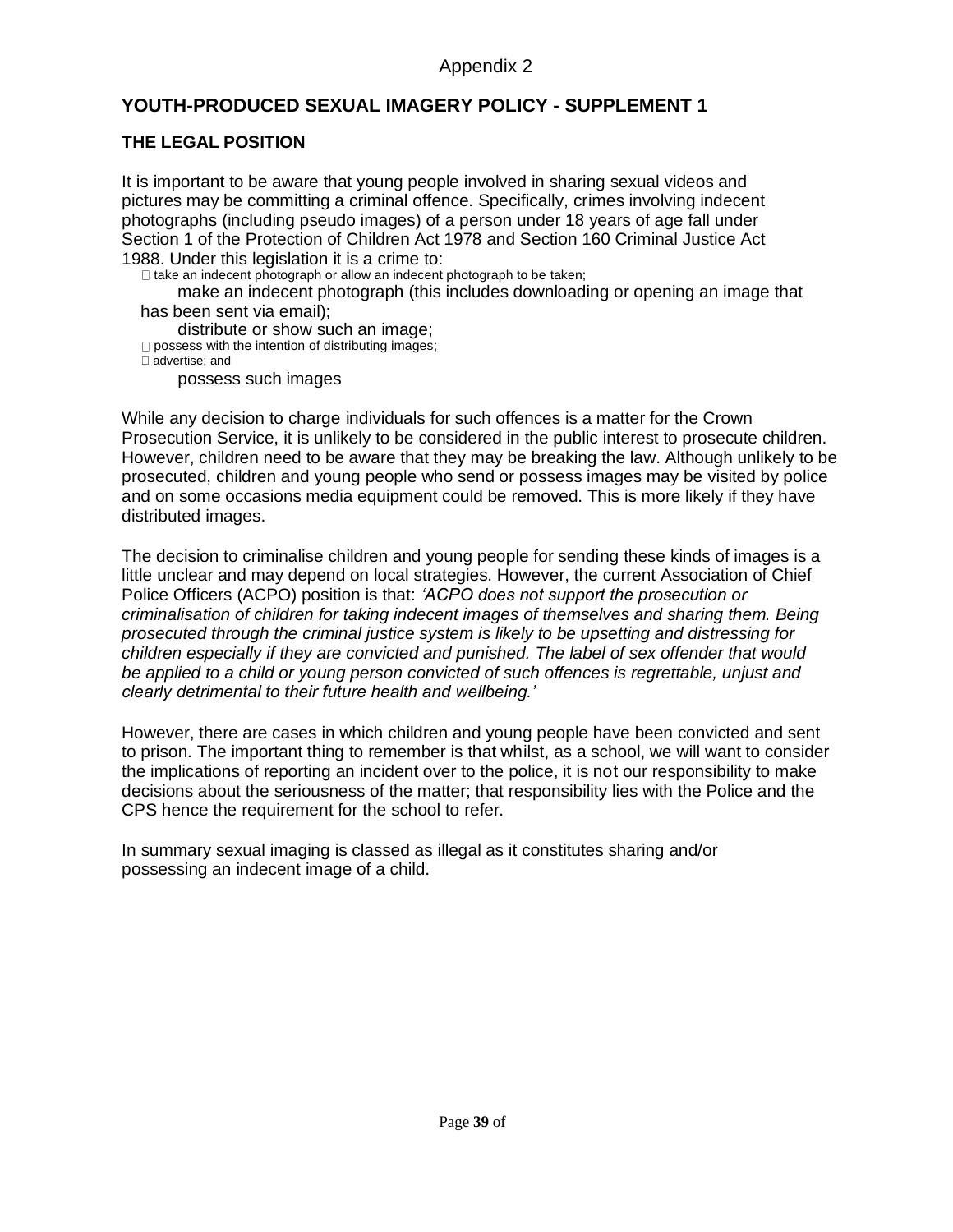#### **YOUTH-PRODUCED SEXUAL IMAGERY POLICY - SUPPLEMENT**

#### **40 DIFFERENT LEVELS OF SEXUAL IMAGING**

The following is adapted from Wolak and Finkelhor *'Sexual imaging: a Typology'.* March 2011

**Aggravated incidents** involving criminal or abusive elements beyond the creation, sending or possession of youth-produced sexual images

**Adult offenders** develop relationships with and seduce underage teenagers, in criminal sex offences even without the added element of youth-produced images. Victims may be family friends, relatives, community members or contacted via the Internet. The youth produced sexual images generally, but not always, are solicited by the adult offenders.

#### **Youth Only**: **Intent to Harm** cases that:

arise from interpersonal conflict such as break-ups and fights among friends  $\circ$  involve criminal or abusive conduct such as blackmail, threats or deception  $\circ$ involve criminal sexual abuse or exploitation by juvenile offenders.

**Youth Only: Reckless Misuse** no intent to harm but images are taken or sent without the knowing or willing participation of the young person who is pictured. In these cases, pictures are taken or sent thoughtlessly or recklessly and a victim may have been harmed as a result, but the culpability appears somewhat less than in the malicious episodes.

**Experimental incidents** involve the creation and sending of youth-produced sexual images, with no adult involvement, no apparent intent to harm or reckless misuse.

**Romantic episodes** in which young people in ongoing relationships make images for themselves or each other, and images were not intended to be distributed beyond the pair.

**Sexual Attention Seeking** in which images are made and sent between or among young people who were not known to be romantic partners, or where one youngster takes pictures and sends them to many others or posts them online, presumably to draw sexual attention.

**Other:** cases that do not appear to have aggravating elements, like adult involvement, malicious motives or reckless misuse, but also do not fit into the Romantic or Attention Seeking sub-types. These involve either young people who take pictures of themselves for themselves (no evidence of any sending or sharing or intent to do so) or pre-adolescent children (age 9 or younger) who did not appear to have sexual motives.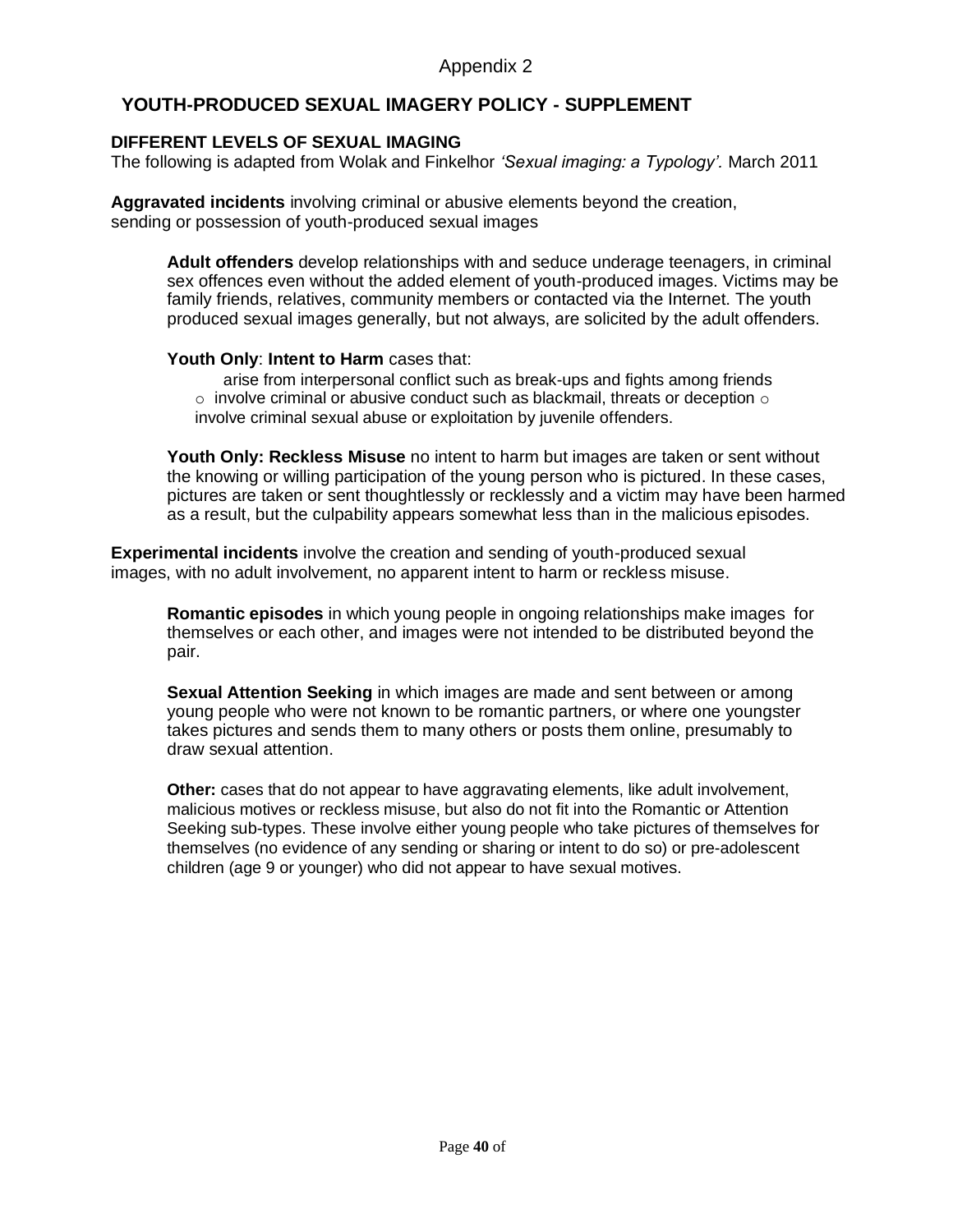### **E-SAFETY AND DATA PROTECTION POLICY**

This policy has been written using information from *Herts for Learning* © Herts for Learning

Copyright of this publication and copyright of individual documents and media within this publication remains with the original publishers and is intended only for use in schools.

All rights reserved. Extracts of the materials contained on this publication may be used and reproduced for educational purpo ses only. Any other use requires the permission of the relevant copyright holder.

Requests for permissions, with a statement of the purpose and extent, should be addressed to Herts for Learning Ltd, SROB210, Robertson House, Six Hills Way, Stevenage, SG1 2FQ or telephone 01438 844893.

#### **INTRODUCTION**

ICT in the 21<sup>st</sup> Century is seen as an essential resource to support learning and teaching, as well as playing an important role in the everyday lives of children, young people and adults. Consequently, schools need to build in the use of these technologies in order to arm our young people with the skills to access life-long learning and employment.

Information and Communications Technology covers a wide range of resources including; webbased and mobile learning. It is also important to recognise the constant and fast paced evolution of ICT within our society as a whole. Currently the internet technologies children and young people are using both inside and outside of the classroom include:

**Websites** 

- Apps
- E-mail, Instant Messaging and chat rooms
- Social Media, including Facebook and Twitter
- Mobile/ Smart phones with text, video and/ or web functionality
- Other mobile devices including tablets and gaming devices
- Online Games
- Learning Platforms and Virtual Learning Environments
- Blogs and Wikis
- **Podcasting**
- Video sharing
- Downloading

On demand TV and video, movies and radio / Smart TVs

Whilst exciting and beneficial both in and out of the context of education, much ICT, particularly web-based resources, are not consistently policed. All users need to be aware of the range of risks associated with the use of these Internet technologies and that some have minimum age requirements (13 years in most cases).

At SOL CHRISTIAN ACADEMY *,* we understand the responsibility to educate our pupils on e-Safety Issues; teaching them the appropriate behaviours and critical thinking skills to enable them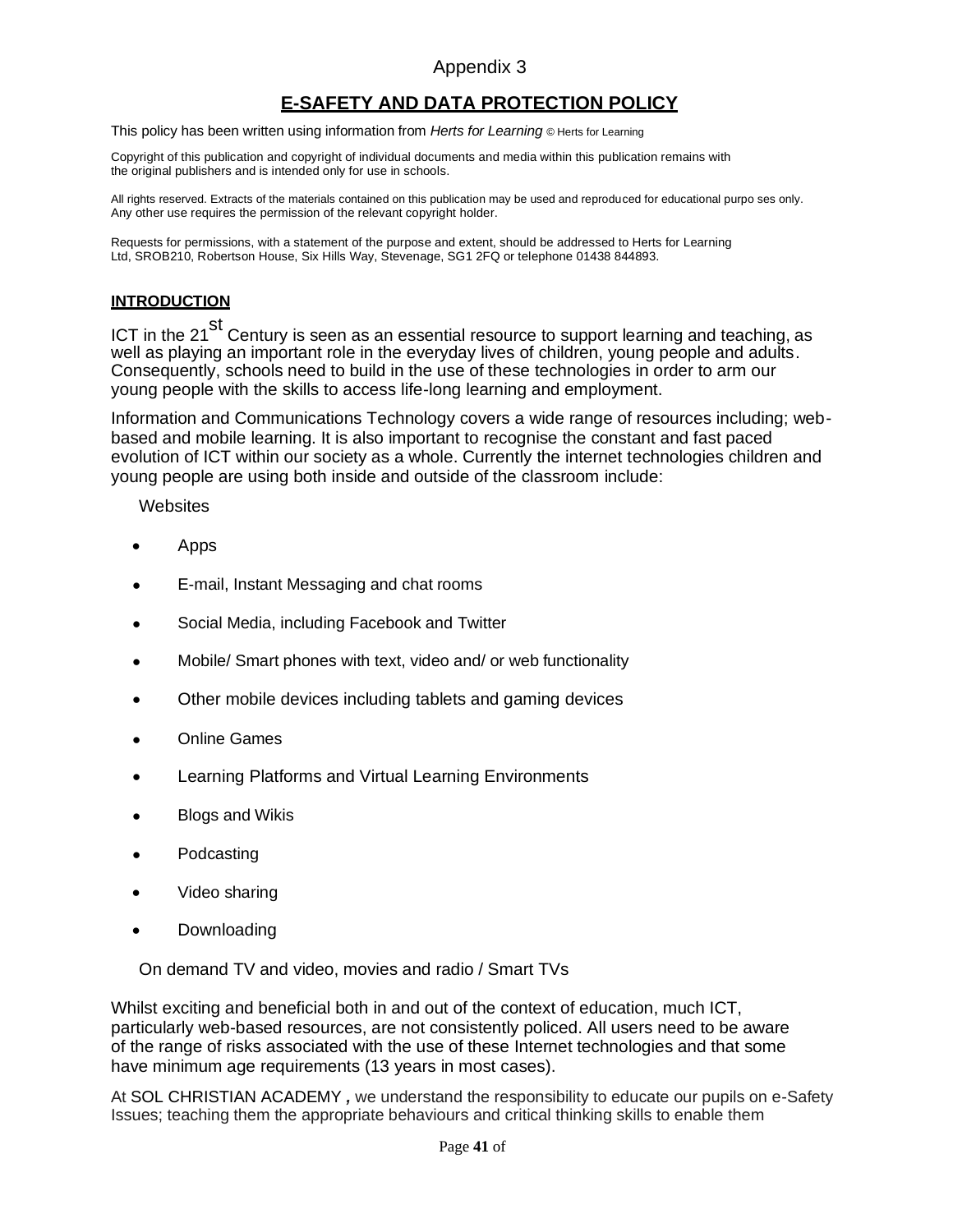to remain both safe and legal when using the internet and related technologies, in and beyond the context of the classroom.

Online safety is a key part of safeguarding so that young people do not see the internet as a separate part of their lives.

Schools hold personal data on learners, staff and others to help them conduct their day-to-day activities. Some of this information is sensitive and could be used by another person or criminal organisation to cause harm or distress to an individual. The loss of sensitive information can result in media coverage, and potentially damage the reputation of the school. This can make it more difficult for your school to use technology to benefit learners.

Everybody in the school community has a shared responsibility to secure any sensitive information used in their day to day professional duties and even staff not directly involved in data handling should be made aware of the risks and threats and how to minimise them.

Both this policy and the Acceptable Use Agreement (for all staff, Governors , regular visitors [for regulated activities] and pupils) are inclusive of both fixed and mobile internet;technologies provided by the school (such as PCs, laptops, mobile devices, webcams, whiteboards, voting systems, digital video equipment, etc.); and technologies owned by pupils and staff, but brought onto school premises (such as laptops, mobile phones and other mobile devices).

#### **MONITORING**

Authorised ICT staff may inspect any ICT equipment owned or leased by the school at any time without prior notice. If you are in doubt as to whether the individual requesting such access is authorised to do so, please ask for their identification badge and contact their department. Any ICT authorised staff member will be happy to comply with this request.

ICT authorised staff may monitor, intercept, access, inspect, record and disclose telephone calls, e-mails, instant messaging, internet/intranet use and any other electronic communications (data, voice, video or image) involving its employees or contractors, without consent, to the extent permitted by law. This may be to confirm or obtain school business related information; to confirm or investigate compliance with school policies, standards and procedures; to ensure the effective operation of school ICT; for quality control or training purposes; to comply with a Subject Access Request under the Data Protection Act 1998, or to prevent or detect crime.

ICT authorised staff may, without prior notice, access the e-mail or voice-mail account where applicable, of someone who is absent in order to deal with any business-related issues retained on that account.

All monitoring, surveillance or investigative activities are conducted by ICT authorised staff and comply with the Data Protection Act 1998, the Human Rights Act 1998, the Regulation of Investigatory Powers Act 2000 (RIPA) and the Lawful Business Practice Regulations 2000.

Please note that personal communications using School ICT may be unavoidably included in any business communications that are monitored, intercepted and/or recorded.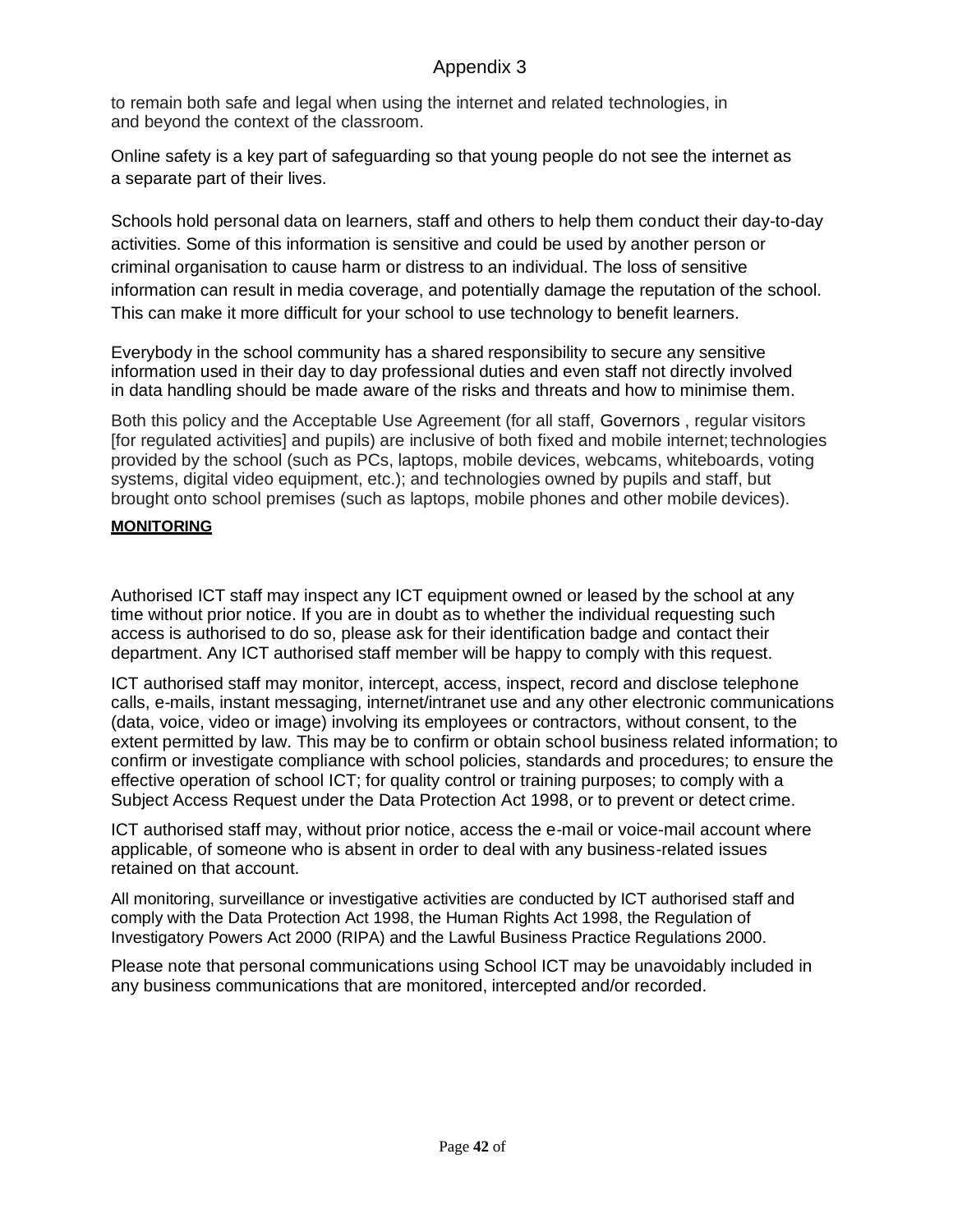#### **BREACHES**

A breach or suspected breach of policy by a school employee, contractor or pupil may result in the temporary or permanent withdrawal of school ICT hardware, software or services from the offending individual.

For staff any policy breach is grounds for disciplinary action in accordance with the school Disciplinary Procedure or, for Support Staff, in their Probationary Period as stated.

Policy breaches may also lead to criminal or civil proceedings.

The Information Commissioner's powers to issue monetary penalties came into force on 6 April 2010, allowing the Information Commissioner's office to serve notices requiring organisations to pay up to £500,000 for serious breaches of the Data Protection Act.

The data protection powers of the Information Commissioner's Office are to:

• Conduct assessments to check organisations are complying with the Act;

Serve information notices requiring organisations to provide the Information Commissioner's Office with specified information within a certain time period;

Serve enforcement notices and 'stop now' orders where there has been a breach of the Act, requiring organisations to take (or refrain from taking) specified steps in order to ensure they comply with the law;

• Prosecute those who commit criminal offences under the Act;

Conduct audits to assess whether organisations' processing of personal data follows good practice,

Report to Parliament on data protection issues of concern

For pupils, reference will be made to the school's behaviour policy.

#### **INCIDENT REPORTING**

Any security breaches or attempts, loss of equipment and any unauthorised use or suspected misuse of ICT must be immediately reported to the school's relevant responsible person. Additionally, all security breaches, lost/stolen equipment or data (including remote access ID and PINs), virus notifications, unsolicited emails, misuse or unauthorised use of ICT and all other policy non-compliance must be reported to the relevant responsible person. The relevant responsible individuals in the school are as follows: Mr. Tabeth

Please refer to the relevant section on Incident Reporting, e-Safety Incident Log & Infringements.

#### **COMPUTER VIRUSES**

All files downloaded from the Internet, received via e-mail or on removable media such as a memory stick must be checked for any viruses using school provided anti-virus software before being used.

Never interfere with any anti-virus software installed on school ICT equipment.

If your machine is not routinely connected to the school network, you must make provision for regular virus updates through your IT team.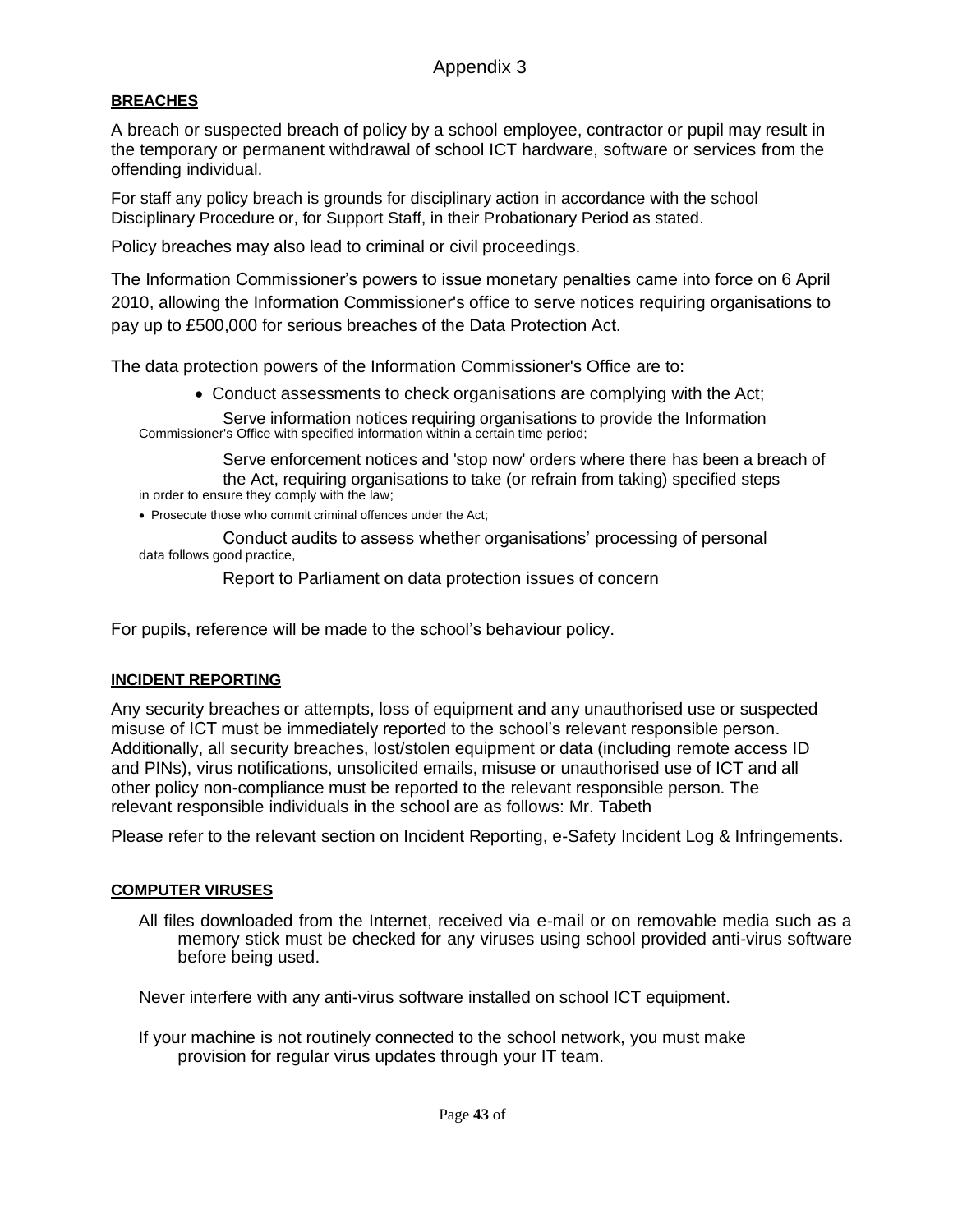If you suspect there may be a virus on any school ICT equipment, stop using the equipment and contact your ICT support provider immediately. The ICT support provider will advise you what actions to take and be responsible for advising others that need to know.

#### **DATA SECURITY**

The accessing and appropriate use of school data is something that the school takes very seriously.

The Local Authority guidance documents listed below

[HGfL: School Admin: School Office: Data Protection and Freedom of Information](http://www.thegrid.org.uk/info/dataprotection/index.shtml#securedata)

Head teacher's Guidance – Data Security in Schools – Dos and Don'ts

Network Manager/MIS Administrator or Manager Guidance – Data Security in Schools

Staff Guidance – Data Security in Schools – Dos and Don'ts

Data Security in Schools - Dos and Don'ts

#### **SECURITY**

The school gives relevant staff access to its Management Information System, with a unique username and password

It is the responsibility of everyone to keep passwords secure

Staff are aware of their responsibility when accessing school data

- Staff have been issued with the relevant guidance documents and the Policy for ICT Acceptable Use
- $\Box$  Staff have read the relevant guidance documents available on the SITSS website concerning 'Safe Handling of Data' (available on the grid at [http://www.thegrid.org.uk/info/dataprotection/index.shtml#securedata\)](http://www.thegrid.org.uk/info/dataprotection/index.shtml#securedata)
- $\Box$  Leadership have identified relevant responsible persons as defined in the quidance documents on the SITSS website (available - [http://www.thegrid.org.uk/info/traded/sitss/\)](http://www.thegrid.org.uk/info/traded/sitss/))
- Staff keep all school related data secure. This includes all personal, sensitive, confidential or classified data
- Staff should avoid leaving any portable or mobile ICT equipment or removable storage media in unattended vehicles. Where this is not possible, keep it locked out of sight
- Staff should always carry portable and mobile ICT equipment or removable media as hand luggage, and keep it under your control at all times

It is the responsibility of individual staff to ensure the security of any personal, sensitive, confidential and classified information contained in documents faxed, copied, scanned or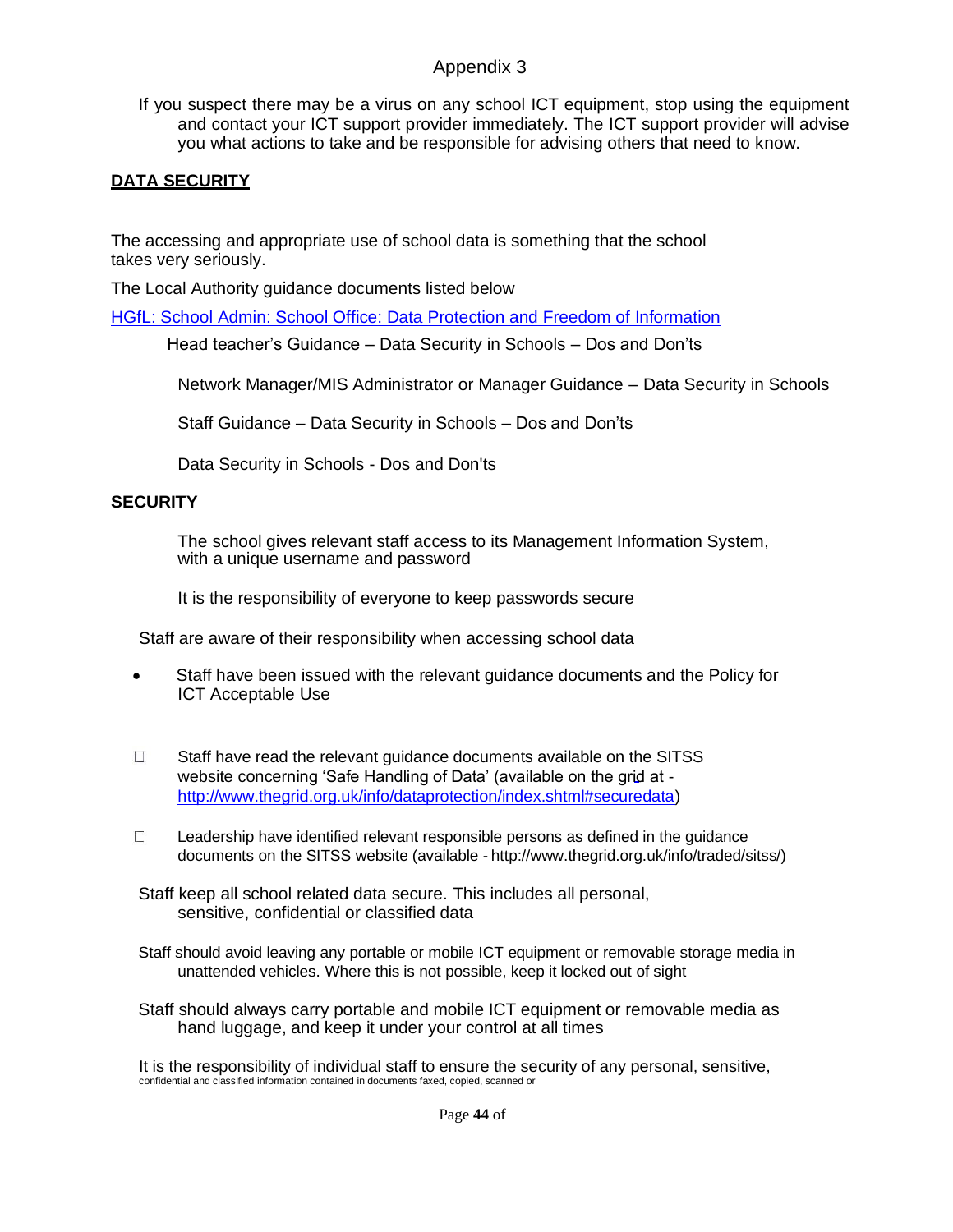printed. This is particularly important when shared copiers (multi-function print, fax, scan and copiers) are used

Anyone sending a confidential or sensitive fax should notify the recipient before it is sent

#### **PROTECTIVE MARKING OF OFFICIAL INFORMATION**

Staff must be trained to understand that they are personally responsible for securely handling any information that is entrusted to them, in line with local business processes.

- There is no requirement to mark routine OFFICIAL information.
- Optional descriptors can be used to distinguish specific type of information.  $\overline{\phantom{a}}$
- Use of descriptors is at an organisation's discretion.
- Existing information does not need to be remarked.  $\Box$

In such cases where there is a clear and justifiable requirement to reinforce the 'need to know', assets should be conspicuously marked: '**OFFICIAL–SENSITIVE'**

#### **RELEVANT RESPONSIBLE PERSONS**

•

Senior members of staff should be familiar with information risks and the school's response. Sometimes called a SIRO, there should be a member of the senior leadership team who has the following responsibilities:

they lead on the information risk policy and risk assessment

they advise school staff on appropriate use of school technology

they act as an advocate for information risk management

The Office of Public Sector Information has produced *[Managing Information Risk](http://www.nationalarchives.gov.uk/services/publications/information-risk.pdf)*, [\[http://www.nationalarchives.gov.uk/services/publications/information-risk.pdf\] t](http://www.nationalarchives.gov.uk/services/publications/information-risk.pdf)o support relevant responsible staff members in their role.

The SIRO in this school is Mr Tabeth

#### **INFORMATION ASSET OWNER (IAO)**

Any information that is sensitive needs to be protected. This will include the personal data of learners and staff; such as assessment records, medical information and special educational needs data. A responsible member of staff should be able to identify across the school:

what information is held, and for what purposes

what information needs to be protected, how information will be amended or added to over time

who has access to the data and why

how information is retained and disposed of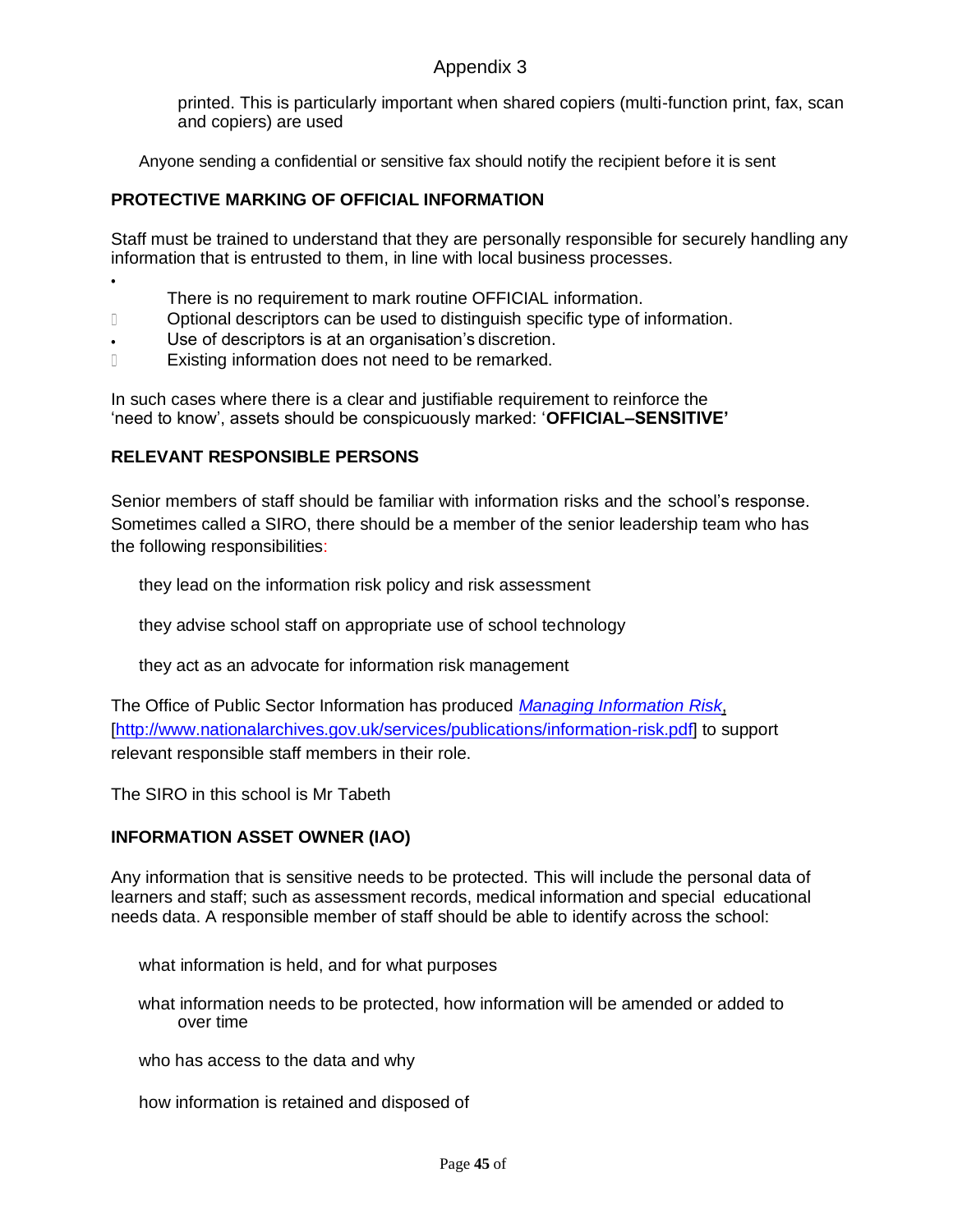As a result this manager is able to manage and address risks to the information and make sure that information handling complies with legal requirements. In a Secondary School, there may be several individuals, whose roles involve such responsibility.

However, it should be clear to all staff that the handling of secured data is everyone's responsibility – whether they are an employee, consultant, software provider or managed service provider. Failing to apply appropriate controls to secure data could amount to gross misconduct or even legal action.

The IAO in this school is Mr Tabeth

#### **DISPOSAL OF REDUNDANT ICT EQUIPMENT POLICY**

- All redundant ICT equipment will be disposed of through an authorised agency. This should include a written receipt for the item including an acceptance of responsibility for the destruction of any personal data
- All redundant ICT equipment that may have held personal data will have the storage media over written multiple times to ensure the data is irretrievably destroyed. Or if the storage media has failed it will be physically destroyed. We will only use authorised companies who will supply a written guarantee that this will happen

Disposal of any ICT equipment will conform to:

The Waste Electrical and Electronic Equipment Regulations 2006 The Waste Electrical and Electronic Equipment (Amendment) Regulations 2007 <http://www.environment-agency.gov.uk/business/topics/waste/32084.aspx> [http://www.opsi.gov.uk/si/si2006/uksi\\_20063289\\_en.pdf](http://www.opsi.gov.uk/si/si2006/uksi_20063289_en.pdf) [http://www.opsi.gov.uk/si/si2007/pdf/uksi\\_20073454\\_en.pdf?lang=\\_e](http://www.opsi.gov.uk/si/si2007/pdf/uksi_20073454_en.pdf?lang=_e)

Data Protection Act 1998 <https://ico.org.uk/for-organisations/education/> Electricity at Work Regulations 1989 [http://www.opsi.gov.uk/si/si1989/Uksi\\_19890635\\_en\\_1.htm](http://www.opsi.gov.uk/si/si1989/Uksi_19890635_en_1.htm)

The school will maintain a comprehensive inventory of all its ICT equipment including a record of disposal

The school's disposal record will include:

Date item disposed of

Authorisation for disposal, including: ▪

- verification of software licensing any personal data\* likely to be held on the storage media?
- o How it was disposed of e.g. waste, gift, sale

Name of person & / or organisation who received the disposed item

if personal data is likely to be held the storage media will be over written multiple times to ensure the data is irretrievably destroyed.

Any redundant ICT equipment being considered for sale / gift will have been subject to a $\Box$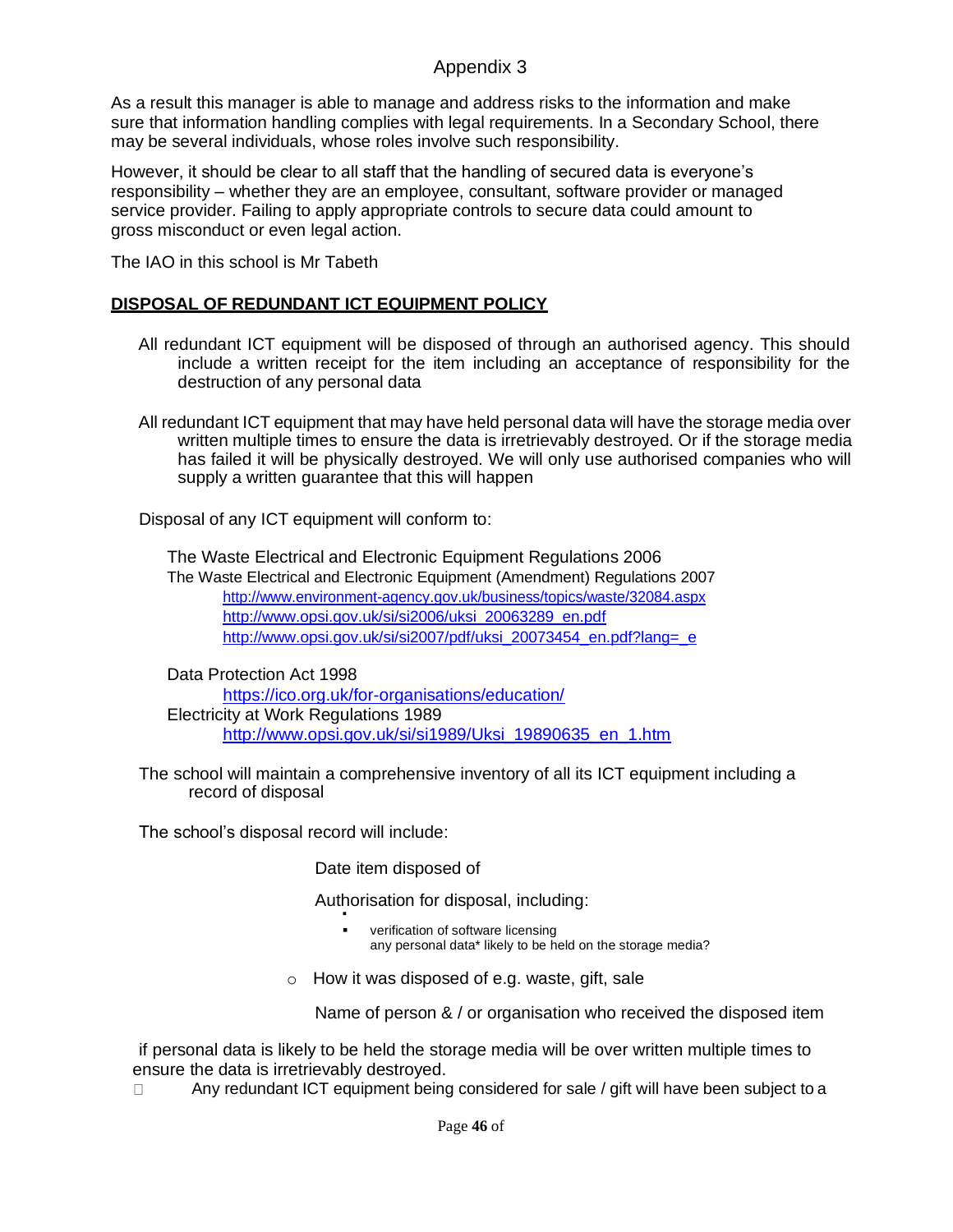recent electrical safety check and hold a valid PAT certificate

Further information available at:

#### **Waste Electrical and Electronic Equipment (WEEE)**

#### **Regulations Environment Agency web site**

Introduction

<http://www.environment-agency.gov.uk/business/topics/waste/32084.aspx>

The Waste Electrical and Electronic Equipment Regulations 2006

[http://www.opsi.gov.uk/si/si2006/uksi\\_20063289\\_en.pdf](http://www.opsi.gov.uk/si/si2006/uksi_20063289_en.pdf)

The Waste Electrical and Electronic Equipment (Amendment) Regulations 2007 [http://www.opsi.gov.uk/si/si2007/pdf/uksi\\_20073454\\_en.pdf?lang=\\_e](http://www.opsi.gov.uk/si/si2007/pdf/uksi_20073454_en.pdf?lang=_e)

#### **Information Commissioner Website**

#### <https://ico.org.uk/>

#### **Data Protection Act – data protection guide, including the 8 principles**

<https://ico.org.uk/for-organisations/education/>

#### **EMAIL**

The use of e-mail within most schools is an essential means of communication for both staff and pupils. In the context of school, e-mail should not be considered private. Educationally, email can offer significant benefits including; direct written contact between schools on different projects, be they staff based or pupil based, within school or international. We recognise that pupils need to understand how to style an e-mail in relation to their age and how to behave responsible online.

#### **MANAGING E-MAIL**

The school gives all staff & Governors their own e-mail account to use for all school business as a work based tool This is to protect staff, minimise the risk of receiving unsolicited or malicious e-mails and avoids the risk of personal profile information being revealed

Staff & Governors should use their school email for all professional communication.

- It is the responsibility of each account holder to keep the password secure. For the safety and security of users and recipients, all mail is filtered and logged; if necessary e-mail histories can be traced. The school email account should be the account that is used for all school business
- Under no circumstances should staff contact pupils, parents or conduct any school business using personal e-mail addresses
- The school requires a standard disclaimer to be attached to all e-mail correspondence, $\Box$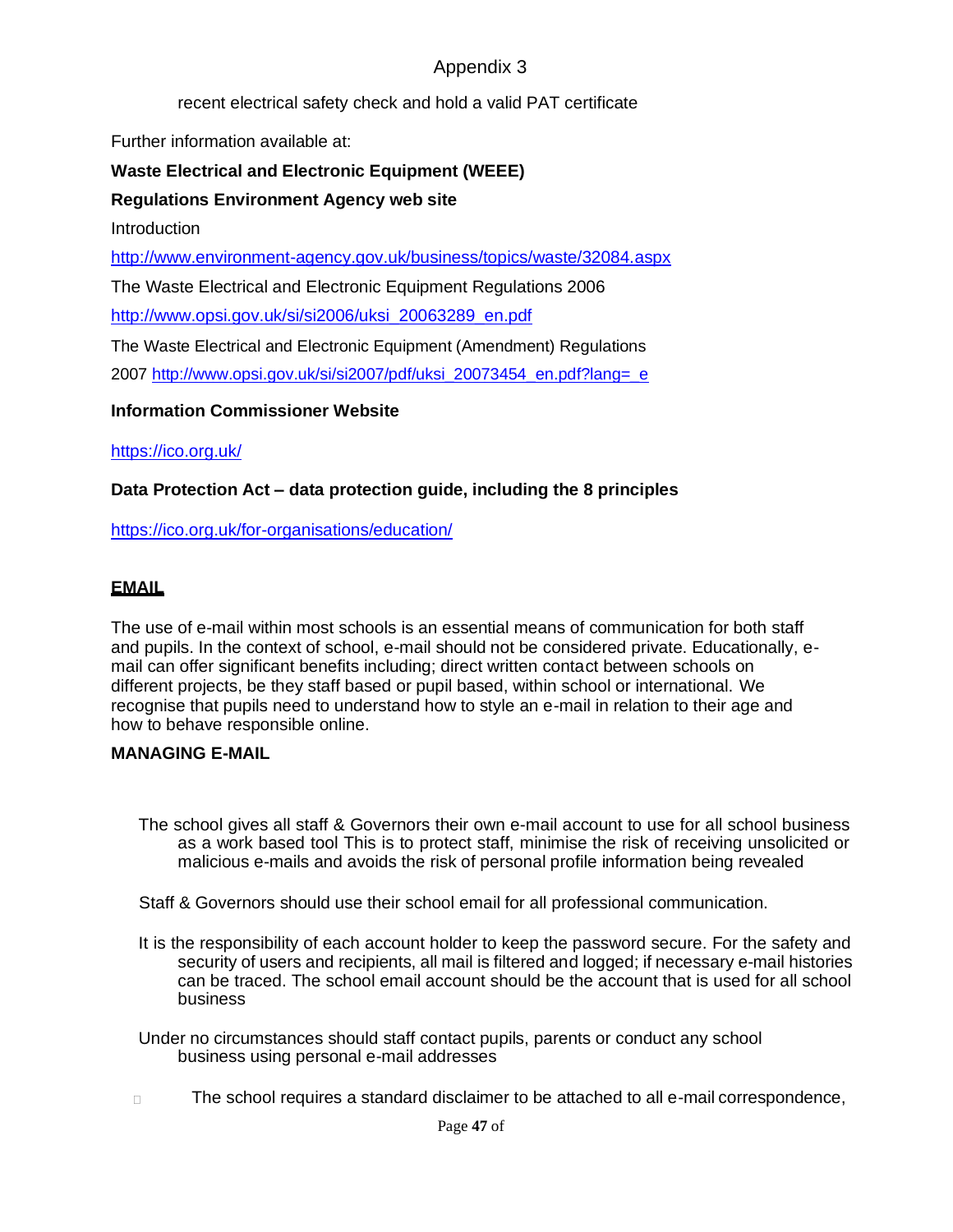stating that, 'the views expressed are not necessarily those of the school'. The responsibility for adding this disclaimer lies with the account holder

- All e-mails should be written and checked carefully before sending, in the same way as a letter written on school headed paper
- Staff sending e-mails to external organisations, parents or pupils are advised to cc. the Head teacher
- Pupils may only use school approved accounts on the school system and only under direct teacher supervision for educational purposes
- E-mails created or received as part of your school job will be subject to disclosure in response to a request for information under the Freedom of Information Act 2000. You must therefore actively manage your e-mail account as follows:

Delete all e-mails of short-term value

Organise e-mail into folders and carry out frequent house-keeping on all folders and archives

- The forwarding of chain emails is not permitted in school. However the school has set up an account related to work ) to allow pupils to forward any chain emails causing them anxiety. No action will be taken with this account by any member of the school community
- All pupil e-mail users are expected to adhere to the generally accepted rules of responsible online behaviour particularly in relation to the use of appropriate language and not revealing any personal details about themselves or others in e-mail communication, or arrange to meet anyone without specific permission, virus checking attachments
- Pupils must immediately tell a teacher/ trusted adult if they receive an offensive or upsetting e-mail
- Staff must inform (the e-Safety coordinator or Head Teacher) if they receive an offensive e-mail
- Pupils are introduced to e-mail as part of the Computing Programme of Study  $\Box$
- However you access your school e-mail (whether directly, through webmail when away from the office or on non-school hardware) all the school e-mail policies apply

#### **SENDING E-MAILS**

If sending e-mails containing personal, confidential, classified or financially sensitive data to external third parties or agencies, refer to the Section

#### $\Box$ *E-MAILINGPERSONAL,SENSITIVE,CONFIDENTIALORCLASSIFIED* **INFORMATION**

 $\Box$ Use your own school e-mail account so that you are clearly identified as the originator of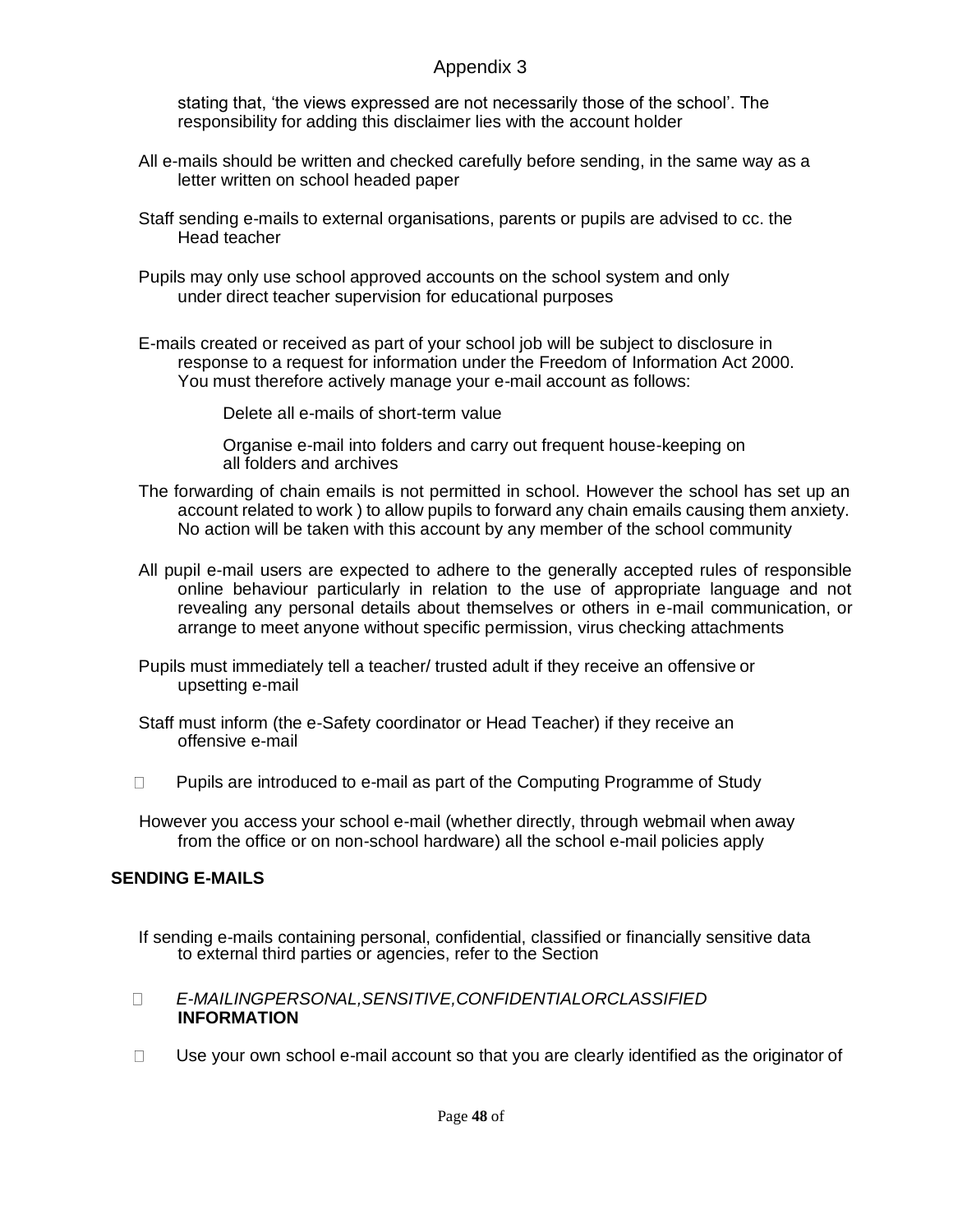#### a message

Keep the number and relevance of e-mail recipients, particularly those being copied, to the minimum necessary and appropriate

Do not send or forward attachments unnecessarily. Whenever possible, send the location path to the shared drive rather than sending attachments

School e-mail is not to be used for personal advertising

#### **RECEIVING E-MAILS**

Check your e-mail regularly

- Activate your 'out-of-office' notification when away for extended periods
- $\Box$ Never open attachments from an untrusted source; consult your network manager first
- Do not use the e-mail systems to store attachments. Detach and save business related work to the appropriate shared drive/folder

The automatic forwarding and deletion of e-mails is not allowed

#### **E-M AILING PERSONAL, SENSITIVE, CONFIDENTIAL OR CLASSIFIED INFORMATION**

Where your conclusion is that e-mail must be used to transmit such data obtain express consent from your Head Teacher to provide the information by e-mail and exercise caution when sending the e-mail and always follow these checks before releasing the e-mail:

Encrypt and password protect.

Verify the details, including accurate e-mail address, of any intended recipient of the information

- Verify (by phoning) the details of a requestor before responding to e-mail requests for information
- Do not copy or forward the e-mail to any more recipients than is absolutely necessary
- Do not send the information to any person whose details you have been unable to separately verify (usually by phone)
- Send the information as an encrypted document **attached** to an e-mail
- Provide the encryption key or password by a **separate** contact with the recipient(s)
- Do not identify such information in the subject line of any e-mail
- Request confirmation of safe receipt

#### **EQUAL OPPORTUNITIES: PUPILS WITH ADDITIONAL NEEDS**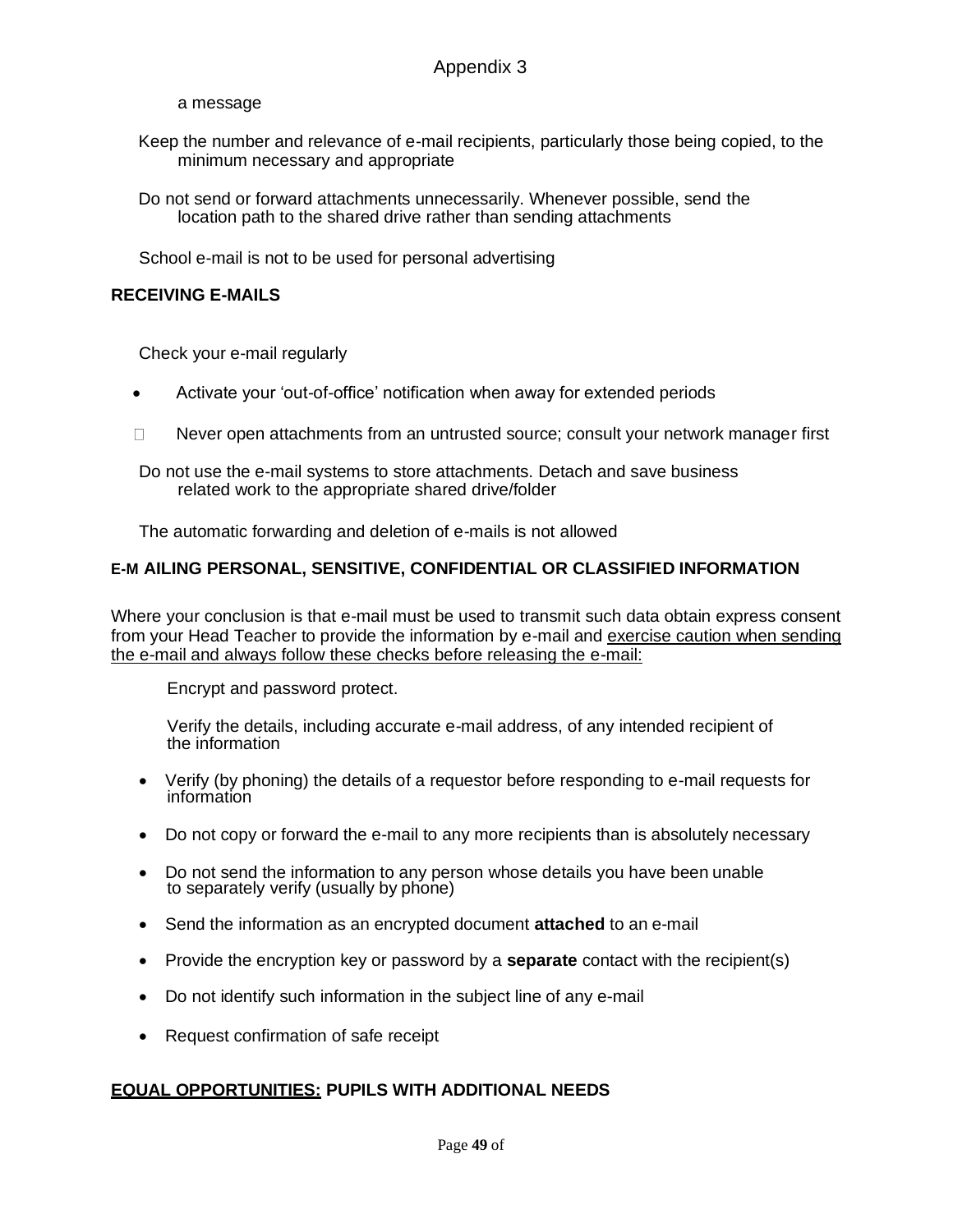The school endeavours to create a consistent message with parents for all pupils and this in turn should aid establishment and future development of the schools' e-Safety rules.

However, staff should be aware that some pupils may require additional teaching including reminders, prompts and further explanation to reinforce their existing knowledge and understanding of e-Safety issues.

Where a pupil has poor social understanding, careful consideration should be given to group interactions when raising awareness of e-Safety. Internet activities should be planned and well managed for these children and young people.

#### **E-SAFETY ROLES AND RESPONSIBILITIES**

As e-Safety is an important aspect of strategic leadership within the school, the Head Teacher and Governors have ultimate responsibility to ensure that the policy and practices are embedded and monitored.

The named e-Safety Safeguarding Officer in this school is Mrs. Tabeth who has been designated this role as a member of the senior leadership team. All members of the school community have been made aware of who holds this post.

It is the role of the e-Safety Safeguarding Officer to keep abreast of current issues and guidance through organisations such as the LEA, CEOP (Child Exploitation and Online Protection) and Childnet.

Senior Management and Governors are updated by the e-Safety Safeguarding Officer and all Governors have an understanding of the issues and strategies at our school in relation to local and national guidelines and advice.

This policy, supported by the school's acceptable use agreements for staff, Governors, visitors and pupils, is to protect the interests and safety of the whole school community. It is linked to the following mandatory school policies: child protection, health and safety, home–school agreements, and behaviour/pupil discipline (including the anti-bullying) policy and PSHE.

#### **E-S AFETY IN THE CURRICULUM**

ICT and online resources are increasingly used across the curriculum. We believe it is essential for e-Safety guidance to be given to the pupils on a regular and meaningful basis. E-Safety is embedded within our curriculum and we continually look for new opportunities to promote e-Safety.

- The school has a framework for teaching internet skills in Computing/ICT/ PSHE lessons (*curriculum folder*.)
- The school provides opportunities within a range of curriculum areas to teach about e-Safety

Educating pupils about the online risks that they may encounter outside school is done informally when opportunities arise and as part of the e-Safety curriculum

- Pupils are aware of the relevant legislation when using the internet such as data protection and intellectual property which may limit what they want to do but also serves to protect them
- Page **50** of • Pupils are taught about copyright, respecting other people's information, safe use of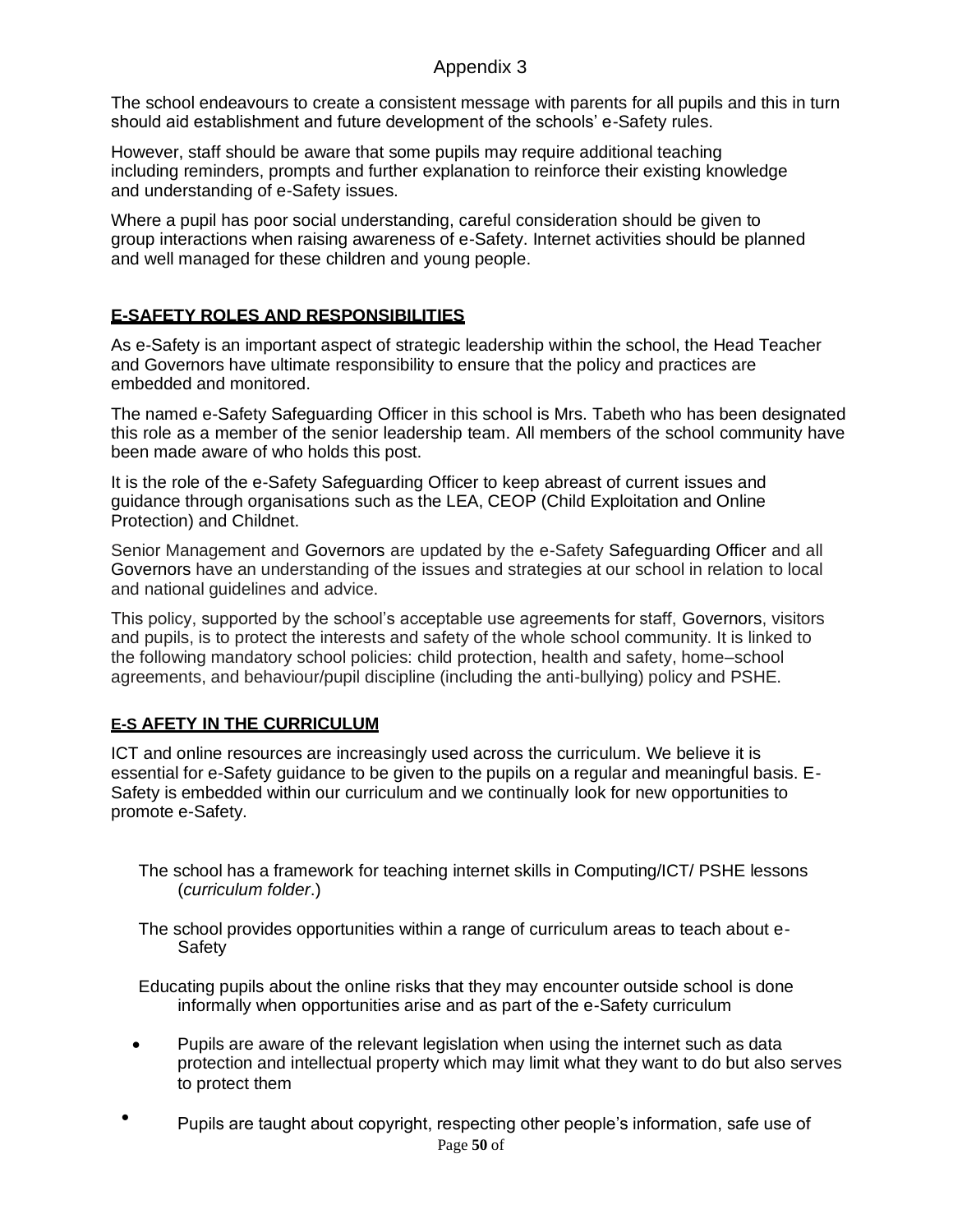images and other important areas through discussion, modeling and appropriate activities

- Pupils are aware of the impact of Cyberbullying and know how to seek help if they are affected by any form of online bullying. Pupils are also aware of where to seek advice or help if they experience problems when using the internet and related technologies; i.e. parent/ carer, teacher/ trusted staff member, or an organisation such as Cybermentors, Childline or CEOP report abuse button
- Pupils are taught to critically evaluate materials and learn good searching skills through cross curricular teacher models, discussions and via the Computing curriculum *(i.e. Year 5 QCA unit 5c. Year 8 ICT and PSHE units)*

#### **E-S AFETY SKILLS DEVELOPMENT FOR STAFF**

- Our staff receive regular information and training on e-Safety and how they can promote the 'Stay Safe' online messages. This method of awareness is done through devotions activities and PSHCE lessons.
- New staff receive information on the school's acceptable use policy as part of their induction
- All staff have been made aware of their individual responsibilities relating to the safeguarding of children within the context of e-Safety and know what to do in the event of misuse of technology by any member of the school community (see e-Safety Co-ordinator)
- All staff are encouraged to incorporate e-Safety activities and awareness within their curriculum areas and ensure they are adequately informed with up-to-date areas of concern.

#### **MANAGING THE SCHOOL E-SAFETY MESSAGES**

- We endeavour to embed e-Safety messages across the curriculum whenever the internet and/or related technologies are used
- $\Box$ The e-Safety policy will be introduced to the pupils at the start of each school year
- $\Box$ E-Safety posters will be prominently displayed
- The key e-Safety advice will be promoted widely through school displays, newsletters, class activities and so on

We will participate in Safer Internet Day every February.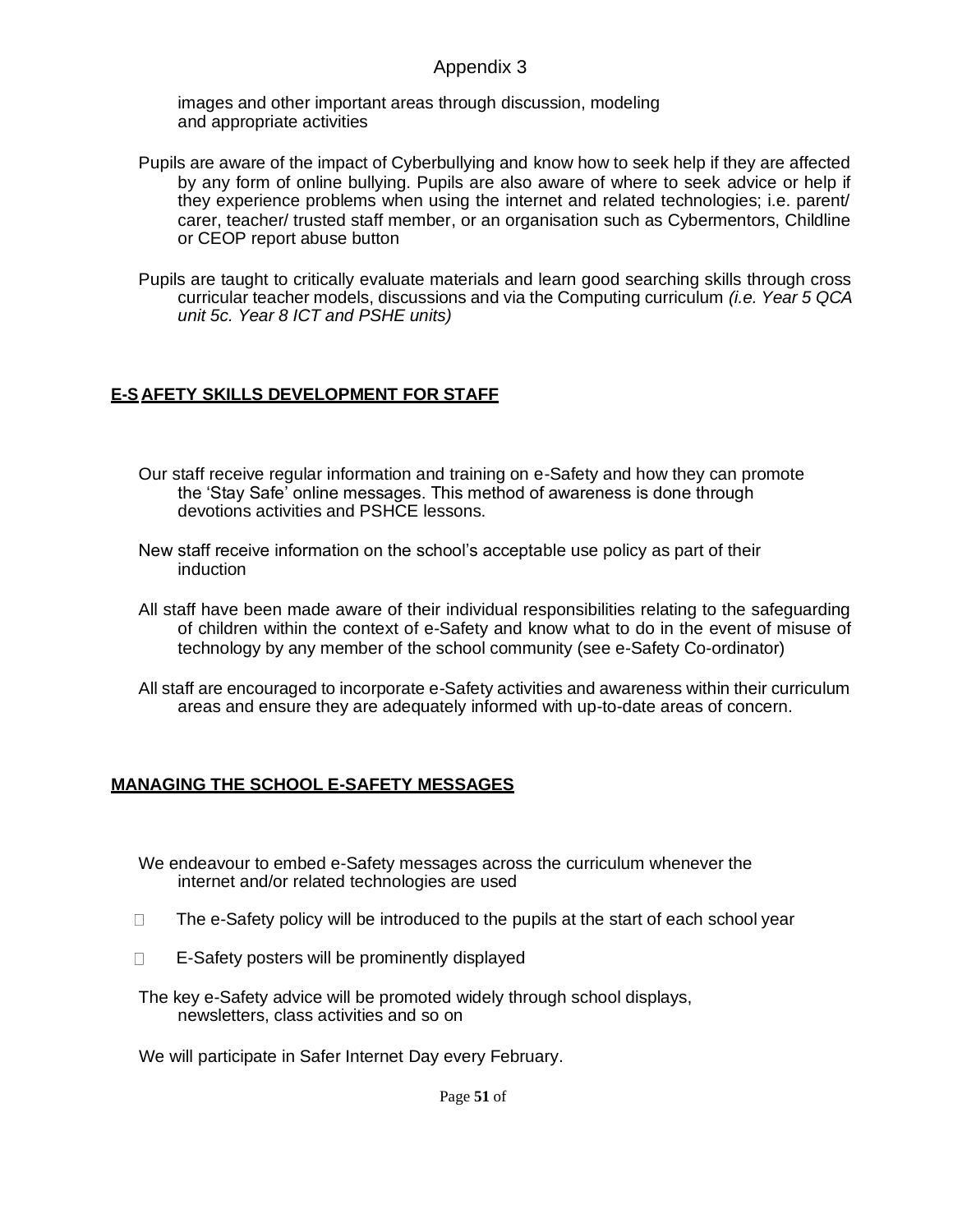#### **INCIDENT REPORTING, E-SAFETY & INFRINGEMENTS**

#### **INCIDENT REPORTING**

Any security breaches or attempts, loss of equipment and any unauthorised use or suspected misuse of ICT must be immediately reported to the school's relevant responsible person or e-Safety Co-ordinator. Additionally, all security breaches, lost/stolen equipment or data (including remote access ID and PINs), virus notifications, unsolicited emails, misuse or unauthorised use of ICT and all other policy non-compliance must be reported to the Information Asset Owner.

#### **E-S AFETY INCIDENT LOG**

Some incidents may need to be recorded if they relate to a bullying, extremism or racist incident.

A sample can be downloaded<http://www.thegrid.org.uk/eservices/safety/incident.shtml>

#### **MISUSE AND INFRINGEMENTS**

#### **COMPLAINTS**

Complaints and/ or issues relating to e-Safety should be made to the e-Safety Safeguarding Officer who is the head teacher.

All incidents should be logged.

#### **INAPPROPRIATE MATERIAL**

police for very serious offences

All users are aware of the procedures for reporting accidental access to inappropriate materials. The breach must be immediately reported to the e-Safety Safeguarding Officer Deliberate access to inappropriate materials by any user will lead to the incident being logged by the relevant responsible person, and an investigation by the Head teacher. Depending on the seriousness of the offence, sanctions could include immediate suspension, possibly leading to dismissal and involvement of

**Hertfordshire Flowcharts for Managing an e-Safety Incident** may be found at: <http://www.thegrid.org.uk/eservices/safety/incident.shtml>

#### **INTERNET ACCESS**

The internet is an open worldwide communication medium, available to everyone, at all times. Anyone can view information, send messages, discuss ideas and publish material which makes it both an invaluable resource for education, business and social interaction, as well as a potential risk to young and vulnerable people.

#### **MANAGING THE INTERNET**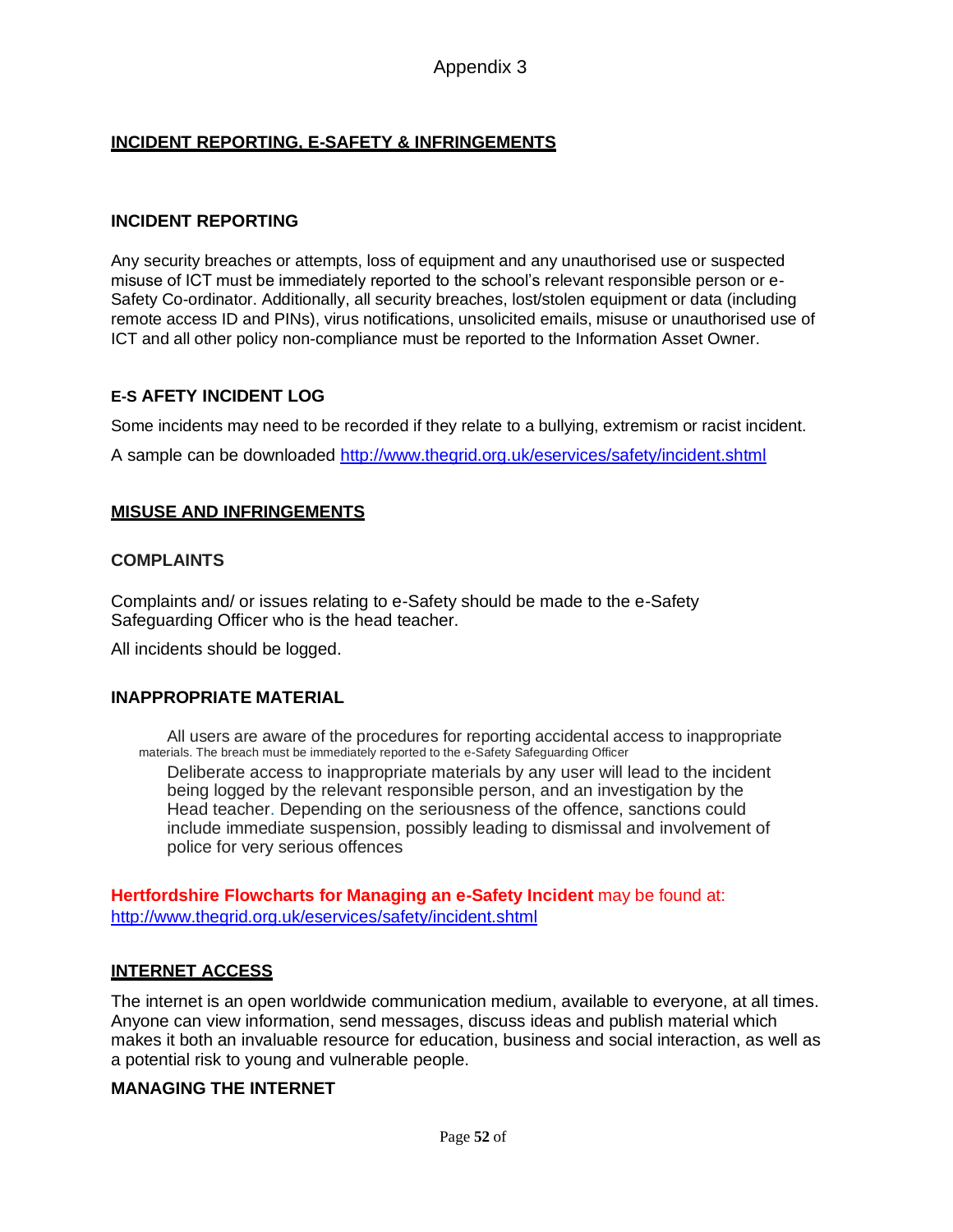- The school provides pupils with supervised access to Internet resources (where reasonable) through the school's fixed and mobile internet connectivity
- Staff will preview any recommended sites, online services, software and apps before use
- Searching for images through open search engines is discouraged when working with pupils
- If Internet research is set for homework, specific sites will be suggested that have previously been checked by the teacher. It is advised that parents recheck these sites and supervise this work. Parents will be advised to supervise any further research
- All users must observe software copyright at all times. It is illegal to copy or distribute school software or illegal software from other sources

All users must observe copyright of materials from electronic resources

#### **INTERNET USE**

- You must not post personal, sensitive, confidential or classified information or disseminate such information in any way that may compromise the intended restricted audience
- Do not reveal names of colleagues, pupils, others or any other confidential information acquired through your job on any social networking site or other online application

On-line gambling or gaming is not allowed

It is at Head Teacher's discretion as to what internet activities are permissible for staff and pupils and how this is disseminated.

#### **INFRASTRUCTURE**

- Our school employs some additional web-filtering which is the responsibility of Mrs. Tabeth who is the school's Network Manager
- IT use is monitored using a pro-active monitoring system. *It is a requirement to have such a system in place*

However, the school will avoid internet filter 'over-block' as this may place 'unreasonable restrictions on what children can be taught'.

SOL CHRISTIAN ACADEMY is aware of its responsibility when monitoring staff communication under current legislation and takes into account; Data Protection Act 1998, The Telecommunications (Lawful Business Practice) (Interception of Communications) Regulations 2000, Regulation of Investigatory Powers Act 2000, Human Rights Act 1998

Staff and pupils are aware that school based email and internet activity can be monitored and explored further if required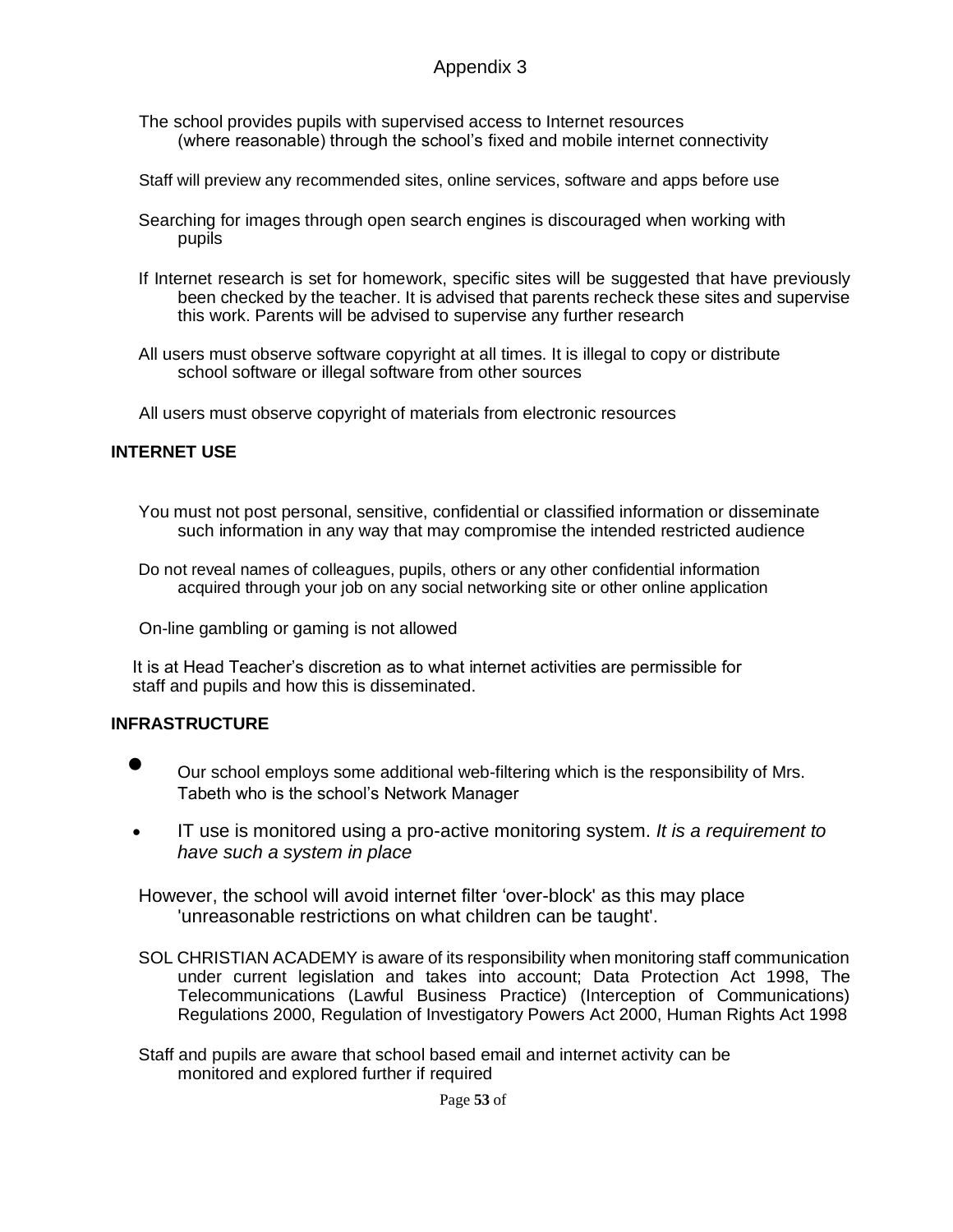The school does not allow pupils access to internet logs

The school uses management control tools for controlling and monitoring workstations

- If staff or pupils discover an unsuitable site, the screen must be switched off/ closed and the incident reported immediately to the e-safety coordinator or teacher as appropriate
- It is the responsibility of the school, by delegation to the network manager, to ensure that anti-virus protection is installed and kept up-to-date on all school machines
- Pupils and Staff using personal removable media are responsible for measures to protect against viruses, for example making sure that additional systems used have up-to-date virus protection software. It is neither the school's responsibility nor the network managers to install or maintain virus protection on personal systems. If pupils wish to bring in work on removable media it must be given to MRS TABETH for a safety check first
- Pupils and staff are not permitted to download programs or files on school based technologies without seeking prior permission from the Head teacher
- If there are any issues related to viruses or anti-virus software, Mrs. Tabeth should be informed

#### **MANAGING OTHER ONLINE TECHNOLOGIES**

Online technologies (including social networking sites, if used responsibly both outside and within an educational context) can provide easy to use, creative, collaborative and free facilities. However it is important to recognise that there are issues regarding the appropriateness of some content, contact, culture and commercialism. To this end, we encourage our pupils to think carefully about the way that information can be added and removed by all users, including themselves, from these sites.

- At present, the school endeavors to deny access to social networking and online games websites to pupils within school
- All pupils are advised to be cautious about the information given by others on such websites, for example users not being who they say they are
- Pupils are taught to avoid placing images of themselves (or details within images that could give background details) on such websites and to consider the appropriateness of any images they post due to the difficulty of removing an image once online
- Pupils are always reminded to avoid giving out personal details on websites which may identify them or where they are (full name, address, mobile/ home phone numbers, school details, IM/ email address, specific hobbies/ interests)
- Our pupils are advised to set and maintain their online profiles to maximum privacy and deny access to unknown individuals
- Pupils are encouraged to be wary about publishing specific and detailed private thoughts $\Box$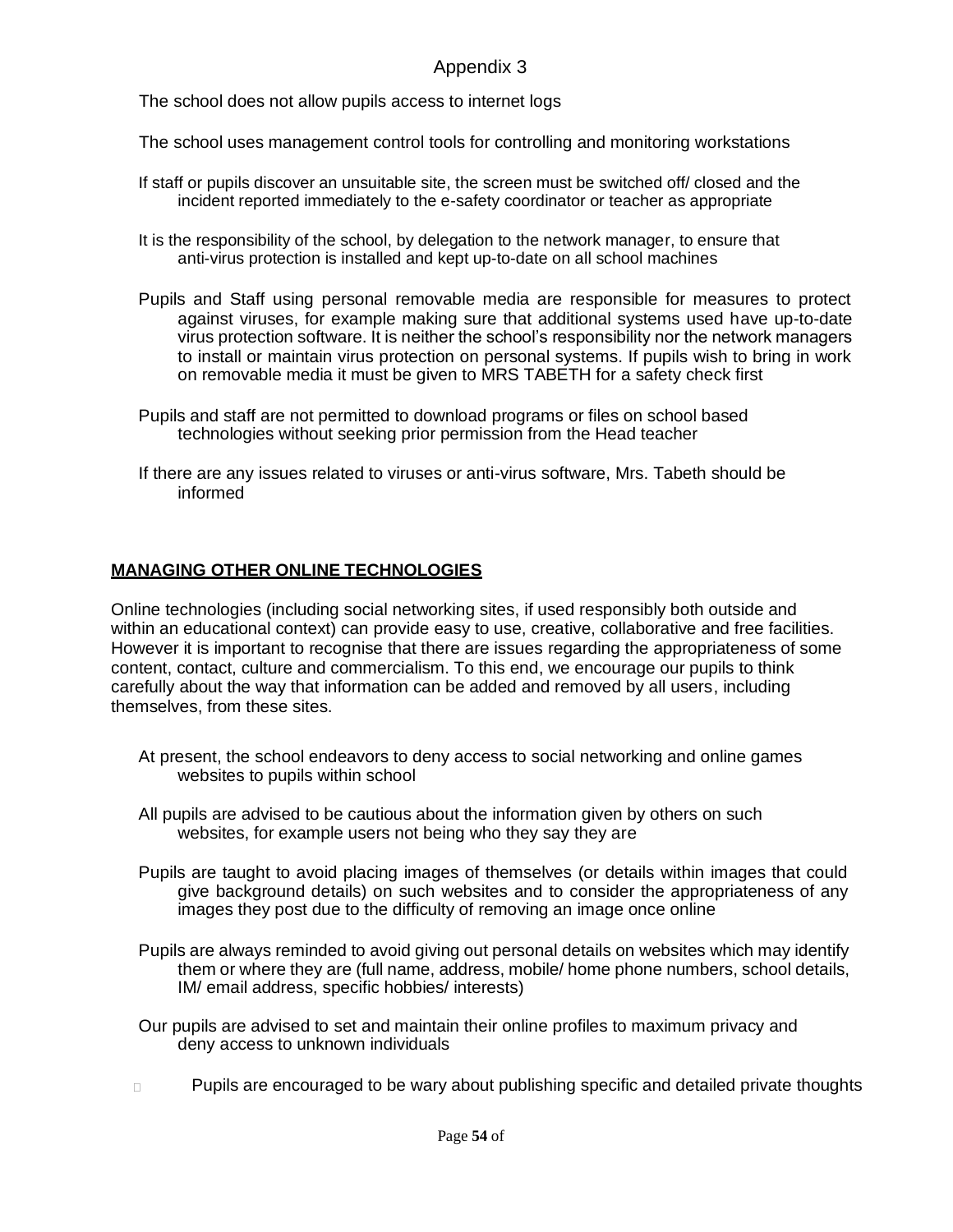and information online

Our pupils are asked to report any incidents of Cyberbullying to the school

- Staff may only create blogs, wikis or other online areas in order to communicate with pupils using the school learning platform or other systems approved by the Headteacher
- $\Box$  Services such as Facebook and Instagram have a 13+ age rating which should not be ignored <http://www.coppa.org/comply.htm>

#### **PARENTAL INVOLVEMENT**

We believe that it is essential for parents/carers to be fully involved with promoting e-Safety both in and outside of school and to be aware of their responsibilities. We regularly consult and discuss e-Safety with parents/ carers and seek to promote a wide understanding of the benefits of new technologies, together with the associated risks.

- Parents/carers and pupils are actively encouraged to contribute to adjustments or reviews of the school e-Safety policy by *( parental Orientation and Parents Evenings)*
- Parents/carers are asked to read through and sign acceptable use agreements on behalf of their child on admission to the school

Parents/carers are required to make a decision as to whether they consent to images of their child being taken and used in the public domain (e.g., on school website)

Parents/carers are expected to sign an acceptable use agreement

The school disseminates information to parents relating to e-Safety where appropriate in the form of:

Information evenings Practical training sessions e.g. current e-Safety issues o Posters

o School website information

#### **PASSWORDS AND PASSWORD SECURITY**

#### **PASSWORDS**

**Always use your own** personal passwords

- Make sure you enter your personal passwords each time you logon. Do not include passwords in any automated logon procedures
- $\Box$ Staff should change temporary passwords at first logon
- Change passwords whenever there is any indication of possible system or password $\Box$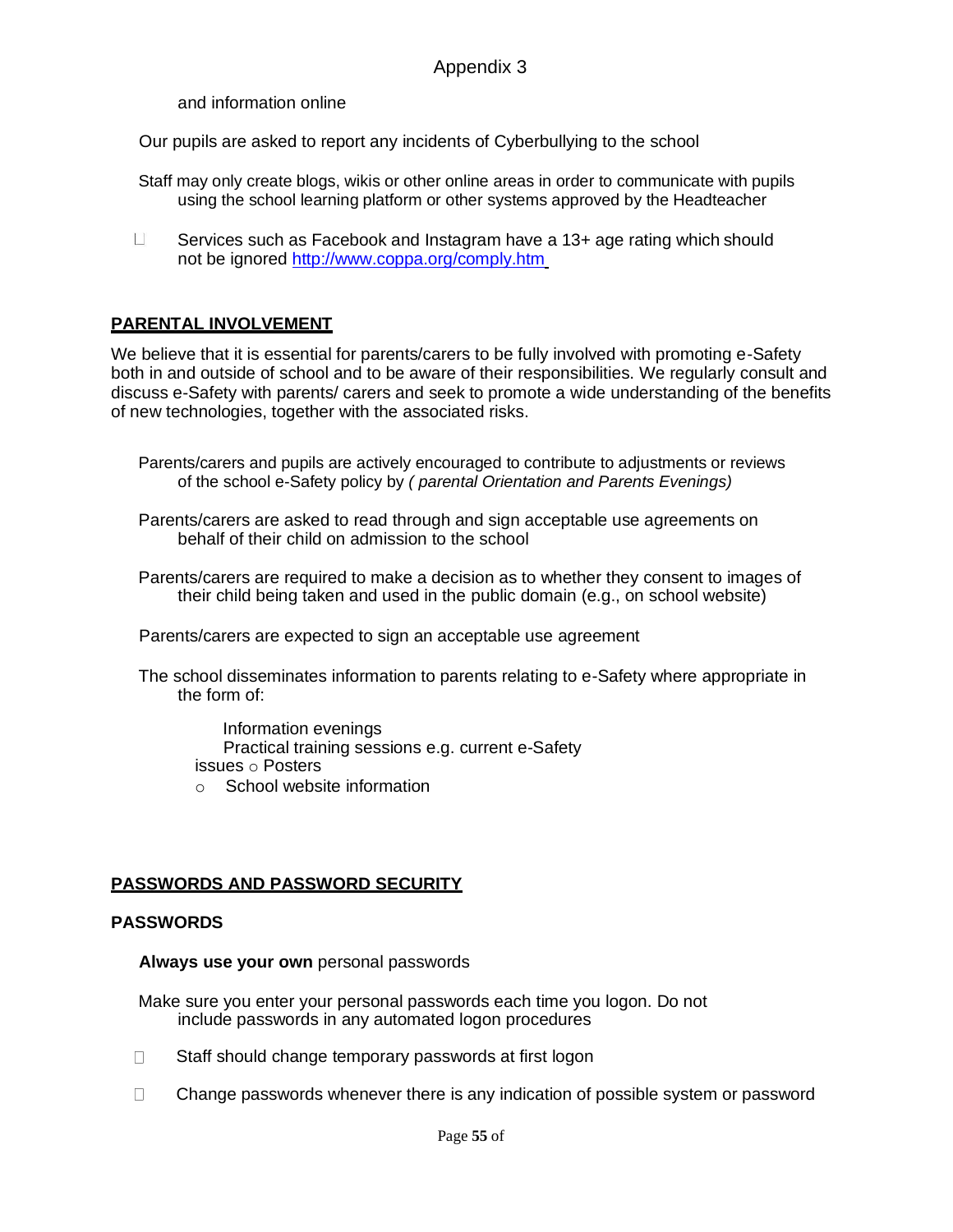compromise

Do not record passwords or encryption keys on paper or in an unprotected file

- **Only disclose your personal password to authorised ICT support staff when necessary, and never to anyone else**. Ensure that all personal passwords that have been disclosed are changed once the requirement is finished
- **Never tell a child or colleague your password**  $\Box$

#### **If you aware of a breach of security with your password or account inform Mrs. Tabeth immediately**

- $\Box$ Passwords must contain a minimum of six characters and be difficult to guess
- Passwords should contain a mixture of upper and lowercase letters, numbers and symbols
- User ID and passwords for staff and pupils who have left the school are removed from the system within

#### **If you think your password may have been compromised or someone else has become aware of your password report this to your Head Teacher**

#### **PASSWORD SECURITY**

Password security is essential for staff, particularly as they are able to access and use pupil data. Staff are expected to have secure passwords which are not shared with anyone. The pupils are expected to keep their passwords private and not to share with others, particularly their friends. Staff and pupils are regularly reminded of the need for password security.

- All users read and sign an Acceptable Use Agreement to demonstrate that they have understood the school's e-Safety Policy and Data Security
- Users are provided with an individual network, email, learning platform and Management Information System log-in username. From *Year X* they are also expected to use a personal password and keep it private
- Pupils are not permitted to deliberately access on-line materials or files on the school network or local storage devices of their peers, teachers or others
- Staff are aware of their individual responsibilities to protect the security and confidentiality of the school networks, MIS systems and/or learning platform, including ensuring that passwords are not shared and are changed periodically. Individual staff users must also make sure that workstations are not left unattended.
- Due consideration should be given when logging into the school learning platform, virtual learning environment or other online application to the browser/cache options (shared or private computer)
- In our school, all ICT password policies are the responsibility of senior supervisor and all staff and pupils are expected to comply with the policies at all times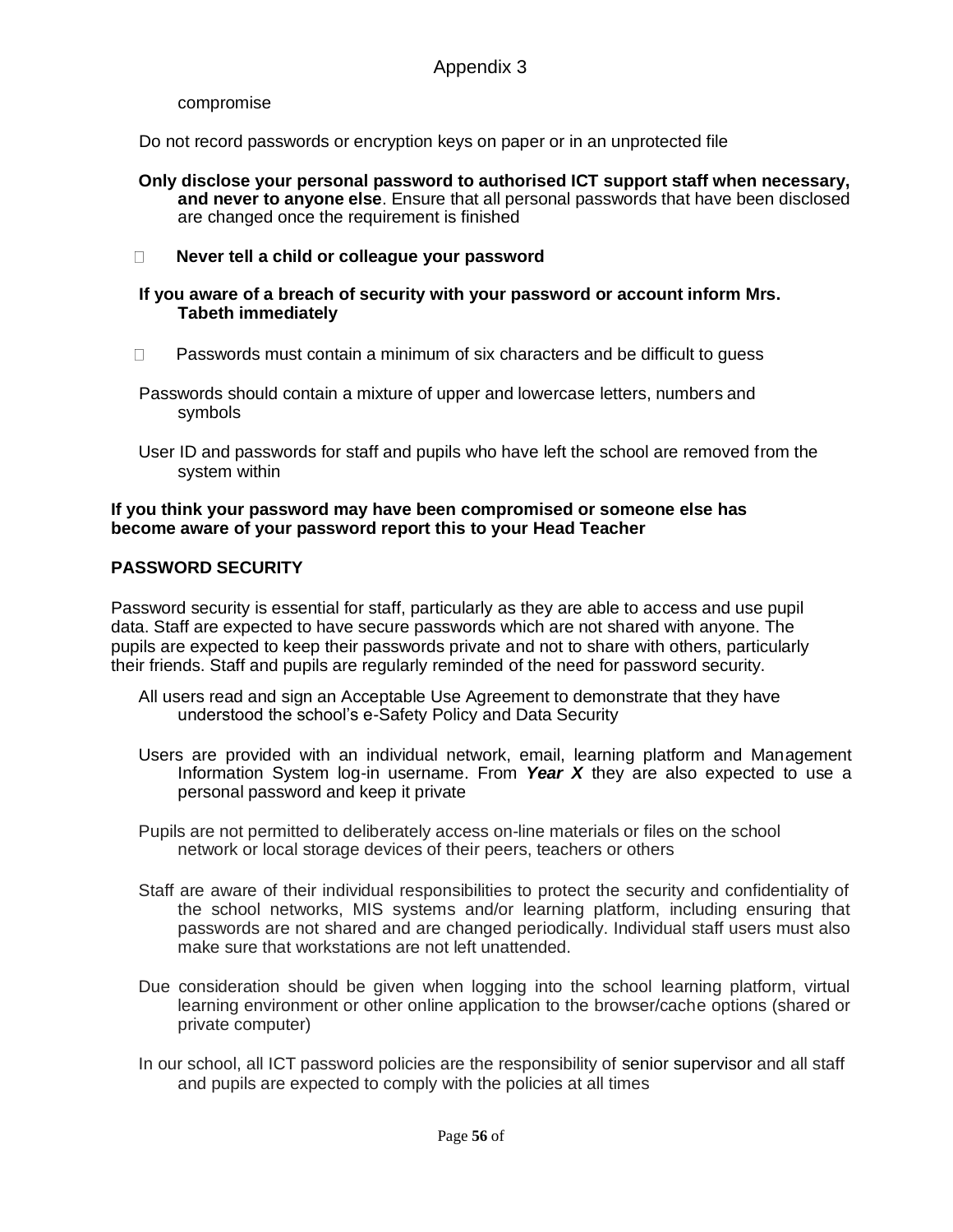#### **ZOMBIE ACCOUNTS**

'Zombie accounts' refers to accounts belonging to users who have left the school and therefore no longer have authorised access to the school's systems. Such Zombie accounts when left active can cause a security threat by allowing unauthorised access.

Ensure that all user accounts are disabled once the member of the school has left

Prompt action on disabling accounts will prevent unauthorized access

Regularly change generic passwords to avoid unauthorised access

#### **PERSONAL OR SENSITIVE INFORMATION**

#### **PROTECTING PERSONAL, SENSITIVE, CONFIDENTIAL AND CLASSIFIED INFORMATION**

Ensure that any school information accessed from your own PC or removable media equipment is kept secure, and remove any portable media from computers when not attended.

Ensure you lock your screen before moving away from your computer during your normal working day to prevent unauthorised access

Ensure the accuracy of any personal, sensitive, confidential and classified information you disclose or share with others

Ensure that personal, sensitive, confidential or classified information is not disclosed to any unauthorised person

Ensure the security of any personal, sensitive, confidential and classified information contained in documents you fax, copy, scan or print. This is particularly important when shared

Copiers (multi-function print, fax, scan and copiers) are used and when access is from a non-school environment

Only download personal data from systems if expressly authorised to do so by your manager

You must not post on the internet personal, sensitive, confidential, or classified information, or disseminate such information in any way that may compromise its intended restricted audience

Keep your screen display out of direct view of any third parties when you are accessing personal, sensitive, confidential or classified information

Ensure hard copies of data are securely stored and disposed of after use in accordance with the document labeling

#### **STORING/TRANSFERRING PERSONAL, SENSITIVE, CONFIDENTIAL OR CLASSIFIED INFORMATION USING REMOVABLE MEDIA**

Ensure removable media is purchased with encryption

Store all removable media securely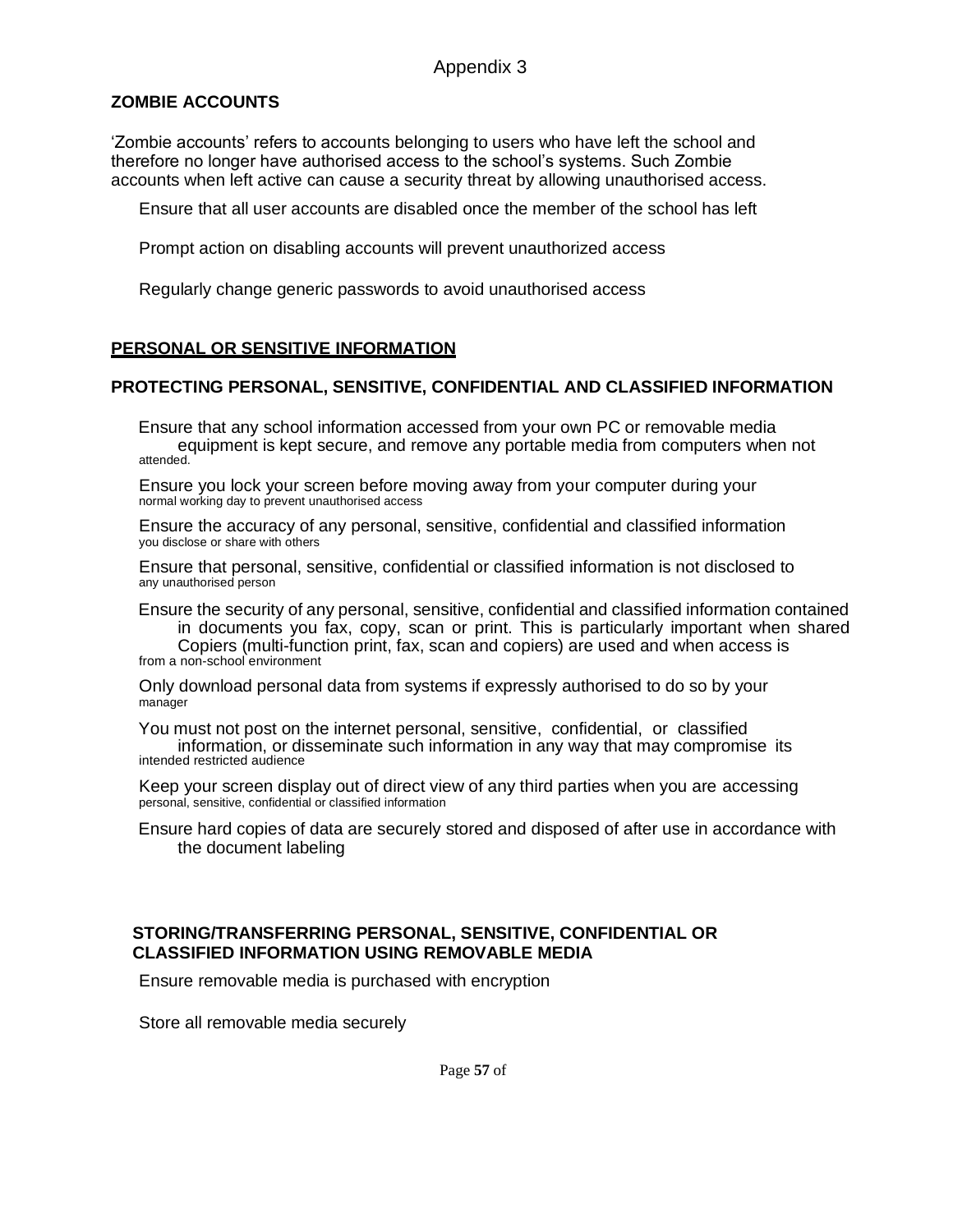Securely dispose of removable media that may hold personal data

Encrypt all files containing personal, sensitive, confidential or classified data

Ensure hard drives from machines no longer in service are removed and stored securely or wiped clean

Guidance on How to Encrypt Files can be found on the Hertfordshire grid:

<http://www.thegrid.org.uk/info/dataprotection/index.shtml#securedata>

#### **REMOTE ACCESS**

You are responsible for all activity via your remote access facility

- $\Box$ Only use equipment with an appropriate level of security for remote access
- To prevent unauthorised access to school systems, keep all dial-up access information such as telephone numbers, logon IDs and PINs confidential and do not disclose them to anyone
- Select PINs to ensure that they are not easily guessed, e.g. do not use your house or telephone number or choose consecutive or repeated numbers
- Avoid writing down or otherwise recording any network access information. Any such information that is written down must be kept in a secure place and disguised so that no other person will be able to identify what it is
- Protect school information and data at all times, including any printed material produced while using the remote access facility. Take particular care when access is from a non-school environment

#### **SAFE USE OF IMAGES**

#### **TAKING OF IMAGES AND FILM**

The following applies to all parts of the school including the Early Years and Reception class.

Digital images are easy to capture, reproduce and publish and, therefore, misuse. We must remember that it is not always appropriate to take or store images of any member of the school community or public, without first seeking consent and considering the appropriateness. Guidance can be found:

**<http://www.thegrid.org.uk/eservices/safety/research/index.shtml#safeuse>**

With the written consent of parents (on behalf of pupils) and staff, the school permits the appropriate taking of images by staff and pupils with school equipment

Staff are not permitted to use personal digital equipment, such as mobile phones and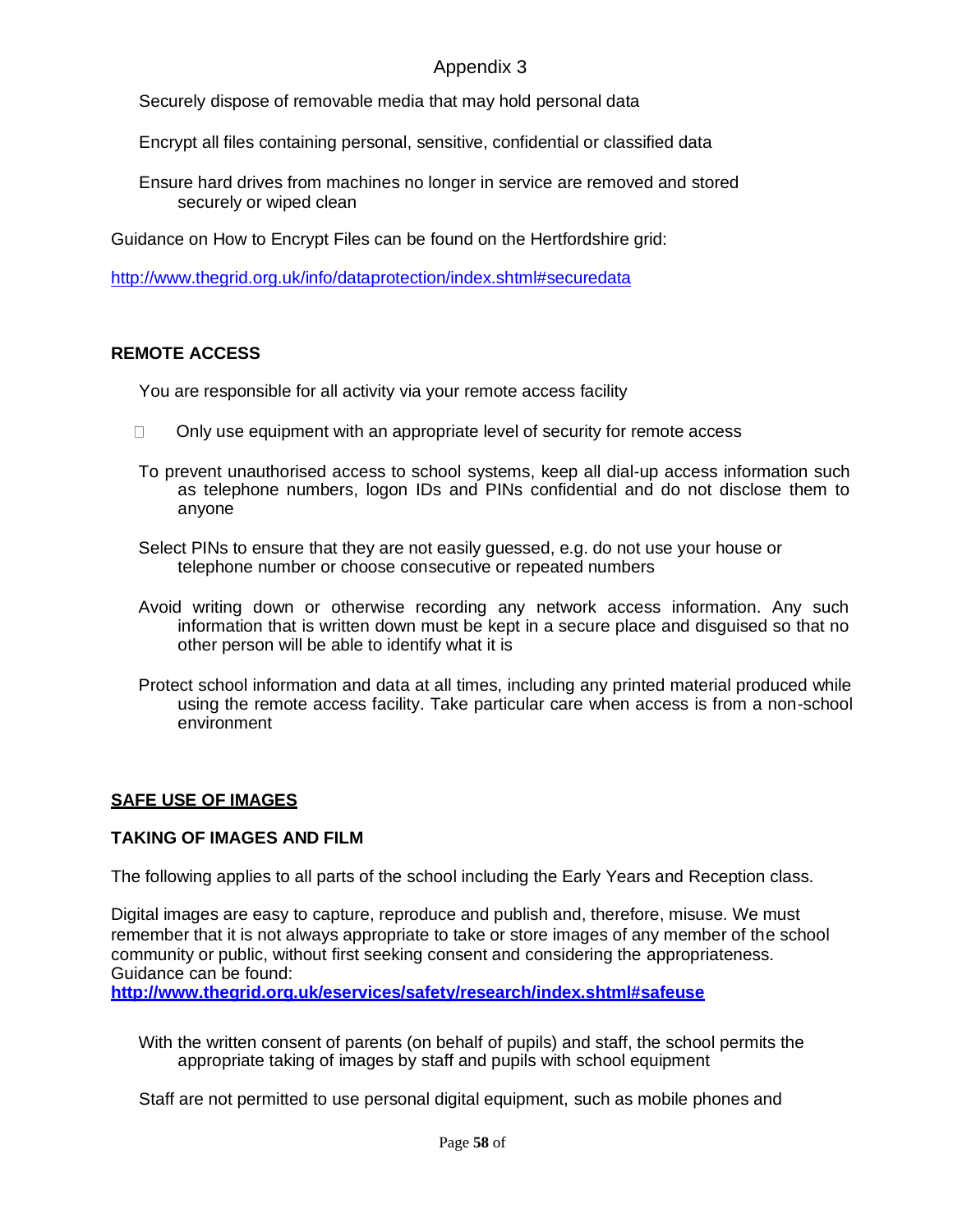cameras, to record images of pupils, this includes when on field trips. However with the express permission of the Head Teacher images can be taken provided they are transferred immediately and solely to the school's network and deleted from the staff device

- Pupils are not permitted to use personal digital equipment, including mobile phones and cameras, to record images of pupils, staff and others without advance permission from the Head Teacher
- Pupils and staff must have permission from the Headteacher before any image can be uploaded for publication

#### **CONSENT OF ADULTS WHO WORK AT THE SCHOOL**

Permission to use images of all staff who work at the school is sought on induction and a copy is located in the personnel file

#### **PUBLISHING PUPIL'S IMAGES AND WORK**

On a child's entry to the school, all parents/carers will be asked to give permission to use their child's work/photos in the following ways:

on the school web site

- in the school prospectus and other printed publications that the school may produce for promotional purposes
- $\Box$  recorded/ transmitted on a video or webcam
- on the school's learning platform or Virtual Learning Environment
- in display material that may be used in the school's communal areas
- in display material that may be used in external areas, i.e. exhibition promoting the school  $\Box$

general media appearances, e.g. local/ national media/ press releases sent to the press highlighting an activity (sent using traditional methods or electronically)

This consent form is considered valid for the entire period that the child attends this school unless there is a change in the child's circumstances where consent could be an issue, e.g. divorce of parents, custody issues, etc.

Parents or carers may withdraw permission, in writing, at any time. Consent must also be given in writing and will be kept on record by the school.

Pupils' names will not be published alongside their image and vice versa. E-mail and postal addresses of pupils will not be published. Pupils' full names will not be published.

Before posting student work on the Internet, a check needs to be made to ensure that permission has been given for work to be displayed.

Only the head teacher or the senior supervisor has authority to upload to the internet.

Further information relating to issues associated with school websites and the safe use of images in schools may be found at: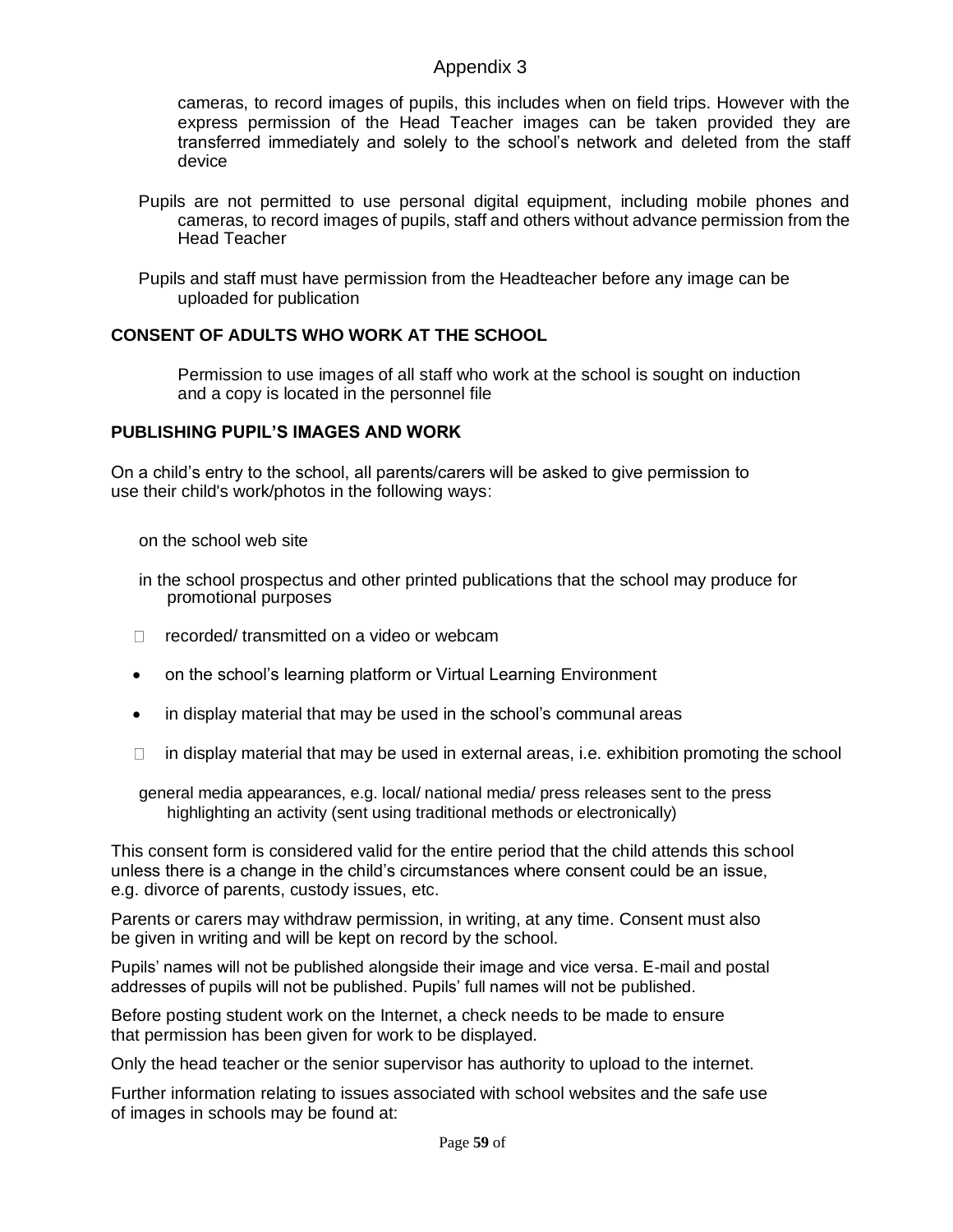**<http://www.thegrid.org.uk/schoolweb/safety/index.shtml> <http://www.thegrid.org.uk/info/csf/policies/index.shtml#images>**

#### **STORAGE OF IMAGES**

- Images/ films of children are stored on the school's network and Pupils and staff are not permitted to use personal portable media for storage of images (e.g., USB sticks) without the express permission of the Head Teacher •
- Rights of access to this material are restricted to the teaching staff and pupils within  $\Box$ the confines of the school network or other online school resource
- $\Box$ Mrs. Tabeth has the responsibility of deleting the images when they are no longer required, or when the pupil has left the school

#### **WEBCAMS AND CCTV**

- $\Box$  The school uses CCTV for security and safety. The only people with access to this are **(state who)** Notification of CCTV use is displayed at the front of the school. Please refer to the hyperlink below for further guidance [https://ico.org.uk/about-the](https://ico.org.uk/about-the-ico/consultations/cctv-code-of-practice-revised/)[ico/consultations/cctv-code-of-practice-revised/](https://ico.org.uk/about-the-ico/consultations/cctv-code-of-practice-revised/)
- $\Box$ We do not use publicly accessible webcams in school
- Webcams will not be used for broadcast on the internet without prior parental consent  $\Box$
- Misuse of the webcam by any member of the school community will result in sanctions (as listed under the ' inappropriate materials' section of this document) Webcams can be found *.* Notification is given in this/these area(s) filmed by webcams by signage Consent is sought from parents/carers and staff on joining the school, in the same way as for all images
- $\Box$  Webcams include any camera on an electronic device which is capable of producing video. School policy should be followed regarding the use of such personal devices

Further information relating to webcams and CCTV may be found at: <http://www.thegrid.org.uk/schoolweb/safety/webcams.shtml>

#### **VIDEO CONFERENCING**

Permission is sought from parents and carers if their children are involved in video conferences with end-points outside of the school

 $\Box$ All pupils are supervised by a member of staff when video conferencing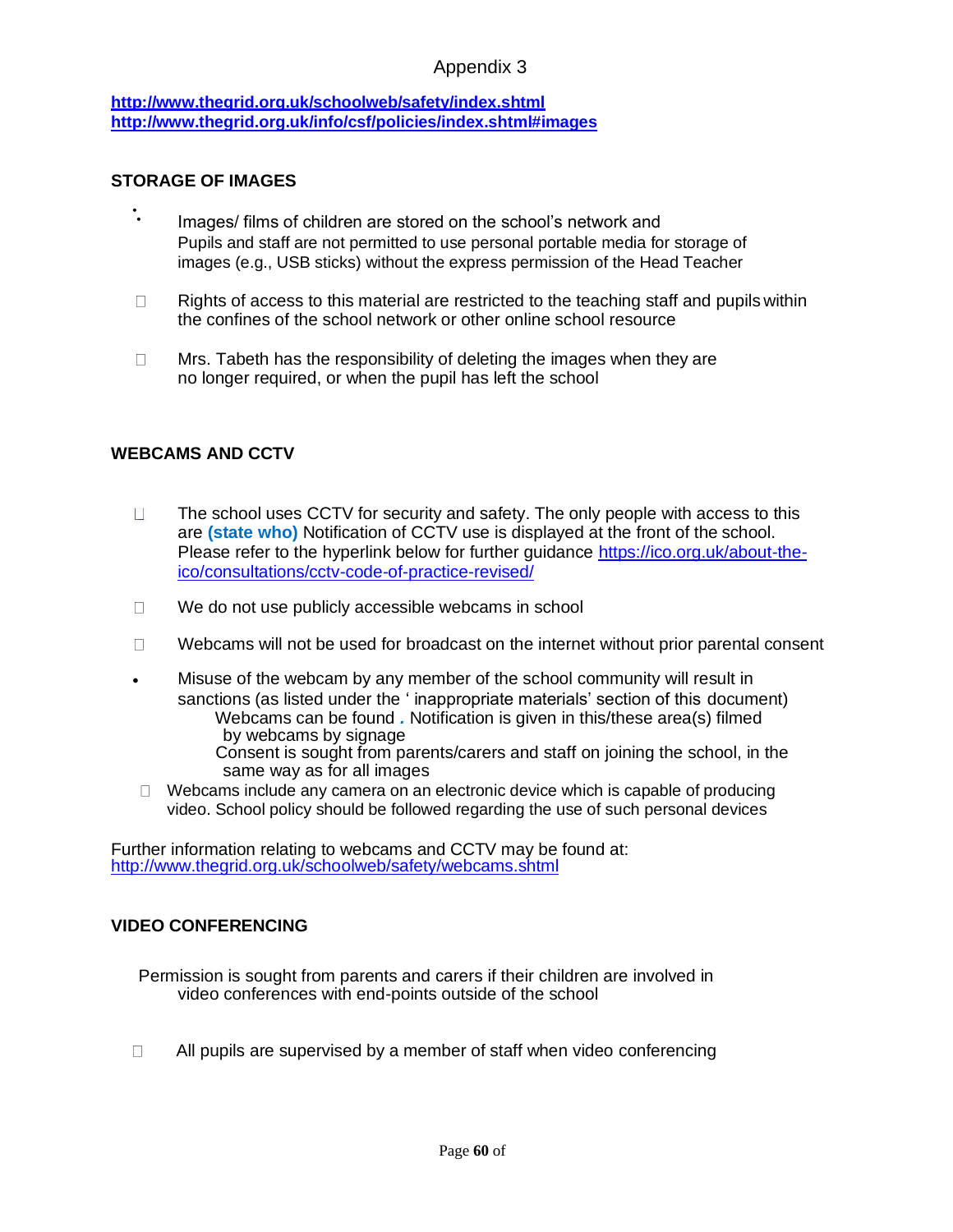The school keeps a record of video conferences, including date, time and participants

- Approval from the Head Teacher is sought prior to all video conferences within school to end-points beyond the school
- The school conferencing equipment is not set to auto-answer and is only switched on for scheduled and approved conferences
- No part of any video conference is recorded in any medium without the written consent of those taking part

Additional points to consider:

Participants in conferences offered by 3<sup>rd</sup> party organisations may not be DBS (previously CRB) checked

Conference supervisors need to be familiar with how to use the video conferencing equipment, particularly how to end a call if at any point any person taking part becomes unhappy with the content of the conference

Further information and guidance relating to Video Conferencing may be found at: <http://www.thegrid.org.uk/learning/ict/technologies/videoconferencing/index.shtml>

#### **SCHOOL ICT EQUIPMENT INCLUDING PORTABLE & MOBILE ICT EQUIPMENT AND REMOVABLE MEDIA**

#### **SCHOOL ICT EQUIPMENT**

- As a user of the school ICT equipment, you are responsible for your activity
- It is recommended that schools log ICT equipment issued to staff and record serial numbers as part of the school's inventory
- Do not allow your visitors to plug their ICT hardware into the school network points (unless special provision has been made). They should be directed to the wireless ICT facilities if available
- $\Box$ Ensure that all ICT equipment that you use is kept physically secure
- Do not attempt unauthorised access or make unauthorised modifications to computer equipment, programs, files or data. This is an offence under the Computer Misuse Act 1990
- It is imperative that you save your data on a frequent basis to the school's network. You are responsible for the backup and restoration of any of your data that is not held on the school's network
- Personal or sensitive data should not be stored on the local drives of desktop PC, laptop, USB memory stick or other portable device. If it is necessary to do so the local drive must be encrypted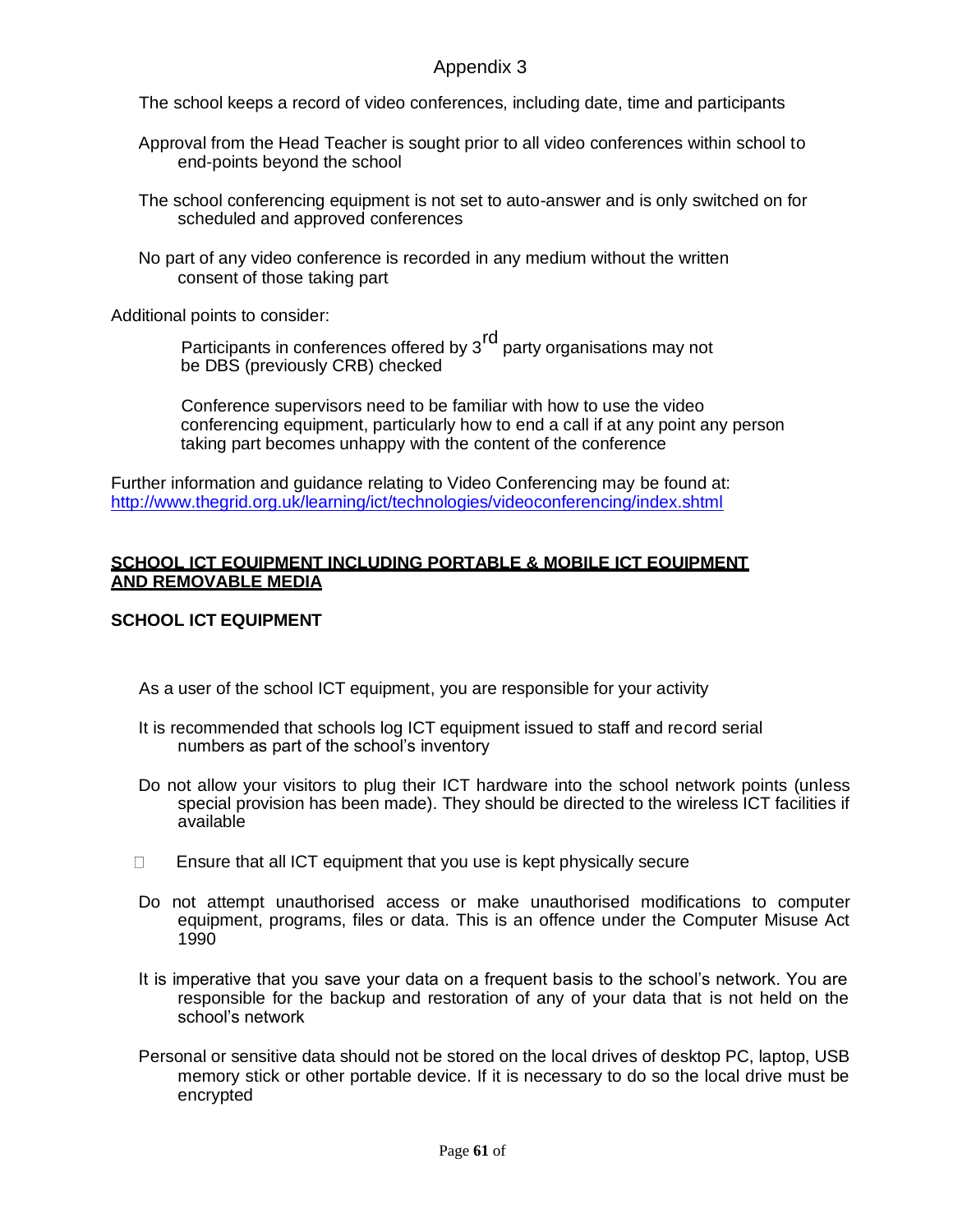- It is recommended that a time locking screensaver is applied to all machines. Any device accessing personal data must have a locking screensaver as must any user profiles
- Privately owned ICT equipment should not be used on a school network  $\Box$
- On termination of employment, resignation or transfer, return all school ICT equipment to the school. You must also provide details of all your system logons so that they can be disabled
- It is your responsibility to ensure that any information accessed from your own PC or removable media equipment is kept secure, and that no personal, sensitive, confidential or classified information is disclosed to any unauthorised person
- All ICT equipment allocated to staff must be authorised by the Head teacher

maintaining control of the allocation

recovering and returning equipment when no longer needed

All redundant ICT equipment is disposed of in accordance with Waste Electrical and Electronic Equipment (WEEE) directive and Data Protection Act (DPA)

#### **PORTABLE & MOBILE ICT EQUIPMENT**

This section covers such items as laptops, mobile devices and removable data storage devices. Please refer to the relevant sections of this document when considering storing or transferring personal or sensitive data.

- All activities carried out on school systems and hardware will be monitored in accordance with the general policy
- Staff must ensure that all school data is stored on the school network, and not kept solely on the laptop. Any equipment where personal data is likely to be stored must be encrypted
- Equipment must be kept physically secure in accordance with this policy to be covered for insurance purposes. When travelling by car, best practice is to place the laptop in the boot of your car before starting your journey
- Synchronise all locally stored data, including diary entries, with the central school network server on a frequent basis
- Ensure portable and mobile ICT equipment is made available as necessary for anti-virus updates and software installations, patches or upgrades
- The installation of any applications or software packages must be authorised by the ICT support team, fully licensed and only carried out by your ICT support
- In areas where there are likely to be members of the general public, portable or mobile ICT equipment must not be left unattended and, wherever possible, must be kept out of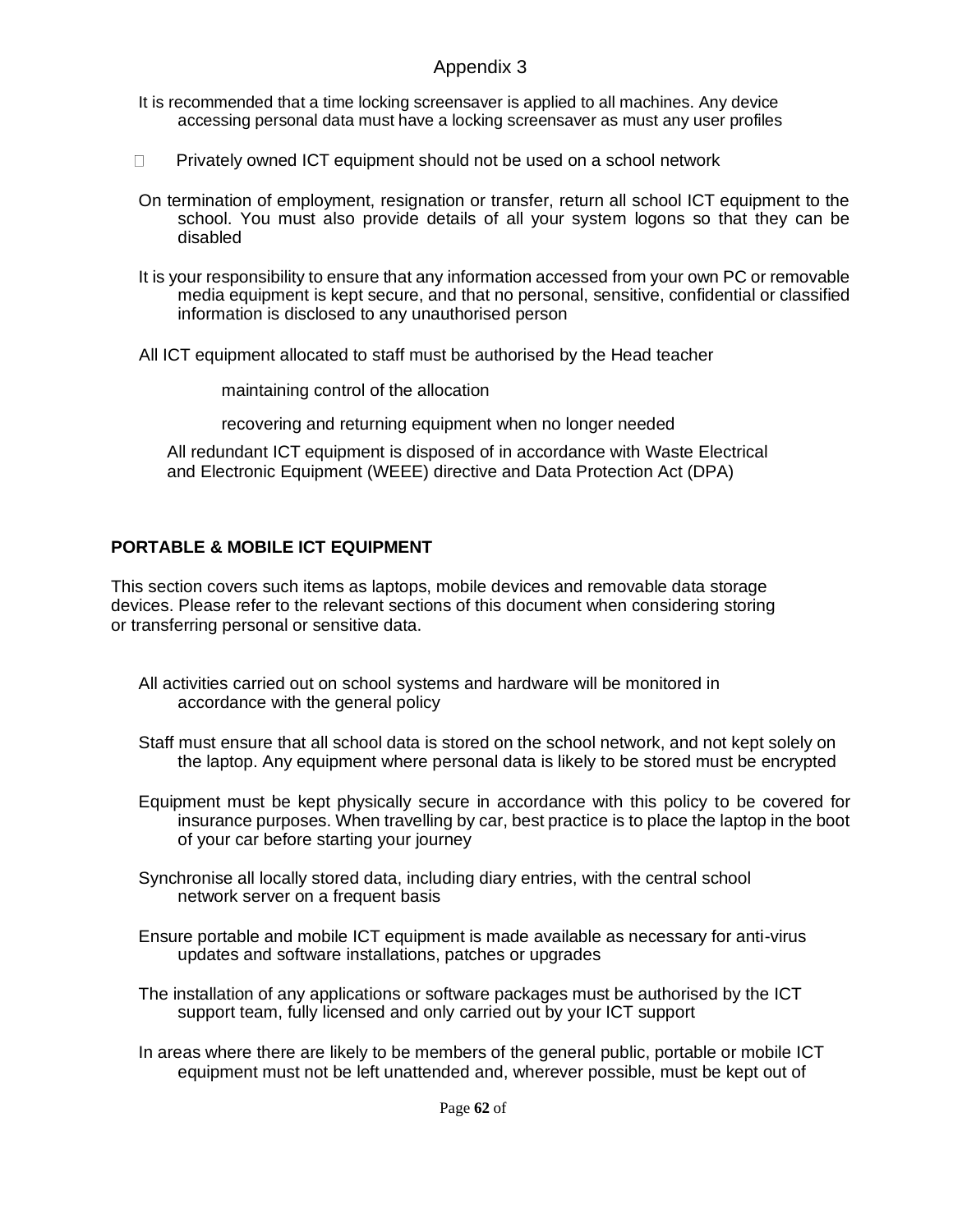sight

Portable equipment must be transported in its protective case if supplied

#### **MOBILE TECHNOLOGIES**

Many emerging technologies offer new opportunities for teaching and learning including a move towards personalised learning and 1:1 device ownership for children and young people. Mobile technologies such Smartphones, Blackberries, iPads, games players, are generally very familiar to children outside of school. They often provide a collaborative, well-known device with possible internet access and thus open up risk and misuse associated with communication and internet use. Emerging technologies will be examined for educational benefit and the risk assessed before use in school is allowed. Our school chooses to manage the use of these devices in the following ways so that users exploit them appropriately.

#### *PERSONAL MOBILE DEVICES (INCLUDING PHONES)*

- The school allows staff to bring in personal mobile phones and devices for their own use. Under no circumstances does the school allow a member of staff to contact a pupil or parent/ carer using their personal device
- Pupils are allowed to bring personal mobile devices/phones to school but must not use them for personal purposes within lesson time. At all times the device must be switched onto silent
- This technology may be used for educational purposes, as mutually agreed with the Head Teacher. The device user, in this instance, must always ask the prior permission of the bill payer
- The school is not responsible for the loss, damage or theft of any personal mobile device
- The sending of inappropriate text messages between any member of the school community is not allowed
- Permission must be sought before any image or sound recordings are made on these devices of any member of the school community
- Users bringing personal devices into school must ensure there is no inappropriate or illegal content on the device

Never use a hand-held mobile phone whilst driving a vehicle

#### *SCHOOL PROVIDED MOBILE DEVICES (INCLUDING PHONES)*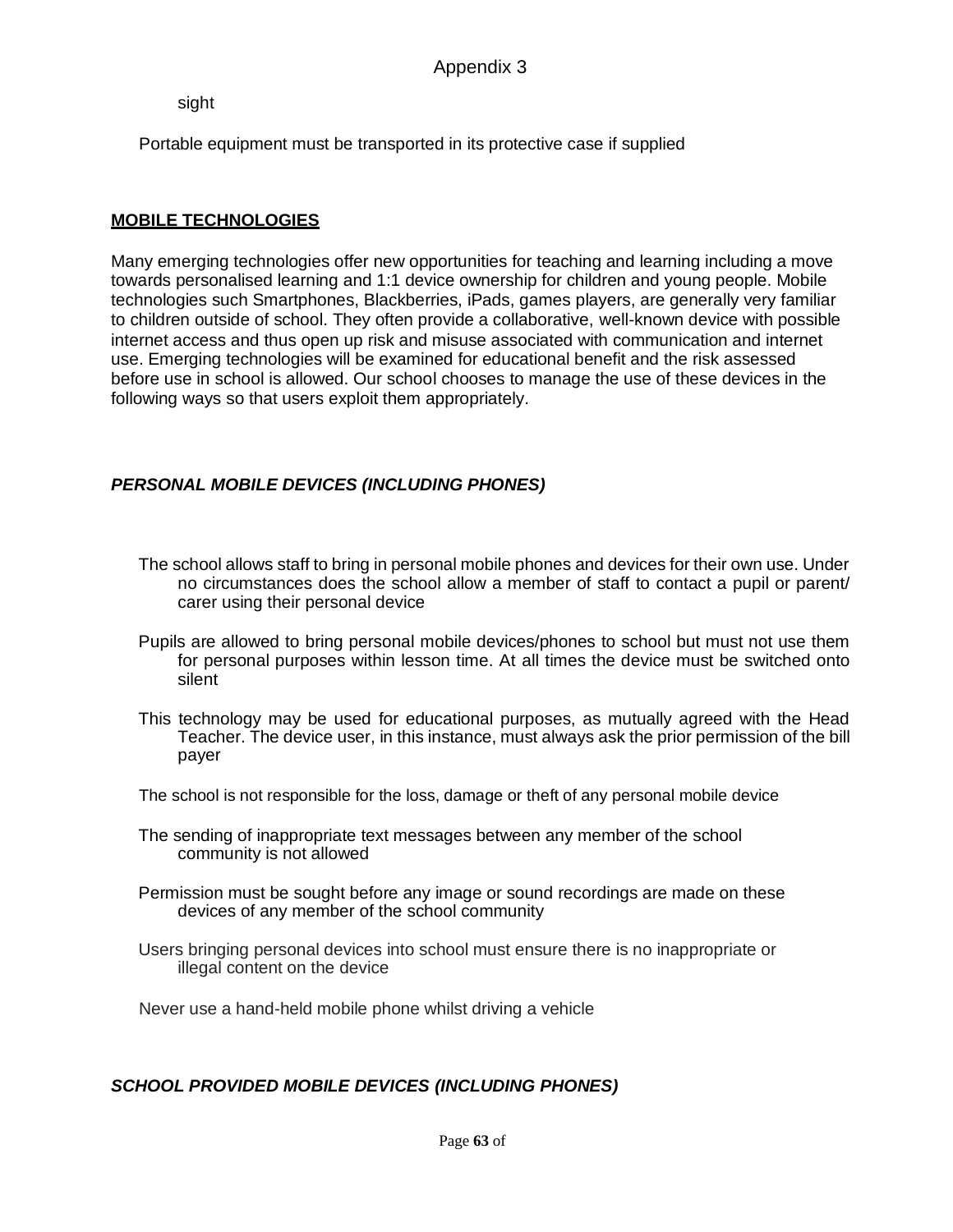The school does not provide any mobile devices

- The sending of inappropriate text messages between any member of the school community is not allowed
- Permission must be sought before any image or sound recordings are made on the devices of any member of the school community
- Where the school provides mobile technologies such as phones, laptops and iPads for offsite visits and trips, only these devices should be used
- Where the school provides a laptop for staff, only this device may be used to conduct school business outside of school

Never use a hand-held mobile phone whilst driving a vehicle

#### **TELEPHONE SERVICES**

You may make or receive personal telephone calls provided:

- They are infrequent, kept as brief as possible and do not cause annoyance to others
- They are not for profit or to premium rate services
- They conform to this and other relevant HCC and school policies.
- School telephones are provided specifically for school business purposes and personal usage is a privilege that will be withdrawn if abused
- Be aware that the laws of slander apply to telephone calls. Whilst a telephone call may seem to have a temporary and private existence it still qualifies as admissible evidence in slander law cases
- Ensure that your incoming telephone calls can be handled at all times  $\Box$

Follow the appropriate procedures in the event of receiving a telephone call containing a bomb threat. These procedures should be made readily available throughout your office.

#### **REMOVABLE MEDIA**

If storing or transferring personal, sensitive, confidential or classified information using Removable Media please refer to the section '

#### **STORING/TRANSFERRING PERSONAL, SENSITIVE, CONFIDENTIAL OR CLASSIFIED INFORMATION USING REMOVABLE MEDIA**'

Page **64** of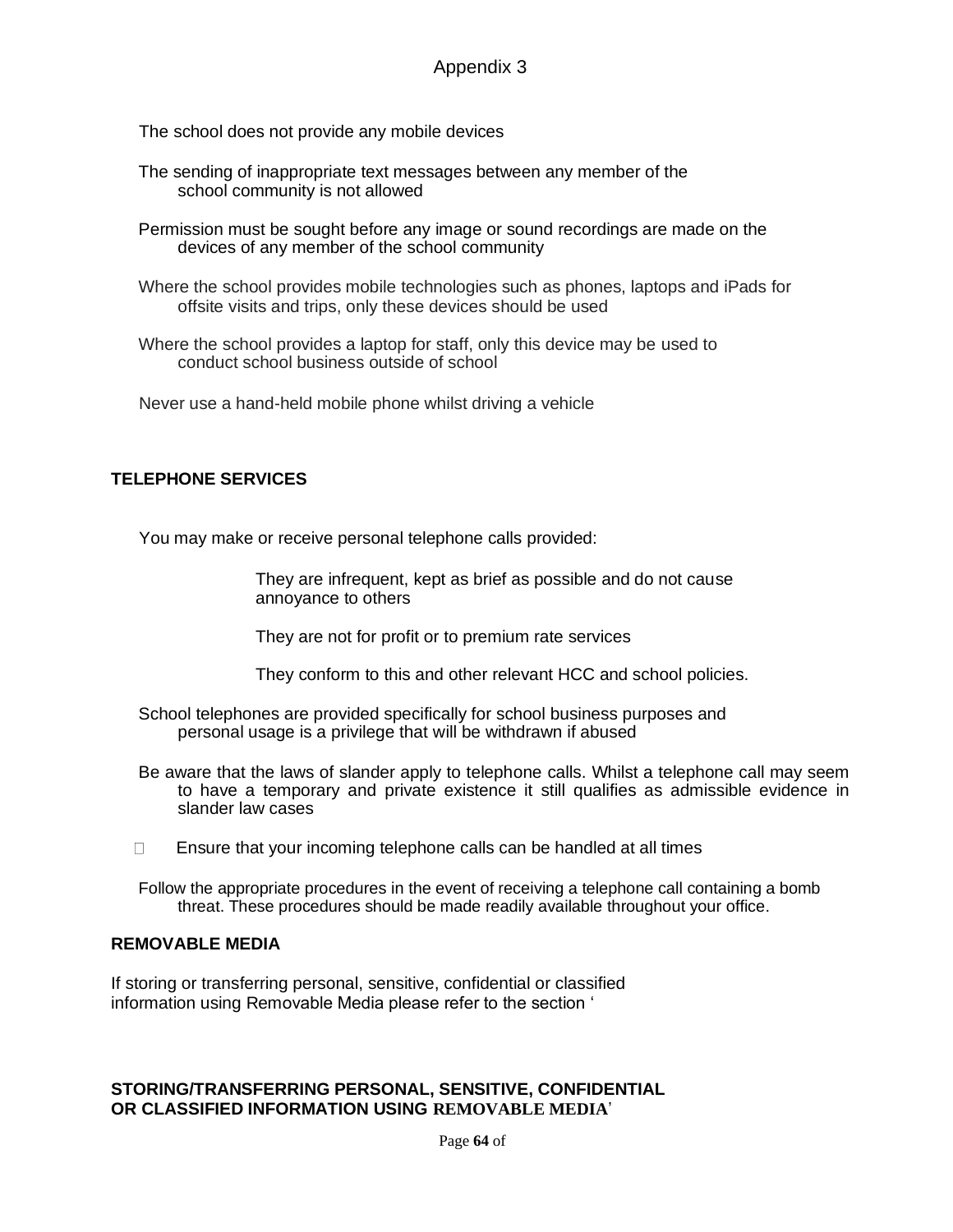- $\Box$ Always consider if an alternative solution already exists
- Only use recommended removable media  $\Box$
- Encrypt and password protect  $\Box$

Store all removable media securely

Removable media must be disposed of securely by your ICT support team

#### **SOCIAL MEDIA**

Facebook, Twitter and other forms of social media are increasingly becoming an important part of our daily lives.

Staff *are not* permitted to access their personal social media accounts using school equipment at *during school hours*.

Staff are able to setup Social Learning Platform accounts, using their school email address, in order to be able to teach pupils the safe and responsible use of Social Media

Pupils are not permitted to access their social media accounts whilst at school

Pupils in Years 11 onwards are permitted to access their personal social media account using their own device (i.e. mobile phone) outside of lessons

Staff, Governors, pupils, parents and carers are regularly provided with information on how to use social media responsibly and what to do if they are aware of inappropriate use by others

Staff, Governors, pupils, parents and carers are aware that the information, comments, images and video they post online can be viewed by others, copied and stay online forever

Staff, Governors, pupils, parents and carers are aware that their online behaviour should at all times be compatible with UK law

#### **SERVERS**

SOL CHRISTIAN ACADEMY abides by the following criteria:

Always keep servers in a locked and secure environment

- $\Box$ Limit access rights
- $\Box$ Always password protect and lock the server
- Existing servers should have security software installed appropriate to the machine's specification

Backup tapes should be encrypted by appropriate software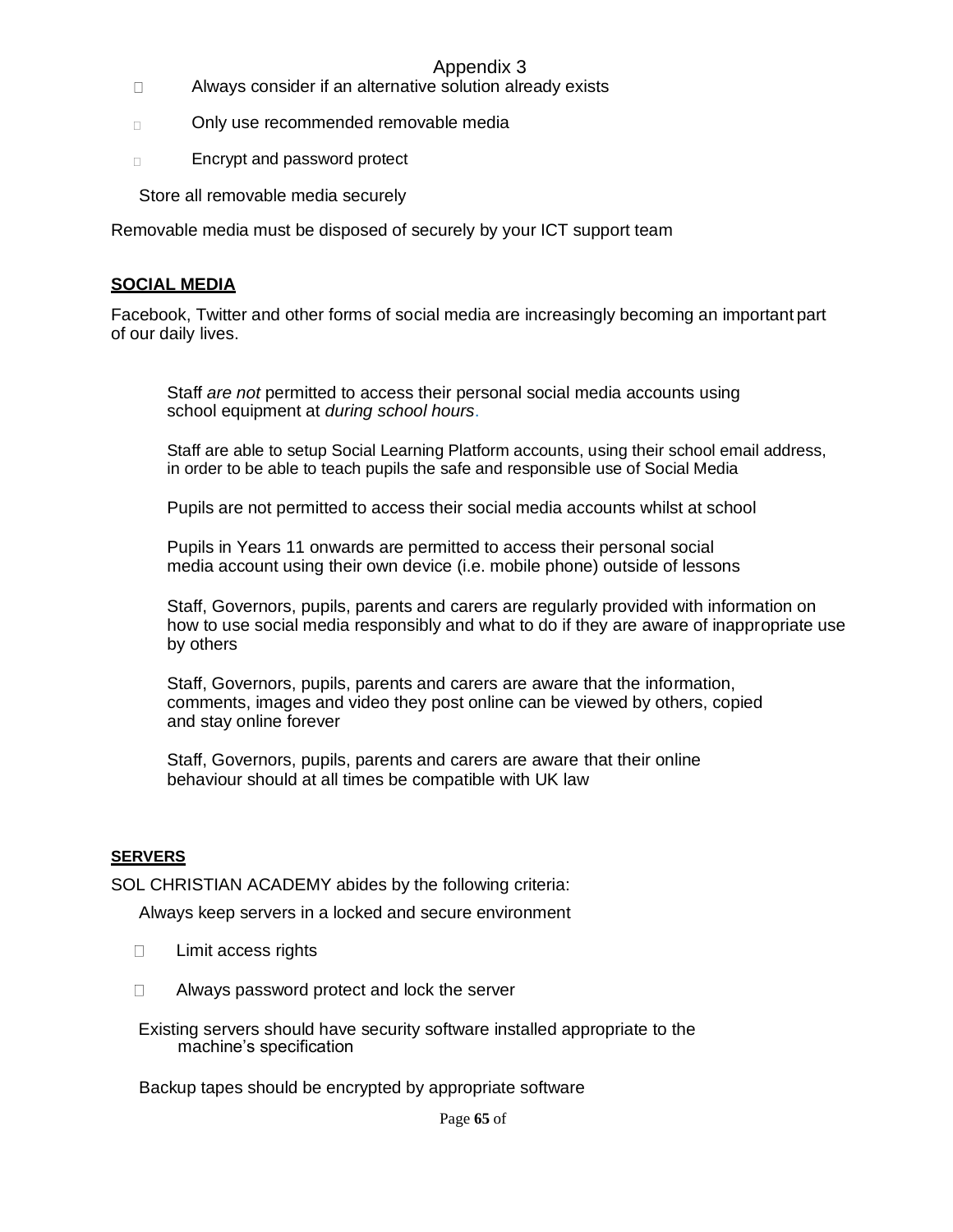Data must be backed up regularly

Backup tapes/discs must be securely stored in a fireproof container  $\Box$ 

Back up media stored off-site must be secure

#### **SYSTEMS AND ACCESS**

- $\Box$ You are responsible for all activity on school systems carried out under any access/account rights assigned to you, whether accessed via school ICT equipment or your own PC
- Do not allow any unauthorised person to use school ICT facilities and services that  $\Box$ have been provided to you
- Ensure you remove portable media from your computer when it is left unattended  $\Box$
- $\Box$ Use only your own personal logons, account IDs and passwords and do not allow them to be used by anyone else
- Keep your screen display out of direct view of any third parties when you are  $\Box$ accessing personal, sensitive, confidential or classified information
- Ensure you lock your screen before moving away from your computer during your normal  $\Box$ working day to protect any personal, sensitive, confidential or otherwise classified data and to prevent unauthorised access
- Ensure that you logoff from the PC completely when you are going to be away from  $\Box$ the computer for a longer period of time
- $\Box$ Do not introduce or propagate viruses
- It is imperative that you do not access, load, store, post or send from school ICT any material that is, or may be considered to be, illegal, offensive, libelous, pornographic, obscene, defamatory, intimidating, misleading or disruptive to the school or may bring the school or HCC into disrepute. This includes, but is not limited to, jokes, chain letters, files, emails, clips or images that are not part of the school's business activities; sexual comments or images, nudity, racial slurs, gender specific comments, or anything that would offend someone on the basis of their age, sexual orientation, religious or political beliefs, national origin, or disability (in accordance with the Sex Discrimination Act, the Race Relations Act and the Disability Discrimination Act)
- Any information held on School systems, hardware or used in relation to  $\Box$ School business may be subject to The Freedom of Information Act
- $\Box$ Where necessary, obtain permission from the owner or owning authority and pay any relevant fees before using, copying or distributing any material that is protected under the Copyright, Designs and Patents Act 1998

It is essential that any hard drives which may have held personal or confidential data are 'scrubbed' in way that means the data can no longer be read. It is not sufficient to simply delete the files or reformat the hard drive. Whoever you appoint to dispose of the equipment must provide a **written guarantee** that they will irretrievably destroy the data by multiple over writing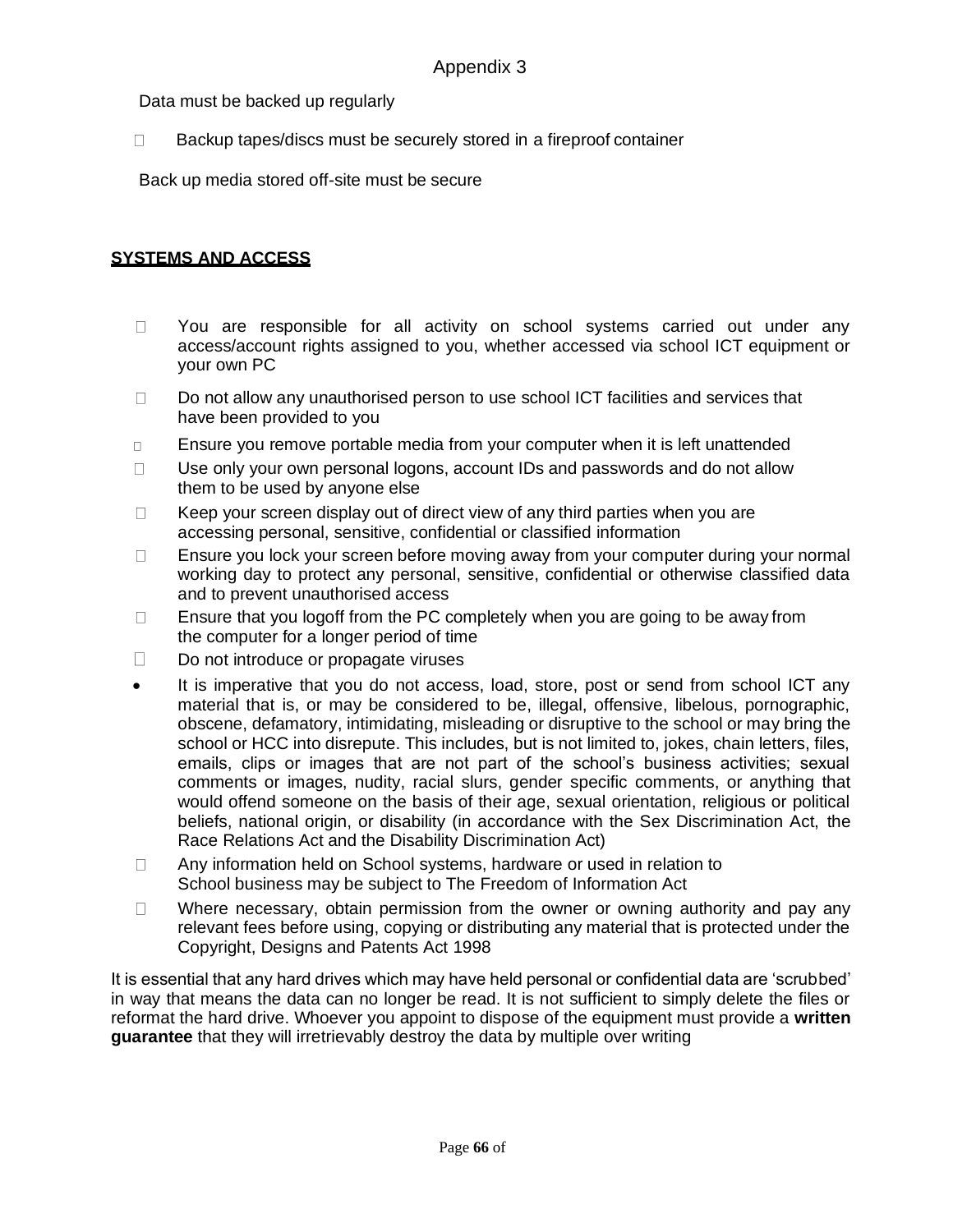the data.

#### **WRITING AND REVIEWING THIS POLICY**

#### **STAFF AND PUPIL INVOLVEMENT IN POLICY CREATION**

Staff, Governors and pupils have been involved in making/ reviewing the Policy for ICT Acceptable Use through *(school council, staff meetings)*

#### **REVIEW PROCEDURE**

There will be on-going opportunities for staff to discuss with the e-Safety coordinator any e-Safety issue that concerns them

There will be on-going opportunities for staff to discuss with the AIO any issue of data security that concerns them

This policy will be reviewed every (24) months and consideration will be given to the implications for future whole school development planning

The policy will be amended if new technologies are adopted or Central Government change the orders or guidance in any way

This policy has been read, amended and approved by the staff, head teacher and Governors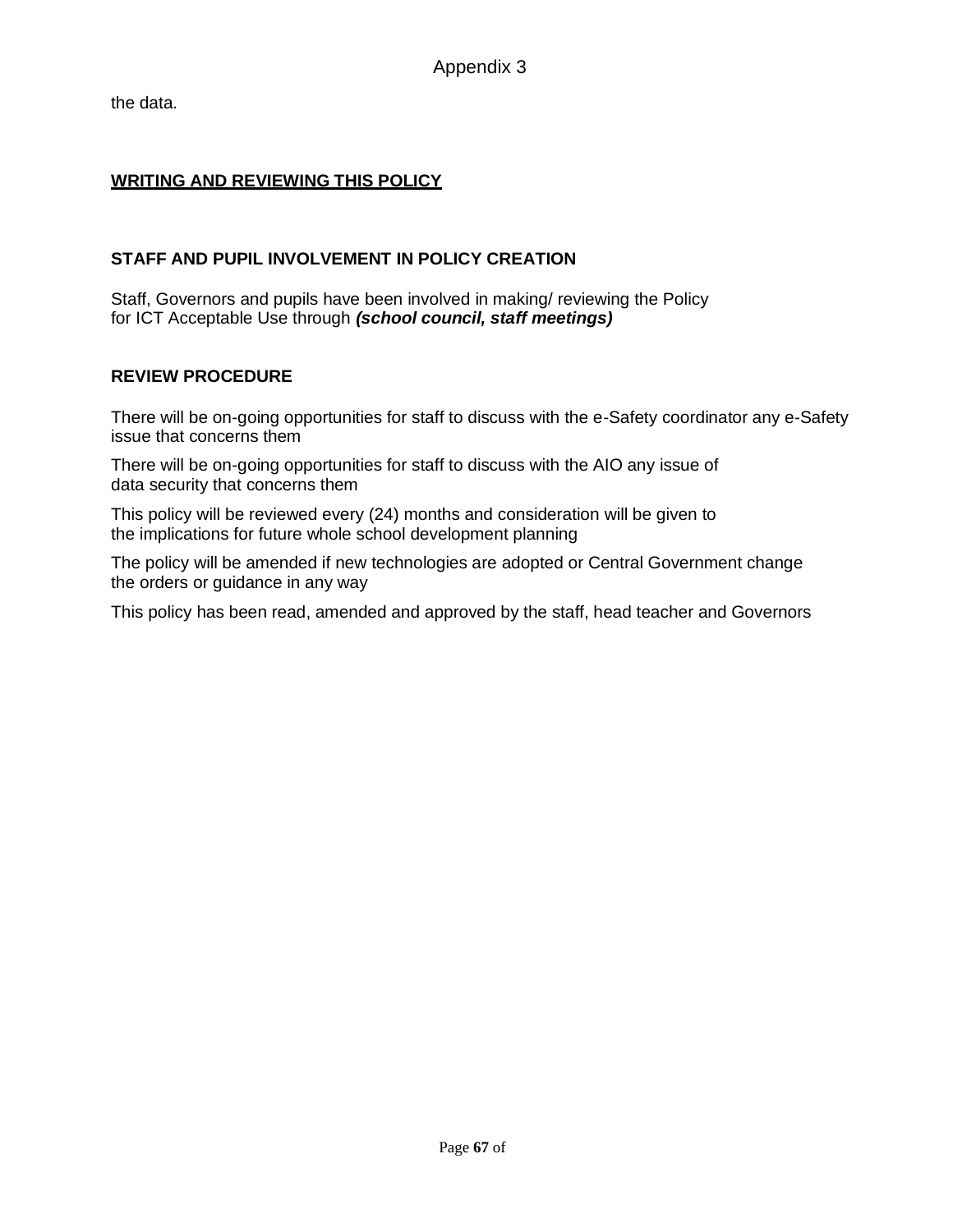## **SOL CHRISTIAN ACADEMY**

### **Primary Pupil Acceptable Use Agreement / e-Safety Rules**

I will only use ICT in school for school purposes

I will only use my class e-mail address or my own school email address when e-mailing

- I will only open e-mail attachments from people I know, or who my  $\Box$ teacher has approved
- $\Box$ I will not tell other people my ICT passwords
- I will only open/delete my own files  $\Box$

I will make sure that all ICT contact with other children and adults is responsible, polite and sensible

I will not look for, save or send anything that could be unpleasant or nasty. If I accidentally find anything like this I will tell my teacher immediately

I will not give out my own/others details such as name, phone number or home address. I will not arrange to meet someone or send my image unless this is part of a school project approved by my teacher and a responsible adult comes with me

I will be responsible for my behaviour when using ICT because I know that these rules are to keep me safe

I will support the school approach to online safety and not upload or add any images, video, sounds or text that could upset any member of the school community

I know that my use of ICT can be checked and my parent/carer contacted if a member of school staff is concerned about my safety

I will not sign up for any online service unless this is an agreed part of a school project approved by my teacher

I will not bring a Smart Watch to school because I am not allowed to  $\Box$ wear one during the school day

I will not sign up to online services until I am old enough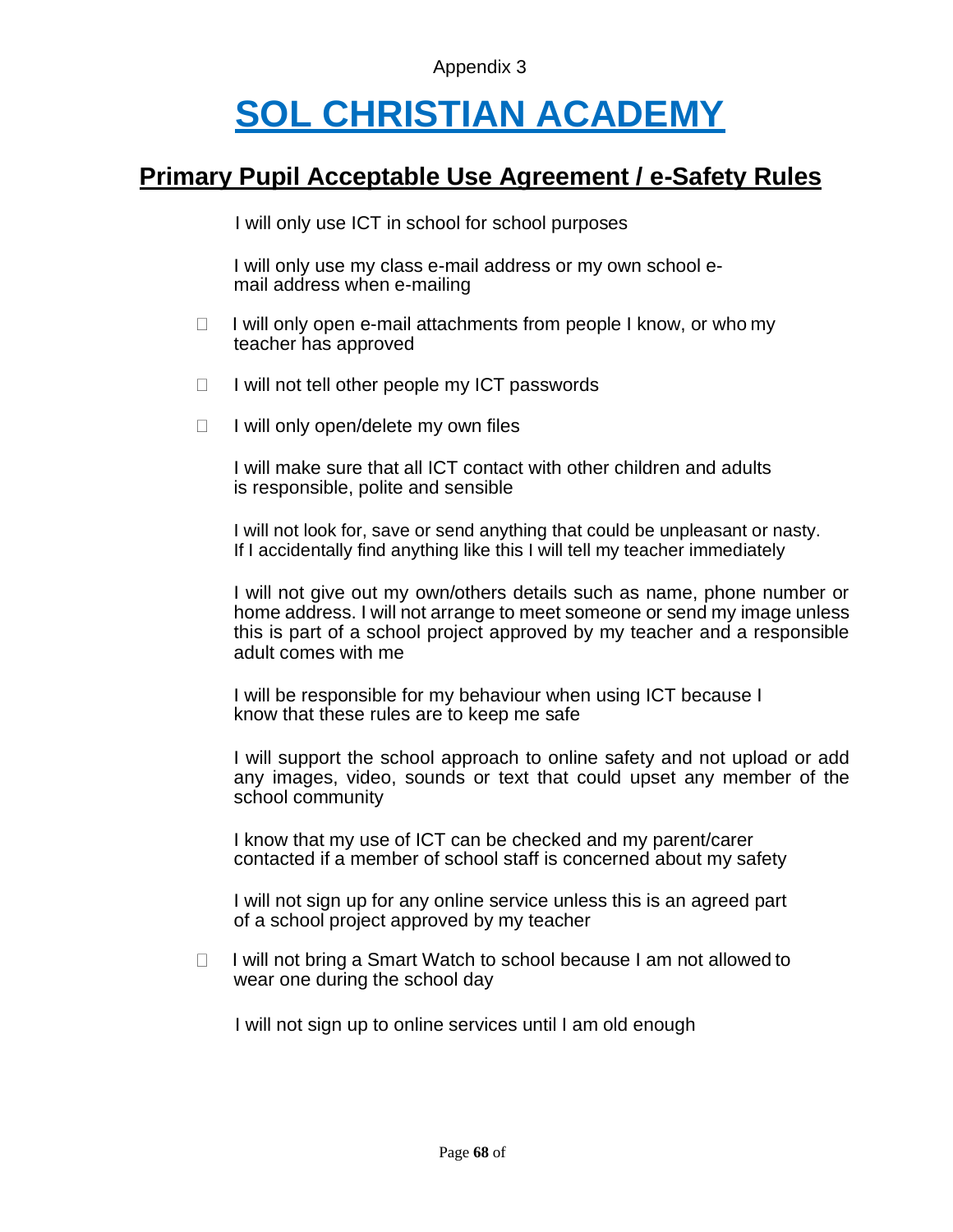# **Sol Christian Academy**

Dear Parent/ Carer

ICT including the internet, e-mail and mobile technologies has become an important part of learning in our school. W e expect all children to be safe and responsible when using any ICT.

Please read and discuss these e-Safety rules with your child and return the slip at the bottom of this page. If you have any concerns or would like some explanation please contact MRS TABETH

Please take care to ensure that appropriate systems are in place at home to protect and support your child/ren.

| $\approx$ |  |
|-----------|--|

#### **Parent/ carer signature**

W e have discussed this document with ................................................................(Child's name) and we agree to follow the e-Safety rules and to support the safe use of ICT at SOL CHRISTIAN ACADEMY

Parent/ Carer Signature …….………………….………………………….

Class …………………………………. Date ………………………………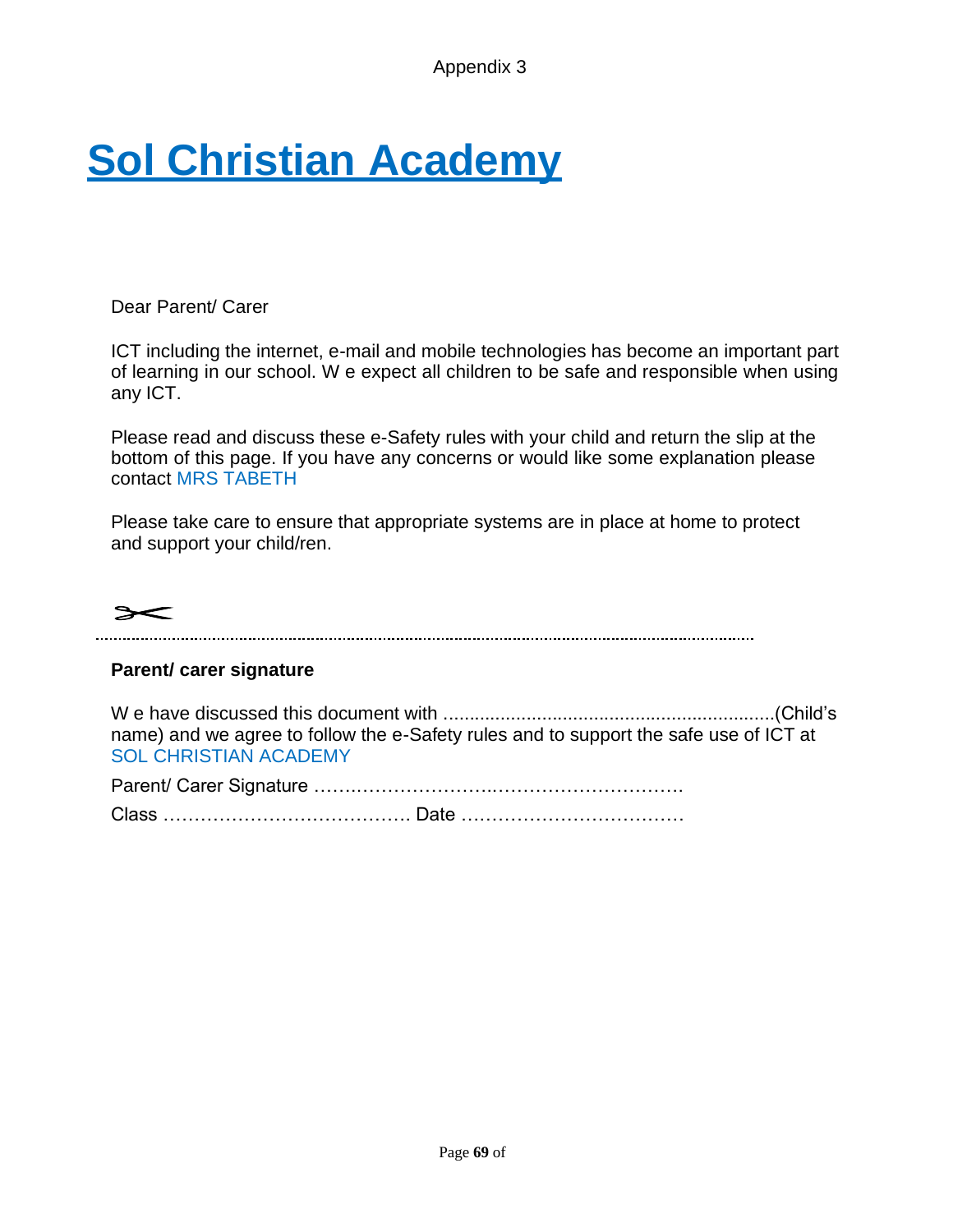## **SOL CHRISTIAN ACADEMY Senior Pupil Acceptable Use Agreement / e-Safety Rules**

- $\Box$ I will only use ICT systems in school, including the internet, e-mail, digital video, and mobile technologies for school purposes
- I will not download or install software on school technologies  $\Box$
- I will only log on to the school network, other systems and resources with my own  $\Box$ user name and password
- I will follow the school's ICT security system and not reveal my passwords to anyone and change them regularly.
- $\Box$ I will only use my school e-mail address
- I will make sure that all ICT communications with pupils, teachers or others  $\Box$ is responsible and sensible
- $\Box$ I will be responsible for my behaviour when using the Internet. This includes resources I access and the language I use
- I will not browse, download, upload or forward material that could be considered offensive  $\Box$ or illegal. If I accidentally come across any such material I will report it immediately to my teacher
- I will not give out any personal information such as name, phone number or address. I will  $\Box$ not arrange to meet someone unless this is part of a school project approved by my teacher
- I am aware that when I take images of pupils and/ or staff that I must only store and use  $\Box$ these for school purposes in line with school policy and must never distribute these outside the school network without the permission of all parties involved. This includes school breaks and all occasions when I am in school uniform or when otherwise representing the school
- I will ensure that my online activity, both in school and outside school, will not cause my  $\Box$ school, the staff, pupils or others distress or bring the school community into disrepute, including through uploads of images, video, sounds or texts
- I will support the school approach to online safety and not upload or add any images,  $\Box$ video, sounds or text that could upset any member of the school community •
- I will respect the privacy and ownership of others' work on-line at all
- times I will not attempt to bypass the internet filtering system  $\Box$
- I understand that all my use of the Internet and other related technologies can be monitored and logged and can be made available to my teachers  $\Box$
- I understand that these rules are designed to keep me safe and that if they are not followed, school sanctions will be applied and my parent/ carer may be contacted
- •

I will not bring a Smart Watch to school because I am not permitted to wear one during the school day

•

I will not sign up to online services until I am old enough to do so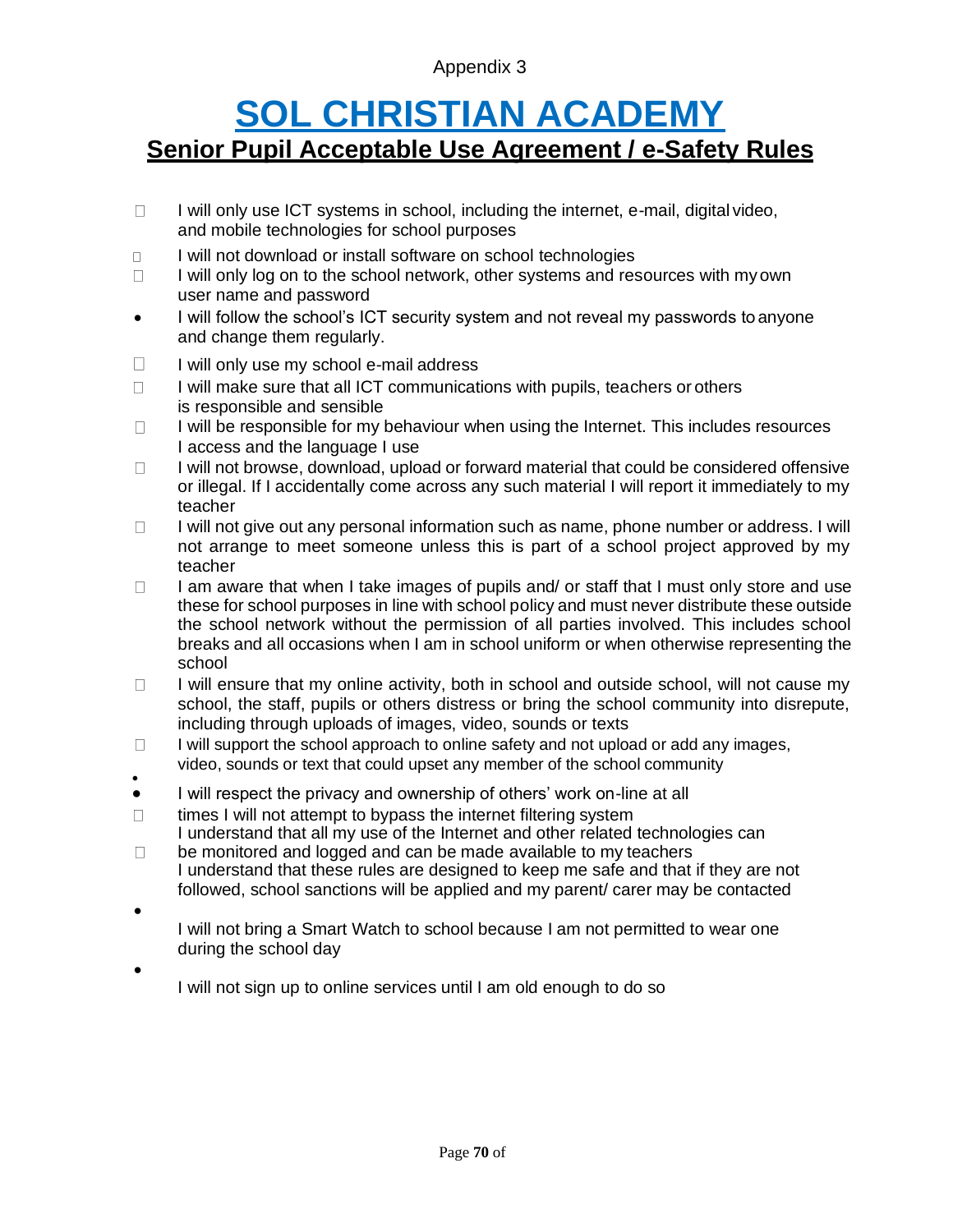# **SOL CHRISTIAN ACADEMY**

Dear Parent/ Carer

ICT including the internet, e-mail, mobile technologies and online resources have become an important part of learning in our school. We expect all pupils to be safe and responsible when using any ICT. It is essential that pupils are aware of e-Safety and know how to stay safe when using any ICT.

Pupils are expected to read and discuss this agreement with their parent/ carer and then to sign and follow the terms of the agreement. Any concerns or explanation can be discussed with MRS TABETH

Please return the bottom section of this form which will be kept on record at the school

 $\blacktriangleright$ 

#### **Parent/ carer signature**

We have discussed this document with .............................................................. (Child's name) and we agree to follow the e-Safety rules and to support the safe use of ICT at SOL CHRISTIAN ACADEMY

Parent/ Carer Signature …….………………….………………………….

Pupil Signature……………………………………………………………………..

Class …………………………………. Date ………………………………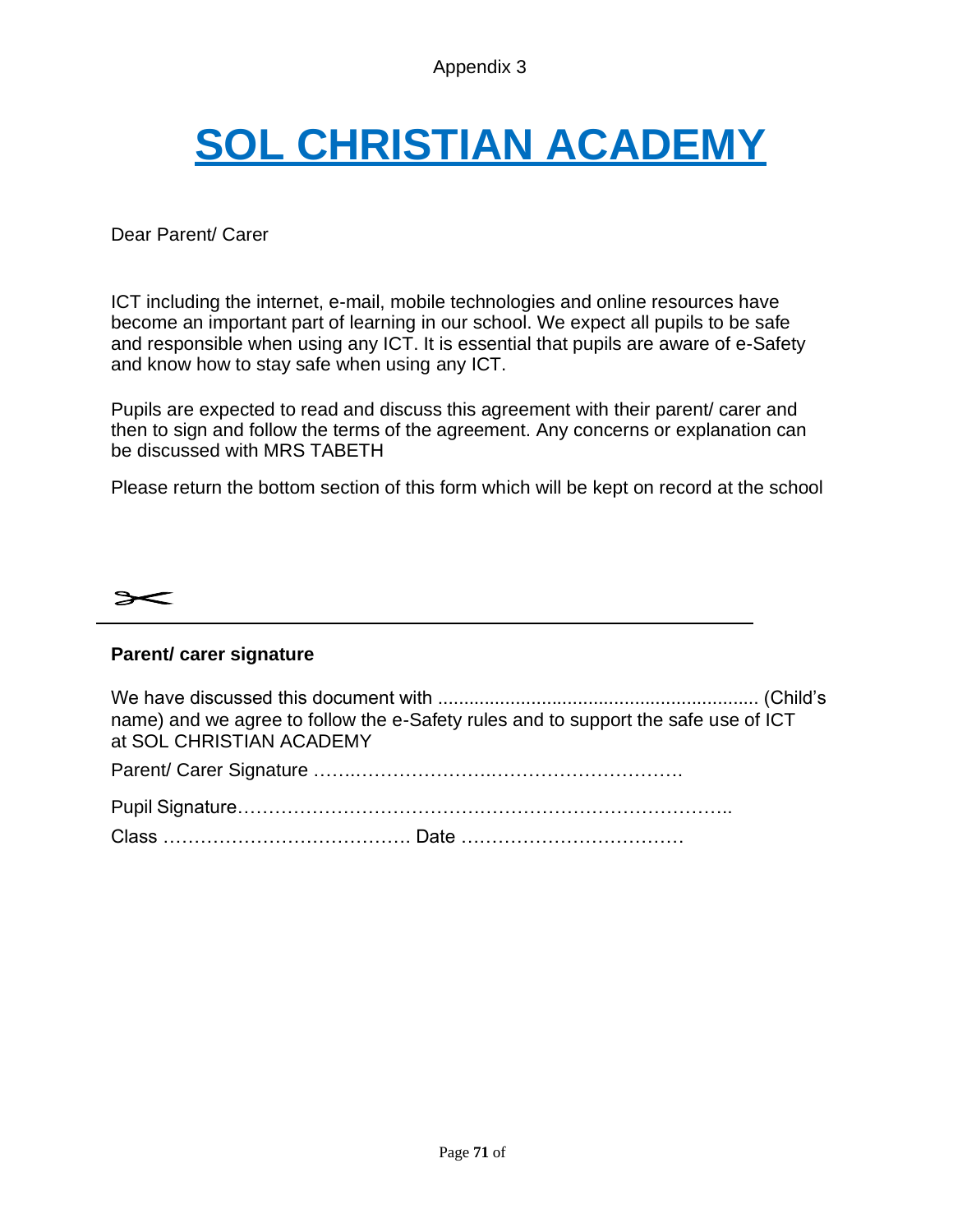# **SOL CHRISTIAN ACADEMY Parent/Carer Acceptable Use Agreement / Code of Conduct**

ICT (including data) and the related technologies such as e-mail, the internet and mobile devices are an expected part of our daily working life in school. This policy is designed to ensure that all parents/carers are aware of their parental responsibilities regarding using any form of ICT in relation to the school. All parents are expected to sign this policy and adhere at all times to its contents. Any concerns or clarification should be discussed with Mrs. Tabeth

I/we will support the school approach to online safety and not upload or add any text, image, sound or videos that could upset or offend any member of the school community, or bring the school name into disrepute.

I/we will ensure that my/our online activity will not cause the school, staff, pupils or others distress or bring the school community into disrepute.

I/we will support the school's policy and help prevent my/our child/children from signing up to services such as Facebook, Instagram, Snapchat and YouTubewhilst they are underage (13+ years in most cases).

I/we will close online accounts if I/we/teachers find that these accounts are active for our underage child/children.

I/we agree to follow this code of conduct and to support the safe and secure use of ICT throughout the school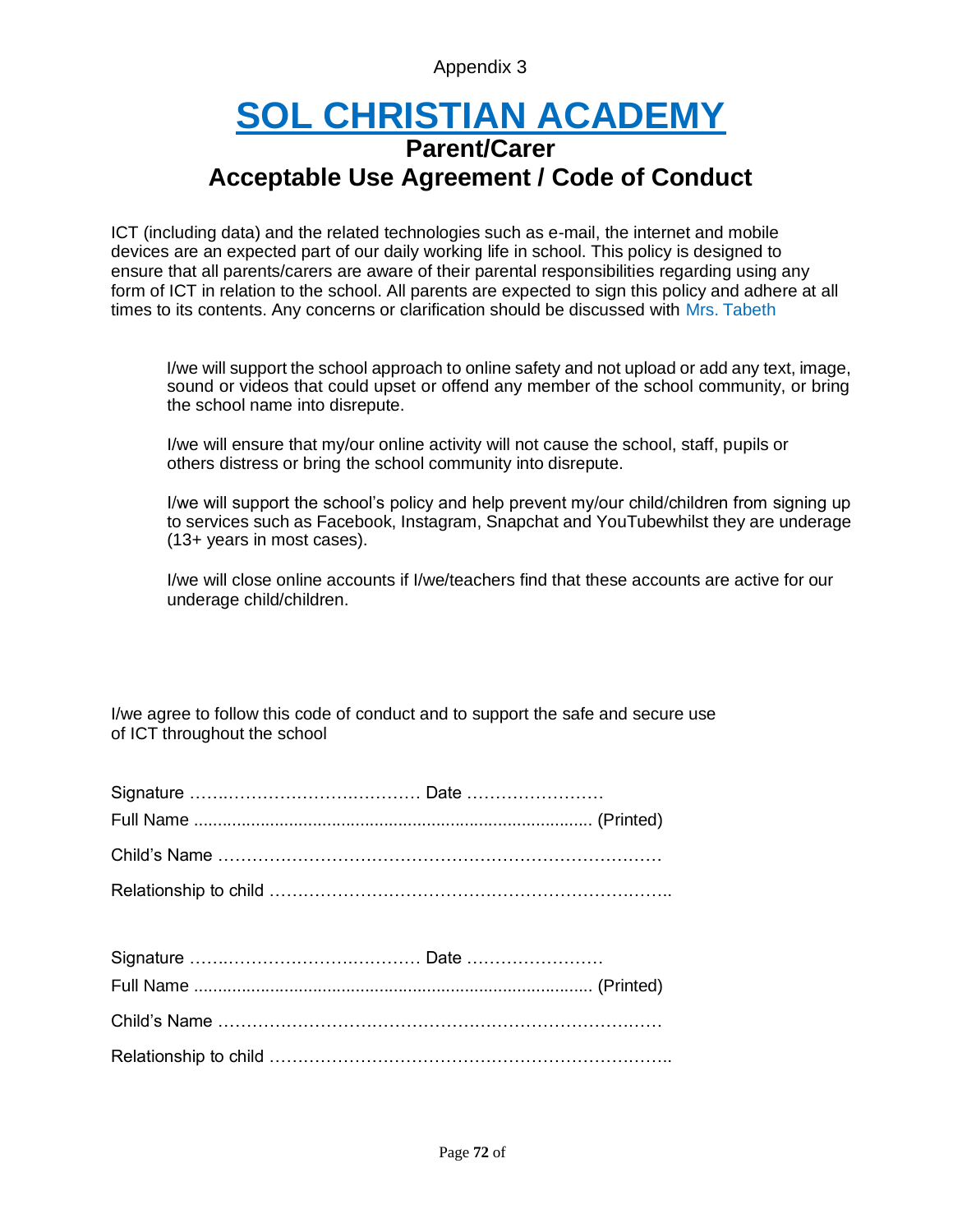# **SOL CHRISTIAN ACADEMY Staff, Governor and Visitor Acceptable Use Agreement / Code of Conduct**

ICT (including data) and the related technologies such as e-mail, the internet and mobile devices are an expected part of our daily working life in school. This policy is designed to ensure that all staff are aware of their professional responsibilities when using any form of ICT. All staff are expected to sign this policy and adhere at all times to its contents. Any concerns or clarification should be discussed with Mrs. Tabeth

I will only use the school's email / Internet / Intranet / Learning Platform and any related technologies for professional purposes or for uses deemed acceptable by the Head Teacher or Governing Body

- I will comply with the ICT system security and not disclose any passwords provided to me by the school or other related authorities
- I will ensure that all electronic communications with pupils and staff are compatible with my professional role
- I will not give out my own personal details, such as mobile phone number, personal email address, personal Twitter account, or any other social media link, to pupils
- I will only use the approved, secure e-mail system(s) for any school business
- I will ensure that personal data (such as data held on MIS software) is kept secure and is used appropriately, whether in school, taken off the school premises or accessed remotely. Personal data can only be taken out of school or accessed remotely when authorised by the Head Teacher or /Governing Body. Personal or sensitive data taken off site must be encrypted, e.g. on a password secured laptop or memory stick
- I will not install any hardware or software without permission of MRS TABETH
- I will not browse, download, upload or distribute any material that could be considered offensive, illegal or discriminatory
- Images of pupils and/ or staff will only be taken, stored and used for professional purposes in line with school policy and with written consent of the parent, carer or staff member
- Images will not be distributed outside the school network without the permission of the parent/ carer, member of staff or Head Teacher
- I will support the school approach to online safety and not upload or add any images, video, sounds or text linked to or associated with the school or its community'
- I understand that all my use of the Internet and other related technologies can be monitored and logged and can be made available, on request, to my Head Teacher
- I will respect copyright and intellectual property rights
- I will ensure that my online activity, both in school and outside school, will not bring the school, my professional reputation, or that of others, into disrepute
- I will support and promote the school's e-Safety and Data Security policies and help pupils to be safe and responsible in their use of ICT and related technologies
- I will not use personal electronic devices (including smart watches) in public areas of the school between the hours of 8.30am and 3.30pm, except in the staff room and where there are signs to indicate this.
- I understand this forms part of the terms and conditions set out in my contract of employment

#### **User Signature**

I agree to follow this code of conduct and to support the safe and secure use of ICT throughout the school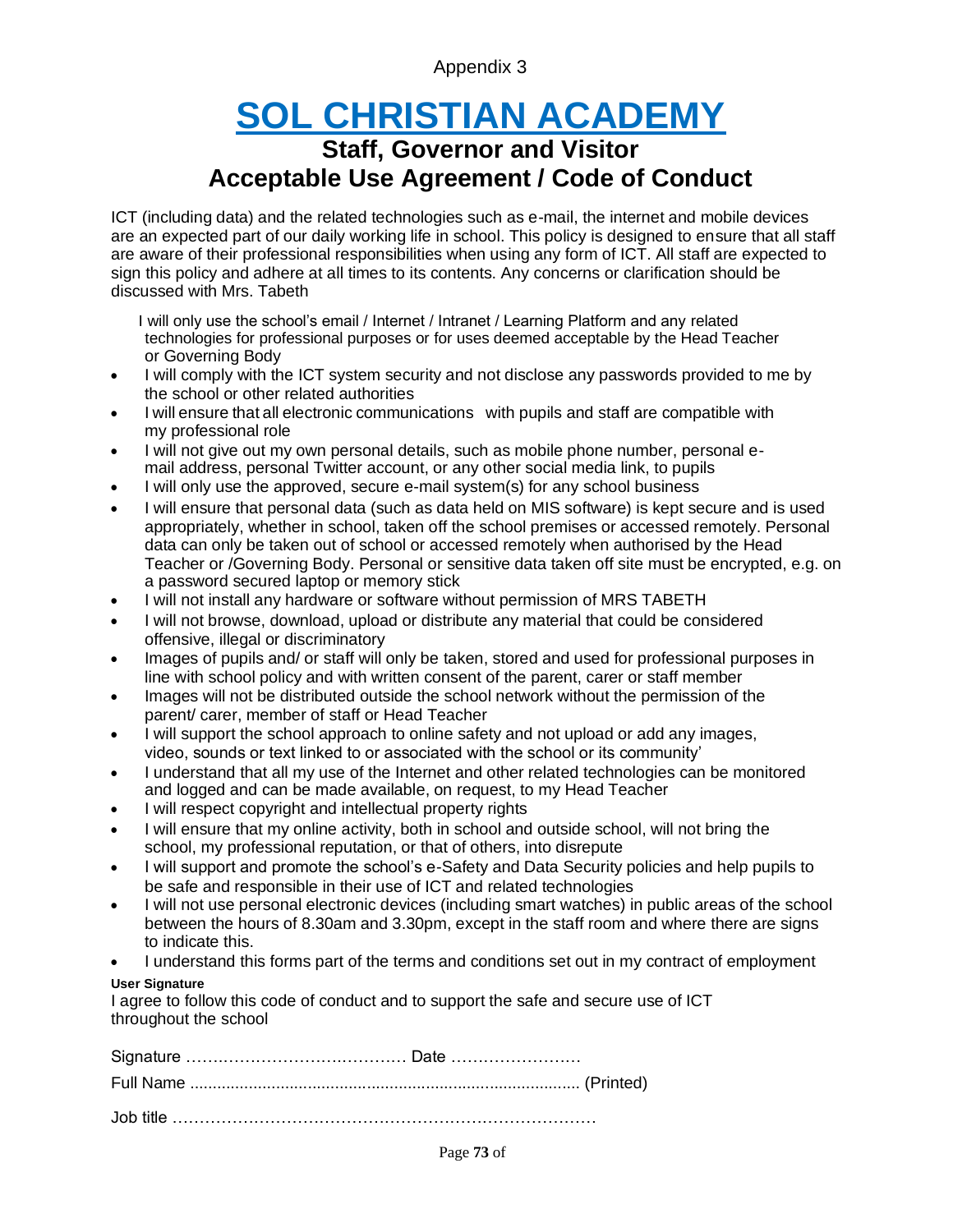# **HELP AND SUPPORT**

Our organisation has a legal obligation to protect sensitive information under the Data Protection Act 1998. For more information visit the website of the Information Commissioner's Office<https://ico.org.uk/>

Advice on e-Safety - <http://www.thegrid.org.uk/eservices/safety/index.shtml>

Further guidance - <http://www.thegrid.org.uk/info/dataprotection/index.shtml#securedata>

School's toolkit is available - Record Management Society website – <http://www.rms-gb.org.uk/resources/848>

Test your online safety skills [http://www.getsafeonline.org](http://www.getsafeonline.org/)

Data Protection Team – email [informationcompliance@manchesteer.gov.uk](mailto:informationcompliance@manchesteer.gov.uk) Information Commissioner's Office - [www.ico.org.uk](http://www.ico.org.uk/)

Cloud (Educational Apps) Software Services and the Data Protection Act – Departmental advice for local authorities, school leaders, school staff and governing bodies, October 2015 – this is an advice and information document issued by the Department for Education. The advice is non-statutory, and has been produced to help recipients understand some of the key principles and their obligations and duties in relation to the Data Protection Act 1998 (the DPA), particularly when considering moving some or all of their software services to internet-based "cloud" service provision -

[https://www.gov.uk/government/publications/cloud-software-services-and](https://www.gov.uk/government/publications/cloud-software-services-and-the-data-protection-act)[the-data-protection-act](https://www.gov.uk/government/publications/cloud-software-services-and-the-data-protection-act)

For additional help, email [school.ictsupport@education.gsi.gov.uk](mailto:school.ictsupport@education.gsi.gov.uk)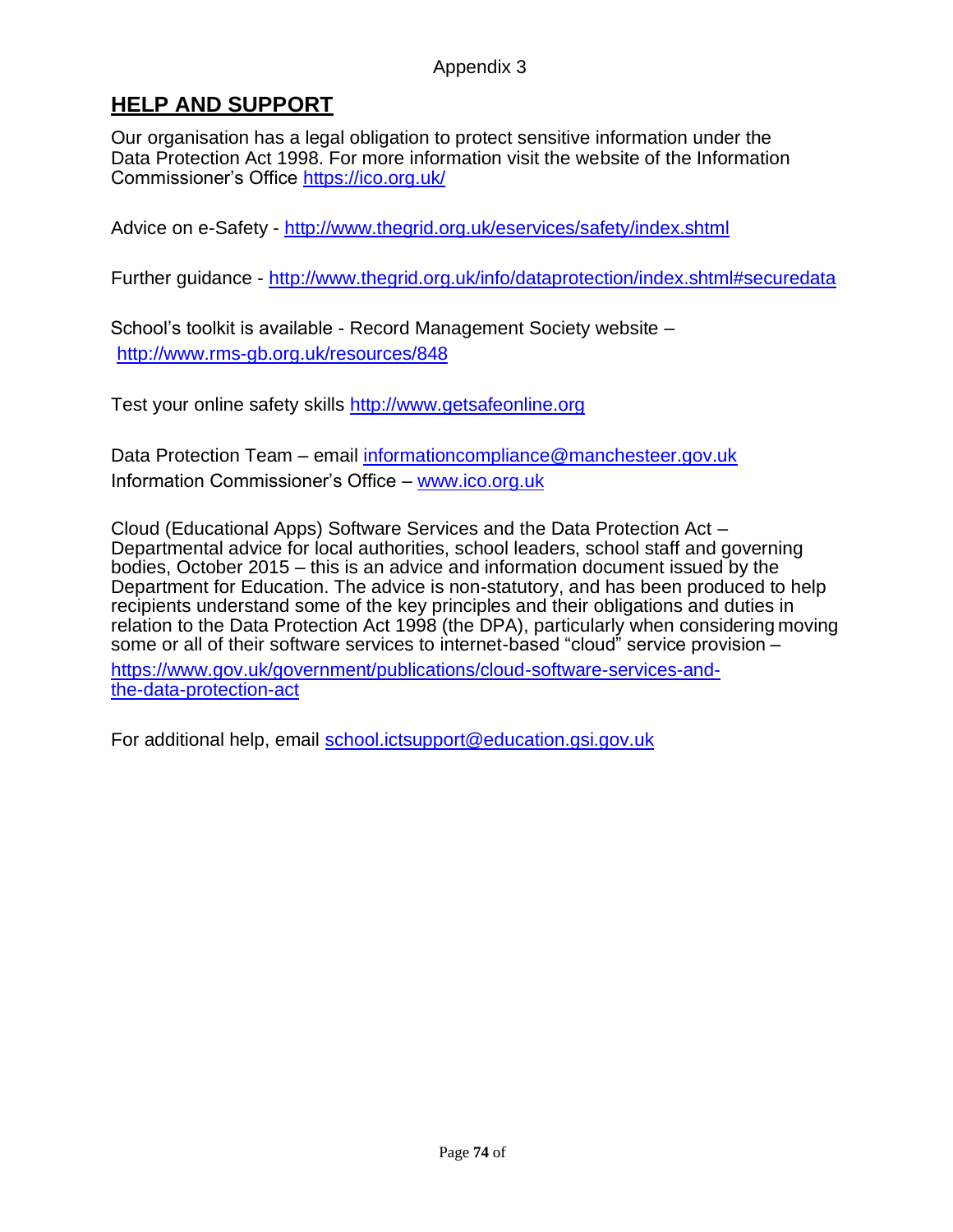# **CURRENT LEGISLATION**

# **ACTS RELATING TO MONITORING OF STAFF EMAIL**

#### **Data Protection Act 1998**

The Act requires anyone who handles personal information to comply with important data protection principles when treating personal data relating to any living individual. The Act grants individuals rights of access to their personal data, compensation and prevention of processing.

<https://www.legislation.gov.uk/ukpga/1998/29>

#### **The Telecommunications (Lawful Business Practice)**

#### **(Interception of Communications) Regulations 2000**

<http://www.hmso.gov.uk/si/si2000/20002699.htm>

# **Regulation of Investigatory Powers Act 2000**

Regulating the interception of communications and making it an offence to intercept or monitor communications without the consent of the parties involved in the communication. The RIP was enacted to comply with the Human Rights Act 1998. The Telecommunications (Lawful Business Practice) (Interception of Communications) Regulations 2000, however, permit a degree of monitoring and record keeping, for example, to ensure communications are relevant to school activity or to investigate or detect unauthorised use of the network. Nevertheless, any monitoring is subject to informed consent, which means steps must have been taken to ensure that everyone who may use the system is informed that communications may be monitored. Covert monitoring without informing users that surveillance is taking place risks breaching data protection and privacy legislation.

<https://www.legislation.gov.uk/ukpga/2000/23>

#### **Human Rights Act 1998**

<https://www.legislation.gov.uk/ukpga/1998/42>

# **OTHER ACTS RELATING TO ESAFETY**

# **Racial and Religious Hatred Act 2006**

It a criminal offence to threaten people because of their faith, or to stir up religious hatred by displaying, publishing or distributing written material which is threatening. Other laws already protect people from threats based on their race, nationality or ethnic background.

<http://www.legislation.gov.uk/ukpga/2006/1>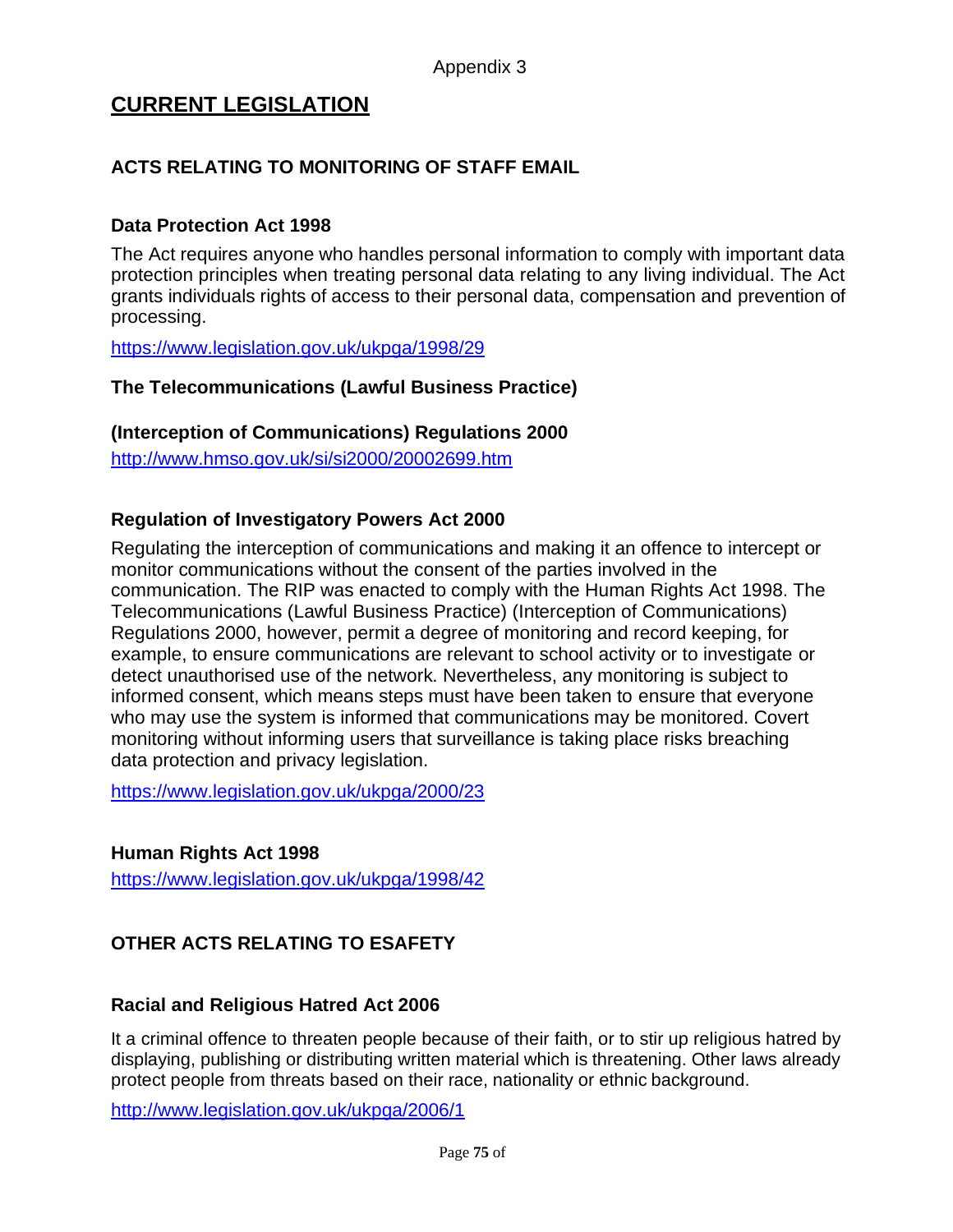# **Sexual Offences Act 2003**

The new grooming offence is committed if you are over 18 and have communicated with a child under 16 at least twice (including by phone or using the Internet) it is an offence to meet them or travel to meet them anywhere in the world with the intention of committing a sexual offence. Causing a child under 16 to watch a sexual act is illegal, including looking at images such as videos, photos or webcams, for your own gratification. It is also an offence for a person in a position of trust to engage in sexual activity with any person under 18, with whom they are in a position of trust. Schools should already have a copy of "*Working Together to Safeguard Children, March 2015*" document as part of their child protection packs.

<https://www.legislation.gov.uk/ukpga/2003/42>

# **Communications Act 2003 (section 127)**

Sending by means of the Internet a message or other matter that is grossly offensive or of an indecent, obscene or menacing character; or sending a false message by means of or persistently making use of the Internet for the purpose of causing annoyance, inconvenience or needless anxiety is guilty of an offence liable, on conviction, to imprisonment. This wording is important because an offence is complete as soon as the message has been sent: there is no need to prove any intent or purpose.

<http://www.legislation.gov.uk/ukpga/2003/21/section/127>

# **The Computer Misuse Act 1990 (sections 1 – 3)**

Regardless of an individual's motivation, the Act makes it a criminal offence to gain:

access to computer files or software without permission (for example using another person's password to access files)

• unauthorised access, as above, in order to commit a further criminal act (such as fraud)

impair the operation of a computer or program

UK citizens or residents may be extradited to another country if they are suspected of committing any of the above offences.

<https://www.legislation.gov.uk/ukpga/1990/18>

# **Malicious Communications Act 1988 (section 1)**

This legislation makes it a criminal offence to send an electronic message (e-mail) that conveys indecent, grossly offensive, threatening material or information that is false; or is of an indecent or grossly offensive nature if the purpose was to cause a recipient to suffer distress or anxiety.

<https://www.legislation.gov.uk/ukpga/1988/27>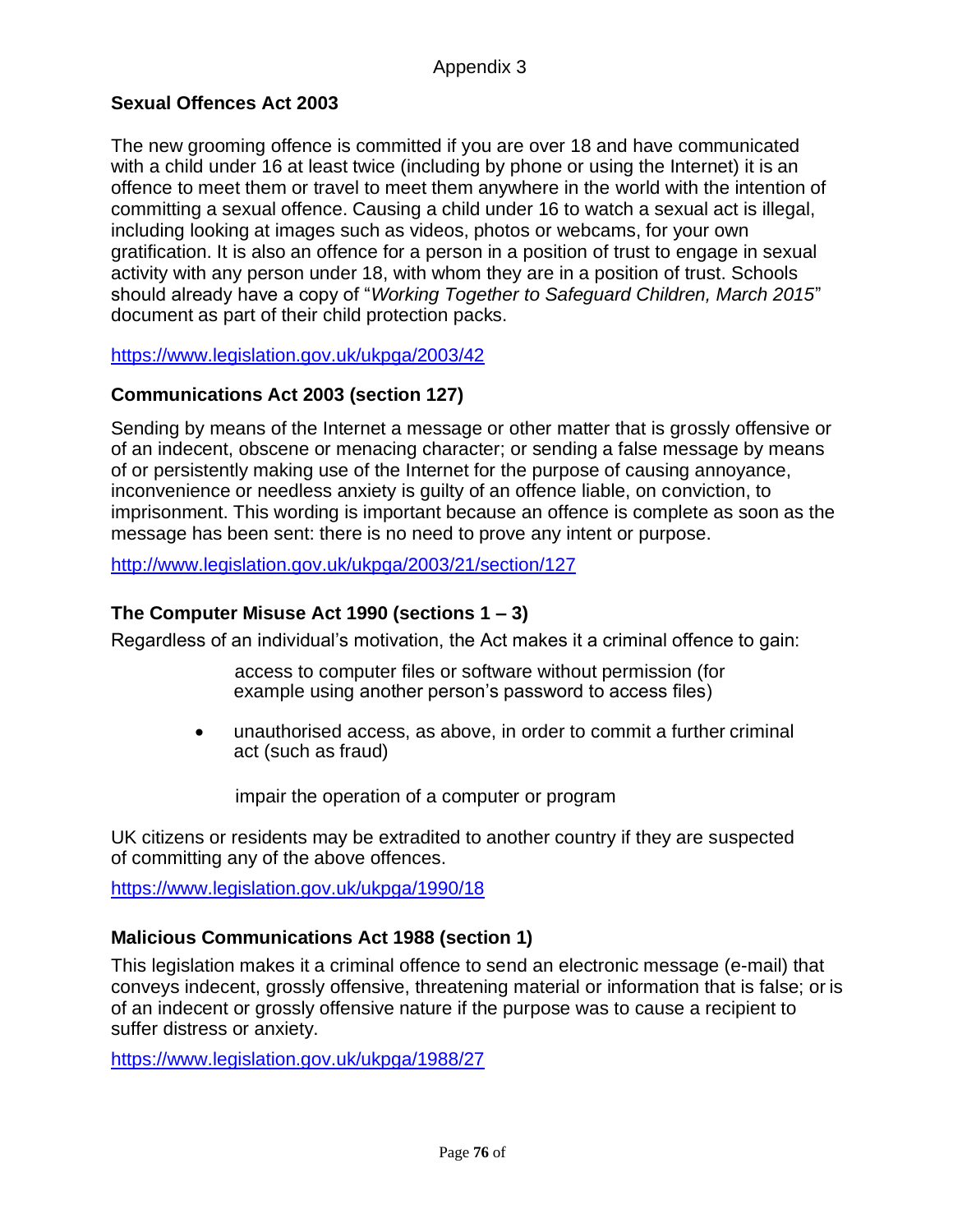# **Copyright, Design and Patents Act 1988**

Copyright is the right to prevent others from copying or using work without permission. Works such as text, music, sound, film and programs all qualify for copyright protection. The author of the work is usually the copyright owner, but if it was created during the course of employment it belongs to the employer. Copyright infringement is to copy all or a substantial part of anyone's work without obtaining them author's permission. Usuallya licence associated with the work will allow a user to copy or use it for limited purposes. It is advisable always to read the terms of a licence before you copy or use someone else's material. It is also illegal to adapt or use software without a licence or in ways prohibited by the terms of the software licence.

<https://www.legislation.gov.uk/ukpga/1988/48>

# **Public Order Act 1986 (sections 17 – 29)**

This Act makes it a criminal offence to stir up racial hatred by displaying, publishing or distributing written material which is threatening. Like the Racial and Religious Hatred Act 2006 it also makes the possession of inflammatory material with a view of releasing it a criminal offence.

<https://www.legislation.gov.uk/ukpga/1986/64>

#### **Protection of Children Act 1978 (Section 1)**

It is an offence to take, permit to be taken, make, possess, show, distribute or advertise indecent images of children in the United Kingdom. A child for these purposes is anyone under the age of 18. Viewing an indecent image of a child on your computer means that you have made a digital image. An image of a child also covers pseudophotographs (digitally collated or otherwise). A person convicted of such an offence may face up to 10 years in prison.

<https://www.legislation.gov.uk/ukpga/1978/37>

#### **Obscene Publications Act 1959 and 1964**

Publishing an "obscene" article is a criminal offence. Publishing includes electronic transmission.

<https://www.legislation.gov.uk/ukpga/Eliz2/7-8/66> and<http://www.legislation.gov.uk/ukpga/1964/74>

#### **Protection from Harassment Act 1997**

A person must not pursue a course of conduct, which amounts to harassment of another, and which he knows or ought to know amounts to harassment of the other.

A person whose course of conduct causes another to fear, on at least two occasions, that violence will be used against him is guilty of an offence if he knows or ought to know that his course of conduct will cause the other so to fear on each of those occasions.

<https://www.legislation.gov.uk/ukpga/1997/40>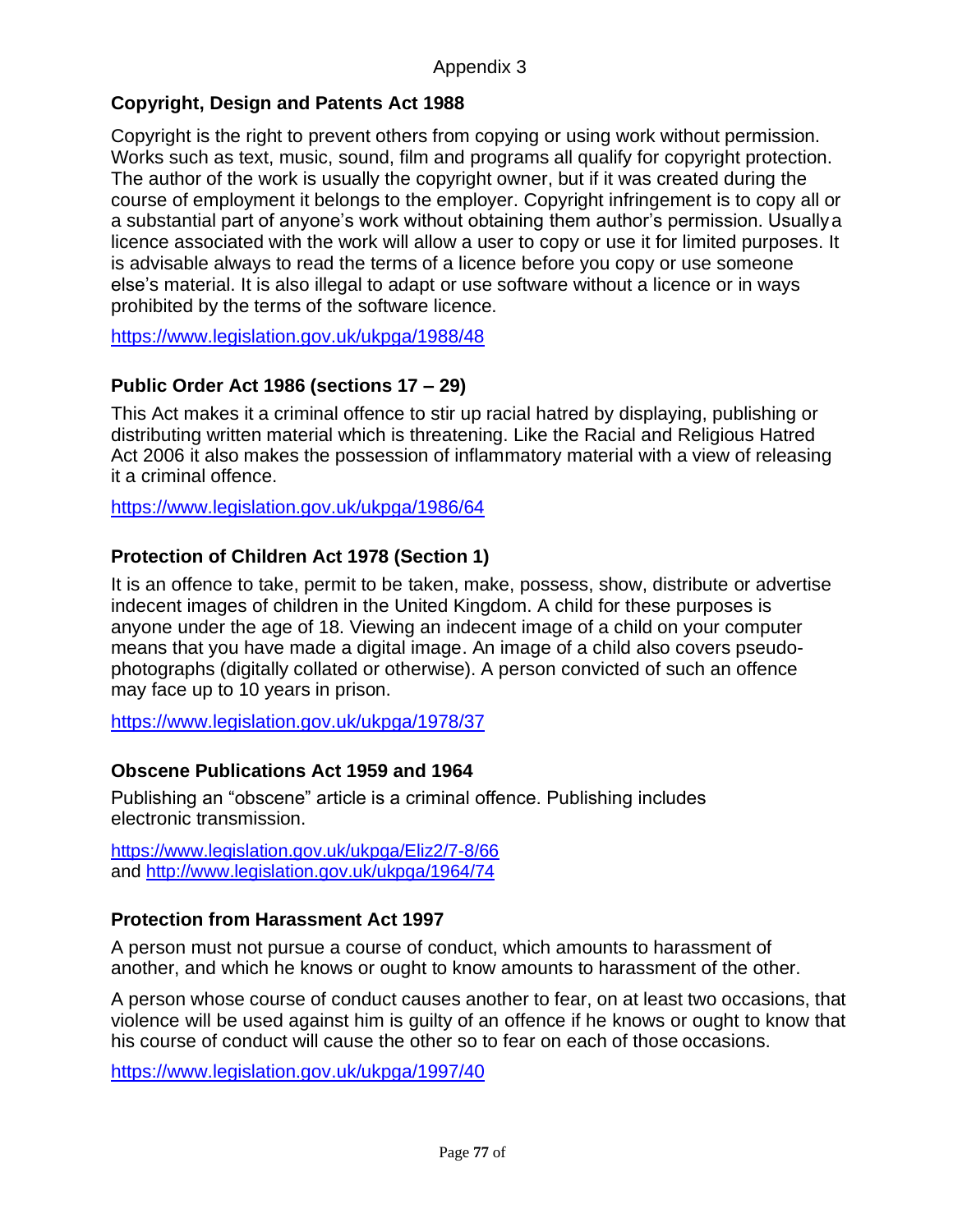# **ACTS RELATING TO THE PROTECTION OF PERSONAL DATA**

# **Data Protection Act 1998**

<https://www.legislation.gov.uk/ukpga/1998/29>

# **The Freedom of Information Act 2000**

<https://www.legislation.gov.uk/ukpga/2000/36>

<https://ico.org.uk/for-organisations/guide-to-freedom-of-information/>

# **COUNTER-TERRORISM AND SECURITY ACT 2015 (PREVENT), ANTI-RADICALISATION & COUNTER-EXTREMISM GUIDANCE**

[https://www.gov.uk/government/publications/preventing-extremism-in-schools-and](https://www.gov.uk/government/publications/preventing-extremism-in-schools-and-childrens-services)[childrens-services](https://www.gov.uk/government/publications/preventing-extremism-in-schools-and-childrens-services)

The school holds the document '*The Prevent duty Departmental Advice for Schools and Childcare Providers, June 2015*' on file.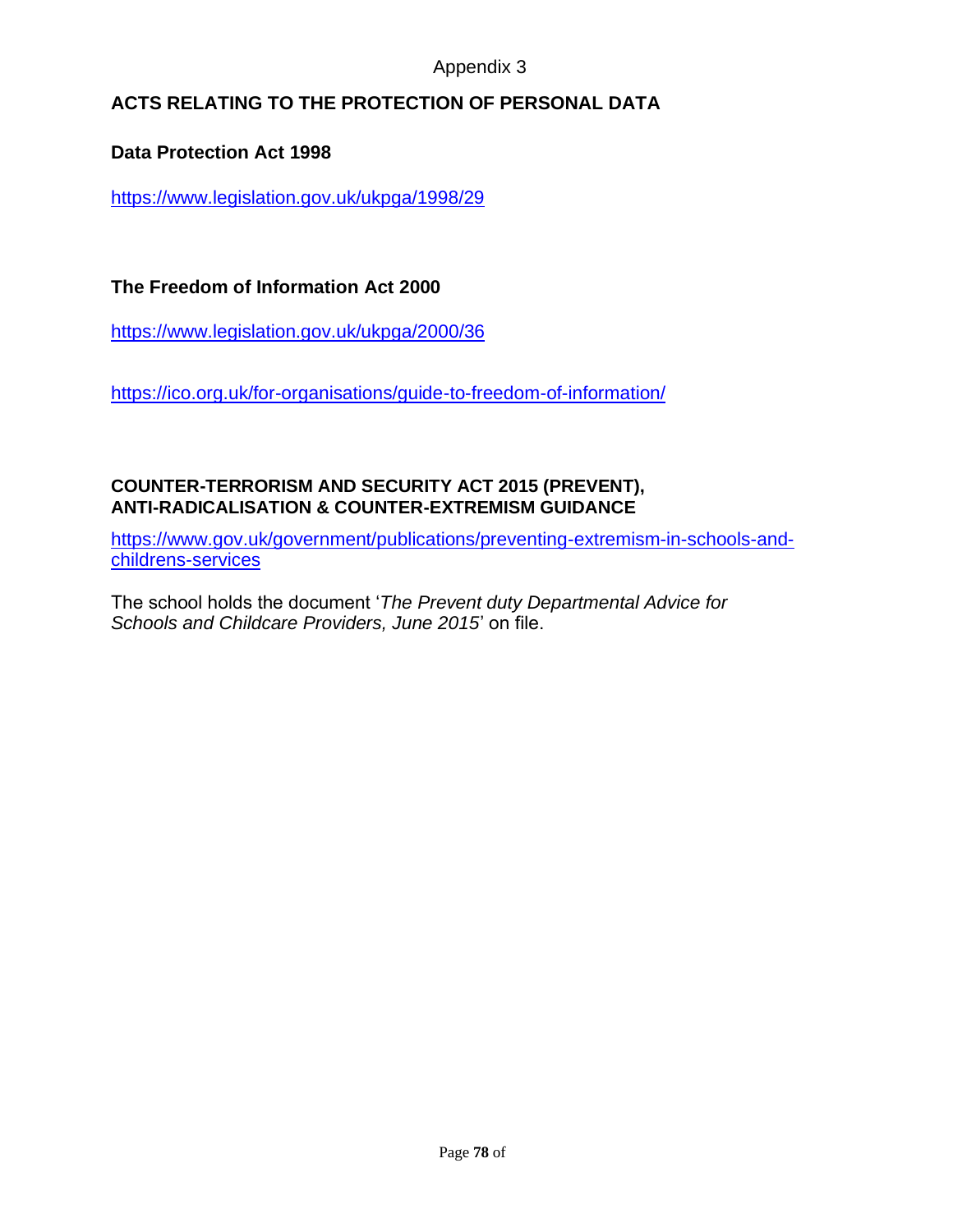# **REFERRAL FLOWCHART**

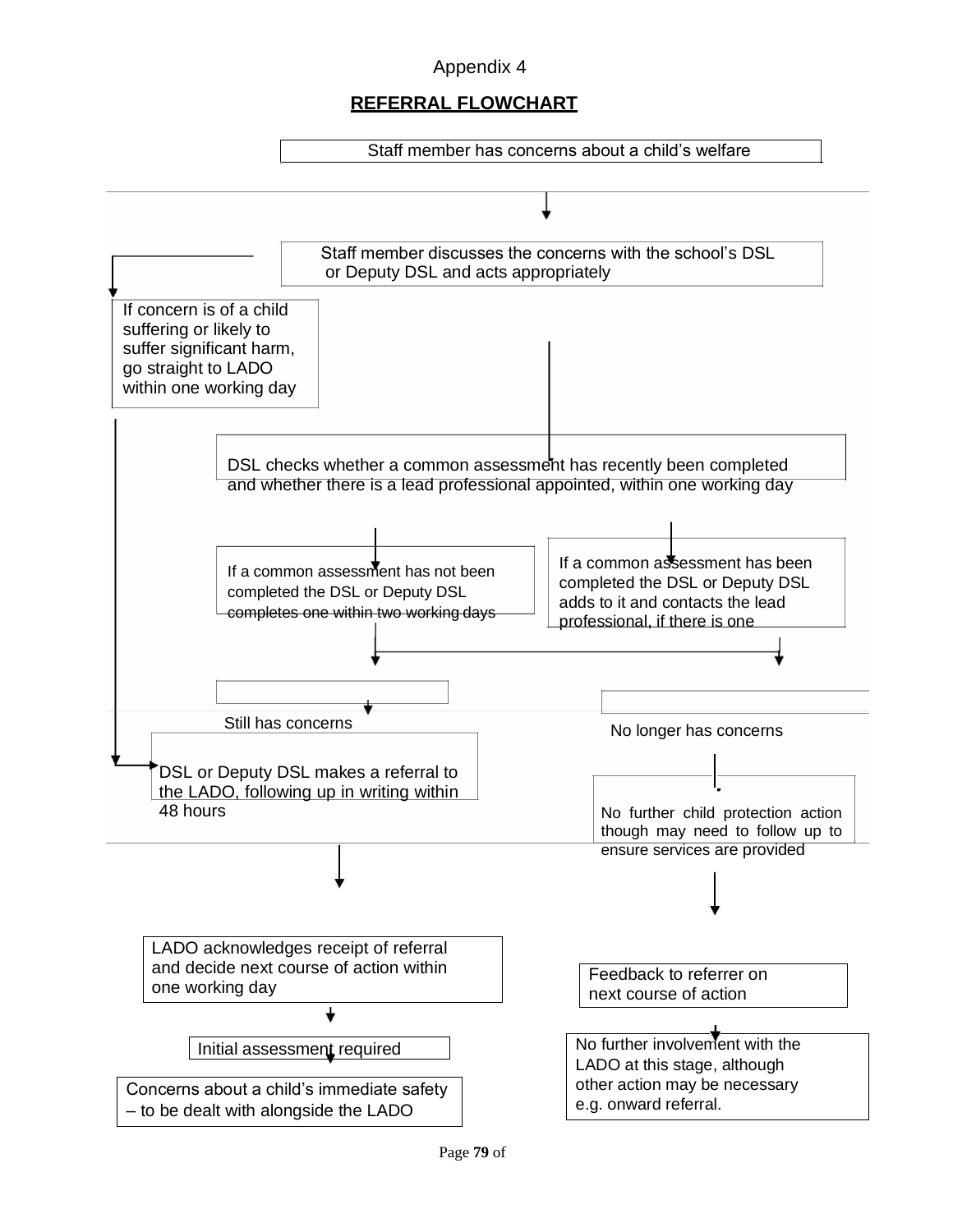#### **INFORMATION TO BE CONSIDERED WHEN DETERMINING WHETHER AN APPLICANT WITH A CRIMINAL RECORD IS SUITABLE FOR THE POST APPLIED FOR**

*Adapted from [https://www.nacro.org.uk/resettlement-advice-service/support-for-employers/employing](http://www.nacro.org.uk/resettlement-advice-service/support-for-employers/employing-)someone-with-a-criminal-record/#suitable*

An assessment of the applicant's skills, qualifications, experience, and conviction circumstances will be weighed up against the risk assessment criteria for the job. To determine whether a criminal record is relevant, the information will be assessed in relation to the tasks which need to be performed and the circumstances in which the work is to be carried out. The following will be considered when deciding whether the offence is relevant to the post applied for:

- Does the post involve one-to-one contact with the children?
- What level of supervision will the post-holder receive? Is it unsupervised? Does it involve working in isolation?
- Does the post involve any direct responsibility for finance or items of value?

▪ Does the post involve direct regular contact with the public?

▪

Will the nature of the job present any opportunities for the post-holder to reoffend in the course of work?

Are there any safeguards which can be put in place to minimise any potential risks?

If a shortlisted applicant who meets the requirements of the person specification discloses a criminal record that is not related directly to the post, a risk assessment will be conducted which includes meeting with the applicant to discuss the relevance of their criminal record. On the basis of the information provided, we shall take into account the following:

#### **Nature of offence(s)**

What type of offence or offences did the individual commit? I.e. theft, fraud, violence, possession of drugs, supply of drugs, sexual offences, public order or other offences. Did the offender commit one type of offence or a range of different offences?

#### **Relevance**

Is the offence relevant to the position in question? The relevant categories of offences in relation to the protection of children are generally considered to be serious, violent, sexual and drug-related offences, although the nature of the offence is not the only factor that ought to be considered. For example, a person with a previous history of drug-related convictions who has clearly moved on from that period may be particularly well-suited to support others with substance misuse problems. They should not be discounted simply on the basis that they have drug-related convictions.

Drink-driving offences are not generally considered relevant unless the job itself involves driving e.g. taxi driver or a bus driver.

#### **Seriousness**

How serious is any offence or allegations disclosed? This is important because all offence categories cover a very wide range of offences that vary in terms of seriousness. A sexual offence, for instance, covers everything from young men sleeping with their underage girlfriends to indecent assault and rape. Violence covers everything from slaps and smacks, normally recorded as battery or common assault, to grievous bodily harm and murder. Drug offences cover everything from possession of small amounts of cannabis for personal use to possession of class A drugs with intent to supply. Burglary covers everything from taking goods from shop storerooms to entering the homes of elderly people,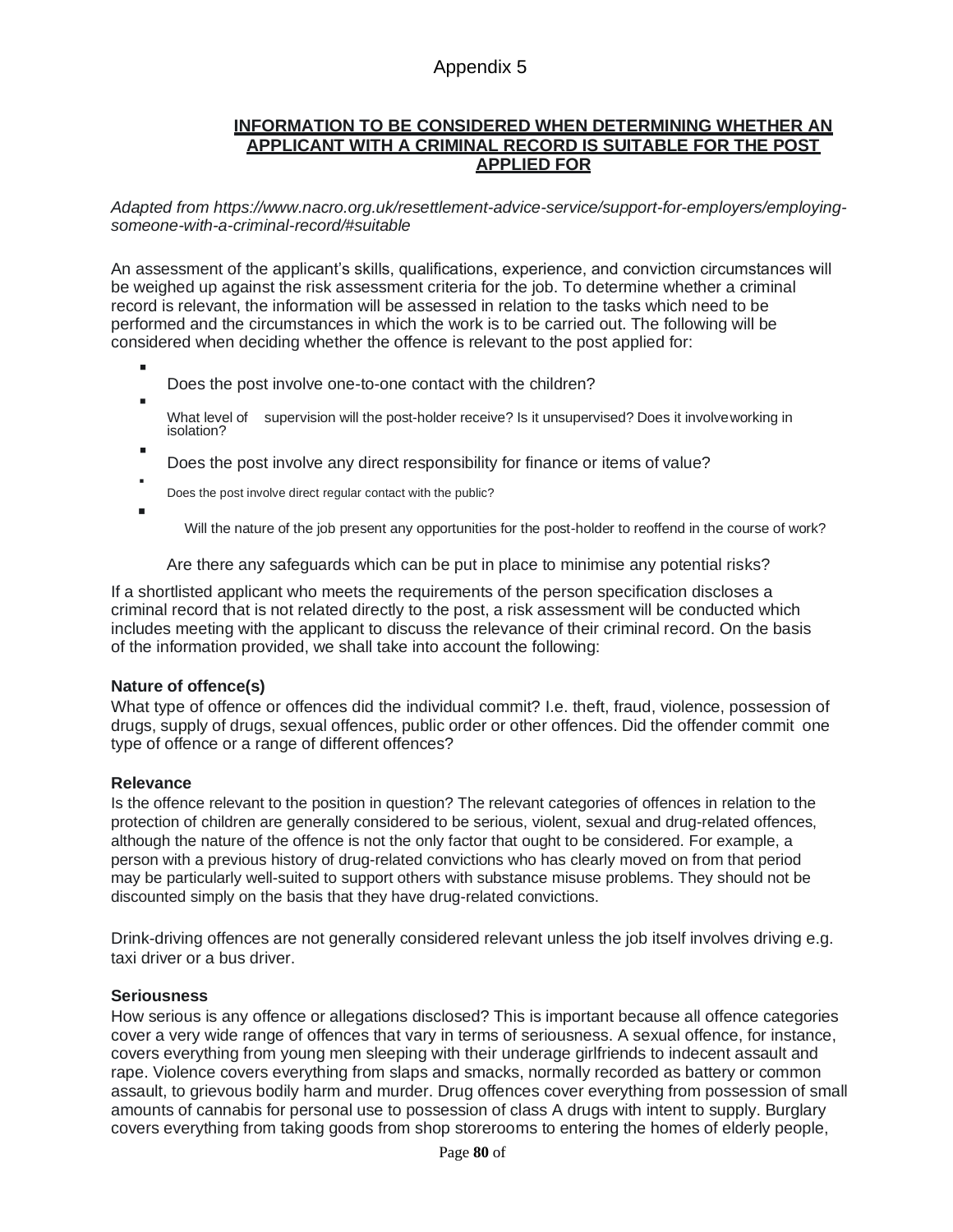leaving them in fear. Arson ranges from setting fire to litter bins to destroying property and endangering lives.

The name of the offence (the offence code) can often make the incident sound more serious than it was; which is why it is extremely important to gain further details of what actually took place and to consider the other factors listed here.

#### **Offence circumstances**

Who was involved? What happened? Where did it happen? When did it happen? How did it happen? Why did it happen?

What were the circumstances and the explanation offered by the applicant? Consideration will be given to whether there were any aggravating or mitigating circumstances. What was the applicant's attitude to their offending? Did they show any remorse or take responsibility for their actions? Did they try to make reparation to any victim?

In particular, the applicant's own circumstances at the time of the offending behaviour including issues with accommodation, education, employment, management of finances and income, lifestyle and associates, relationships, drugs and alcohol, emotional well-being or health will be taken into account.

An explanation of the circumstances surrounding an offence will often be plausible and reassuring. For instance, the person who explains that, in fear and panic, they ended up assaulting someone who was threatening them during a bar fight, may not be as culpable as an individual who caused serious injury with intent during an armed robbery. It is important to bear in mind that only a small minority of offences take place in a work setting. We will also consider the fact that a person convicted of a serious offence may have completely changed their life around for the better.

It is important to be aware that it is incredibly difficult for an applicant seeking to show themselves in the best possible light to a prospective employer, to have to then discuss past matters that they may feel ashamed or embarrassed about. Taking that into account, we will look for openness and honesty, rather than denial and minimisation. We will consider the applicants' insight into their own behaviour, any indication of changed thinking, relevant changes in their circumstances, and where relevant, victim empathy rather than victim blame or shared responsibility.

#### **Age of offences**

We will consider the length of time that has passed since the offence that has been disclosed took place. Cautions or convictions that appear on a disclosure certificate may be very old, for example, dating back to when the person was growing up. They may not be relevant in many instances because applicants have put their past behind them.

The government recognises that people can and do put their offending behind them. This recognition is embodied in the Rehabilitation of Offenders Act 1974 (ROA) and by the introductionof the filtering system for positions subject to standard or enhanced disclosure checks. Reoffending statistics in the UK indicate that if individuals go a little more than two years without reoffending, they are no more likely to offend than those who have never offended.

#### **Pattern of offending**

We will consider whether the applicant committed a single offence, or whether there has been a pattern of offending behaviour or allegations. Is there a big gap between offences, or are there a number of offences within a short period? People who have a pattern of offending right up to the present date may not have put their offending behind them.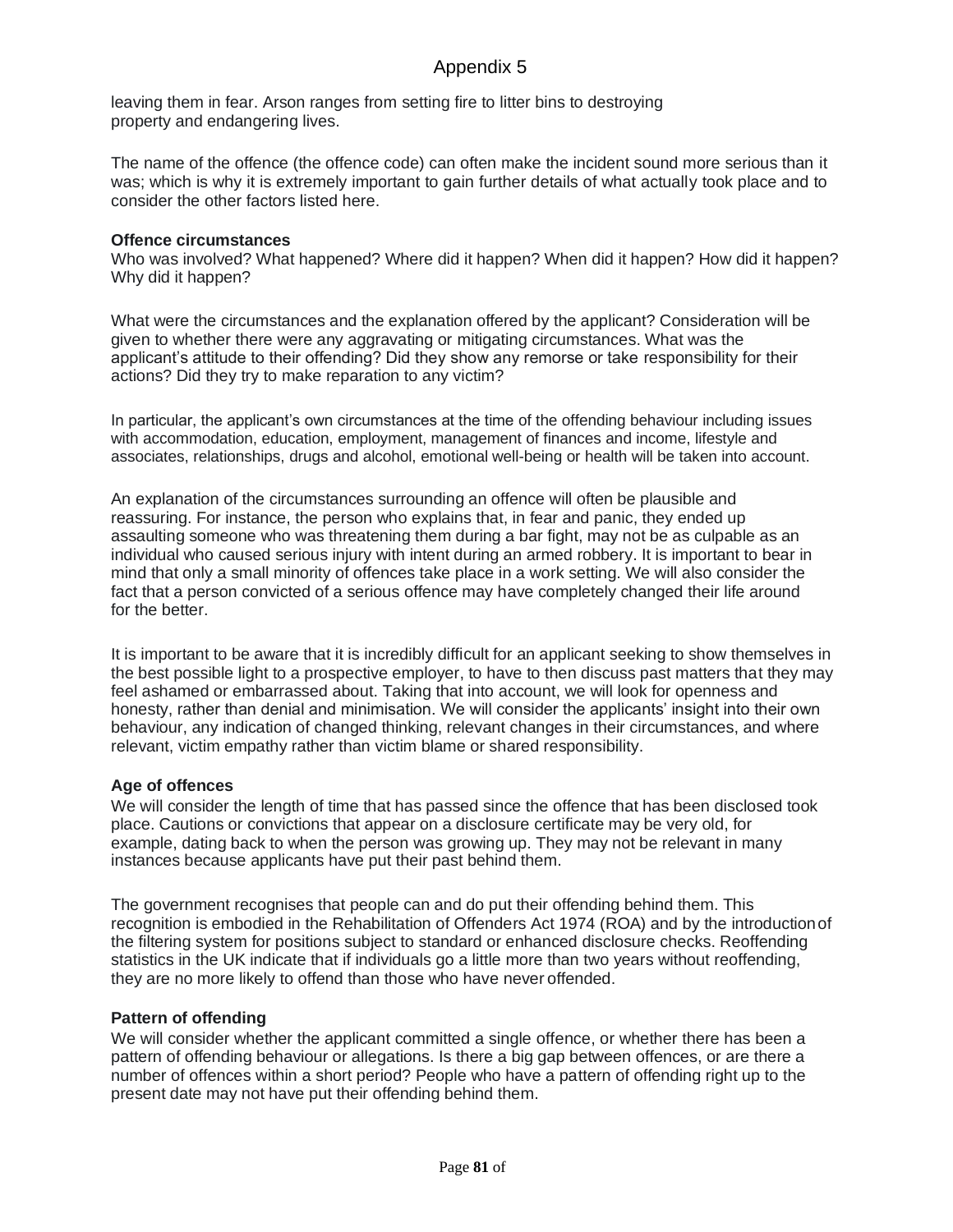Those people with gambling, drink, or drug-related convictions, in particular, may remain a risk unless there is evidence of a clear break in the pattern of their offending. Nevertheless, many offenders, including repeat offenders, do eventually give up crime and settle down. They may have a particular motivation for doing so (e.g. becoming a parent) and often there will be clear evidence shown throughout the other aspects of the recruitment process and on the disclosure certificate itself.

#### **Changed circumstances**

We will take into account whether the applicant's circumstances have changed since the offending took place. For instance, those convicted when young, perhaps as juveniles, often do not reoffend once they have family or mortgage responsibilities, because they have too much to lose by getting into trouble. As previously mentioned, many offenders, even those with long and serious records, can eventually change, as they simply grow out of a period of offending or seek help to address related problems.

As part of the risk assessment process we will try to establish the applicant's attitude at the time of the offence. What is their attitude now? How do they now feel about what happened? How do they feel about their part in what happened? Do they show remorse? Do they blame others? Do they feel a victim of injustice? How genuine is their expression? What efforts have they made not to reoffend? If they have one, can a reference be sought from their probation officer or support worker?

Having reviewed the circumstances at the time of the offence, we will then compare the applicant's circumstances at the time of them applying for the role. It may be that the applicant can provide the necessary reassurance that past issues have been resolved. However, many people with more recent convictions will also have reached the point where they want to put their offending behind them and put their talents to constructive use. If the offence is not work-related, or if the post is at a level of responsibility which means that the applicant does not pose a risk, we will consider recruiting them if in all other respects they are suitable for the job.

#### **Carrying out a Risk Assessment**

The school will gather as much information as possible to inform our assessment. Sources may include (but are not limited to) answers given during application and interview, self-declarations, disclosure certificates, disclosure statements, value-based interviewing, references and independent statements from support workers

The applicant will be given the opportunity to address any concerns that we may have or discrepancies. This will be done in the form of a face-to-face meeting with the applicant. It will be made clear to the applicant that the purpose of the meeting is to discuss any relevant information that can inform our risk assessment. The meeting will be conducted with sensitivity and empathy, as discussing past convictions may be a great source of anxiety and embarrassment for the person concerned.

Careful thought will be given to the questions we plan to ask and the discussion will be kept focused on the individual and their feelings and attitudes. At least two people who were involved in the recruitment process will be present to provide support and take notes. We will remember it is not our responsibility to decide whether the court's decision or police course of action was the right or fair one. The purpose of the interview is to help us gather the necessary information to assess whether the individual may pose a risk in the position applied for.

Once we have gathered all the relevant information, a risk assessment will be conducted; where any risks are identified, we will assess whether any appropriate safeguards can be put in place to minimise these risks. The assessment will be a documented decision-making process that is signed by those who have undertaken the assessment. If the applicant is successful in post, the risk assessment will be securely stored on their personnel file and reviewed as appropriate.